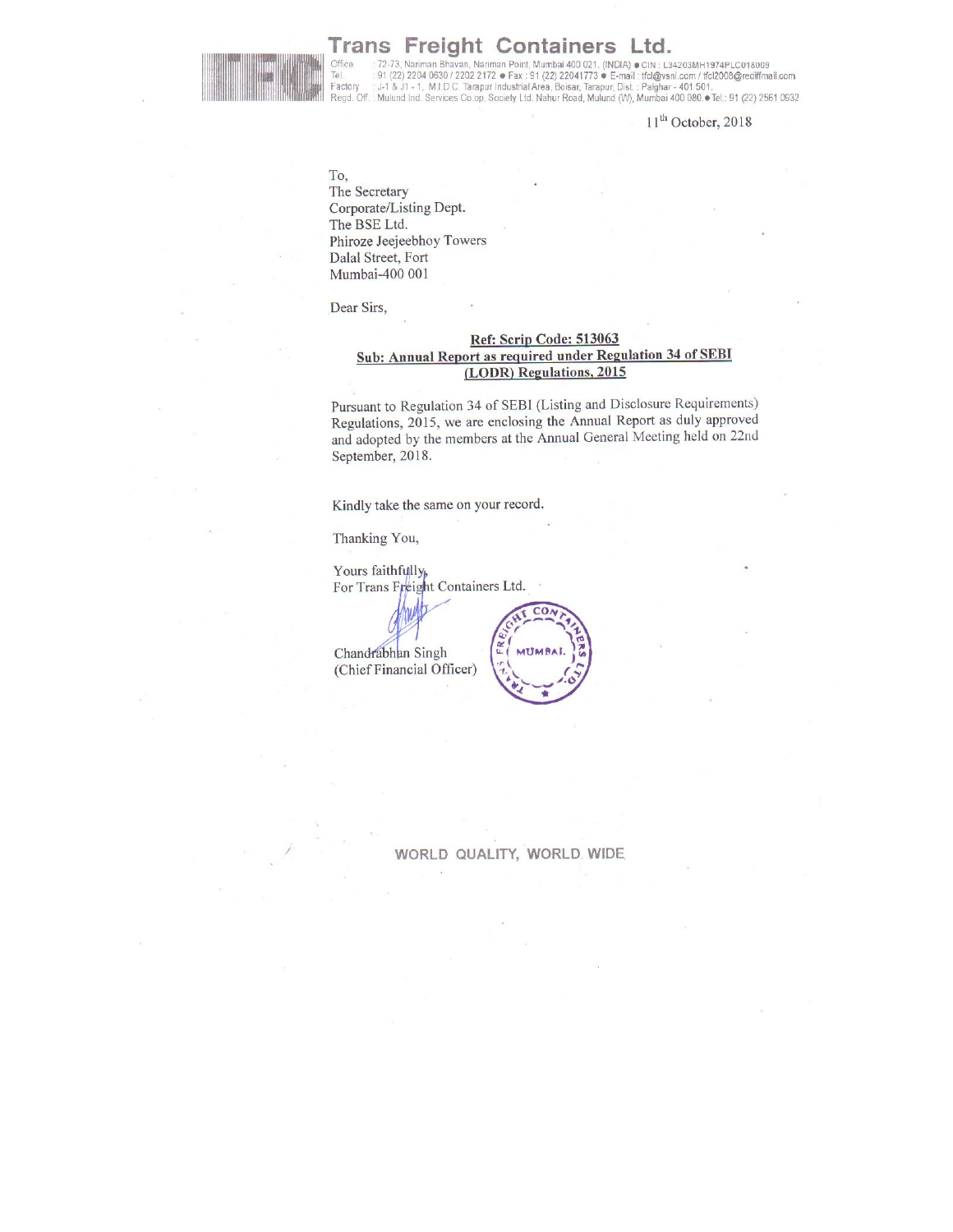

*44th Annual Report 2017 - 2018*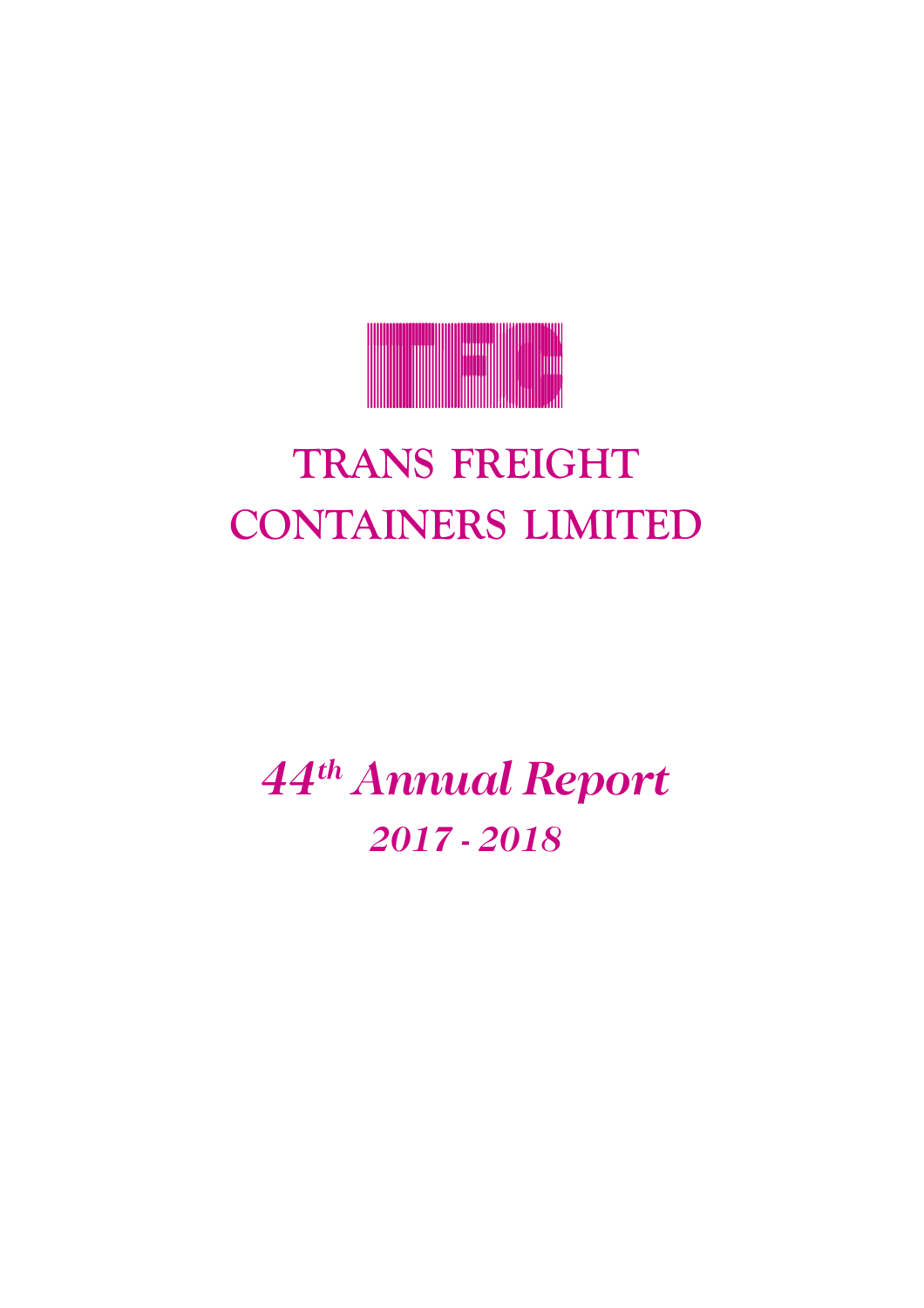# **BOARD OF DIRECTORS**

Shri Badal Mittal *Director* Shri Anil Mittal *Director* Shri Nikhil Dalmia *Director* Mrs. Poornima S. Agarwal *Independent Director*

# **CHIEF FINANCIAL OFFICER**

Chandrabhan R. Singh

# **COMPANY SECRETARY**

Mrs. Pushpalata V. Mishra

# **AUDITORS**

**M. N. Desai & Associates** Chartered Accountants Mumbai.

# **BANKERS**

Bank of Maharashtra Oman International S.A.O.G. IDBI Bank Ltd. Syndicate Bank

# **REGISTRARS**

**Sharex Dynamic (India) Pvt. Ltd.** Unit No.1, Luthra Industrial Premises, Andheri Kurla Road, Safed Pool, Andheri (E), Mumbai - 400 072

# **CIN : L34203MH1974PLC018009 REGISTERED OFFICE**

Mulund Industrial Estate Services Co-op. Society Ltd. Nahur Road, Mulund (West), Mumbai-400 080.

# **WORKS**

J-1 M.I.D.C. Tarapur Industrial Area, Tarapur 401 501 (Via Boisar W.Rly.)

## **CORPORATE OFFICE**

72/73, Nariman Bhavan, Nariman Point. Mumbai- 400021.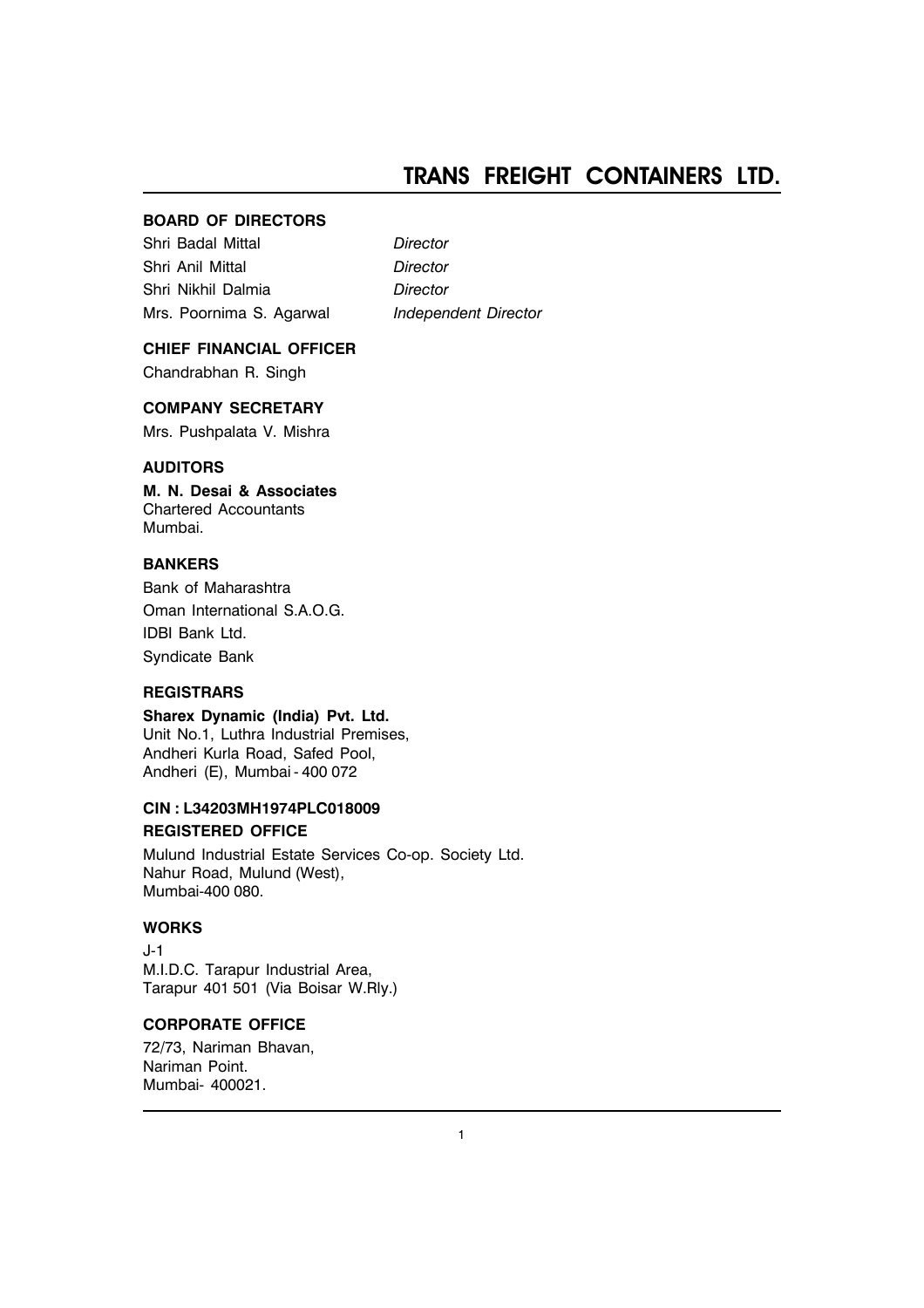

# **NOTICE**

NOTICE is hereby given that the 44th Annual General Meeting of the Members of TRANS FREIGHT CONTAINERS LIMITED will be held at the Registered Office of the Company at Mulund Industrial Estate Services Co-op Society Ltd., Nahur Road, Mulund (West), Mumbai 400 080 on Saturday, the 22nd September, 2018 at 10.00 a.m. to transact the following business:

## **ORDINARY BUSINESS**

- 1. To receive, consider and adopt the Audited financial statements as at 31st March, 2018 together with the Report of the Board of Directors and the Auditors thereon.
- 2. To appoint a director in place of Shri Anil Mittal, (DIN 00040337) who retires from office by rotation and being eligible, offers himself for re-appointment.

## **SPECIAL BUSINESS**

3. To consider and if thought fit, to pass the following resolution as Ordinary Resolution:

**"RESOLVED THAT** Mr. Nikhil Dalmia (DIN 01346777) who was appointed by the Board of Directors as an Additional Director of the Company with effect from November 14, 2017 and who holds office up to the date of this Annual General Meeting in terms of Section 161(1) of the Companies Act, 2013 ("Act"), but who is eligible for appointment and in respect of whom the Company has received a notice in writing from a Member under Section 160(1) of the Act proposing his candidature for the office of Director of the Company, be and is hereby appointed as a Director of the Company, liable to retire by rotation.

**RESOLVED FURTHER THAT** any one Director of the Company be and is hereby authorized to do all such acts, deeds, matters and things which may be necessary, incidental, proper or expedient to give effect to this resolution."

By Order of the Board of Directors,

**BADAL MITTAL** DIrector. DIN: 00076143

# **REGISTERED OFFICE :**

Mulund Industrial Estate Services Co-op. Society Ltd. Nahur Road, Mulund (West), Mumbai - 400 080.

Place : Mumbai Date : 29th May, 2018.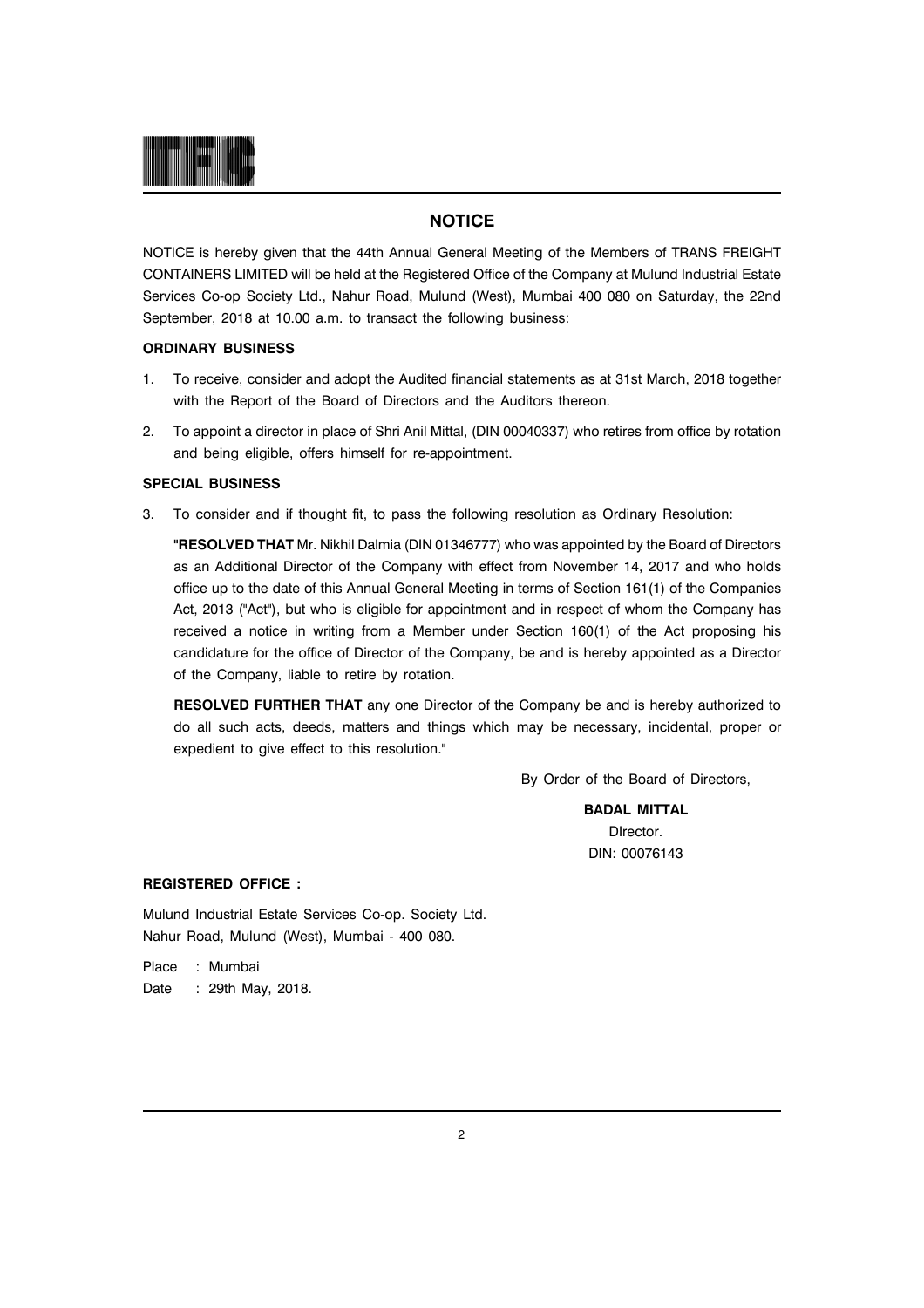## **NOTES :**

- 1. A MEMBER ENTITLED TO ATTEND AND VOTE AT THE MEETING IS ENTITLED TO APPOINT A PROXY / PROXIES INSTEAD OF HIMSELF / HERSELF AND VOTE ON A POLL AND THE PROXY NEED NOT BE A MEMBER OF THE COMPANY.
- 2. THE PROXY FORMS, TO BE EFFECTIVE SHOULD BE DULY COMPLETED, STAMPED AND DEPOSITED AT THE REGISTERED OFFICE OF THE COMPANY NOT LATER THAN 48 HOURS BEFORE THE COMMENCEMENT OF THE MEETING.
- 3. Pursuant to the provision of Section 105 of the Companies Act, 2013 a person can act as a proxy on behalf of members not exceeding fifty and holding in the aggregate not more than ten percent of the total share capital of the Company carrying voting rights. A member holding more than ten percent of the total share capital of the Company carrying voting rights may appoint a single person as proxy and such person shall not act as a proxy for any other person or shareholder.
- 4. The Proxy form should be in writing and be signed by the appointer or his/her attorney duly authorized in writing or, if the appointer is a body corporate, it must be supported by an appropriate resolution/authority, as applicable.
- 5. Corporate Members intending to send their Authorised Representatives to attend the Meeting are requested to send to the Company a Certified Copy of the Board Resolution authorizing their Representative to attend and Vote on their behalf at the Meeting.
- 6. The information regarding the Directors who are proposed to be re-appointed, as required to be provided under Regulation 36(3) of SEBI (Listing Obligations and Disclosure Requirements) Regulations, 2015, is annexed hereto.
- 7. In case of joint holders attending the Meeting, only such joint holder who is higher in the order of names will be entitled to vote.
- 8. The Register of Members and the Share Transfer Books of the Company will remain closed from 15th September, 2018 to 21st September, 2018 (both days inclusive).
- 9. Since the securities of the Company are compulsorily tradable in electronic form, to ensure better investor service and elimination of risk of holding securities in physical form, it is requested that the members holding shares in physical form to get their shares dematerialized at the earliest.
- 10. Members desirous of making nomination as permitted under Section 72 of the Companies Act, 2013 in respect of the shares held by them in the Company, can make nominations in Form SH.13.
- 11. Members are requested to promptly notify any change in their address to the Company or to the Registrar and Share Transfer Agents.
- 12. Members are requested to quote their Folio No. or DP ID/ Client ID, in case shares are in physical/ dematerialized form, as the case may be, in all correspondence with the Company/Registrar and Share Transfer Agent.
- 13. Voting through electronic means: Mr. K.C.Nevatia, Practicing Company Secretary (Membership No.FCS. 3963 and CP No. 2348) has been appointed as Scrutinizer to scrutinize the e-voting process in fair and transparent manner.

## **The instructions for shareholders voting electronically are as under:**

- The voting period begins on Wednesday 19th September, 2018 at 9.00 a.m. and ends on Friday, 21st September, 2018 at 5.00 p.m. (both the days inclusive). During this period shareholders' of the Company, holding shares either in physical form or in dematerialized form, as on the cutoff date (record date) of 15th September, 2018, may cast their vote electronically. The e-voting module shall be disabled by CDSL for voting thereafter.
- (ii) The shareholders should log on to the e-voting website www.evotingindia.com.
- (iii) Click on Shareholders / Members
- (iv) Now Enter your User ID
	- a. For CDSL: 16 digits beneficiary ID,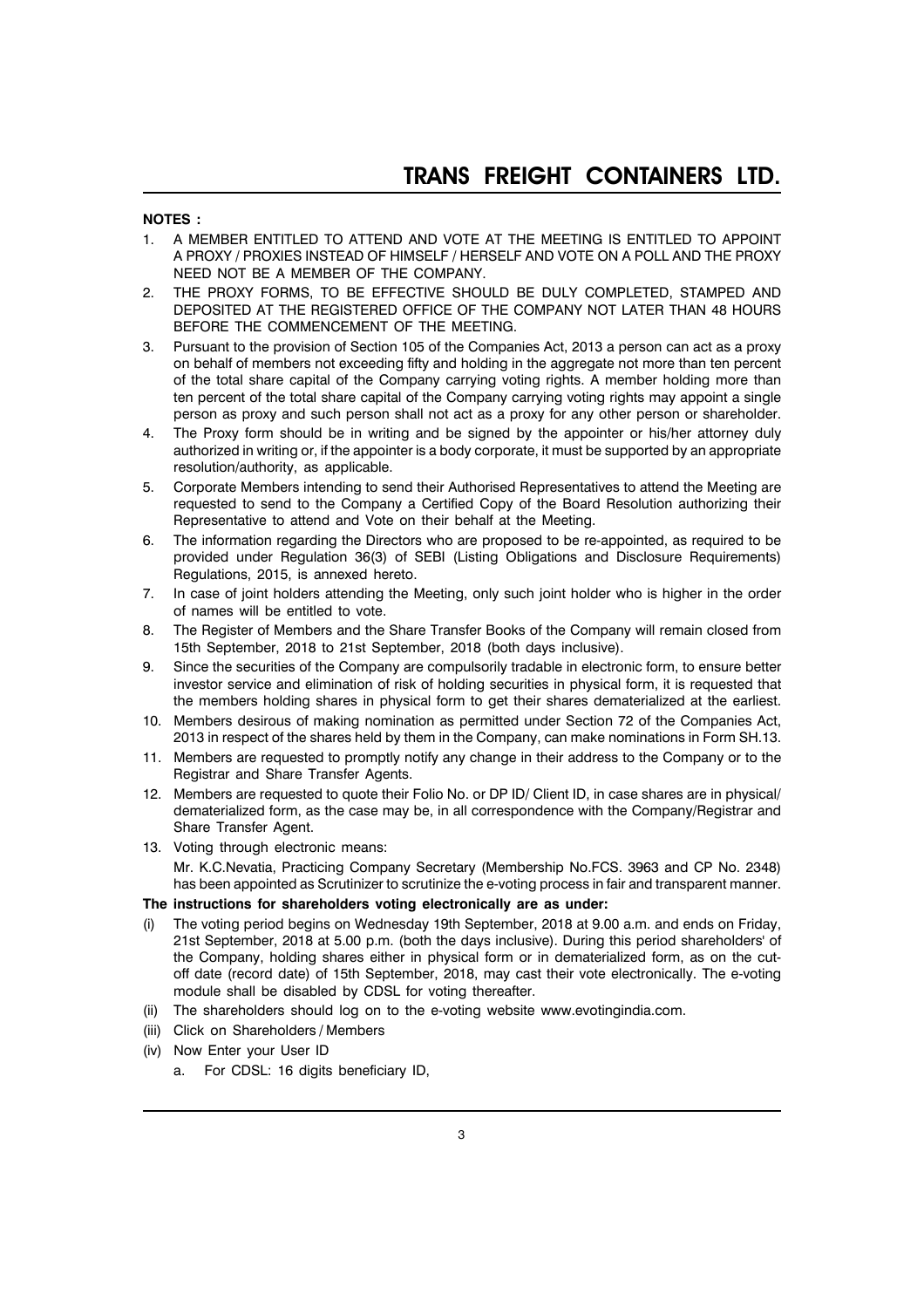

- b. For NSDL: 8 Character DP ID followed by 8 Digits Client ID,
- c. Members holding shares in Physical Form should enter Folio Number registered with the Company.
- (v) Next enter the Image Verification as displayed and Click on Login.
- (vi) If you are holding shares in demat form and had logged on to www.evotingindia.comand voted on an earlier voting of any company, then your existing password is to be used.
- (vii) If you are a first time user follow the steps given below:

|                                      | For Members holding shares in Demat Form and Physical Form                                                                                                                                                                                                                       |
|--------------------------------------|----------------------------------------------------------------------------------------------------------------------------------------------------------------------------------------------------------------------------------------------------------------------------------|
| <b>PAN</b>                           | Enter your 10 digit alpha-numeric PAN issued by Income Tax Department (Applicable<br>for both demat shareholders as well as physical share holders)                                                                                                                              |
|                                      | Members who have not updated their PAN with the Company/Depository Participant<br>$\bullet$<br>are requested to use the first two letters of their name and the 8 digits of the sequence<br>number in the PAN field.                                                             |
|                                      | • In case the sequence number is less than 8 digits enter the applicable number of<br>O's before the number after the first two characters of the name in CAPITAL letters.<br>Eq. If your name is Ramesh Kumar with sequence number 1 then enter RA00000001<br>in the PAN field. |
| Dividend<br>Bank                     | Enter the Dividend Bank Details or Date of Birth (in dd/mm/yyyy format) as recorded<br>in your demat account or in the company record in order to login.                                                                                                                         |
| Details OR<br>Date of<br>Birth (DOB) | If both the details are not recorded with the depository or company please enter<br>$\bullet$<br>the member id / folio number in the Dividend Bank details field as mentioned in<br>instruction (iv).                                                                            |

(viii) After entering these details appropriately, click on "SUBMIT" tab.

- (ix) Members holding shares in physical form will then directly reach the Company selection screen. However, members holding shares in demat form will now reach 'Password Creation' menu wherein they are required to mandatorily enter their login password in the new password field. Kindly note that this password is to be also used by the demat holders for voting for resolutions of any other company on which they are eligible to vote, provided that company opts for e-voting through CDSL platform. It is strongly recommended not to share your password with any other person and take utmost care to keep your password confidential.
- (x) For Members holding shares in physical form, the details can be used only for e-voting on the resolutions contained in this Notice.
- (xi) Click on the EVSN for the relevant <Company Name> on which you choose to vote.
- (xii) On the voting page, you will see "RESOLUTION DESCRIPTION" and against the same the option "YES/NO" for voting. Select the option YES or NO as desired. The option YES implies that you assent to the Resolution and option NO implies that you dissent to the Resolution.
- (xiii) Click on the "RESOLUTIONS FILE LINK" if you wish to view the entire Resolution details.
- (xiv) After selecting the resolution you have decided to vote on, click on "SUBMIT". A confirmation box will be displayed. If you wish to confirm your vote, click on "OK", else to change your vote, click on "CANCEL" and accordingly modify your vote.
- (xv) Once you "CONFIRM" your vote on the resolution, you will not be allowed to modify your vote.
- (xvi)You can also take a print of the votes cast by clicking on "Click here to print" option on the Voting page.
- (xvii)If a demat account holder has forgotten the login password then Enter the User ID and the image verification code and click on Forgot Password & enter the details as prompted by the system.
- (xviii)Shareholders can also cast their vote using CDSL's mobile app "m-Voting" available for Android based mobiles. The m-Voting app can be downloaded from Google Play Store. Apple and Windows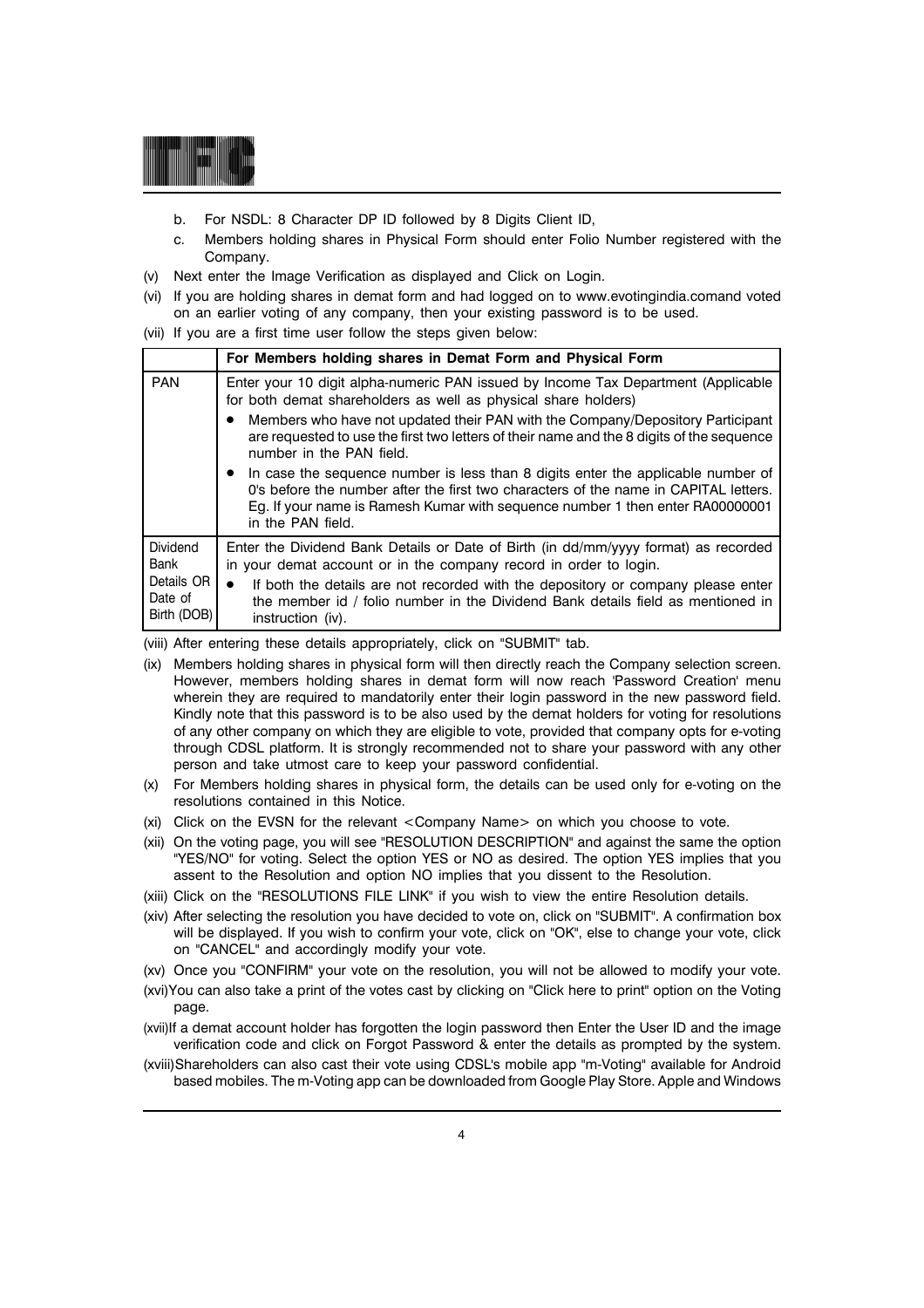Phone users can download the app from the App Store and the Window Phone Store respectively. Please follow the instructions as prompted by the mobile app while voting on your mobile.

(xix) Note for Non - Individual Shareholders and Custodians

- Non Individual shareholders (i.e. other than Individuals, HUF, NRI etc.) and Custodian are required to log on to www.evotingindia.com and register themselves as Corporates.
- A scanned copy of the Registration Form bearing the stamp and sign of the entity should be emailed to helpdesk.evoting@cdslindia.com.
- After receiving the login details a Compliance User should be created using the admin login and password. The Compliance User would be able to link the account(s) for which they wish to vote on.
- The list of accounts linked in the login should be mailed to helpdesk.evoting@cdslindia.com and on approval of the accounts they would be able to cast their vote.
- A scanned copy of the Board Resolution and Power of Attorney (POA) which they have issued in favour of the Custodian, if any, should be uploaded in PDF format in the system for the scrutinizer to verify the same.
- (xx) In case you have any queries or issues regarding e-voting, you may refer the Frequently Asked Questions ("FAQs") and e-voting manual available at www.evotingindia.com, under help section or write an email to helpdesk.evoting@cdslindia.com.

## **ANNEXURE TO NOTICE**

## **EXPLANATORY STATEMENT UNDER SECTION 102 (1) OF THE COMPANIES ACT, 2013**

#### **Item No. 3**

The Board of Directors of the Company at their meeting held on November 14, 2017, had appointed Mr. Nikhil Dalmia as an Additional Director of the Company on the recommendation of the Nomination and Remuneration Committee. As per Section 161 (1) of the Companies Act, 2013, Mr. Nikhil Dalmia holds office up to the date of this Annual General Meeting. The Company has received a notice under Section 160 of the Companies Act, 2013 in writing from a member of the Company, proposing the candidature of Mr. Nikhil Dalmia for being elected as a Director liable to retire by rotation. He does not hold any equity shares of the Company.

The Board recommends the Ordinary Resolution set out at Item No. 3 of the Notice for approval by the Members.

Except Mr. Nikhil Dalmia none of the other Directors or Key Managerial Personnel of the Company or their relatives is, in any way, concerned or interested in the Resolution set out at Item No. 3 of the Notice.

## **INFORMATION AS REQUIRED IN SECTION II OF PART II OF SCHEDULE V:**

## **I. General Information:**

- (1) Nature of Industry- Manufacturing of ISO Marine Cargo Container
- (2) Date or expected date of commencement of commercial production-N.A.
- (3) In case of new companies, expected date of commencement of activities as per project approved by financial institutions appearing in the prospectus - N.A.
- (4) Financial performance based on given indicators- Given in Financial Statements
- (5) Foreign investments or collaborations, if any- The Company has not entered into any foreign collaboration and no direct foreign capital investment has been made in the Company.

## **II. Information about the appointee:**

- (1) Background details He is Qualified B. Sc. From New York University and is having vast experience in manufacturing and administration of various industries in India and abroad.
- (2) Past remuneration N.A.
- (3) Recognition or awards NIL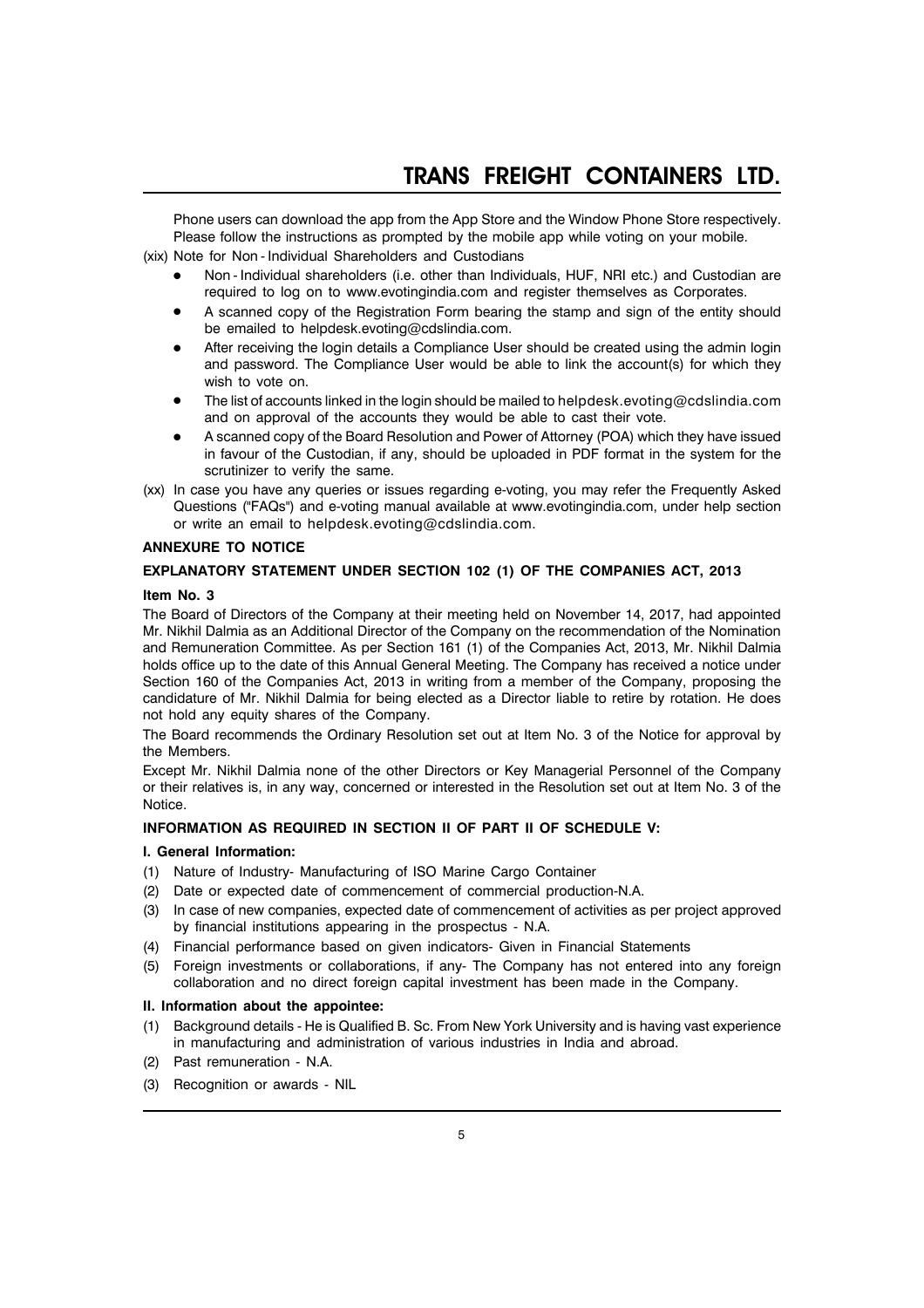

- (4) Job profile and his suitability Having vast experience, implementing the Company's diversified activity into manufacturing modular and pre-fabricated accomodation systems which is usable by infrastructure and real estate sectors and also looking after administration of the Company.
- (5) Remuneration proposed NIL
- (6) Comparative remuneration profile with respect to industry, size of the company, profile of the position and person (in case of expatriates the relevant details would be with respect to the country of his origin) - Not Applicable.
- (7) Pecuniary relationship directly or indirectly with the company, or relationship with the managerial personnel, if any - None

#### **III. Other Information:**

- (1) Reasons of loss or inadequate profits- Manufacturing of ISO Marine Cargo Container remains suspended as container production has not yet become viable. The alternate manufacturing of modular and prefabricated accommodation systems for the domestic market also remains suspended on account of sluggish demand in real estate sector.
- (2) Steps taken or proposed to be taken for improvement- Awaiting for revival of real estate sector.
- (3) Expected increase in productivity and profits in measurable terms Cannot be estimated and quantified.

## **Details of Directors seeking appointment** */* **re-appointment at the forth coming Annual General Meeting (in pursuance of Regulation 36 (3) of SEBI (LODR) Regulations, 2015) are as under:**

| Name of Director                                                                                                       | Shri Anil Mittal                                             | Shri Nikhil Dalmia                                           |
|------------------------------------------------------------------------------------------------------------------------|--------------------------------------------------------------|--------------------------------------------------------------|
| Date of Birth                                                                                                          | 05/07/1960                                                   | 29/03/1983                                                   |
| Date of first appointment                                                                                              | 27/08/1998                                                   | 14/11/2017                                                   |
| Qualifications                                                                                                         | B.Com.                                                       | B.Sc. From New York University                               |
| Expertise in specific functional<br>areas and experience                                                               | Family Business of<br>construction and financing             | Manufacturing in various<br>industries                       |
| Relationship between<br>directors inter-se                                                                             | There is no inter-se<br>relationship among the<br>directors. | There is no inter-se<br>relationship among<br>the directors. |
| Directorships held in<br>other Public Companies<br>(Excluding Private Companies)                                       | <b>NIL</b>                                                   | <b>NIL</b>                                                   |
| Membership of Audit<br><b>Committees and Stakeholders</b><br><b>Relationship Committees</b><br>across public companies |                                                              |                                                              |
| Shareholdings in the Company                                                                                           | 1600                                                         | <b>NIL</b>                                                   |

**Badal Mittal** DIrector. DIN : 00076143

#### **REGISTERED OFFICE :**

Mulund Industrial Estate Services Co-op. Society Ltd. Nahur Road, Mulund (West), Mumbai - 400 080. Place : Mumbai

Date : 29th May, 2018.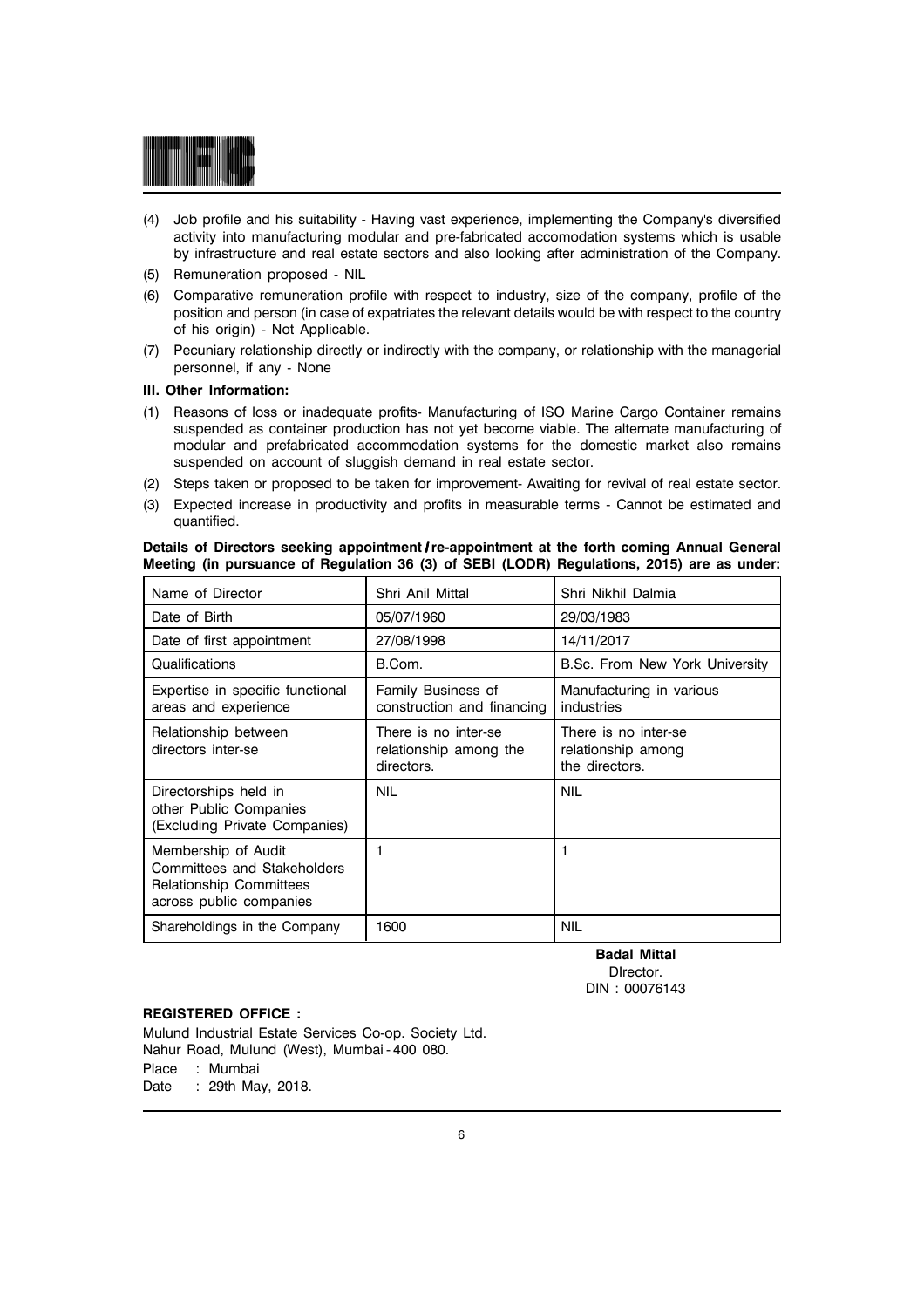**(Rs. In Lakhs) Year ended**

# **DIRECTORS' REPORT**

To,

#### **The Shareholders**

Your Directors present their 44th Annual Report and Audited Statement of Accounts of the Company for the year ended 31st March, 2018.

# **FINANCIAL RESULTS :**

|                                                        | 31/03/2018 | 31032017  |
|--------------------------------------------------------|------------|-----------|
| Profit/(Loss) before Interest, Depreciation & Taxation | 42.19      | 922.94    |
| Less: Interest                                         | 0.00       | 0.00      |
| Less: Depreciation                                     | 31.63      | 35.90     |
| Profit / (Loss) before tax during the year             | 10.56      | 887.04    |
| Profit / (Loss) brought forward from previous year     | (3284.43)  | (3993.47) |
| Adjustment for prior period tax (A.Y. 2016 - 17)       | (0.04)     |           |
| Profit / (Loss) before Appropriation                   | (3273.91)  | (3106.43) |
| <b>APPROPRIATIONS</b>                                  |            |           |
| Provision for tax                                      | 0.00       | (178.00)  |
| Balance Carried to Balance Sheet                       | (3273.91)  | (3284.43) |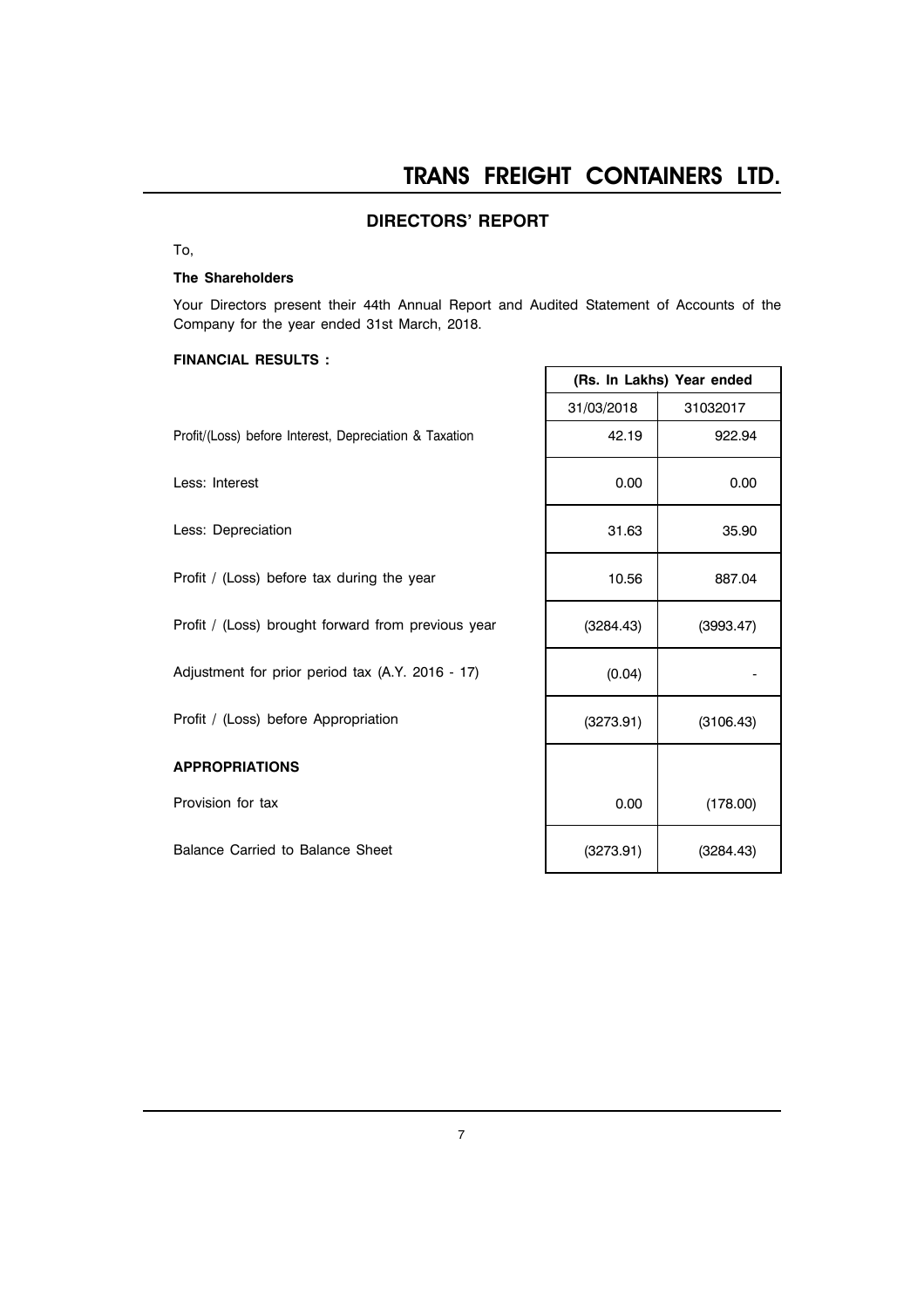

# **DIVIDEND :**

In view of accumulated losses, your Directors are unable to recommend any dividend for the financial year ended 31st March, 2018

## **PERFORMANCE :**

The turnover of your Company for the year ended March 31, 2018 was Rs. 94.14 lakhs as against Rs.7.78 lakhs in the previous year. Your Company has Profit of Rs.42.19 lakhs before Interest, Depreciation and Taxation as against a profit of Rs.922.94 lakhs in the previous year. After providing for interest of Rs. Nil lakhs (Previous year Rs. Nil lakhs) and Depreciation of Rs. 31.63 lakhs (Previous year Rs. 35.90 lakhs) your Company has earned a profit of Rs. 10.56 lakhs as against a profit of Rs. 887.05 lakhs in the previous year. Your Company's manufacturing activities of ISO Marine Cargo Container continues to remain suspended due to adverse market condition.

## **Share Capital:**

The Share Capital remained the same during the year under review.

#### **Current status:**

The working position of the Company in the current financial year 2017-18 is satisfactory. The Company expects to achieve better performance during the current year than the last year. The Company has been able to dispose off part of its inventory of unfinished and non-usable materials which had become highly deteriorated and in scrap condition. Best efforts are being made to liquidate the remaining goods in the best possible manner.

#### **Changes in Nature of Business and Revision in the Board's Report:**

There is no change in the nature of business of the Company during the year and hence there is no revision made in the Board's Report.

## **Directors and Key Managerial Personnel:**

## **(1) DIRECTORS :**

Shri Anil Mittal (DIN: 00040337), Director of the Company retires by rotation at the ensuing Annual General Meeting and being eligible offers himself for re-appointment.

Shri Ashok Kumar Dalmia (DIN: 00428740) ceased from directorship with effect from 6th November, 2017 pursuant to the provisions of section 164 (2) of the Companies Act, 2013 on account of disqualification incurred by him in other companies in which he was a Director.

Shri Nikhil Dalmia (DIN: 01346777) was appointed as an Additional and Non-Executive Director of the Company with effect from 14th November, 2017 vide Board Resolution dated 14th November, 2017. He holds office until the conclusion of the ensuing Annual General Meeting.

The Company has received letter from a member proposing candidature of Shri Nikhil Dalmia for his appointment as a Director of the Company at the ensuing Annual General Meeting. Accordingly, resolution proposing appointment of Shri.Nikhil Dalmia as Director of the Company forms part of the Notice of the Annual General Meeting.

There is no other change in the composition of the Board of Directors.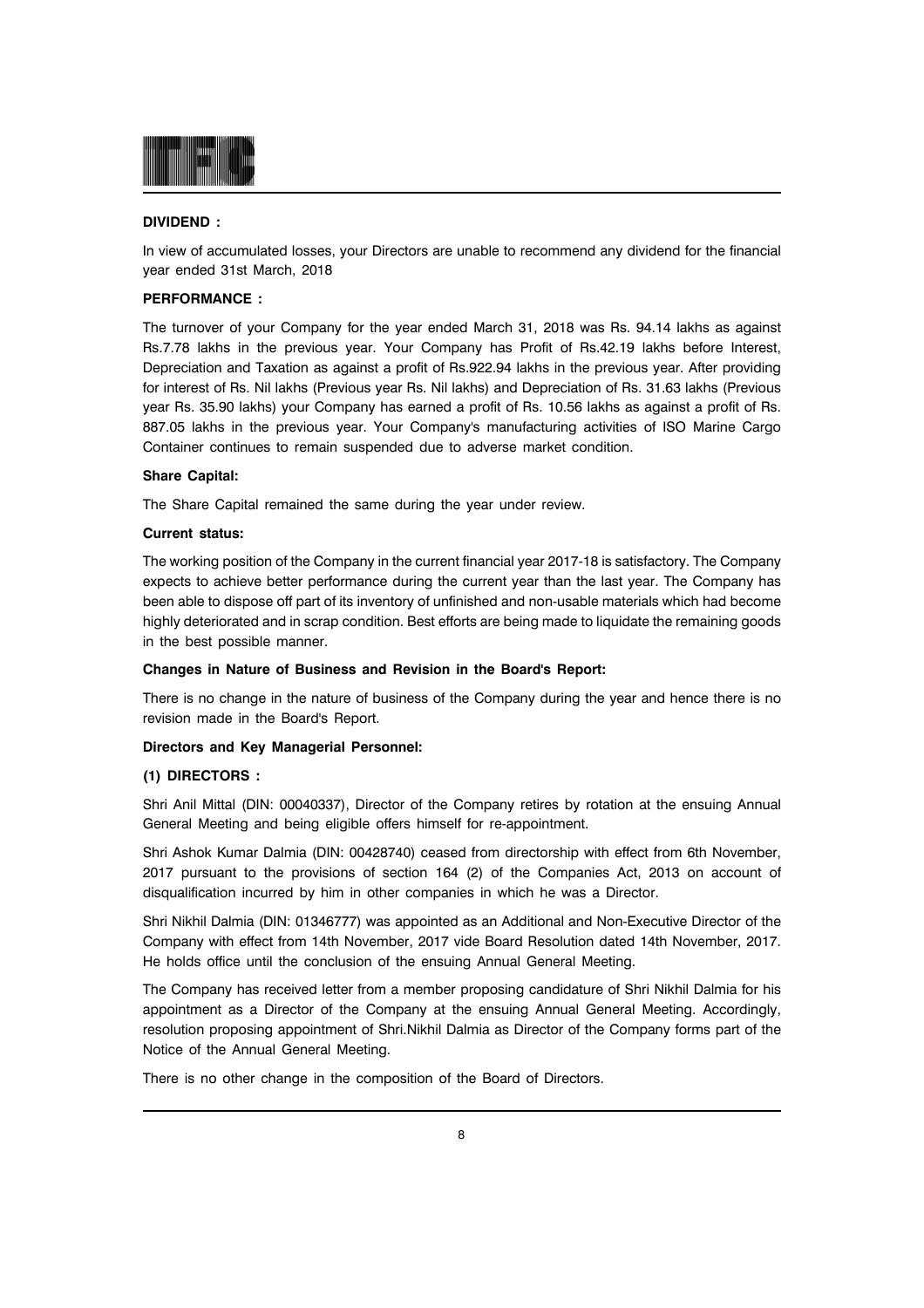## **(2) Key Managerial Personnel**

The Company has following Key Managerial Personnel:

| Sr. No. | Name of the Person        | <b>Designation</b>       |
|---------|---------------------------|--------------------------|
|         | Mr. Chandrabhan R. Singh  | Chief Financial Officer  |
|         | Mrs. Pushpalata V. Mishra | <b>Company Secretary</b> |

## **(3) Declaration by Independent Director**

The Company has received necessary declaration from the Independent Director of the Company confirming that she meets the criteria of independence as prescribed both under section 149(6) of the Companies Act, 2013 and Regulation 16 (1) (b) of the Securities and Exchange Bord of India (Listing Obligations and Disclosure Requriements) Regulations, 2015 ("Listing Regulation") In the opinion of the Board, she fulfills the conditions of independence as specified in the Act and the rules made there under and is independent of the management.

## **PUBLIC DEPOSITS:**

The Company is not accepting any deposits from the public.

## **DIRECTORS RESPONSIBILITY STATEMENT:**

To the best of their knowledge and belief and according to the information and explanations obtained by your Directors they make the following statements in terms of Section 134(3)(c)of the Companies Act, 2013 and hereby confirm that:-

- a. in the preparation of the annual accounts, the applicable accounting standards have been followed along with proper explanation relating to material departures; and made judgments and estimates that are reasonable and prudent so as to give a true and fair view of the state of affairs of the company.
- b. the Directors have selected such accounting policies and applied consistently to the affairs of the Company as at 31st March, 2018 and of the profit of the Company for the year ended on that date;
- c. the Directors have taken proper and sufficient care for the maintenance of adequate accounting records in accordance with the provisions of this Act for safeguarding the assets of the Company and for preventing and detecting fraud and other irregularities;
- d. the Directors have prepared the annual accounts on a going concern basis; and the Directors have laid down proper systems financial controls to be followed by the Company and that such internal financial controls are adequate and were operating effectively.
- e. proper internal financial controls were laid down and such internal financial controls were adequate and were operating effectively; and
- f. the Directors have devised proper systems to ensure compliance with the provisions of all applicable laws and that such systems were adequate and operating effectively.

# **MANAGERIAL REMUNERATION AND PARTICULARS OF EMPLOYEES:**

INFORMATION AS REQUIRED UNDER RULE 5 (2) & 5 (3) of the Companies (Appointment and Remuneration of Managerial Personnel) Rules, 2014 are as under and form part of this report.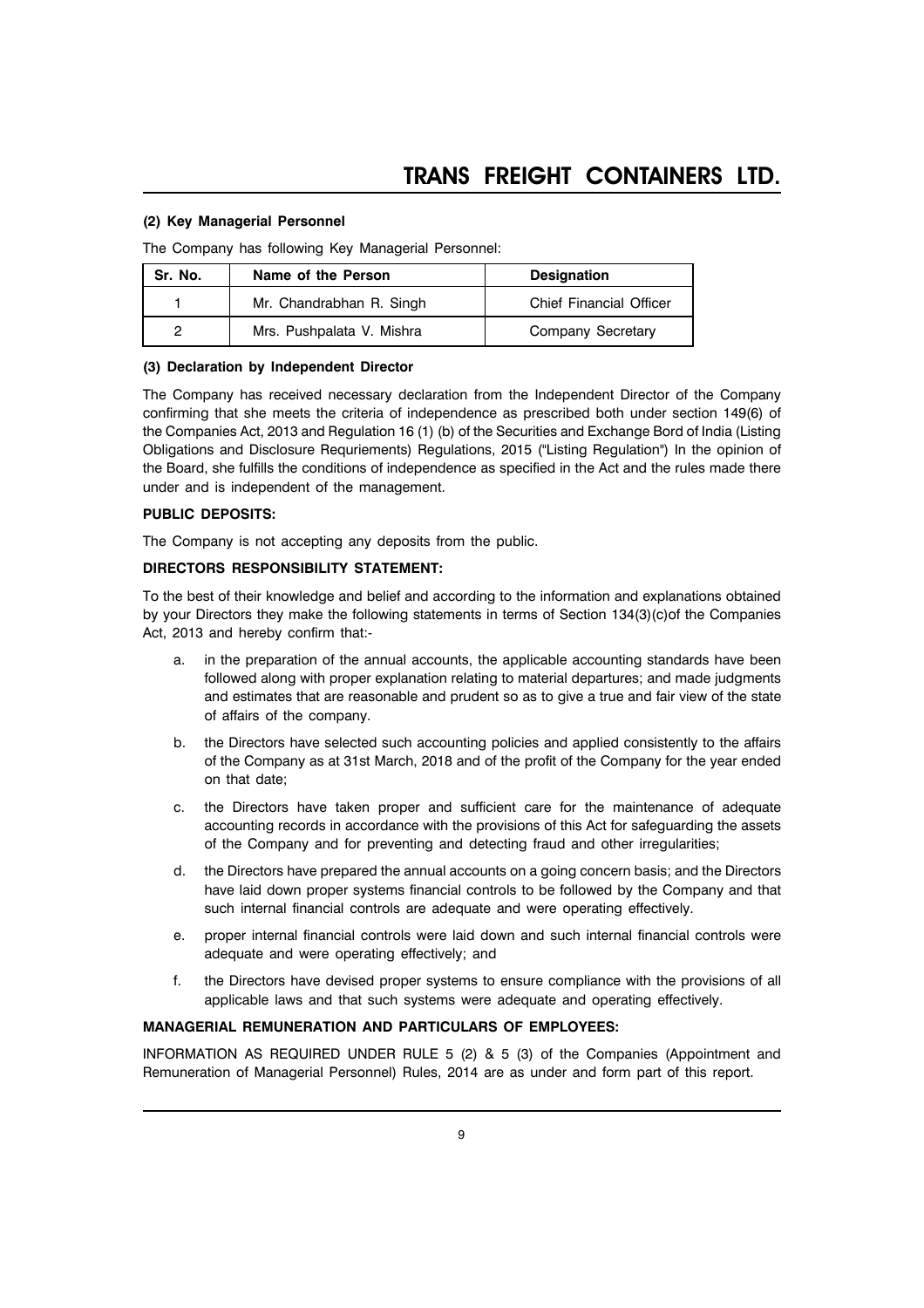

| Sr.<br>No.     | Name                          | Designation/<br>Nature<br><b>Duties</b> | Remune-<br>ration | Qualifi-<br>cation    | Experien<br>ce(in of<br>years) | Date of<br>Commence<br>of Employment | Age(in<br>years) | Last<br>Employment<br>Held       |
|----------------|-------------------------------|-----------------------------------------|-------------------|-----------------------|--------------------------------|--------------------------------------|------------------|----------------------------------|
| 1              | Mr. Samodkumar<br>Yadav       | Sr. Purchase<br>Manager                 | 313,471           | <b>B.A.</b>           | 28                             | 21.06.1990                           | 45               | <b>NA</b>                        |
| $\overline{2}$ | Mrs. Pranita P.<br>Mulgaonkar | Accounts<br>Assistant                   | 303,924           | B.A.                  | 27                             | 20.06.1991                           | 50               | Goa<br>Urban<br>Co-op.<br>Bank   |
| 3              | Mr. Chandrabhan<br>R. Singh   | Chief Financial<br>Officer              | 286,788           | B.Com,<br><b>DIEM</b> | 32                             | 01.08.1985                           | 57               | <b>NA</b>                        |
| 4              | Mrs. Pushpa<br>Singh          | Accounts<br>Assistant                   | 286,788           | H.S.C.                | 6                              | 01.04.2012                           | 53               | <b>NA</b>                        |
| 5              | Mrs. Catherine L.<br>Kangare  | Stenographer                            | 275,573           | F.Y.B.<br>Com         | 21                             | 26.08.1996                           | 60               | Western<br>Rolling<br>Mills Ltd. |
| 6              | Mr. Santosh Singh<br>Yadav    | <b>Store</b><br>Manager                 | 246,571           | B.A.                  | 36                             | 09.12.1981                           | 61               | <b>NA</b>                        |
| $\overline{7}$ | Mr. Ashokkumar<br>Singh       | Security<br>Incharge                    | 238,806           | <b>B.A.</b>           | 32                             | 08.12.1885                           | 63               | <b>NA</b>                        |
| 8              | Mr. Mohammed<br>M. Ansari     | Accounts<br>Clerk                       | 209,660           | H.S.C.                | 24                             | 24.11.1992                           | 43               | <b>NA</b>                        |

#### **1. Top Ten Employees in terms of remuneration drawn during the year**

#### **The Company has only 8 employees.**

#### **2. Details of Employees who were:**

- (a) Employed through out the Financial Year under review and in receipt of remuneration for the Financial Year in the aggregate of not less than Rs. 1,02,00,000 per annum- NIL
- (b) Employed for part of the Financial Year under review and in receipt of remuneration at the rate of not less than 8,50,000/- per month : NIL
- (c) There was no employee either throughout the financial year or part thereof who was in receipt of remuneration which in the aggregate was in excess of that drawn by the Managing Director or Whole-time Director and who held by himself or alongwith his spouse or dependent children two percent or more of the Equity Shares of the Company.
- (d) None of the above employees is a relative of any Director of the Company.

#### **Disclosure under Section 197(12) of the Companies Act, 2013 and other Disclosures as per Rule 5(1) of Companies (Appointment & Remuneration of Managerial Personnel) Rules, 2014:**

Since none of the Directors is in receipt of any remuneration, the ratio of remuneration to the median remuneration of the employees is not applicable.

#### **Disclosure under Section 197(14) of the Companies Act, 2013**

The Company does not have any holding or subsidiary Company and therefore the question of receiving any remuneration or commission by the executive Director of the Company from any of the holding or subsidiary Company does not arise.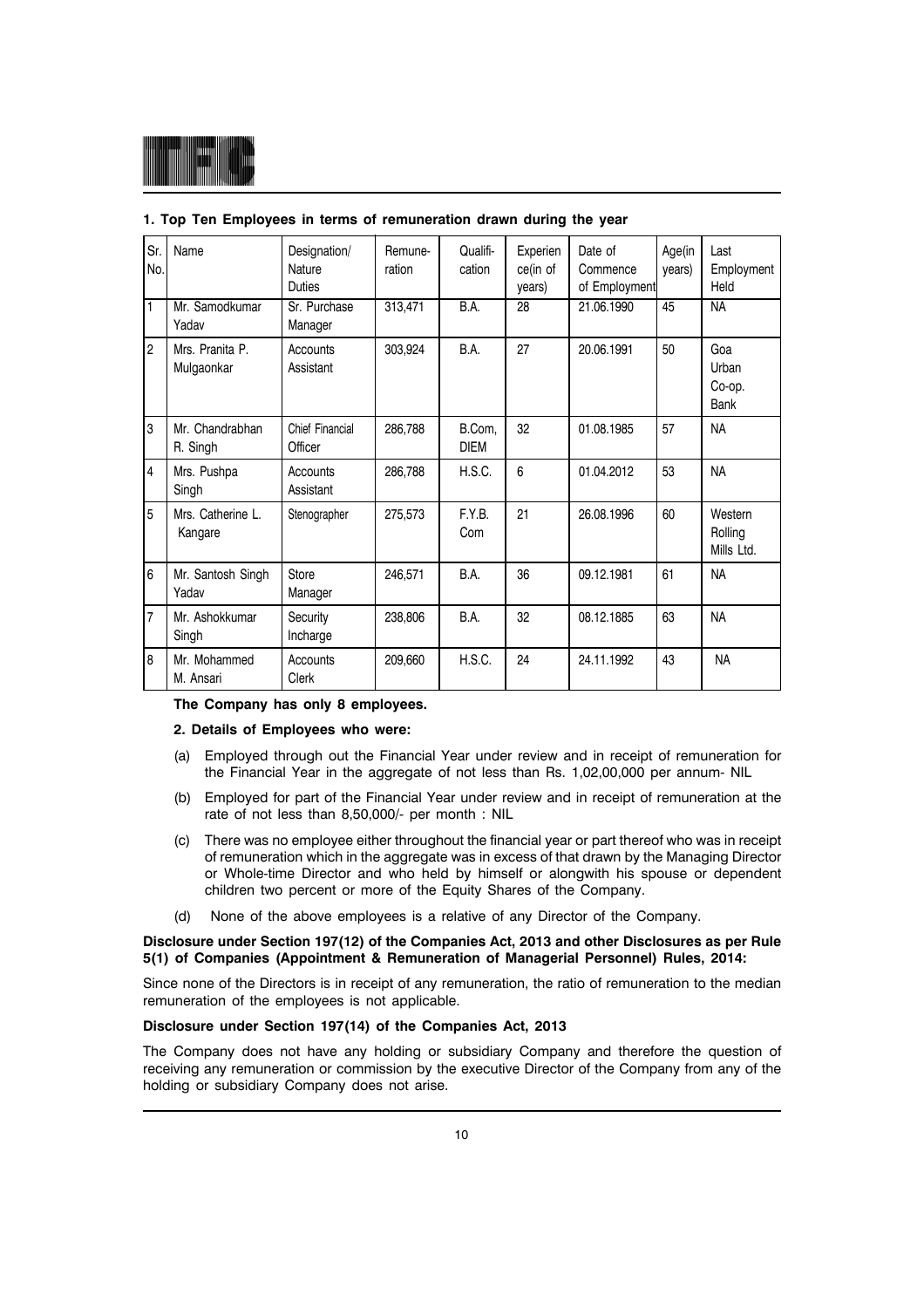#### **Number of Board Meetings:**

During the Financial year, total 4 (Four) meetings of the Board of Directors were held on 30.05.2017, 14.08.2017, 14.11.2017 and 14.02.2018 respectively.

On account of inadequate number of independent Directors, the constitution of Board of Directors, Audit committee and Nomination and Remuneration Committee is not in conformity with the provisions of the Companies Act, 2013 and of Regulation 17, 18 and 19 of SEBI (Listing Obligations and Disclosure Requirements) Regulations, 2015 and also could not frame various policies and carry out evaluation of Board and independent Director as required under the said Act and Listing Regulations, 2015. However following committees have been constituted by the Board of Directors:

- 1. Audit Committee
- 2. Nomination and Remuneration Committee
- 3. Stakeholders Relationship Committee
- 4. Corporate Social Responsbility Committee

#### **Composition of Audit Committee:**

The Audit Committee of Directors was constituted pursuant to the provisions of Section 177 of the Companies Act, 2013. The Audit Committee comprises of:

- 1. Shri. Nikhil Dalmia  **Non-Executive Director**
- 2. Shri. Badal Mittal Non-Executive Director
- 3. Smt. Poornima Sanjiv Agarwal Independent Director

Since the Company has only one Independent Director on its Board, the constitution of this committee is not in conformity with the provisions of Section 177 of the Companies Act, 2013 and Listing Regulations, 2015. The Chairperson of Audit Committee is Smt. Poornima S. Agarwal, Independent Director.

#### **Nomination & Remeneration Committee:**

The details pertaining to the composition of Nomination and Remuneration Committee are included in the Corporate Governance Report, which form part of this report.

#### **Corporate Social Responsibility:**

During the year under review the Company has earned a Net Profit of Rs. 10.56 lakhs before tax. Although the Company does not meet any of the criteria prescribed under section 135 the Companies Act, 2013, the Board of Directors have Constituted a CSR Committee Comprising of following Directors as its member as a matter of abundant caution :-

- 1. Mr. Nikhil Dalmia, Director
- 2. Mr. Badal Mittal, Director
- 3. Mrs. Poornima Agarwal, Independent Director

The Board has also adopted CSR Policy as recommended by CSR Committee.

The Company had incurred losses during the three immediately preceeding Financial Years In view of these facts, the Company was not required to spend any amount on CSR activities.

## **CONSERVATION OF ENERGY, TECHNOLOGY ABSORPTION, FOREIGN EXCHANGEEARNINGS & OUTGO:**

(A) The Company's operations are not energy intensive. However, adequate measures are being taken to reduce energy consumption, wherever possible.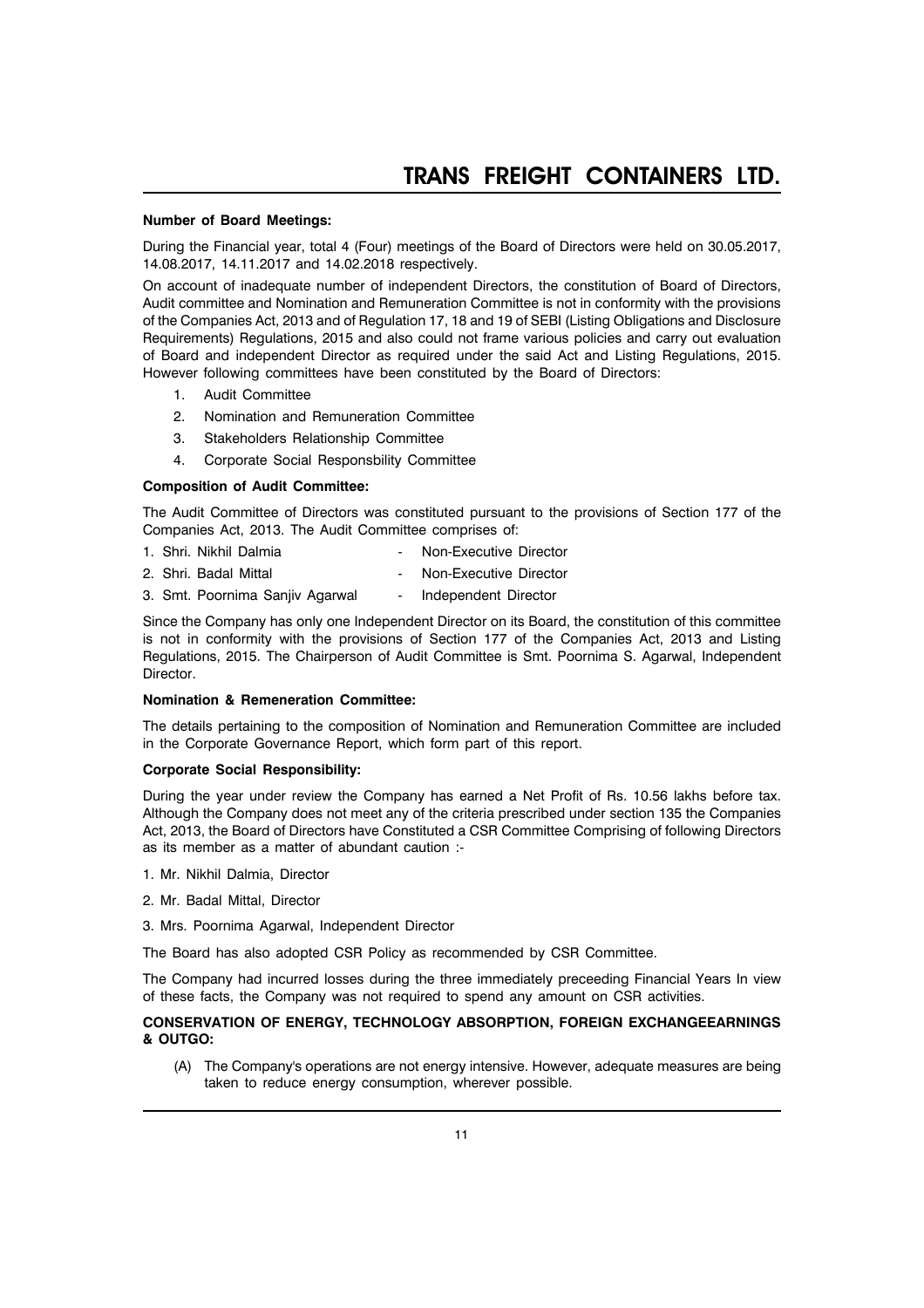

(B) The company has neither acquired nor absorbed any technology during the year under review.

|  | (C) Foreign Exchange Earning |  | Nil |
|--|------------------------------|--|-----|
|  | Foreign Exchange Outgo       |  | Nil |

#### **LISTING OF SHARES :**

The Shares of your company are listed on BSE Ltd. The company has paid Annual Listing Fee for the year 2018 - 2019 and also Annual Custodian Fees in respect of Shares held in dematerialization mode to NSDL and CDSL for the year 2018-19.

#### **CORPORATE GOVERNANCE :**

A separate report on Corporate Governance as required under Listing Regulations, 2015 is annexed hereto.

## **STATUTORY AUDITORS:**

M/s M.N. Desai & Associates Charterd Accountants (Firm Registration No. 129571W) were appointed as the Statutory Auditors of the Company for a period of 5 years at the Forty Third AGM held on 29th September, 2017 and they shall hold the office as such till the conclusion of the Fourty Eight AGM to be held in the year 2022

The Provisions of their ratification at each AGM as provided under first proviso to section 139(1) of the Companies Act, 2013 has been omitted by section 40 of the Companies (Amendment) Act, 2017 Which has been notified by the central Goverment on 7th May, 2018 and came into force with effect from the said date. Accordingly no resolution is proposed for notification of appointment of Auditor at the ensuing Annual General Meeting.

## **AUDITORS' REPORT :**

There are no remarks or qualifications in the Auditors' Report requiring any specific explanation.

#### **SECRETARIAL AUDIT:**

Pursuant to provisions of Section 204(1) of the Companies Act, 2013 read with rule 9 of the Companies (Appointment and Remuneration of Managerial Personnel) Rules 2014, the Company has appointed M/s. K. C. Nevatia & Associates, a firm of Company Secretaries in Practice (C. P. No. 2348) to undertake the Secretarial Audit of the Company. The Secretarial Audit Report is enclosed as **"Annexure - A"** and forms an integral part of this Report.

#### **Directors Explanation to Qualification in Secretarial Audit Report:**

- a) Most of the non compliances referred in the Secretarial Audit Report are on account of inadequate number of Independent Directors on the Board of Directors of the Company.
- b) The Directors are making efforts to appoint more Independent Director(s) so as to have the composition of Board of Directors in accordance with the provisions of Section 149 of the Companies Act, 2013 and Listing Regulations, 2015. This will also enable the Company to constitute various committees and frame various polices as required under the Companies Act, 2013 as well as Listing Regulations, 2015.
- c) Shri Ashok Kumar Dalmia, Managing Director of the Company was the only whole- time Director of the Company, Under section 164 (2) of the Companies Act, 2013 he resigned from the board and the appointment of a Whole-time Director is still under consideration of the Board.
- d) The Company's Fixed Assets being Factory Building and Plant and Machinery situated at J-1, M.I.D.C. Tarapur Industrial Area, Boisar-401 501 have not been insured as the Machinery being not in use from last about 15 years have become rusted and obsolete and have only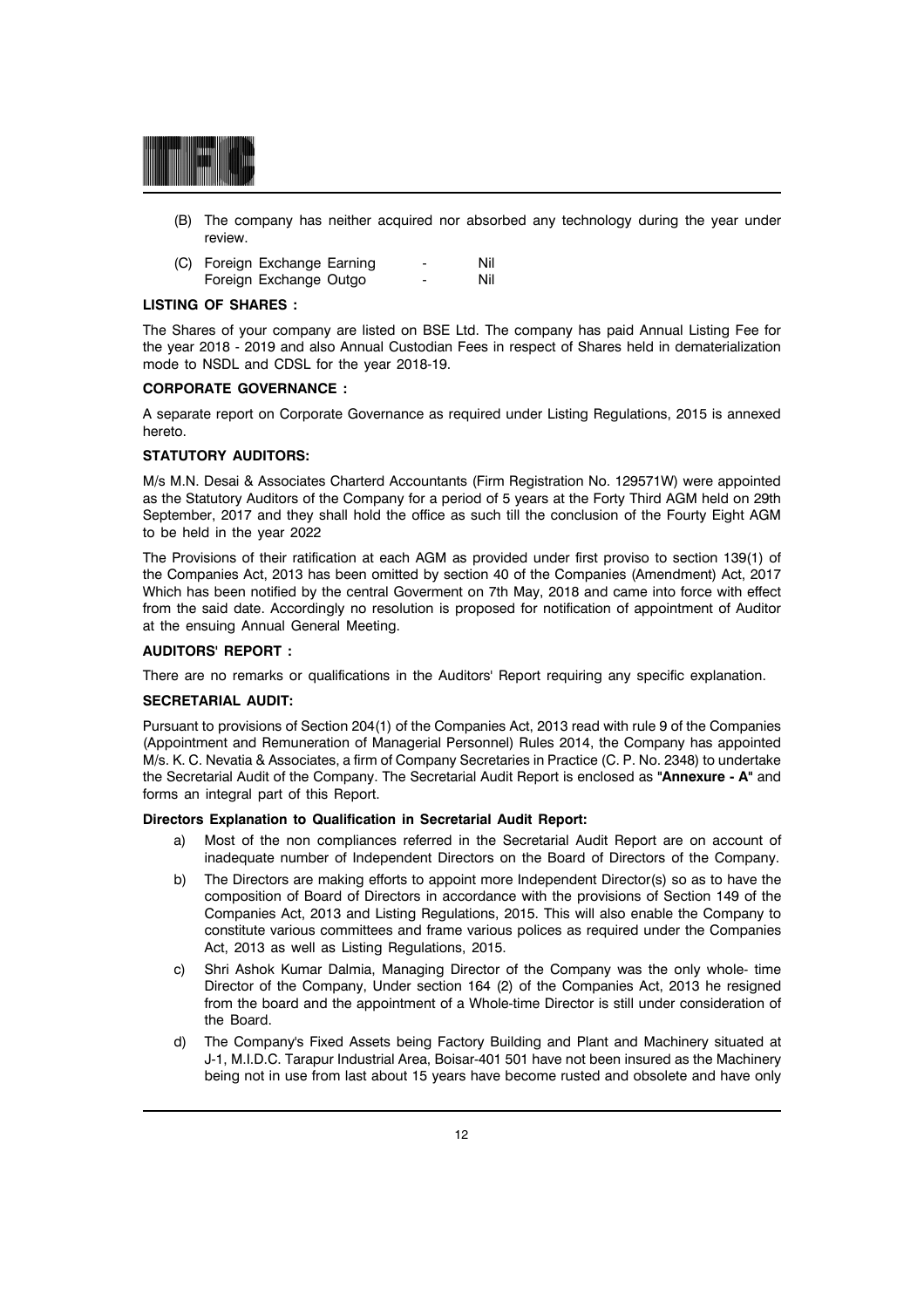

the scrap value and the Factory Building is not RCC construction but in the form of a shed on the pillar. Further the finished goods being containers made of steel and lying in stock since past several years are not subject to any risk including fire and theft and hence do not need to be covered under insurance.

e) The Board of Directors is making its best efforts to pursuade all the promoters to get their shares demated.

## **Extract of Annual Return:**

Extract of the Annual Return in form MGT-9 for the financial year ended 31st March, 2018 made under the provisions of Section 92(3) of the Act is annexed as **"Annexure - B"** and forms part of this Report **The details of significant and material order passed by the regulators or courts or tribunals impacting the going concern status and company's operations in future:**

No order has been passed by any Regulator or Court or Tribunal which can have an impact on the going concern status and the Company's operation in future.

#### **Internal Control Systems:**

Adequate internal control systems commensurate with the nature of the Company's business and size of its operations are in place. Adequate measures are taken to utilize the assets and resources of the Company economically and efficiently. The Board continued to review the internal control system from time to time.

#### **Internal Financial Controls:**

The Internal Financial Controls with reference to financial statements as designed and implemented by the Company are adequate. During the year under review, no instance of inefficiency or inadequacy of such controls have come to the notice of Board.

#### **Material changes and commitments, if any, affecting the financial position of the company which have occurred between the financial year end of the company to which financial results relate:**

No material changes and commitments which could affect the Company's financial position have occurred between the end of the financial year of the Company and date of this report.

## **Particulars of loans, investments and securities:**

The details of Loans, Securities and Investments as covered under the provisions of section 186 of the Companies Act, 2013 are given in the Note No. 5 and 7 to Financial Statements.

#### **Particulars of contracts or arrangement with related parties:**

The Company has not entered into any transaction with any of the related party during the year under review. Hence, the provisions of Section 188 of the Companies Act, 2013 are not attracted. Thus disclosure in form AOC-2 is not required.

# **Sexual Harrasment:**

The Company has zero tolerance towards sexual harassment at the Workplace. During the year under review, there were no cases filed pursuant to the sexual harassment of women at workplace (Prevention, Prohibition and Redressal) Act, 2013.

#### **COMPLIANCE CERTIFICATE OF THE AUDITORS:**

The Company has obtained a certificate from the statutory auditors regarding compliance of conditions of corporate governance as stipulated in SEBI (Listing Obligation and Disclosure Requirement) Regulations, 2015 and the same is annexed hereto as **Annexure - C.**

On behalf of the Board of Directors,

|                   | <b>Badal Mittal</b><br>Director (DIN: 00076143) | Nikhil Dalmia<br>Director (DIN: 01346777) |
|-------------------|-------------------------------------------------|-------------------------------------------|
| Place: Mumbai     | Chandrabhan R. Singh                            | Mrs. Pushpalatha V. Mishra                |
| Dated: 29/05/2018 | C.F.O.                                          | Company Secretary                         |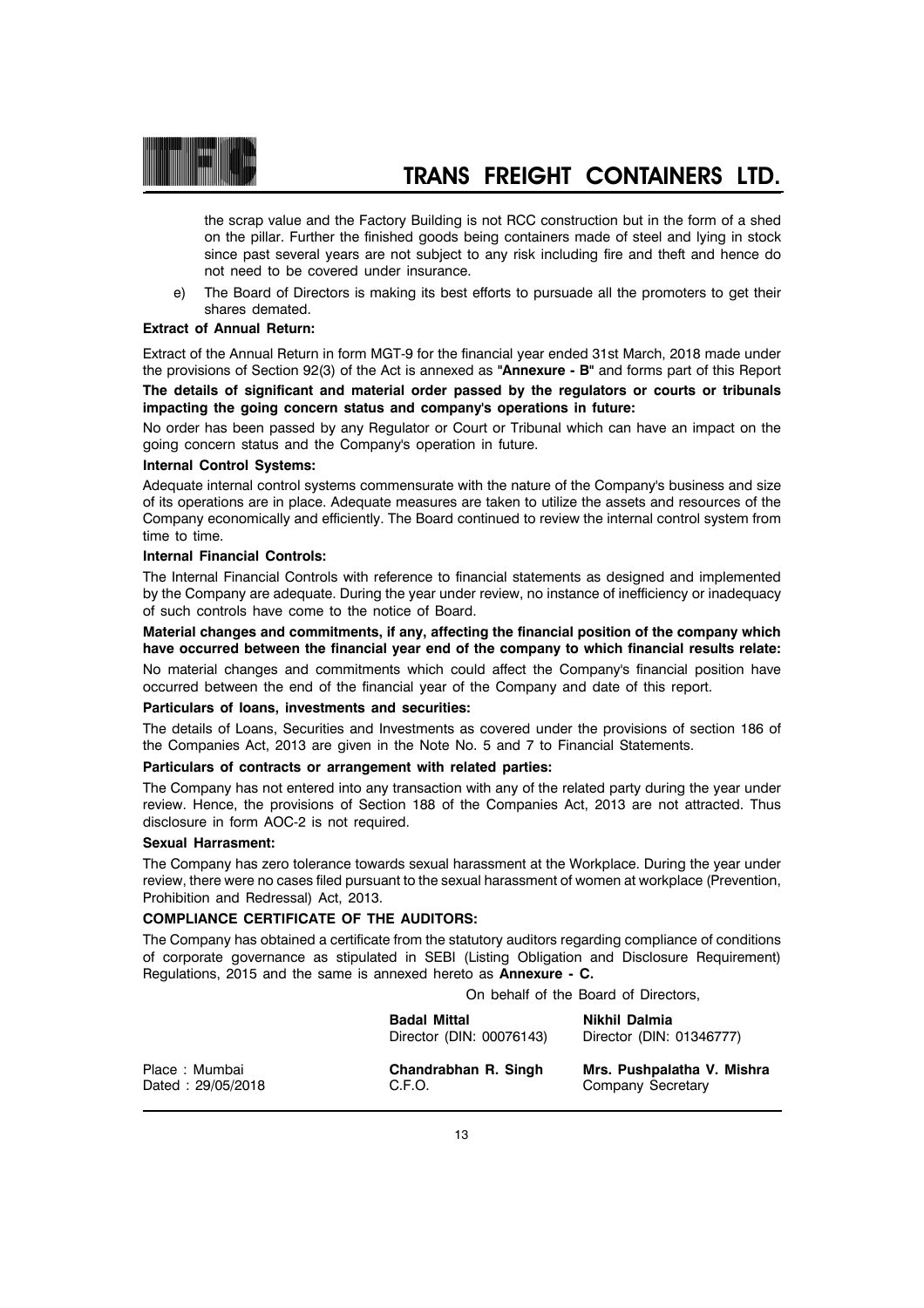

**ANNEXURE A**

# **Form No. MR-3**

# **SECRETARIAL AUDIT REPORT**

For the Company's Financial Year from 1st April, 2017 to 31st March, 2018 [Pursuant to section 204(1) of the Companies Act, 2013 and Rule No.9 of the Companies (Appointment and Remuneration of Managerial Personnel)]

#### To, The Members, **Trans Freight Containers Limited Mumbai**

We have conducted the Secretarial Audit of the compliance of applicable statutory provisions and the adherence to good corporate practices by **Trans Freight Containers Limited** (hereinafter called the Company). Secretarial Audit was conducted in a manner that provided us a reasonable basis for evaluating the corporate conduct / statutory compliances and expressing our opinion thereon.

Based on our verification of **Trans Freight Containers Limited's** books, papers, minute books, forms and returns filed and other records maintained by the Company and also the information provided by the Company, its officers, agents and authorized representatives during the conduct of secretarial audit, we hereby report that in our opinion,the Company has, during the audit period covering the financial year ended **March 31, 2018,** complied with the statutory provisions listed hereunder and also that the Company has proper Board-processes and compliance mechanism in place to the extent, in the manner and subject to the reporting made hereinafter.

We have examined the books, papers, minute books, forms and returns filed and other records maintained by the Company for the financial year ended on **March 31, 2018** according to the provisions of:

- 1. The Companies Act, 2013 (the Act) and the rules made thereunder;
- 2. Foreign Exchange Management Act, 1999 and the rules and regulations made thereunder to the extent of foreign Direct Investment, Overseas Direct Investment and External Commercial Borrowings, which were not attracted to the Company during the financial year under report.
- 3. The Securities Contracts (Regulation) Act, 1956 ('SCRA') and the rules made there under;
- 4. The Depositories Act, 1996 and the Regulations and Bye-Laws framed there under
- 5. The following Regulations and Guidelines Prescribed under the Securities and Exchange Board of India Act, 1992 ('SEBI Act')
	- a. The Securities and Exchange Board of India (Substantial Acquisition of Shares and Takeovers) Regulations, 2011;
	- b. The Securities and Exchange Board of India (Prohibition of Insider Trading) Regulations, 2015;
	- c. The Securities and Exchange Board of India (Listing Obligation and Disclosure Requirement) Regulations, 2015;
- 6. Employees Provident Fund and Miscellaneous Provisions Act, 1952
- 7. Employees State Insurance Act, 1948
- 8. Employers Liability Act, 1938
- 9. Enviornment Protection Act, 1986 and other environment laws.
- 10. Equal Remuneration Act, 1976
- 11. Indian Contract Act, 1872
- 12. Income Tax Act, 1961 to the extent of Tax Deducted at Source under various Sections and T.D.S. Returns filed.
- 13. Indirect Tax Laws relating to collections, deductions, wherever applicable, payments made and returns filed.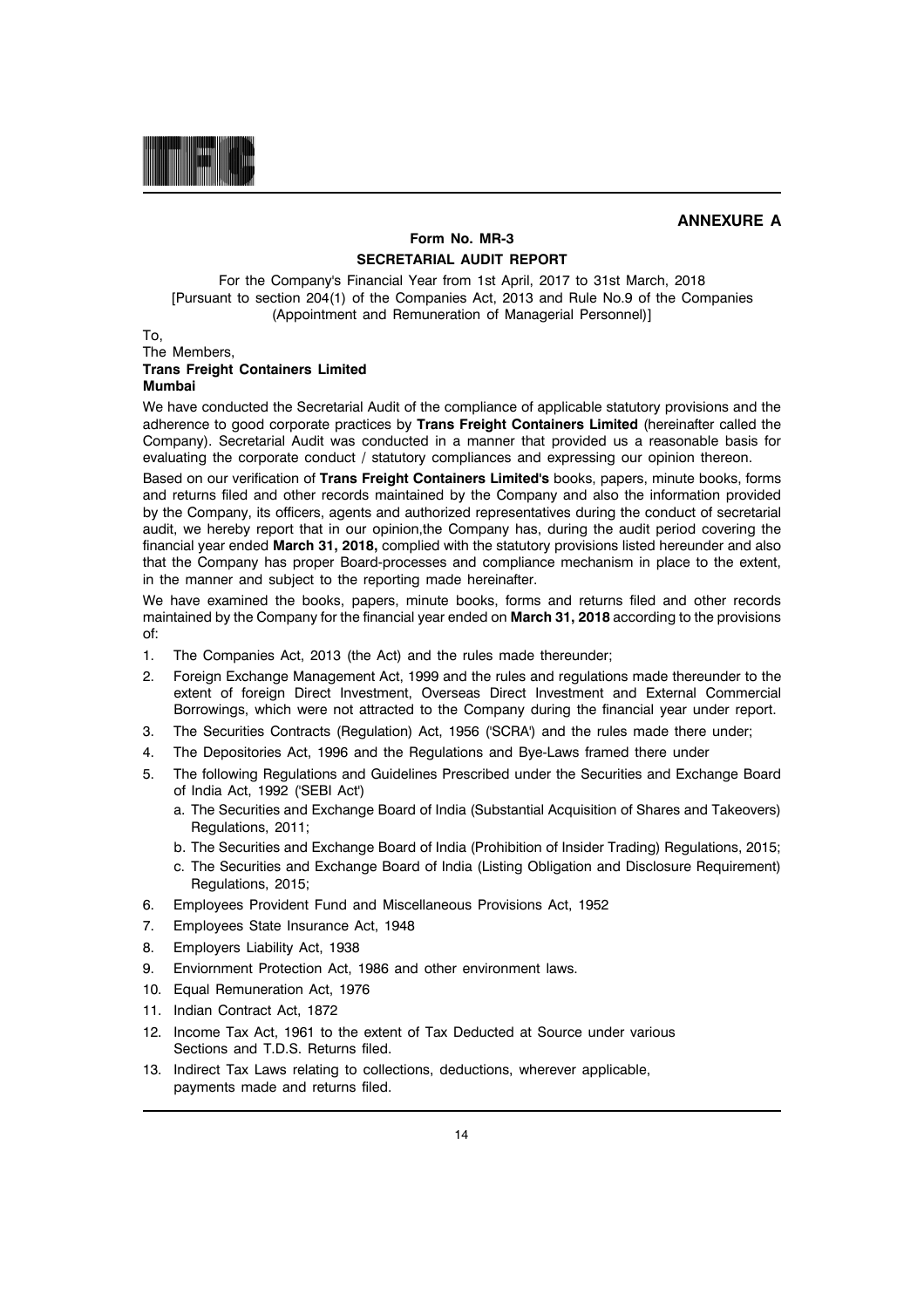- 14. Indian Stamp Act, 1899
- 15. Maharashtra Stamp Act 1958
- 16. Maternity Benefits Act, 1961
- 17. Negotiable Instruments Act, 1881
- 18. Payment of Bonus Act, 1965
- 19. Payment of Gratuity Act, 1972
- 20. The Sexual Harassment of women at work place (Prevention, Prohibition and Redressal) Act, 2013
- 21. Shops and establishments Act
- 22. The Companies (indian Accounting Standards) Rules, 2015.

## **Our comments, observations and audit qualifications are stated in Annexure to this report and forms part of this report.**

We have also examined compliance with the applicable clauses of the following:

- (i) Secretarial Standards issued by The Institute of Company Secretaries of India.
- (ii) The Securities and Exchange Board of India (Listing Obligation and Disclosure Requirement) Regulations, 2015.

During the period under review the Company has complied with the provisions of the Act, Rules, Regulations, Guidelines, Standards, etc. mentioned above to extent applicable except as stated in the annexure to this report.

We further report that the Board of Directors of the Company is not duly constituted with proper balance of Executive Directors, Non Executive Directors and Independent Directors. The appointement of and resignation by directors during the year under review Were carried out in compliance with the provisions of the Act.

Adequate notice is given to all Directors to schedule the Board Meetings, agenda and detailed notes on agenda were sent at least seven days in advance, and a system exists for seeking and obtaining further information and clarifications on the agenda items before the meeting and for meaningful participation at the meeting.

All the Board / Committee decisions are taken unanimously.

We further report that there are adequate systems and processes in the Company commensurate with the size and operations of the Company to monitor and ensure compliance with applicable laws, rules, regulations and guidelines except as stated in the annexure to this report.

We further report that during the audit period, there were no instances of:

- (i) Public / Rights / Preferential issue of shares / debentures / sweat equity.
- (ii) Redemption / buy-back of securities.
- (iii) Major decisions taken by the Members in pursuance to Section 180 of the Companies Act, 2013.
- (iv) Merger / amalgamation / reconstruction etc.
- (v) Foreign technical collaborations.

# For **K.C. NEVATIA & ASSOCIATES COMPANY SECRETARIES K.C. NEVATIA**

**Proprietor**

Place : Mumbai FCS No.: 3963 Date : 29th May, 2018

This Report is to be read with our letter of even date which is annexed and forms an integral part of this report.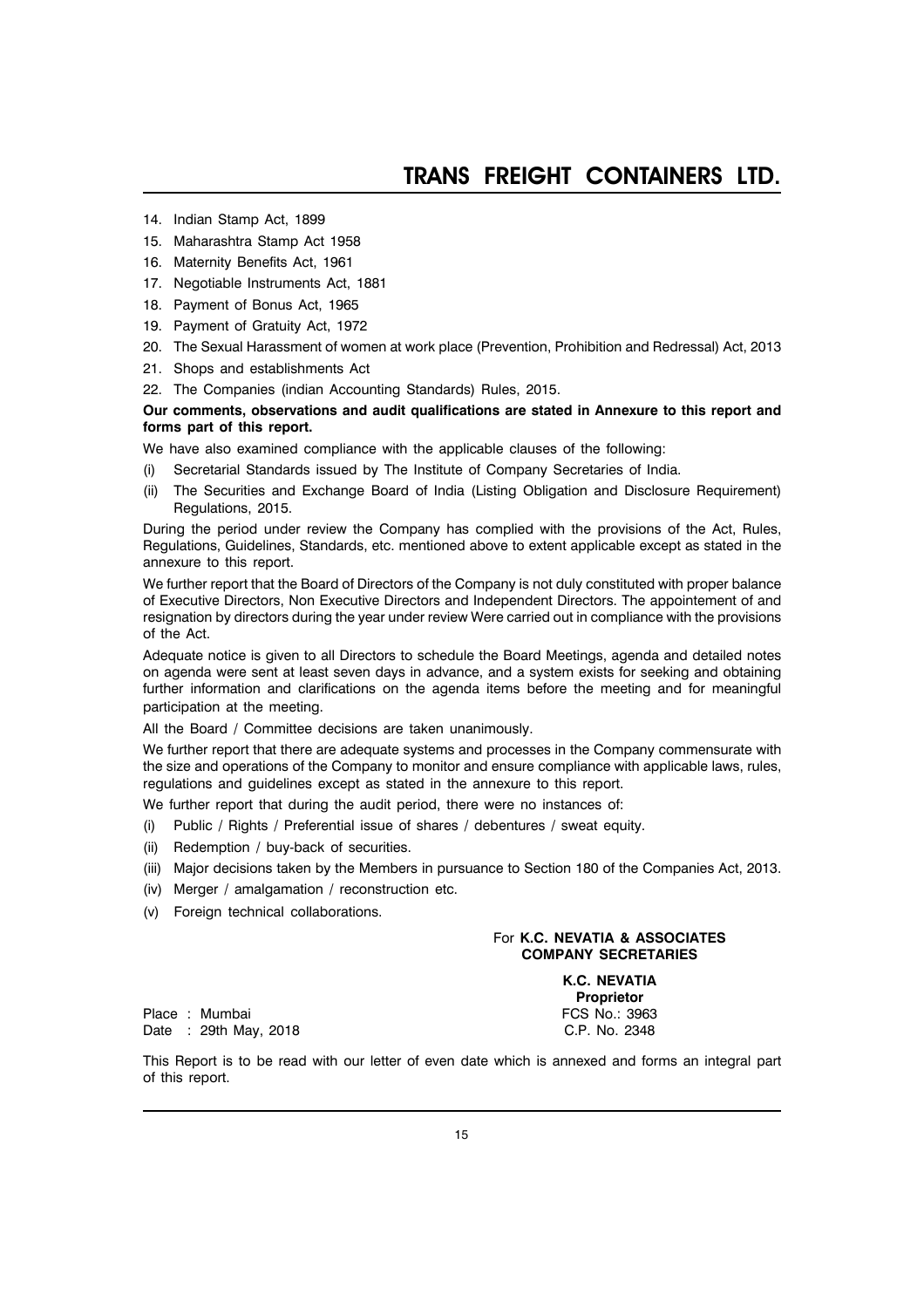

## **ANNEXURE**

## **Annexure to our Secretarial Audit Report dated 29th May, 2018 On Companies Act, 2013 and Securities and Exchange Board of India (Listing Obligations and Disclosure Requirements) Regulations, 2015**

## **1. Constitution of Board of Directors**

The Board of Directors of the Company is not constituted in accordance with the provisions of Sub section (4) of Section 149 of the Companies Act, 2013 and Regulation 17 of SEBI (Listing Obligations and Disclosure Requirements) Regulations, 2015. According to these provisions, every listed company shall have atleast one-third of the total number of directors as Independent Directors. This criterion is not met out by the Company during the financial year under review.

 b. Shri Ashok Kumar Dalmia, Managing Director of the Company resigned from the Board of Directors w.e.f. 6th November, 2017. as a result of Which there is not a single Whole-time Director on the Board of the Company, it is in violation of section 203 (1) (i) of the Companies act, 2013 and Regulation 17 of SEBI (LODR) Regulations, 2015.

#### **2. Committees of the Board**

Although the Company has constituted following committees but composition thereof is not in conformity with the provisions of the Companies Act, 2013 and Regulation 18 and 19 of SEBI (Listing Obligations and Disclosure Requirements) Regulations, 2015 on account of only one Independent Director on the Board of the Company.

- i. Audit Committee
- ii. Nomination and Remuneration Committee

#### **3. Adoption of various policies and evaluation of Directors:**

On account of being only one Independent Director on the Board of the Company, the Company could not frame and adopt various policies as well as could not carry out evaluation of Board, Chairman and Independent Directors.

#### **4. Insurance of Company's Assets:**

As per the information and explanation furnished to us by the management of the Company the fixed assets of the Company being Factory Building and Plant and Machinery have not been insured as the machineries not being in use from past about 15 years have been rusted and have become obsolete and have only the scrap value.

Similarly, the Factory Building is not a RCC construction and therefore as per the explanation of the Management the same does not need insurance.

According to the further explanation furnished to us by the management of the Company, the finished goods being containers made of steel are not subject to the risk of theft or any other damage, and therefore, according to the management, the same does not need insurance.

## **5. Shareholding of Promoter and Promoter Group:**

Only 56.94% of the Shareholding of Promoter & Promoter Group is in dematerialised form. However, as per Regulation 31(2) of the Securities and Exchange Board of India (Listing Obligations and Disclosure Requirements) Regulations, 2015, 100% Shareholding of Promoter & Promoter Group has to be in dematerialised form.

For **K.C. NEVATIA & ASSOCIATES COMPANY SECRETARIES K.C. NEVATIA** Proprietor Place : Mumbai FCS No.: 3963 Date : 29th May, 2018 C.P. No. 2348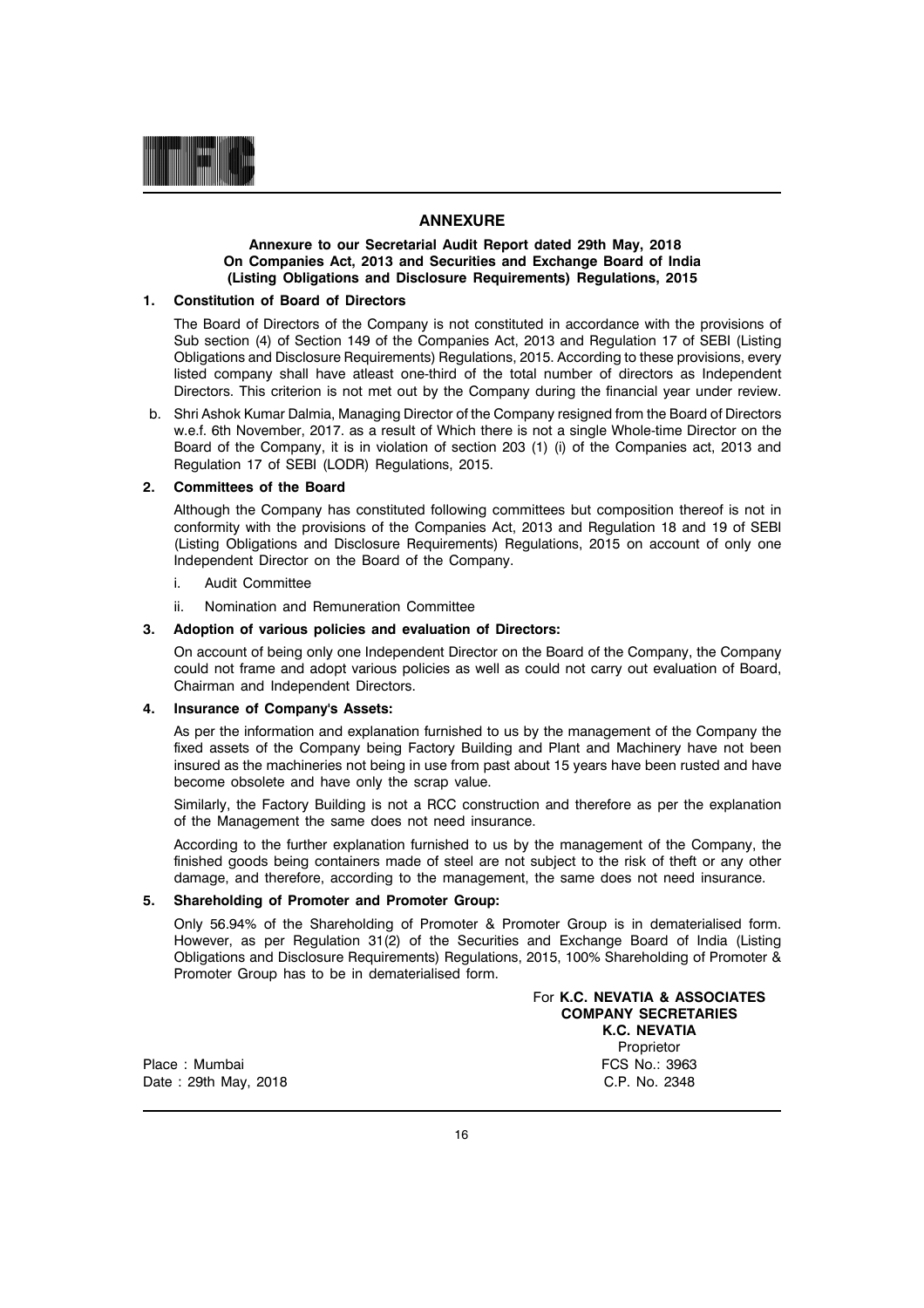To,

The Members

# **Trans Freight Containers Limited**

# **Mumbai**

Our report of even date is to be read along with this letter.

- 1. Maintenance of Secretarial record is the responsibility of the management of the Company. Our responsibility is to express as opinion on these secretarial records based on our audit.
- 2. We have followed the audit practices and process as were appropriate to obtain reasonable assurance about the correctness of the contents of the Secretarial records. The verification was done on test basis to ensure that correct facts are reflected in secretarial records. We believe that the processes and practices, we followed provide a reasonable basis for our opinion.
- 3. We have not verified the correctness and appropriateness of financial records and Books of Accounts of the Company.
- 4. Where ever required, we have obtained the Management representation about the compliance of laws, rules and regulations and happening of events etc.
- 5. The compliance of the provisions of Corporate and other applicable laws, Rules, Regulations, standards is the responsibility of management. Our examination was limited to the verification of procedures on test basis.
- 6. The Secretarial Audit report is neither an assurance as to the future viability of the Company nor of the efficiency or effectiveness with which the management has conducted the affairs of the Company.

# For **K.C. NEVATIA & ASSOCIATES COMPANY SECRETARIES**

# **K.C.NEVATIA**

Proprietor FCS No.: 3963 C.P. No. 2348

Place : Mumbai Date : 29th May, 2018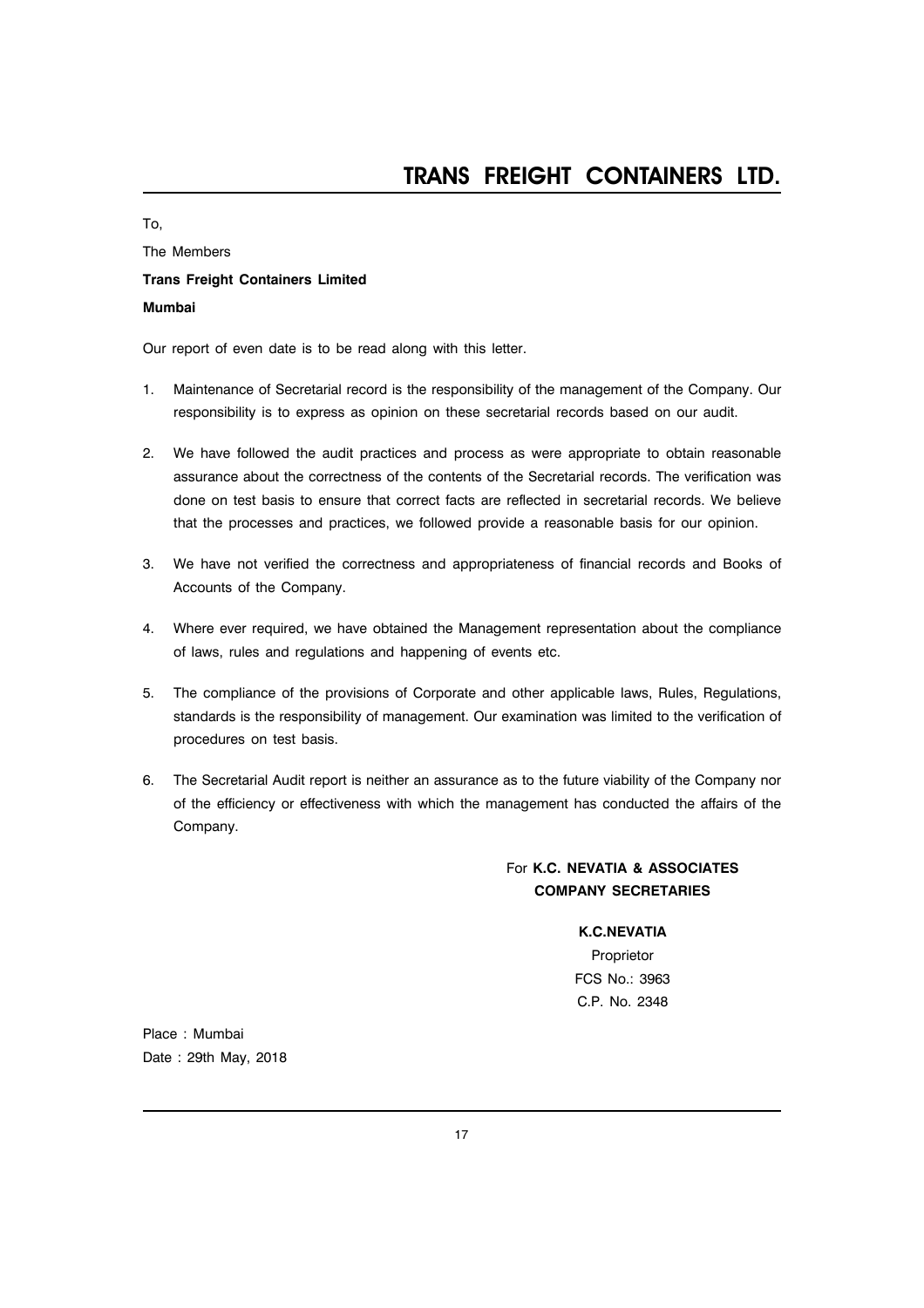

# **Annexure B**

# **FORM NO. MGT - 9**

# **EXTRACT OF ANNUAL RETURN**

# **As on the financial year ended 31.03.2018**

[Pursuant to Section 92(3) of the Companies Act, 2013 and read with (The Companies Management and Administration) Rules, 2014.

# **I. REGISTRATION AND OTHER DETAILS**

| <b>CIN</b>                                                                   | L34203MH1974PLC18009                                                                                                                                                          |
|------------------------------------------------------------------------------|-------------------------------------------------------------------------------------------------------------------------------------------------------------------------------|
| <b>Registration Date</b>                                                     | 24/12/1974                                                                                                                                                                    |
| Name of the Company                                                          | TRANS FREIGHT CONTAINERS LTD.                                                                                                                                                 |
| Category / Sub-Category of the Company                                       | Public Company/Limited by Shares                                                                                                                                              |
| Address of the Registered Office and<br>Contact details                      | Mulund Indl. Estate. Services Co.op. Soc. Ltd.<br>Nahur Road, Mulund (W), Mumbai 400 080<br>Telephone No.(022)22040630 / 22022172<br>E-mail: tfcl2008@rediffmail.com          |
| Whether listed Company                                                       | Yes                                                                                                                                                                           |
| Name, address and contact details of<br>Registrar and Transfer Agent, if any | Sharex Dynamic (India) PvtLtd.<br>Unit No.1, Luthra Industrial Premises, 1st Floor,<br>44-E, M. Vasanti Marg Andheri Kurla<br>Road, Safed Pool Andheri (E),<br>Mumbai 400 072 |

# **II. PRINCIPAL BUSINESS ACTIVITIES OF THE COMPANY**

All the business activities contributing 10% or more of the total turnover of the Company shall be stated :-

| Sr. | Name and Description        | NIC Code of the  | % to total turnover of |
|-----|-----------------------------|------------------|------------------------|
| No. | of main products / services | Product /service | the company            |
| а   | <b>Containers Component</b> | 25129            | 100                    |

# **III. PARTICULARS OF HOLDING, SUBSIDIARY AND ASSOCIATE COMPANIES**

| Sr.<br>No. | Name and Address<br>of the Company | CIN/GLN | Holding/<br>Subsidiary/<br>Associate | % of Equity<br>shares held |
|------------|------------------------------------|---------|--------------------------------------|----------------------------|
| a          | <b>NIL</b>                         | N.A.    | N.A.                                 | N.A                        |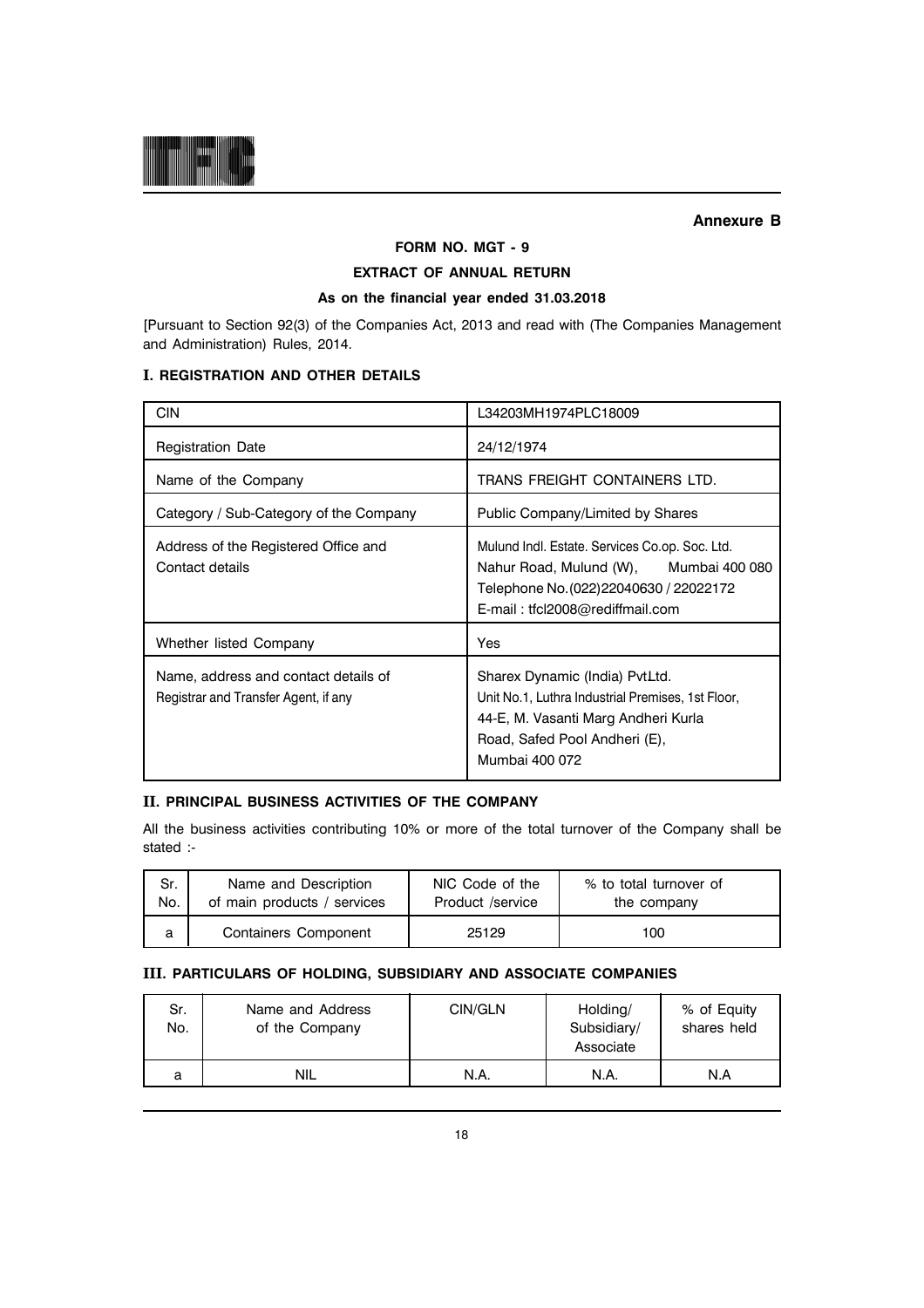| (i) Category-wise shareholding                                    |                                                                  |               |             |                                                            |         |               |         |                                   |          |
|-------------------------------------------------------------------|------------------------------------------------------------------|---------------|-------------|------------------------------------------------------------|---------|---------------|---------|-----------------------------------|----------|
| Category of<br>Shareholders                                       | No. of Shares held at the<br>beginning of the year<br>01.04.2017 |               |             | No. of Shares held<br>at the end of the year<br>31.03.2018 |         |               |         | %<br>Change<br>during<br>the year |          |
|                                                                   | Demat                                                            | Physi-<br>cal | Total       | $%$ of<br>Total<br><b>Shares</b>                           | Demat   | Physi-<br>cal | Total   | % of<br>Total<br><b>Shares</b>    |          |
| <b>A. PROMOTERS</b>                                               |                                                                  |               |             |                                                            |         |               |         |                                   |          |
| (1)Indian                                                         |                                                                  |               |             |                                                            |         |               |         |                                   |          |
| a) Individual / HUF                                               | 185578                                                           | 29600         | 215178      | 2.955                                                      | 132961  | 29600         | 162561  | 2.232                             | $-0.723$ |
| b) Central Govt.                                                  |                                                                  | 0             |             |                                                            |         | 0             |         |                                   | 0        |
| c) State Govt.(s)                                                 |                                                                  | 0             |             |                                                            |         | 0             |         |                                   | 0        |
| d) Bodies Corpn.                                                  | 2624400                                                          | 2055220       | 4679620     | 64.261                                                     | 2624400 | 2055220       | 4679620 | 64.261                            | 0        |
| e) Banks / FIINS                                                  |                                                                  | 0             |             |                                                            |         | 0             |         |                                   | 0        |
| f) Any Other                                                      |                                                                  | 0             |             |                                                            |         | 0             |         |                                   | 0        |
| Sub-total (A) (1) :-                                              | 2809978                                                          | 2084820       | 4894798     | 67.216                                                     | 2757361 | 2084820       | 4842181 | 66,493                            | $-0.723$ |
| (2) Foreign                                                       |                                                                  |               |             |                                                            |         |               |         |                                   |          |
| a)Individuals NRI/<br>For                                         |                                                                  | 0             |             |                                                            |         | 0             |         |                                   | 0        |
| b) Other<br>Individuals                                           |                                                                  | 0             |             |                                                            |         | 0             |         |                                   | 0        |
| c) Bodies Corpn.                                                  |                                                                  | 0             |             |                                                            |         | $\mathbf 0$   |         |                                   | 0        |
| d) Banks / Fll                                                    |                                                                  | 0             |             |                                                            |         | $\mathbf 0$   |         |                                   | 0        |
| e) Qualified Foreign                                              |                                                                  | 0             |             |                                                            |         | 0             |         |                                   |          |
| d) Any Other                                                      |                                                                  | 0             |             |                                                            |         | 0             |         |                                   | 0        |
| Sub-total (A) (2) :-                                              | 0                                                                | 0             | $\mathbf 0$ | 0                                                          | 0       | $\Omega$      | 0       | 0                                 | 0        |
| Total<br>shareholding of<br>Promoter $(A) =$<br>$(A)(1) + (A)(2)$ | 2809978                                                          | 2084820       | 4894798     | 67.216                                                     | 2757361 | 2084820       | 4842181 | 66.493                            | $-0.723$ |

# **IV. SHARE HOLDING PATTERN (Equity Share Capital Brekup as Precentage of Total Equity)**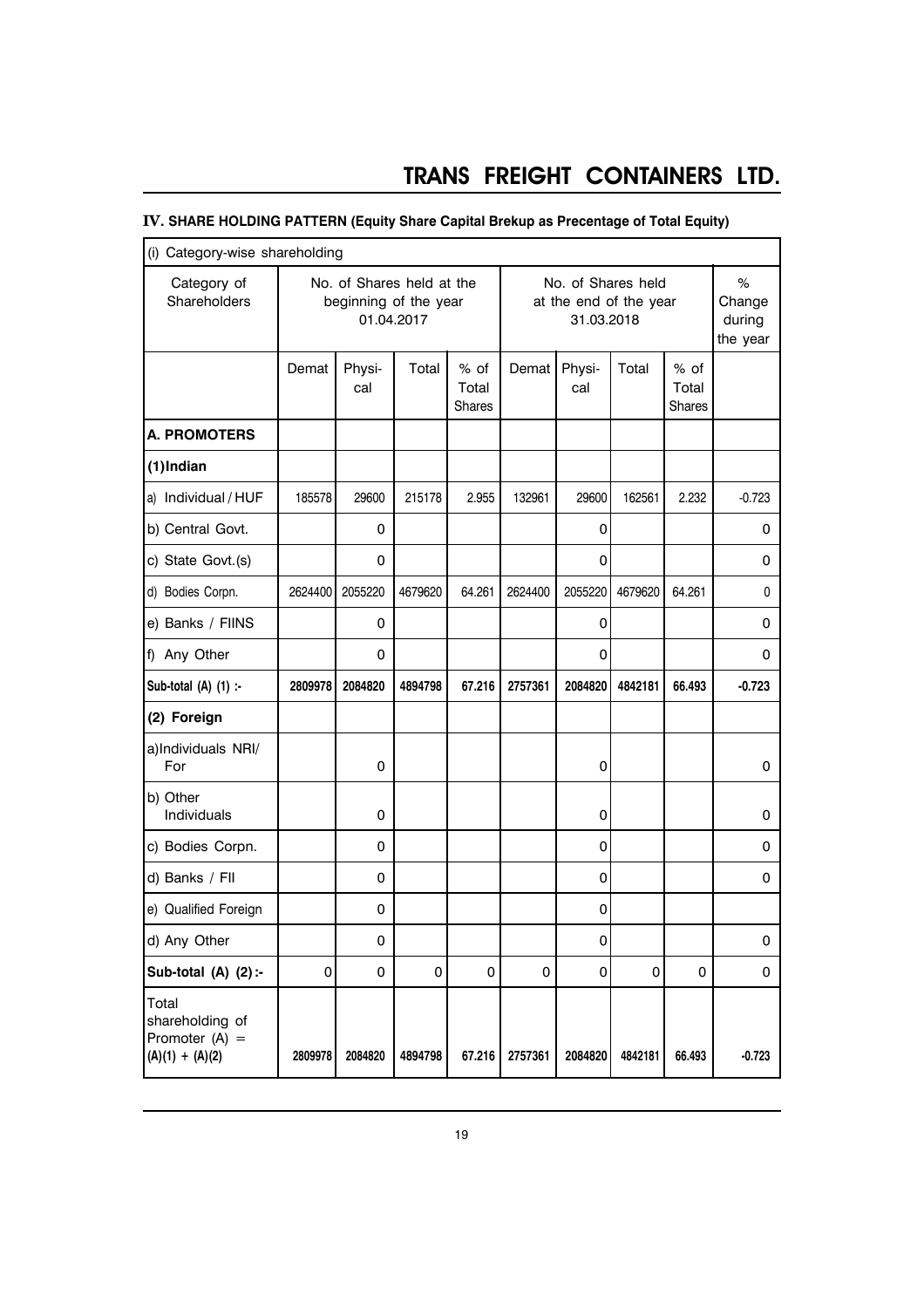

| <b>B. PUBLIC</b><br><b>SHAREHOLDING</b>                                                  |             |          |          |             |                |          |          |                |                |
|------------------------------------------------------------------------------------------|-------------|----------|----------|-------------|----------------|----------|----------|----------------|----------------|
| 1. Institutions                                                                          |             |          |          |             |                |          |          |                |                |
| a) Mutual Funds                                                                          | 0           | 700      | 700      | 0.010       | 0              | 700      | 700      | 0.010          | 0.000          |
| Banks / Fl<br>b)                                                                         | $\mathbf 0$ | 7800     | 7800     | 0.107       | 0              | 7800     | 7800     | 0.107          | 0.000          |
| Central Govt.<br>C)                                                                      | 0           | 0        | 0        | 0           | 0              | 0        | 0        | 0              | 0.000          |
| State Govt(s)<br>d)                                                                      | 0           | 0        | 0        | 0           | 0              | 0        | 0        | 0              | 0.000          |
| e) Venture<br>Capital Funds                                                              | 0           | 0        | 0        | 0           | 0              | 0        | 0        | 0              | 0.000          |
| f)<br>Insurance<br>Companies                                                             | 0           | 0        | 0        | 0           | 0              | 0        | 0        | 0              | 0.000          |
| g) Flls                                                                                  | 0           | 4700     | 4700     | 0.065       | 0              | 4700     | 4700     | 0.065          | 0.000          |
| h) Foreign Venture                                                                       | 0           | 0        | 0        | 0           | $\overline{0}$ | 0        | 0        | 0              | 0.000          |
| i)<br>Others (specify)                                                                   | 0           | $\Omega$ | $\Omega$ | $\Omega$    | 0              | $\Omega$ | $\Omega$ | $\Omega$       | 0.000          |
| Sub-total (B)(1):-                                                                       | O           | 13200    | 13200    | 0.182       | 0              | 13200    | 13200    | 0.182          | 0              |
| <b>Non-Institutions</b><br>2.                                                            |             |          |          |             |                |          |          |                |                |
| <b>Bodies Corpn.</b><br>a)                                                               |             |          |          |             |                |          |          |                |                |
| Indian<br>i)                                                                             | 421364      | 9700     | 431064   | 5.919       | 360638         | 9700     | 370338   | 5.085          | $-0.834$       |
| ii)<br>Overseas                                                                          | 0           | 0        | 0        | 0           | 0              | 0        | 0        | 0              | 0.000          |
| b) Individuals                                                                           |             |          |          |             |                |          |          |                |                |
| i) Individual Shareholders<br>holding nominal share<br>capital upto Rs.1 lakh            | 843485      | 370700   | 1214185  | 16.673      | 739686         | 369700   | 1109386  | 15.234         | $-1.439$       |
| ii)Individual Shareholders<br>holding nominal share<br>capital in excess of<br>Rs.1 lakh | 550007      | 49700    | 599707   | 8.235       | 784385         | 29700    | 814085   | 11.179         | 2.944          |
| c) Others (specify)                                                                      |             |          |          |             |                |          |          |                |                |
| Non Resident Indians                                                                     | 52761       | 74800    | 127561   | 1.752       | 47507          | 74700    | 122207   | 1.678          | $-0.074$       |
| Overseas<br>Corporates Bodies                                                            | 0           | 0        | 0        | 0           | 0              | 0        | 0        | 0              | 0.000          |
| Foreign Nationals                                                                        | $\Omega$    | 0        | $\Omega$ | $\Omega$    | $\Omega$       | 0        | $\Omega$ | $\Omega$       | 0.000          |
| <b>Clearing Members</b>                                                                  | 1725        | 0        | 1725     | 0.024       | 10843          | 0        | 10843    | 0.149          | 0.125          |
| Trusts                                                                                   | 0           | 0        | 0        | 0           | 0              | 0        | 0        | 0              | 0.000          |
| Foreign Boodies-D R                                                                      | $\mathbf 0$ | 0        | 0        | $\mathbf 0$ | 0              | 0        | 0        | $\overline{0}$ | 0.000          |
| $Sub-Total(B)(2)$ :                                                                      | 1869342     | 504900   | 2374242  | 32,603      | 1943059        | 483800   | 2426859  | 33.325         | 0.723          |
| <b>Total Public</b>                                                                      |             |          |          |             |                |          |          |                |                |
| Shareholding                                                                             |             |          |          |             |                |          |          |                |                |
| $(B) = (B)(1) + (B)(2)$                                                                  | 1869342     | 518100   | 2387442  | 32.785      | 1943059        | 497000   | 2440059  | 33.507         | 0.723          |
| C. Shares held by<br>Custodian for<br>GDRs & ADRs                                        | 0           | 0        | 0        | 0           | 0              | 0        | 0        | 0              |                |
|                                                                                          | 0           | 0        | 0        | 0           | 0              | 0        | 0        | $\overline{0}$ | 0.000          |
| Grand Total<br>$(A + B + C)$                                                             | 4679320     | 2602920  | 7282240  | 100.00      | 4700420        | 2581820  | 7282240  | 100.00         | 0.000<br>0.000 |
|                                                                                          |             |          |          |             |                |          |          |                |                |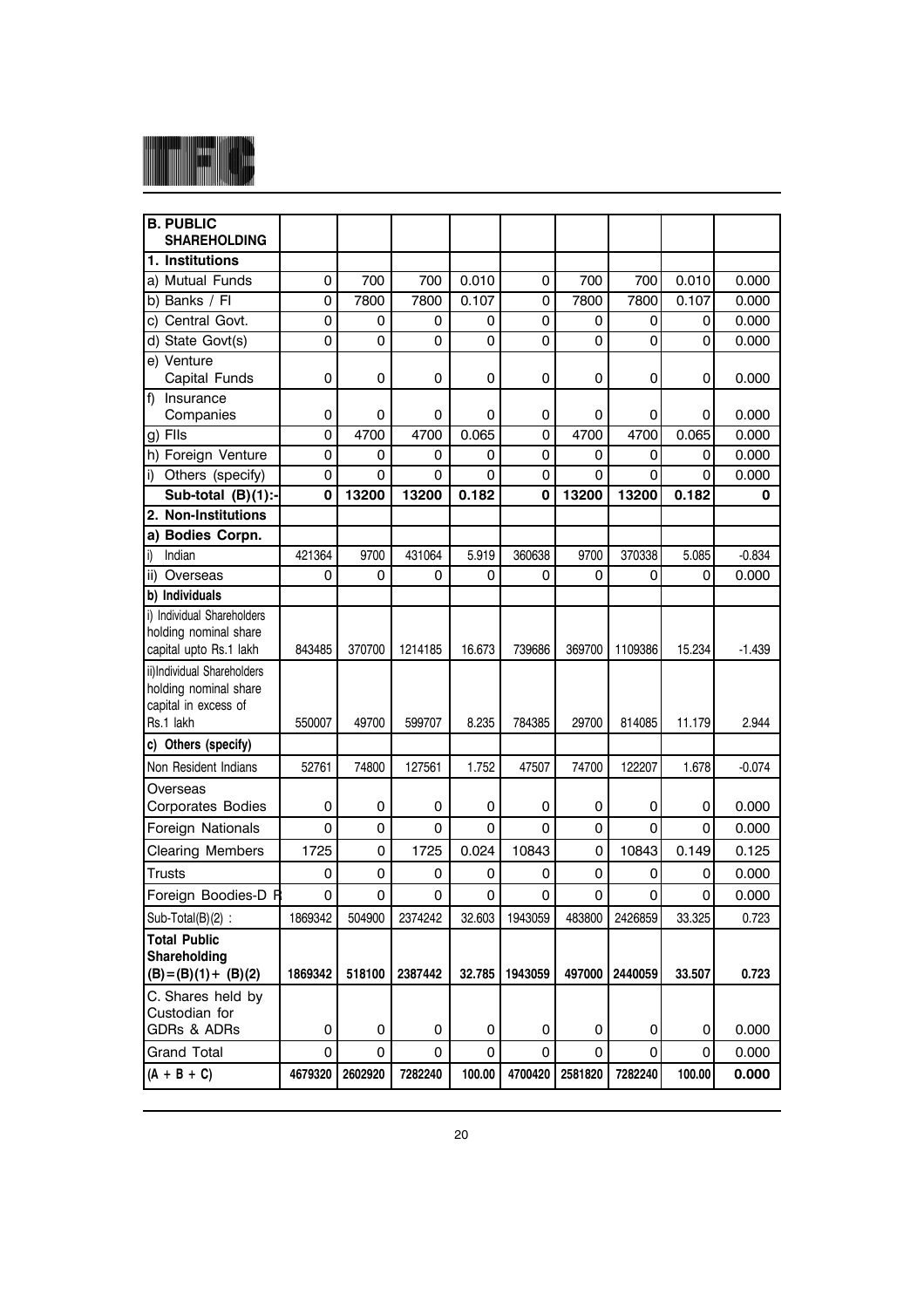| Shareholder's<br><b>Name</b>                    | No. of Shares held<br>at the beginning of the<br>year 01.04.2017 |                                                |                                                             |                         | No. of Shares held<br>at the end of the<br>year 31.03.2018 | %<br>Change<br>in<br>share                                  |                                  |  |
|-------------------------------------------------|------------------------------------------------------------------|------------------------------------------------|-------------------------------------------------------------|-------------------------|------------------------------------------------------------|-------------------------------------------------------------|----------------------------------|--|
|                                                 | No. of<br><b>Shares</b>                                          | $%$ of<br>total<br>Shares<br>of the<br>company | %of Shares<br>Pledged /<br>encumbered<br>to total<br>shares | No. of<br><b>Shares</b> | $%$ of<br>total<br>Shares<br>of the<br>company             | %of Shares<br>Pledged /<br>encumbered<br>to total<br>shares | holding<br>during<br>the<br>year |  |
| Seawell Holding<br>Private Limited              | 1383000                                                          | 18.991                                         | 0                                                           | 1383000                 | 18.991                                                     | 0                                                           | 0                                |  |
| Bidhata Invest-<br>ments & Finance<br>Pvt. Ltd. | 1066400                                                          | 14.644                                         | 0                                                           | 1066400                 | 14.644                                                     | 0                                                           | 0                                |  |
| Klassik Garments<br>Pvt. Ltd.                   | 1045520                                                          | 14.357                                         | 0                                                           | 1045520                 | 14.357                                                     | 0                                                           | 0                                |  |
| <b>Minerva Dealers</b><br>Pvt. Ltd.             | 560000                                                           | 7.690                                          | 0                                                           | 560000                  | 7.690                                                      | 0                                                           | 0                                |  |
| Niranjanlal Dalmia<br>Pvt. Ltd.                 | 449700                                                           | 6.175                                          | 0                                                           | 449700                  | 6.175                                                      | 0                                                           | 0                                |  |
| Agni Exports pvt.Ltd                            | 175000                                                           | 2.403                                          | 0                                                           | 175000                  | 2.403                                                      | 0                                                           | 0                                |  |
| <b>Badal Mittal</b>                             | 86441                                                            | 1.187                                          | 0                                                           | 86441                   | 1.187                                                      | 0                                                           | 0                                |  |
| Suresh Brahmadutt Mittal                        | 53017                                                            | 0.728                                          | 0                                                           | 400                     | 0.005                                                      | 0                                                           | $-0.723$                         |  |
| Surendra kumar Dalmia                           | 19200                                                            | 0.264                                          | 0                                                           | 19200                   | 0.264                                                      | 0                                                           | 0                                |  |
| Rajendra Mittal                                 | 18400                                                            | 0.253                                          | 0                                                           | 18400                   | 0.253                                                      | 0                                                           | 0                                |  |
| Archana S. Dalmia                               | 6400                                                             | 0.088                                          | 0                                                           | 6400                    | 0.088                                                      | 0                                                           | 0                                |  |
| Arun Mittal                                     | 4000                                                             | 0.055                                          | 0                                                           | 4000                    | 0.055                                                      | 0                                                           | 0                                |  |
| Rupa S. Dalmia                                  | 3200                                                             | 0.044                                          | 0                                                           | 3200                    | 0.044                                                      | 0                                                           | 0                                |  |
| Kishore Mittal                                  | 2600                                                             | 0.036                                          | 0                                                           | 2600                    | 0.036                                                      | 0                                                           | 0                                |  |
| Mittal Sanjay P                                 | 2400                                                             | 0.033                                          | 0                                                           | 2400                    | 0.033                                                      | 0                                                           | 0                                |  |
| Mittal Ashok V.                                 | 1600                                                             | 0.022                                          | 0                                                           | 1600                    | 0.022                                                      | 0                                                           | 0                                |  |
| Omprakash Mittal                                | 1600                                                             | 0.022                                          | 0                                                           | 1600                    | 0.022                                                      | 0                                                           | 0                                |  |

# **(ii) Shareholding of Promoters**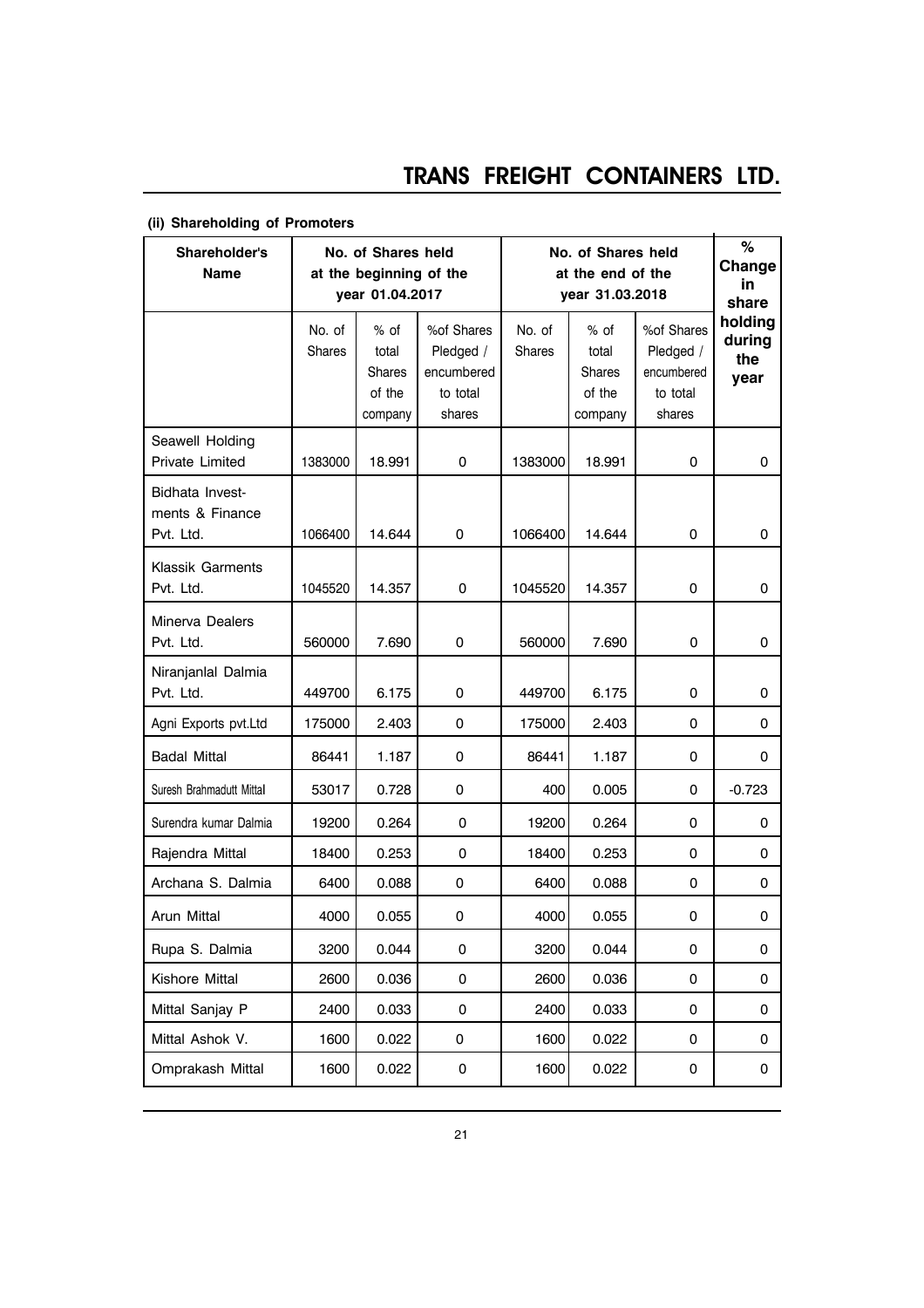

| Kishan Mittal       | 1600 | 0.022 | 0           | 1600 | 0.022 | 0           | $\Omega$    |
|---------------------|------|-------|-------------|------|-------|-------------|-------------|
| Seema Mittal        | 1600 | 0.022 | 0           | 1600 | 0.022 | 0           | 0           |
| Anil Mittal         | 1600 | 0.022 | 0           | 1600 | 0.022 | 0           | 0           |
| Kusum Mitttal       | 800  | 0.011 | 0           | 800  | 0.011 | 0           | 0           |
| Mahendra Mittal     | 800  | 0.011 | 0           | 800  | 0.011 | 0           | 0           |
| Vishwanath Mittal   | 800  | 0.011 | 0           | 800  | 0.011 | 0           | 0           |
| Ramesh Mittal       | 800  | 0.011 | 0           | 800  | 0.011 | 0           | 0           |
| Geetadevi Mittal    | 800  | 0.011 | 0           | 800  | 0.011 | 0           | 0           |
| Narmadadevi Mittal  | 800  | 0.011 | 0           | 800  | 0.011 | 0           | 0           |
| Shalini Mittal      | 800  | 0.011 | 0           | 800  | 0.011 | 0           | 0           |
| Ajay Mittal         | 800  | 0.011 | 0           | 800  | 0.011 | 0           | 0           |
| Uma Mittal          | 800  | 0.011 | 0           | 800  | 0.011 | 0           | 0           |
| Anuja Mittal        | 800  | 0.011 | 0           | 800  | 0.011 | 0           | 0           |
| Sushila Mittal      | 800  | 0.011 | 0           | 800  | 0.011 | 0           | 0           |
| Sarla Suresh Mittal | 800  | 0.011 | $\mathbf 0$ | 800  | 0.011 | $\mathbf 0$ | $\mathbf 0$ |
| Pushpadevi V Mittal | 800  | 0.011 | 0           | 800  | 0.011 | 0           | 0           |
| Prateek A Mittal    | 800  | 0.011 | 0           | 800  | 0.011 | 0           | 0           |
| Ankita Badal Mittal | 320  | 0.004 | 0           | 320  | 0.004 | 0           | 0           |

# **(iii) Change in Promoters' Shareholding**

| SI.<br>No. | Shareholder's<br>Name    | Shareholding at the<br>beginning of the year<br>01/04/2017   |                                                            |            | Share holding at the end<br>of the Year 31/03/2018               |        |                                                                           |                                                        |
|------------|--------------------------|--------------------------------------------------------------|------------------------------------------------------------|------------|------------------------------------------------------------------|--------|---------------------------------------------------------------------------|--------------------------------------------------------|
|            |                          | No. of<br>Shares<br>at the<br>beginning<br>$(01-04-$<br>2017 | $%$ of<br>total<br><b>Shares</b><br>of the<br>comp-<br>any | Date       | Increa-<br>$\sin q /$<br>Decreas-<br>ing in<br>share-<br>holding | Reason | No of<br><b>Shares</b><br>at the<br>end of<br>the year<br>(31-03-<br>2018 | $%$ of<br>total<br><b>Shares</b><br>οf<br>comp-<br>any |
|            | Suresh Brahmadutt Mittal | 53017                                                        | 0.728                                                      | 1/04/2017  |                                                                  |        |                                                                           |                                                        |
|            |                          |                                                              |                                                            | 19/01/2018 | $-28719$                                                         | Sold   | 24298                                                                     | 0.334                                                  |
|            |                          |                                                              |                                                            | 02/02/2018 | -23898                                                           | Sold   | 400                                                                       | 0.005                                                  |
|            | <b>Closing Balance</b>   |                                                              |                                                            | 31/03/2018 |                                                                  |        | 400                                                                       | 0.005                                                  |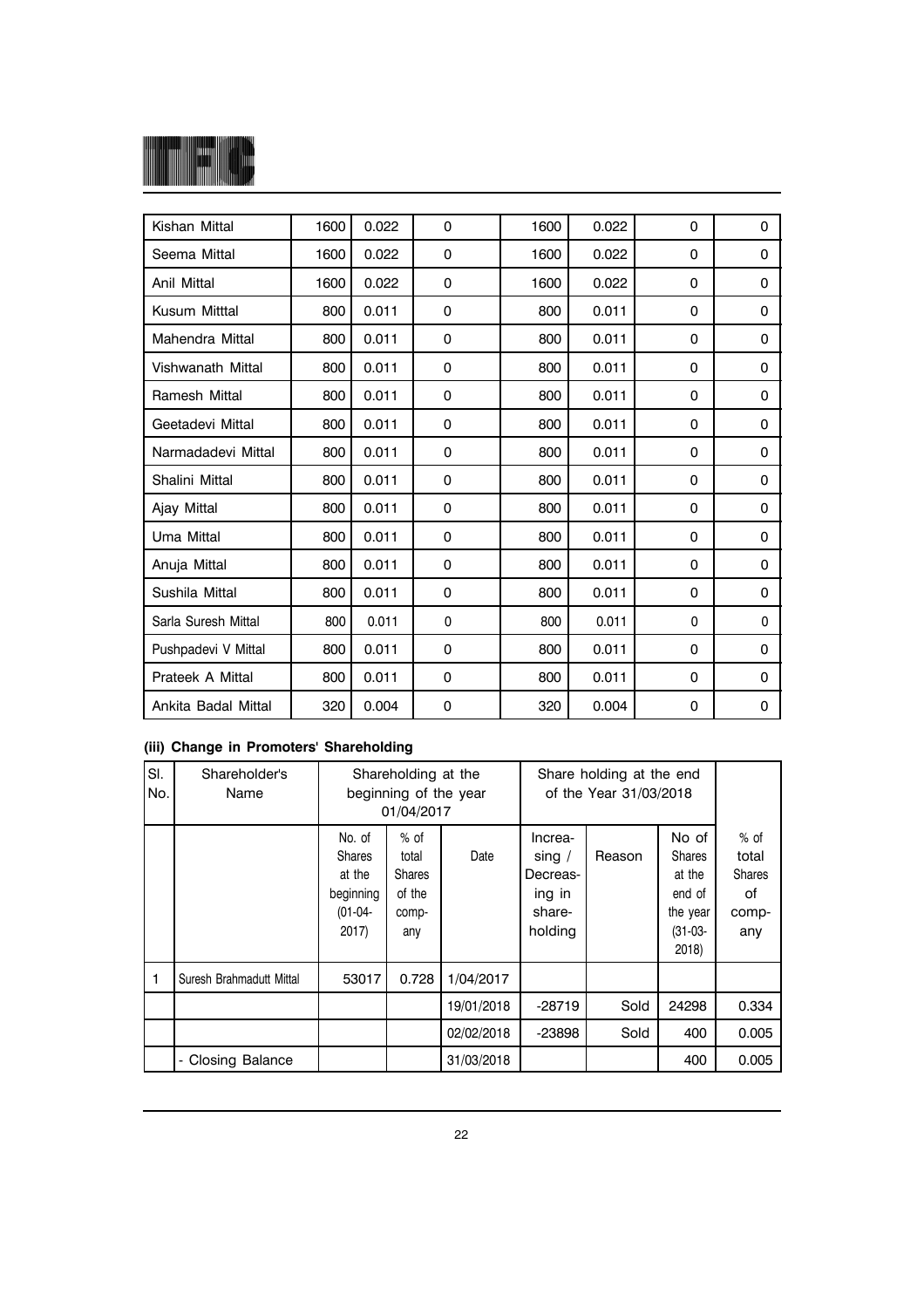| SI.<br>No.     | Name                                                              | No. of<br><b>Shares</b> | % of the<br><b>Shares</b> | Date       | Increasing<br>/ Decreas- | Reason | No of<br>Shares | $%$ of<br>total |
|----------------|-------------------------------------------------------------------|-------------------------|---------------------------|------------|--------------------------|--------|-----------------|-----------------|
|                |                                                                   | at the                  | of the                    |            | ing in                   |        |                 | <b>Shares</b>   |
|                |                                                                   | beginning               | comp-                     |            | share-<br>holding        |        |                 | of              |
|                |                                                                   |                         | any                       |            |                          |        |                 | company         |
| 1              | <b>KESHAV HARLALKA</b>                                            | 0                       | 0                         | 01-04-2017 |                          |        |                 |                 |
|                |                                                                   |                         |                           | 27-10-2017 | 8465                     | Buy    | 8465            | 0.116           |
|                |                                                                   |                         |                           | 03-11-2017 | 8354                     | Buy    | 16819           | 0.231           |
|                |                                                                   |                         |                           | 10-11-2017 | 13989                    | Buy    | 30808           | 0.423           |
|                |                                                                   |                         |                           | 17-11-2017 | 15063                    | Buy    | 45871           | 0.63            |
|                |                                                                   |                         |                           | 24-11-2017 | 2592                     | Buy    | 48463           | 0.665           |
|                |                                                                   |                         |                           | 01-12-2017 | 200                      | Buy    | 48663           | 0.668           |
|                |                                                                   |                         |                           | 08-12-2017 | 3011                     | Buy    | 51674           | 0.71            |
|                |                                                                   |                         |                           | 15-12-2017 | 1301                     | Buy    | 52975           | 0.727           |
|                |                                                                   |                         |                           | 22-12-2017 | 3900                     | Buy    | 56875           | 0.781           |
|                |                                                                   |                         |                           | 29-12-2017 | 500                      | Buy    | 57375           | 0.788           |
|                |                                                                   |                         |                           | 05-01-2018 | 1025                     | Buy    | 58400           | 0.802           |
|                |                                                                   |                         |                           | 12-01-2018 | 76802                    | Buy    | 135202          | 1.857           |
|                |                                                                   |                         |                           | 19-01-2018 | 4798                     | Buy    | 140000          | 1.922           |
|                |                                                                   |                         |                           | 26-01-2018 | 18000                    | Buy    | 158000          | 2.17            |
|                |                                                                   |                         |                           | 02-02-2018 | 7350                     | Buy    | 165350          | 2.271           |
|                |                                                                   |                         |                           | 23-03-2018 | 250                      | Buy    | 165600          | 2.274           |
|                | - Closing Balance                                                 |                         |                           | 31-03-2018 |                          |        | 165600          | 2.274           |
| $\overline{2}$ | <b>SHIVSWAROOP</b><br><b>JAGMOHANLAL</b><br><b>GUPTA</b>          | $\mathbf 0$             | 0                         | 01-04-2017 |                          |        |                 |                 |
|                |                                                                   |                         |                           | 23-02-2018 | 17117                    | Buy    | 17117           | 0.235           |
|                |                                                                   |                         |                           | 02-03-2018 | 466                      | Buy    | 17583           | 0.241           |
|                |                                                                   |                         |                           | 09-03-2018 | 2800                     | Buy    | 20383           | 0.28            |
|                |                                                                   |                         |                           | 16-03-2018 | 120250                   | Buy    | 140633          | 1.931           |
|                | - Closing Balance                                                 |                         |                           | 31-03-2018 |                          |        | 140633          | 1.931           |
| 3              | EVERYDAY INVEST-<br><b>MENT LEASING &amp;</b><br>SERVICES PVT LTD | 239800                  | 3.293                     | 01-04-2017 |                          |        |                 |                 |
|                |                                                                   |                         |                           | 16-03-2018 | $-100000$                | Sold   | 139800          | 1.92            |
|                |                                                                   |                         |                           | 23-03-2018 | $-8000$                  | Sold   | 131800          | 1.81            |
|                | - Closing Balance                                                 |                         |                           | 31-03-2018 |                          |        | 131800          | 1.81            |

# **(iv) Shareholding Pattern of top ten Shareholders (other than Directors, Promotors and Holders of GDRs and ADRs)**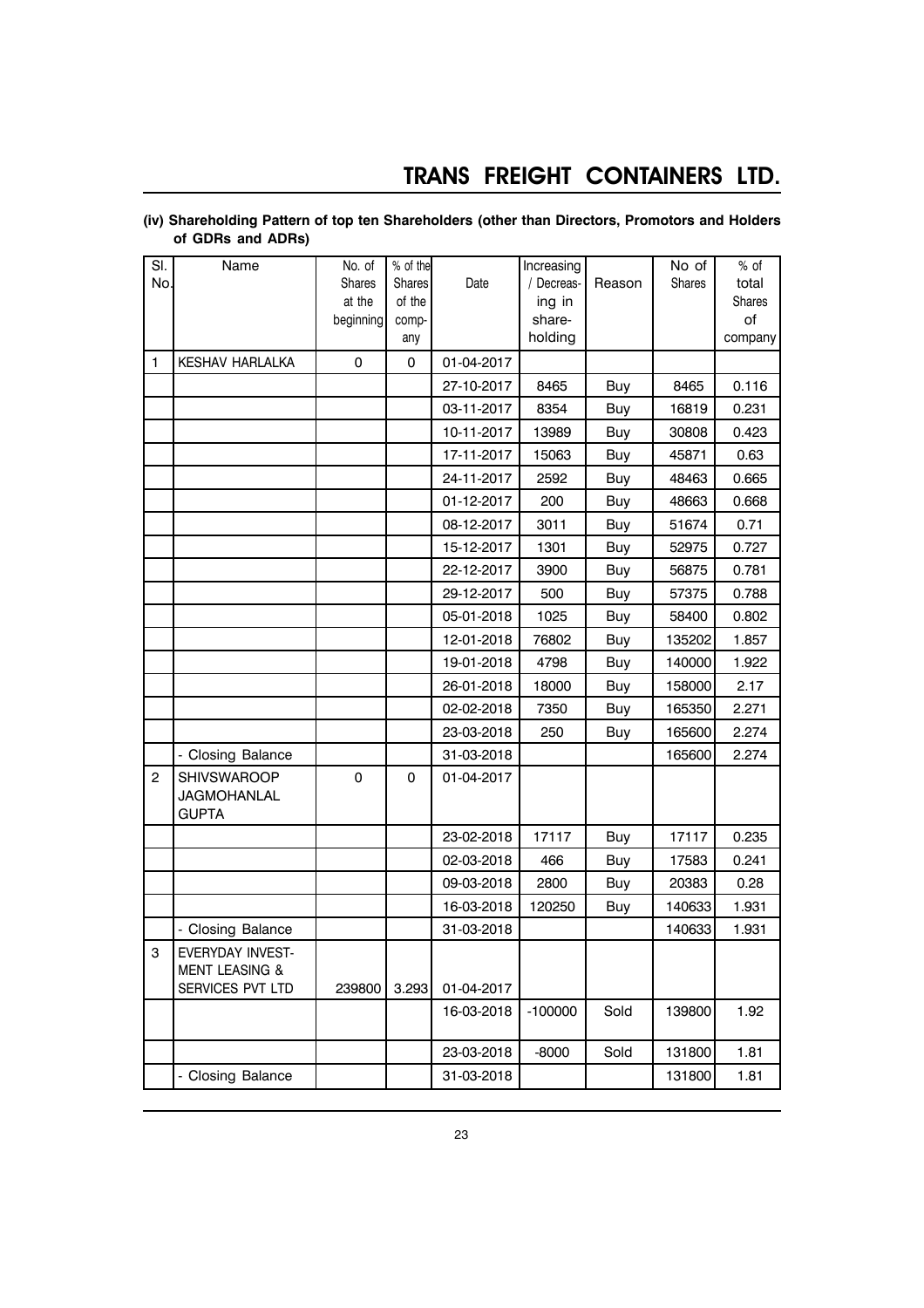

| $\overline{4}$ | <b>SAURABH VAKIL</b>                               | 0      | 0     | 01-04-2017 |          |           |        |       |
|----------------|----------------------------------------------------|--------|-------|------------|----------|-----------|--------|-------|
|                | - Closing Balance                                  |        |       | 31-03-2018 | 104111   | Buy       | 104111 | 1.43  |
| 5              | RITEDEAL EXPORTS                                   |        |       |            |          |           |        |       |
|                | PVT.LTD.                                           | 84792  | 1.164 | 01-04-2017 |          |           |        |       |
|                | - Closing Balance                                  |        |       | 31-03-2018 |          | No Change | 84792  | 1.164 |
| 6              | REKHA AJAY                                         |        |       |            |          |           |        |       |
|                | <b>KHEMKA</b>                                      | 80000  | 1.099 | 01-04-2017 |          |           |        |       |
|                | - Closing Balance                                  |        |       | 31-03-2018 |          | No Change | 80000  | 1.099 |
| $\overline{7}$ | <b>VIBHA HEMANT</b>                                |        |       |            |          |           |        |       |
|                | <b>MEHTA</b>                                       | 67068  | 0.921 | 01-04-2017 |          |           |        |       |
|                | - Closing Balance                                  |        |       | 31-03-2018 |          | No Change | 67068  | 0.921 |
| 8              | <b>GLOBAL EMERGING</b><br><b>MARKETS INDIA LTD</b> | 58000  | 0.796 | 01-04-2017 |          |           |        |       |
|                | - Closing Balance                                  |        |       | 31-03-2018 |          | No Change | 58000  | 0.796 |
| 9              | <b>BP FINTRADE</b>                                 |        |       |            |          |           |        |       |
|                | PRIVATE LIMITED                                    | 0      | 0     | 01-04-2017 |          |           |        |       |
|                |                                                    |        |       | 23-03-2018 | 50000    | Buy       | 50000  | 0.687 |
|                | - Closing Balance                                  |        |       | 31-03-2018 |          |           | 50000  | 0.687 |
| 10             | <b>GULSHAN JHURANI</b>                             | 29949  | 0.411 | 01-04-2017 |          |           |        |       |
|                | - Closing Balance                                  |        |       | 31-03-2018 |          | No Change | 29949  | 0.411 |
| 11             | <b>CHIRAYUSH</b>                                   |        |       |            |          |           |        |       |
|                | PRAVIN VAKIL                                       | 29700  | 0.408 | 01-04-2017 |          |           |        |       |
|                | - Closing Balance                                  |        |       | 31-03-2018 |          | No Change | 29700  | 0.408 |
| 12             | <b>SAROJ JIALAL</b>                                |        |       |            |          |           |        |       |
|                | <b>KHANNA</b>                                      | 25000  | 0.343 | 01-04-2017 |          |           |        |       |
|                | - Closing Balance                                  |        |       | 31-03-2018 |          | No Change | 25000  | 0.343 |
| 13             | <b>INDRAKALA</b>                                   |        |       |            |          |           |        |       |
|                | <b>NAGARMAL</b><br><b>SIRSALEWALA</b>              | 23443  | 0.322 | 01-04-2017 |          |           |        |       |
|                |                                                    |        |       | 05-01-2018 | $-11443$ | Sold      | 12000  | 0.165 |
|                | - Closing Balance                                  |        |       | 31-03-2018 |          |           | 12000  | 0.165 |
| 14 I           | AJAY KHEMKA                                        | 172085 | 2.363 | 01-04-2017 |          |           |        |       |
|                |                                                    |        |       | 12-01-2018 | $-43448$ | Sold      | 128637 | 1.766 |
|                |                                                    |        |       | 02-02-2018 | $-8900$  | Sold      | 119737 | 1.644 |
|                |                                                    |        |       | 09-02-2018 | $-15000$ | Sold      | 104737 | 1.438 |
|                |                                                    |        |       | 23-02-2018 | -24737   | Sold      | 80000  | 1.099 |
|                |                                                    |        |       | 16-03-2018 | -75000   | Sold      | 5000   | 0.069 |
|                | - Closing Balance                                  |        |       | 31-03-2018 |          |           | 5000   | 0.069 |
|                |                                                    |        |       |            |          |           |        |       |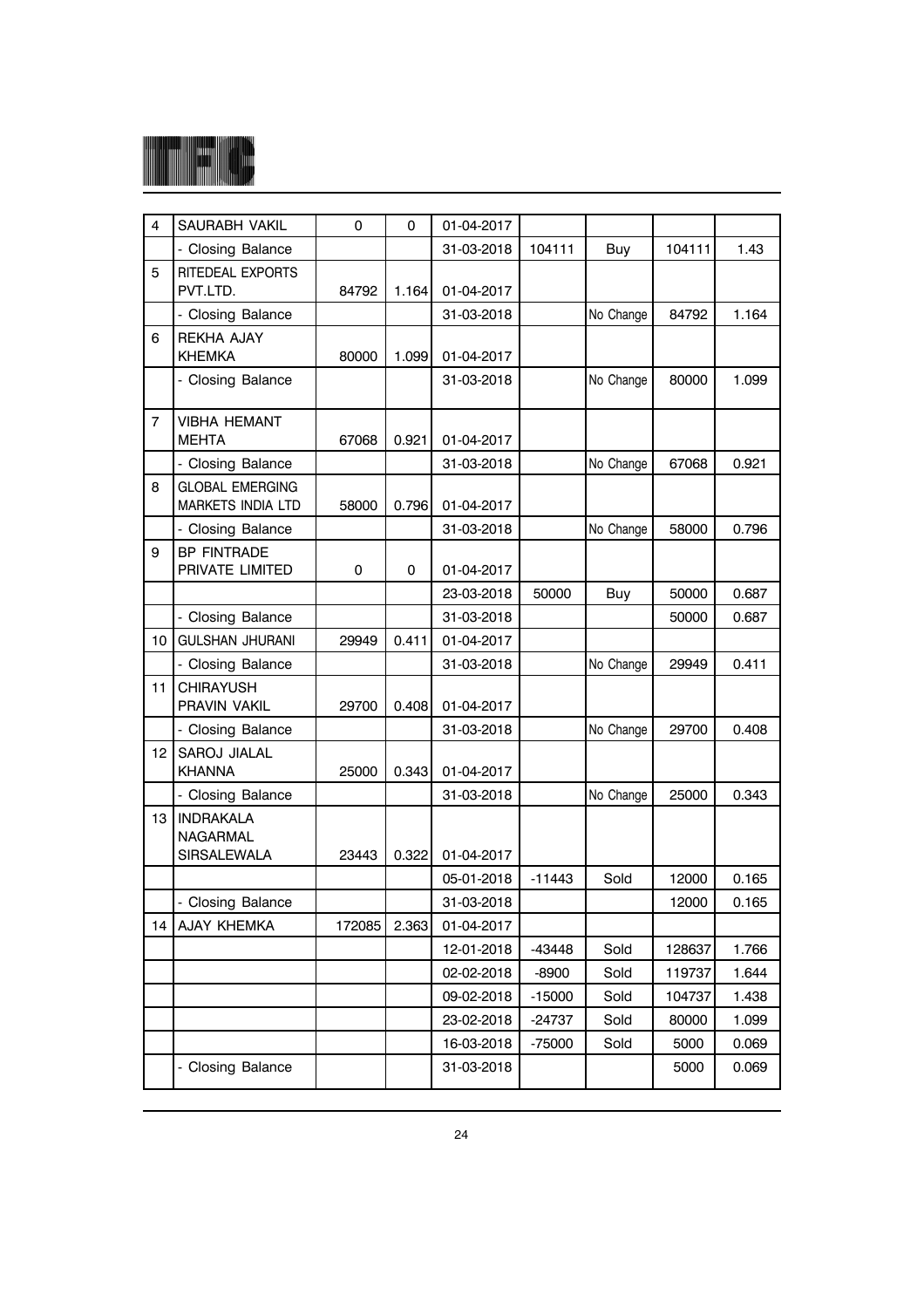|            |                                              | Shareholding at<br>the beginning of<br>the year                |                                          | <b>Cumulative</b><br>Shareholding<br>at the end of year |          |                     |                                           |
|------------|----------------------------------------------|----------------------------------------------------------------|------------------------------------------|---------------------------------------------------------|----------|---------------------|-------------------------------------------|
| Sr.<br>No. | <b>Name</b>                                  | No. of<br>shares<br>at the<br>beginning<br>/end of<br>the year | $%$ of<br>shares<br>οf<br>the<br>company | Increasing/<br>Decreasing<br>in.<br>Share-<br>holding   | Reason   | No.<br>Ωf<br>shares | % of total<br>Shares of<br>the<br>company |
| 1.         | Mr. Badal Mittal, Director                   | 86441                                                          | 1.187                                    | $\Omega$                                                | $\Omega$ | 86441               | 1.187                                     |
| 2.         | Mr. Anil Mittal, Director                    | 1600                                                           | 0.022                                    | 0                                                       | $\Omega$ | 1600                | 0.022                                     |
| 3.         | Mrs. Poornima S.<br>Agarwal, Director        | $\Omega$                                                       | $\Omega$                                 | 0                                                       | $\Omega$ | $\Omega$            | 0                                         |
| 4.         | Mr. Nikhil Dalmia,<br><b>Director</b>        | $\Omega$                                                       | $\Omega$                                 | 0                                                       | $\Omega$ | $\Omega$            | $\Omega$                                  |
| 5.         | Mrs. Pushpalata Mishra,<br>Company Secretary | $\mathbf 0$                                                    | $\Omega$                                 | 0                                                       | $\Omega$ | 0                   | $\Omega$                                  |
| 6.         | Mr. Chandrabhan R.<br>Singh, CFO             | 0                                                              | 0                                        | 0                                                       | $\Omega$ | 0                   | 0                                         |

# **V. Shareholding of Directors and Key Managerial Personnel:**

## **VI**. **INDEBTEDNESS**

| Indebtedness at the beginning<br>of the financial year                                          | <b>Secured Loans</b><br>excluding deposits    | <b>Unsecured</b><br>Loans | <b>Deposits</b>          | <b>Total Indebtness</b> |
|-------------------------------------------------------------------------------------------------|-----------------------------------------------|---------------------------|--------------------------|-------------------------|
| i) Principal Amount<br>Interest due but not paid<br>ii)<br>Interest accrued but not due<br>iii) | o<br>0<br>0                                   | 890.00<br>O<br>0          | 0<br>o<br>O              | 890.00                  |
| Total $(i+ii+iii)$                                                                              | 0                                             | 890.00                    | O                        | 890.00                  |
| Change in Indebtedness during<br>the financial year                                             | <b>Secured Loans</b><br>excluding<br>deposits | <b>Unsecured</b><br>Loans | <b>Deposits</b>          | <b>Total Indebtness</b> |
| * Addition<br>Reduction                                                                         | $\Omega$<br>O                                 | $\Omega$<br>$\Omega$      | $\Omega$<br><sup>0</sup> | n                       |
| <b>Net Change</b>                                                                               | 0                                             | 0                         | O                        | 0                       |
| Indebtedness at the end of<br>the financial year                                                | <b>Secured Loans</b><br>excluding deposits    | <b>Unsecured</b><br>Loans | <b>Deposits</b>          | <b>Total Indebtness</b> |
| i) Principal Amount<br>Interest due but not paid<br>ii)<br>iii) Interest accrued but not due    | 0<br>0<br>O                                   | 890.00<br>ი<br>n          | $\Omega$<br>0<br>O       | 890.00                  |
| Total (i+ii+iii)                                                                                | 0                                             | 890.00                    | 0                        | 890.00                  |

**VII. REMUNERATION OF DIRECTORS AND KEY MANAGERIAL PERSONNEL**

**A. Remuneration to Managing Director, Whole-time Directors and/or Manager: NIL**

**B. Remuneration to other directors: NIL**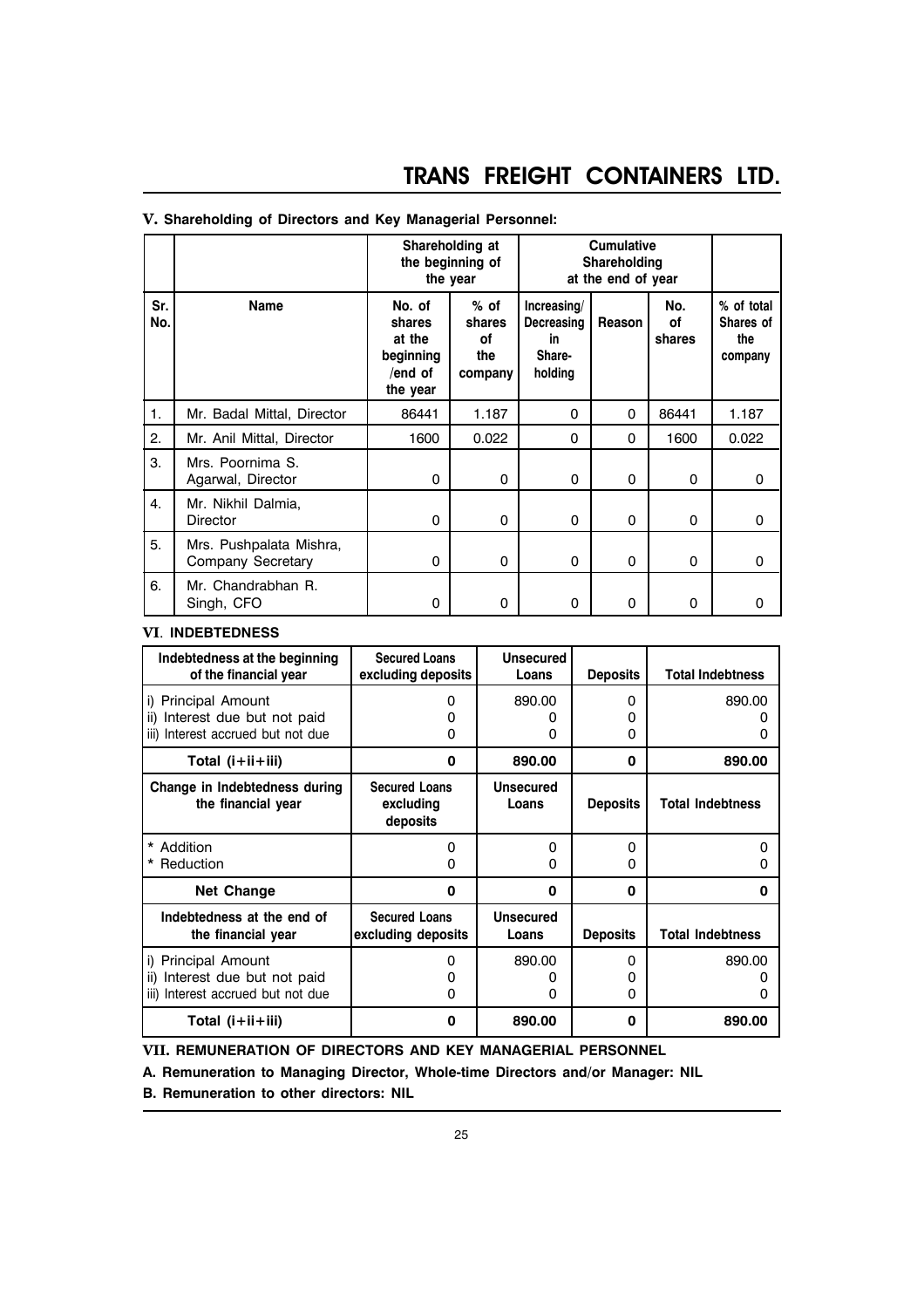

| Sr.no.         | <b>Particulars of Remuneration</b>           | <b>Name of Directors</b> | <b>Total Amount</b> |
|----------------|----------------------------------------------|--------------------------|---------------------|
|                | <b>Independent Directors</b>                 |                          |                     |
|                | Fee for attending board / committee meetings | 0                        | 0                   |
|                | Commission                                   | 0                        | $\Omega$            |
|                | Others, please specify                       | 0                        | $\Omega$            |
|                | Total (1)                                    | 0                        | $\Omega$            |
| $\overline{2}$ | <b>Other Non-Executive Directors</b>         |                          |                     |
|                | Fee for attending board / committee meetings | 0                        | $\Omega$            |
|                | Commission                                   | 0                        | 0                   |
|                | Others, Salary                               | o                        | 0                   |
|                | Total (2)                                    | Ω                        | 0                   |
|                | Total $(B) = (1 + 2)$                        | o                        | 0                   |
|                | <b>Total Managerial Remuneration</b>         | Ω                        | 0                   |
|                | Overall Ceiling as per the Act               |                          |                     |

**C. REMUNERATION TO KEY MANAGERIAL PERSONNEL OTHER THAN MD/MANAGER / WTD**

| Sr             | <b>Particulars of Remuneration</b>                                                        | <b>CFO</b> | Total    |
|----------------|-------------------------------------------------------------------------------------------|------------|----------|
| No.            |                                                                                           |            |          |
| 1              | Gross Salary                                                                              |            |          |
|                | (a) Salary as per provisions<br>contained in section 17(1) of the<br>Income-tax Act, 1961 | 2,86,788   | 2,86,788 |
|                | (b) Value of perquisites u/s 17(2)<br>Income-tax Act, 1961                                | 0          | 0        |
|                | (c) Profits in lieu of salary under<br>section 17(3) Income- tax Act, 1961                | $\Omega$   | $\Omega$ |
| $\overline{2}$ | Stock Option                                                                              | $\Omega$   | $\Omega$ |
| 3              | <b>Sweat Equity</b>                                                                       | $\Omega$   | $\Omega$ |
| 4              | Commission                                                                                | 0          | $\Omega$ |
| 5              | Others, please specify                                                                    | $\Omega$   | $\Omega$ |
|                | Total                                                                                     | 2,86,788   | 2,86,788 |

# **VIII. PENALTIES / PUNISHMENT/ COMPOUNDING OF OFFENCES:**

There were no penalties, punishment or componding of offences during the year.

On behalf of the Board of Directors,

|                   | <b>Badal Mittal</b><br>Director (DIN: 00076143) | Nikhil Dalmia<br>Director (DIN: 01346777) |
|-------------------|-------------------------------------------------|-------------------------------------------|
| Place: Mumbai     | Chandrabhan R. Singh                            | Mrs. Pushpalatha V. Mishra                |
| Dated: 29/05/2018 | C.F.O.                                          | Company Secretary                         |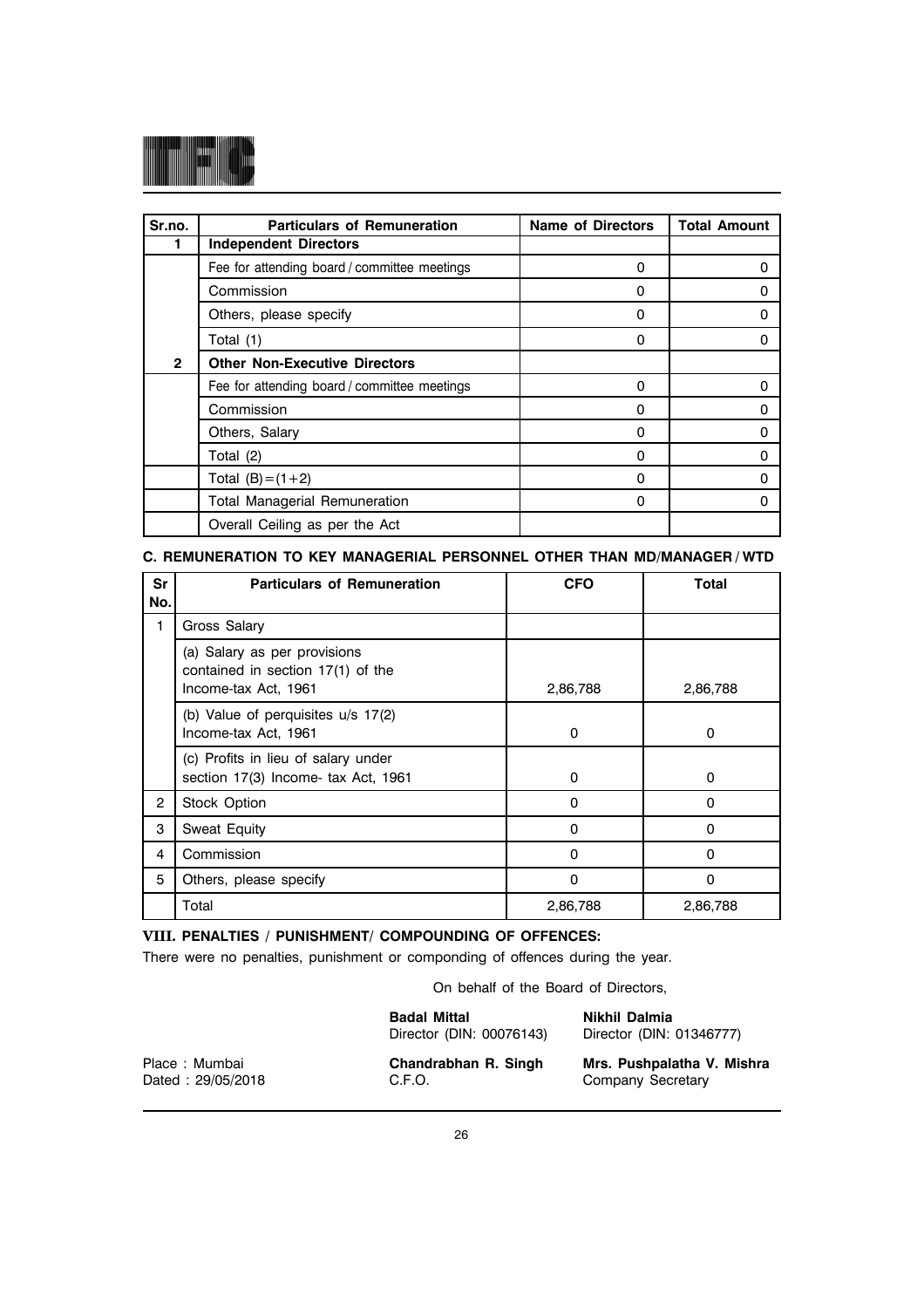**ANNEXURE - C**

# **AUDITOR'S CERTIFICATE**

To, The Members of **Trans Freight Containers Ltd. Mumbai.**

We have examined the compliance of conditions of corporate governance by Trans Freight Containers Ltd, for the year ended 31.03.2018 as stipulated in Regulations 17 to 27 of SEBI (Listing Obligation and Disclosure Requirements) Regulations, 2015.

The Compliance of conditions of corporate governance is the responsibility of the Company's Management. Our examination was limited to procedures and implementation thereof, adopted by the Company for ensuring the compliance of the conditions of Corporate Governance. It is neither an audit nor an expression of opinion on the financial statements of the Company.

In our opinion and to the best of our information and according to the explanations given to us, we certify that the company has not fully complied with the conditions of Corporate Governance as stipulated in the above mentioned Listing Regulations, 2015.

We further state that such compliance is neither an assurance as to the future viability of the company nor the efficiency or effectiveness with which the management has conducted the affairs of the Company.

> **For M.N. Desai & Associates** Chartered Accountants Firm Registration No 129571W

**Manish N. Desai** Proprietor ICAI Membership No.131094

PLACE : Mumbai DATE : 29.05.2018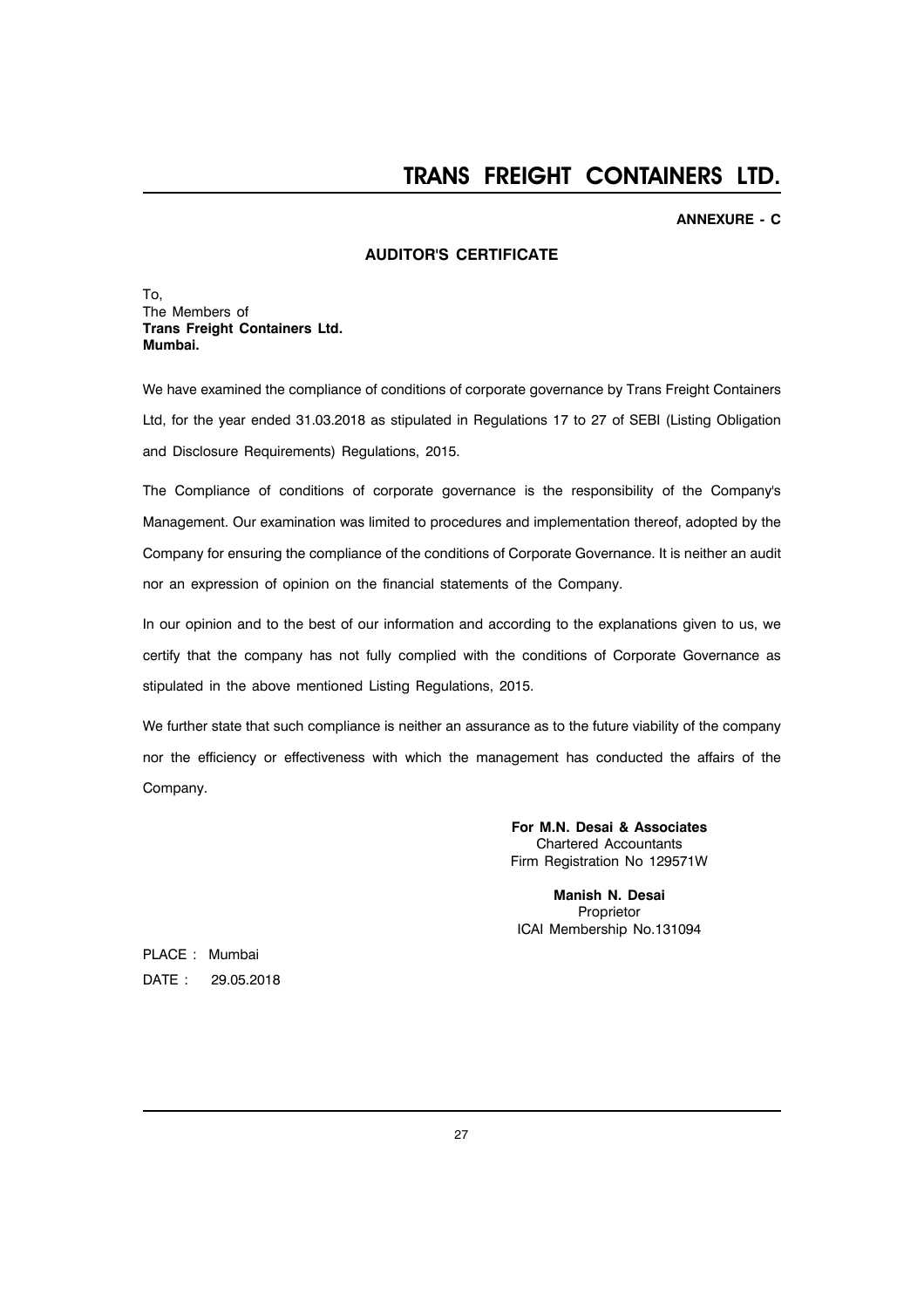

# **REPORT ON CORPORATE GOVERNANCE**

## **1. Company Philosophy on Corporate Governance**

The company's philosophy on code of governance is aimed at assisting the Board of Directors inefficient conduct of the Company's affairs and in meeting its obligations to shareholders.The company has adopted a codified corporate governance charter, inter alia, to discharge its corporate responsibilities and achieve its financial objectives.

Pursuant to Securities and Exchange Board of India (Listing Obligations and Disclosure Requirements) Regulations, 2015 ("SEBI Listing Regulations"), the Company has executed fresh Listing Agreement with the Stock Exchange.

A Report on compliance with the Corporate Governance provisions as prescribed under SEBI Listing Regulations is given below.

## **2. Board of Directors**

### **A. Composition**

Due to non-functioning of the Company, no one is willing to join the Board of Directors of the Company as "Independent Director" and therefore the Composition of the Board is not in conformity with Regulation 17 of the SEBI Listing Regulations and Section 149 of the Companies Act, 2013.

Due to resignation by Mr. Ashok Kumar Dalmia, Managing Director of the Company on account of his disqualification under section 164(2) of the Companies Act, 2013, there remains no whole-time director on the Board of the Company. The Board of Directors is in the process of appointing whole-time director as required by Section 196 of the Companies Act, 2013 and Regulation 17 of SEBI (LODR) Regulations, 2015.

# **B. Attendance at Board Meetings**

The present strength of the Company's Board is four Directors. During the year ended 31.03.2018, 4 (Four) meetings of the Board of Directors were held on 30.05.2017, 14.08.2017, 14.11.2017 and 14.02.2018.

The Agenda along with the background notes and supporting documents are circulated to the Directors well in advance of the date of the Board Meetings.

The information on attendance of each director at the meeting of the Board of Directors held during the year ended 31st March, 2018 and last Annual General Meeting of the Company is as under:

| Name of<br>Director              | Category                           | No. of Board<br>Meetings<br>during the year<br>2017-18<br>Held | Attd.          | Attend<br>ance<br>at last<br>AGM | Other<br>director<br>ships<br>in Public<br>Companies | Committee<br>position<br>held in other<br>Companies<br>м | С | Number<br>of<br><b>Shares</b><br>Held |
|----------------------------------|------------------------------------|----------------------------------------------------------------|----------------|----------------------------------|------------------------------------------------------|----------------------------------------------------------|---|---------------------------------------|
| Mr.Ashok Kumar<br>Dalmia         | Executive                          | 4                                                              | 2              | Yes                              |                                                      |                                                          |   |                                       |
| **Mr. Nikhil<br>Dalmia           | Non -<br>Executive                 | 4                                                              | $\overline{2}$ | <b>No</b>                        |                                                      |                                                          |   |                                       |
| Mr. Badal Mittal                 | Non -<br>Executive                 | 4                                                              | 3              | Yes                              | 1                                                    |                                                          |   | 86441                                 |
| Mr. Anil Mittal                  | Non -<br>Executive                 | 4                                                              | 3              | No.                              |                                                      |                                                          |   | 1600                                  |
| Mrs. Poornima<br>Sanjiv Aggarwal | Non -<br>Executive&<br>Independent | 4                                                              | 4              | Yes                              |                                                      |                                                          |   |                                       |

Includes only Audit Committee and Stakeholders Relationship Committee.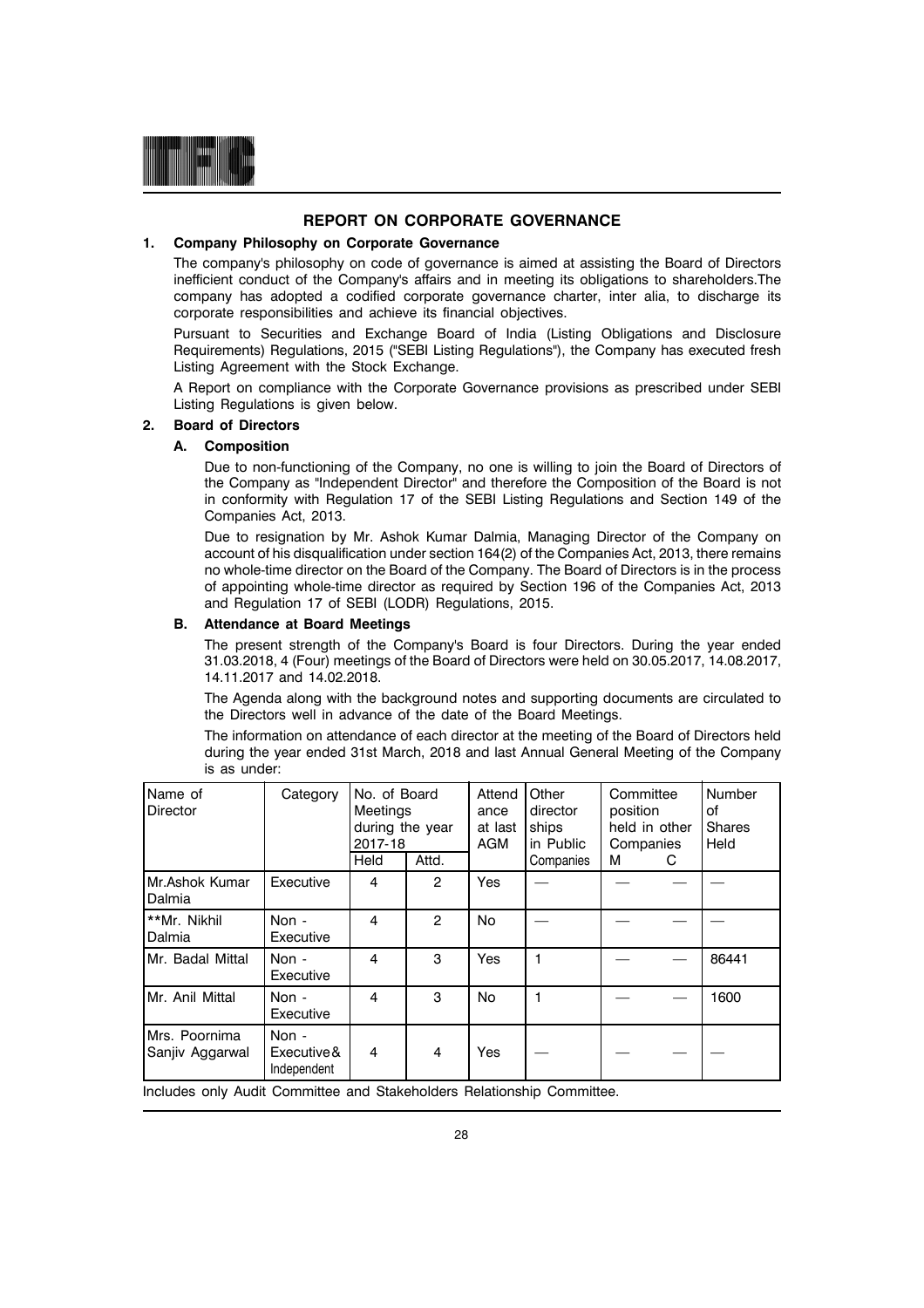\*Shri Ashok Kumar Dalmia (DIN:00428740) ceased from directorship with effect from 6th November, 2017 pursuant to the provisions of section 164 (2) of the Companies Act, 2013 on account of disqualification incurred by him in other companies in which he was a director.

\*\*Shri Nikhil Dalmia (DIN: 01346777) was appointed as a Additional and Non-Executive Director of the Company with effect from 14th November, 2017 vide Board Resolution dated 14th November, 2017.

#### **C. Inter-se relationships among Directors:**

There is no inter-se relationship among the directors.

#### **D. Number of shares and convertible instruments held by Non-Executive Directors:**

| Name of Director     | Category                               | No. of Shares held |
|----------------------|----------------------------------------|--------------------|
| Mr. Anil Mittal      | Non Executive Director                 | 1600               |
| Mr. Badal Mittal     | Non Executive Director                 | 86441              |
| Mrs. Poomima Agarwal | Non Executive Independent Director   0 |                    |
| Mr. Nikhil Dalmia    | Non Executive Director                 |                    |

The Company has not issued any convertible instruments hence disclosure in this respect is not applicable.

# **COMMITTEES OF THE BOARD**

**On account of inadequate number of independent directors, the constitution of Audit Committee and Nomination and Remuneration Committee is not in conformity with the provisions of the Companies Act, 2013 and Regulation 18 & Regulation 19 respectively of the SEBI Listing Regulations and also could not frame various policies and carry out evaluation of Board and independent directors as required under the said Act and Regulation 18 & Regulation 19 respectively of the SEBI Listing Regulations. However following committees have been constituted by the Board of Directors:**

#### **1. AuditCommittee**

## **i) Brief description of terms ofreference**

The terms of reference of the Audit Committee are in accordance with Regulation 18 of the SEBI Listing Regulations and Section 177 of the Companies Act, 2013. The Audit Committee reviews internal financial controls and Risk Management Systems of the Company. The Committee reviews the unaudited financial results and audited annual financial results before these are presented before the Board.

# **(ii) Composition, Name of Members and Chairman**

Audit Committee consists of three Directors Viz:

- 1. Shri Badal Mittal . . . . . . . Non Executive Director
- 2. Shri Nikhil Dalmia Non Executive Director
- 3. Smt. Poornima Aggarwal Independent Director

Smt. Poornima Aggarwal is the Chairman of Audit Committee.

On account of inadequate number of Independent Directors, the composition of this committee does not confirm with the requirement of Section 177 of the Companies Act, 2013 and Regulation 18 of the SEBI Listing Regulations.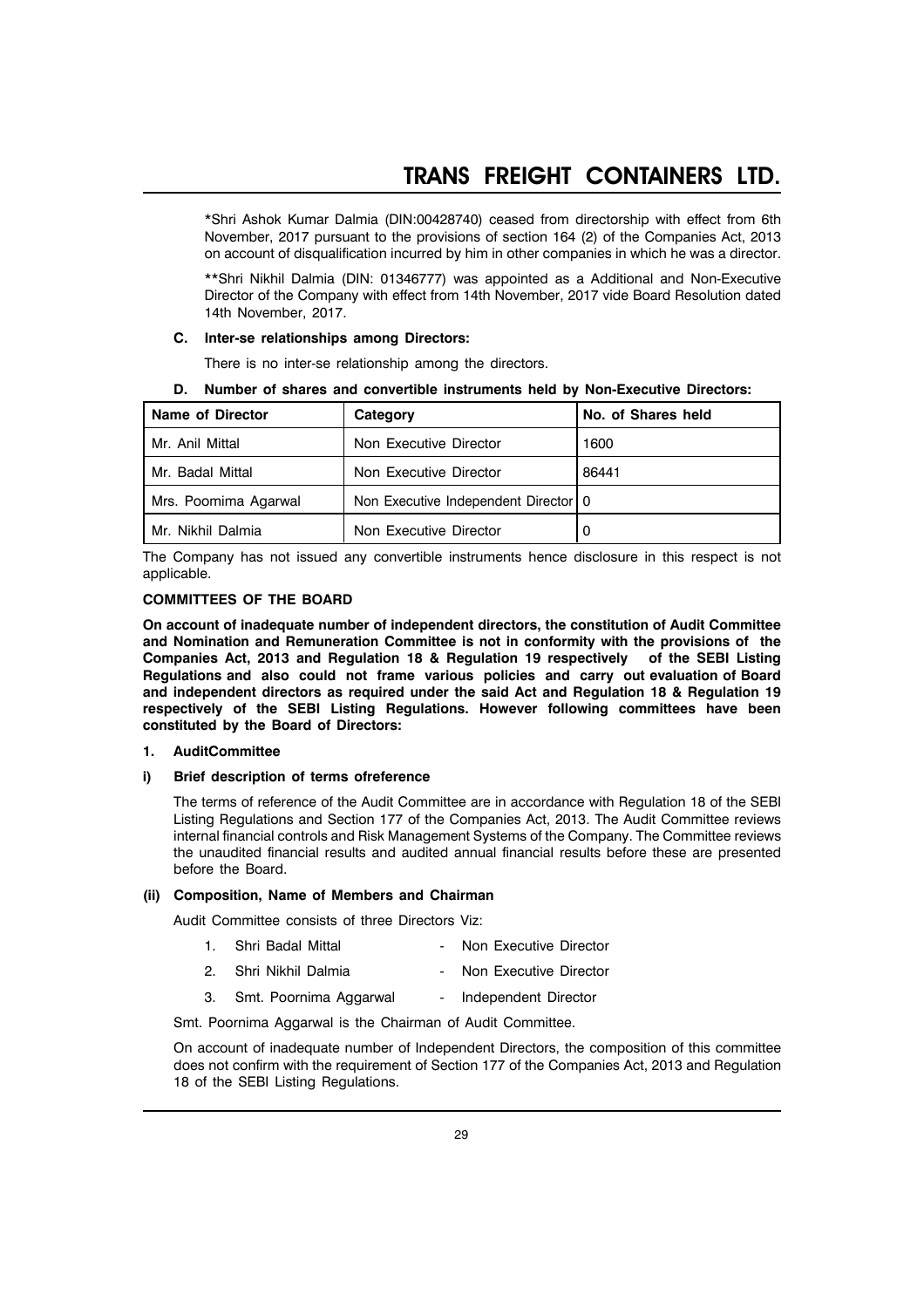

#### **(iii) Meetings and Attendance during the year**

The Audit Committee met 4 (Four) times during the year on 30.05.2017, 14.08.2017, 14.11.2017 and 14.02.2018. The attendance of each member of the committee is given below:

| Name of the Director | Meetings held during the<br>tenure of the Directors | Meetings Attended |
|----------------------|-----------------------------------------------------|-------------------|
| *Ashok Kumar Dalmia  |                                                     |                   |
| Nikhil Dalmia        |                                                     |                   |
| <b>Badal Mittal</b>  |                                                     |                   |
| Poornima Aggarwal    |                                                     |                   |

\*Shri Ashok Kumar Dalmia resigned w.e.f. 06.11.2017 and Shri Nikhil Dalmia was appointed w.e.f. 14.11.2017

The Company Secretary is the secretary of the committee.

#### **2. Nomination and Remuneration Committee**

(i) Brief description of Terms of Reference

The terms of reference are in accordance with the provisions of Section 178 of the Companies Act, 2013 and provisions of Regulation 19 of SEBI Listing Regulations. The committee shall identify persons who are qualified to become directors and who may be appointed in senior management in accordance with the criteria laid down, recommend to the Board their appointment and removal and to formulate the criteria for determining qualifications, positive attributes and independence of a director and recommend to the Board a policy, relating to the remuneration for the directors, key managerial personnel and other employees.

(ii) Composition, Name of Members, Chairman and Attendance during the year

Nomination and Remuneration Committee comprises of:-

- 1. Mr. Badal Mittal Non Executive Director
- 2. Mr. Anil Mittal Non Executive Director
- 3. Smt. Poornima Aggarwal Independent Director

On account of inadequate number of Independent Directors, the composition of this committee does not conform with the requirement of Section 178 of the Companies Act, 2013 and Regulation 19 of SEBI Listing Regulations.

## **(iii) Meetings and Attendance during theyear**

The Nomination and Remuneration Committee met once during the year on 14.11.2017. The attendance of each member of the committee is given below:

| Name of the Director | Meetings held during the<br>tenure of the Directors | Meetings Attended |
|----------------------|-----------------------------------------------------|-------------------|
| Anil Mittal          |                                                     |                   |
| Badal Mittal         |                                                     |                   |
| Poornima Aggarwal    |                                                     |                   |

(iv) Details of Remuneration paid to the Directors for the year ended 31st March, 2018.

None of the directors of the company was paid any remuneration including sitting fee for attending the meetings of the Board.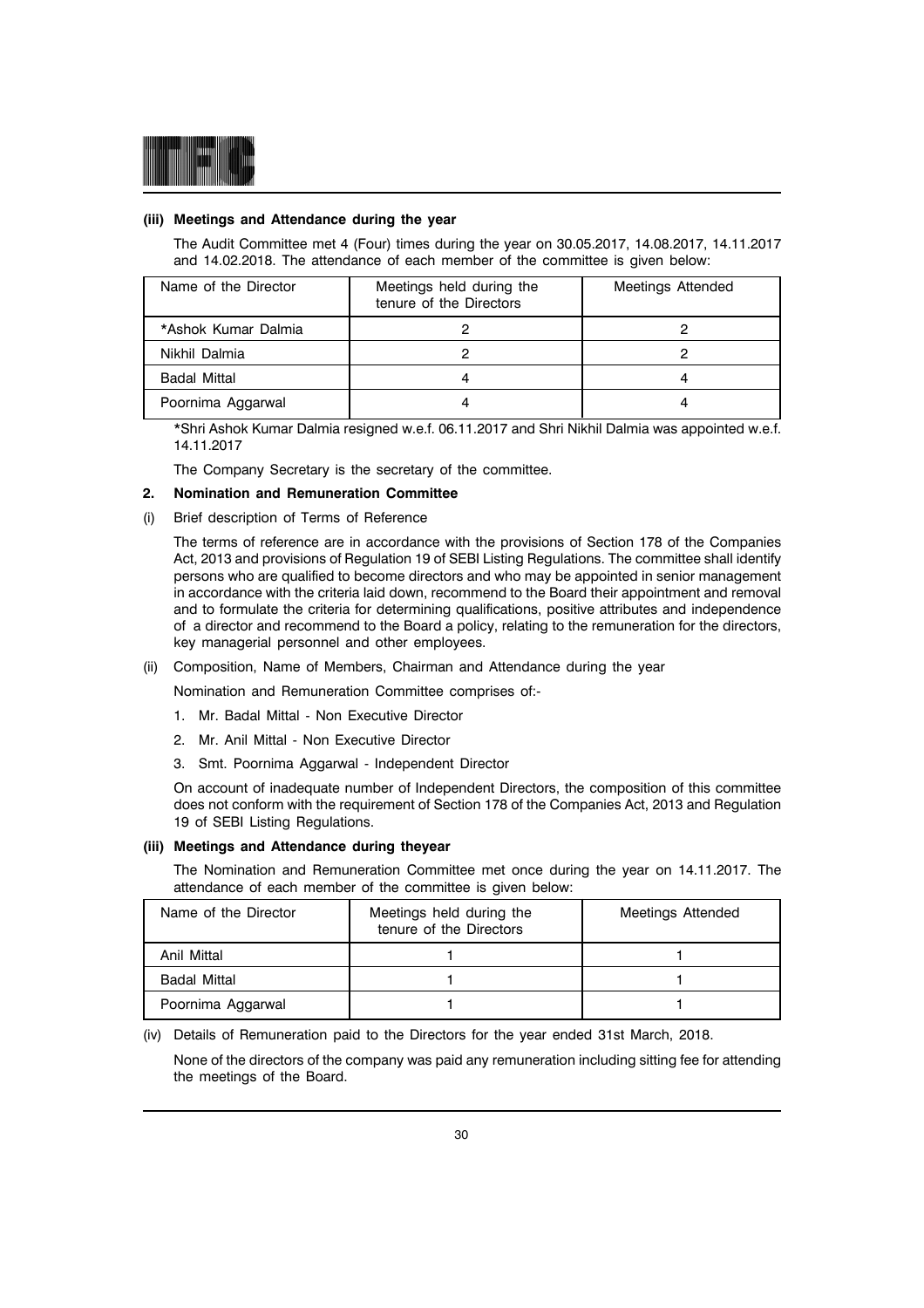## **Details of Remuneration for the Financial Year 2017-18**

| Name of Key Managerial personnel | <b>Commission</b><br>Salary (Rs.)<br>(Rs.) |          | No of Shares<br>Held |
|----------------------------------|--------------------------------------------|----------|----------------------|
| Mr. Chandrabhan R. Singh         | <b>NIL</b>                                 | 2.86.788 | NIL                  |

## **3. Stakeholders Relationship Committee**

i) Composition, Name of Members, Chairperson & Attendance during the year:

Stakeholders Relationship Committee comprises of:

- 1. Mr. Badal Mittal Chairman and Non Executive Director
- 2. Mr. Anil Mittal Member and Non Executive Director

The Company promptly redresses the complaint of the shareholders. The company's Stakeholders Committee met two times during 2017-18 on 30th May 2017 and 14th November, 2017.

### The attendance of each member of the committee is given below:

| Name of the Director | Meetings held during the<br>tenure of the Directors | Meetings Attended |
|----------------------|-----------------------------------------------------|-------------------|
| Badal Mittal         |                                                     |                   |
| Anil Mittal          |                                                     |                   |

#### **Role**

- (i) The Committee looks into:
- issues relating to shareholders including transfer / transmission of shares;
- issue of duplicate share certificates;
- non receipt of annual report;
- non-receipt of share certificate after transfers;
- delay in transfer of shares;
- any other issues of stakeholders.

#### **(ii) Name & Designation of Compliance Officer:**

Company Secretary is designated as Compliance Officer of the Company.

(iii) A statement of various complaints received and cleared by the Company during the year ended on 31st March, 2018 is given below:

The Company and its Registrar & Transfer Agents M/s. Sharex Dynamic (India) Pvt. Ltd. did not receive any complaint from shareholders'/investors' during the financial year ended 31st March,2018.

#### **4. Corporate Social Responsibility Committee**

The Board has constituted a Corporate Social Responsibility (CSR) Committee as an abundant caution consisting of the following members as on March 31, 2018:

- 1. Mr. Nikhil Dalmia, Director
- 2. Mr. Badal Mittal, Director
- 3. Mrs. Poornima Agarwal, Independent Director

The company's CSR Committee met only once during 2017-18 on 30th May 2017.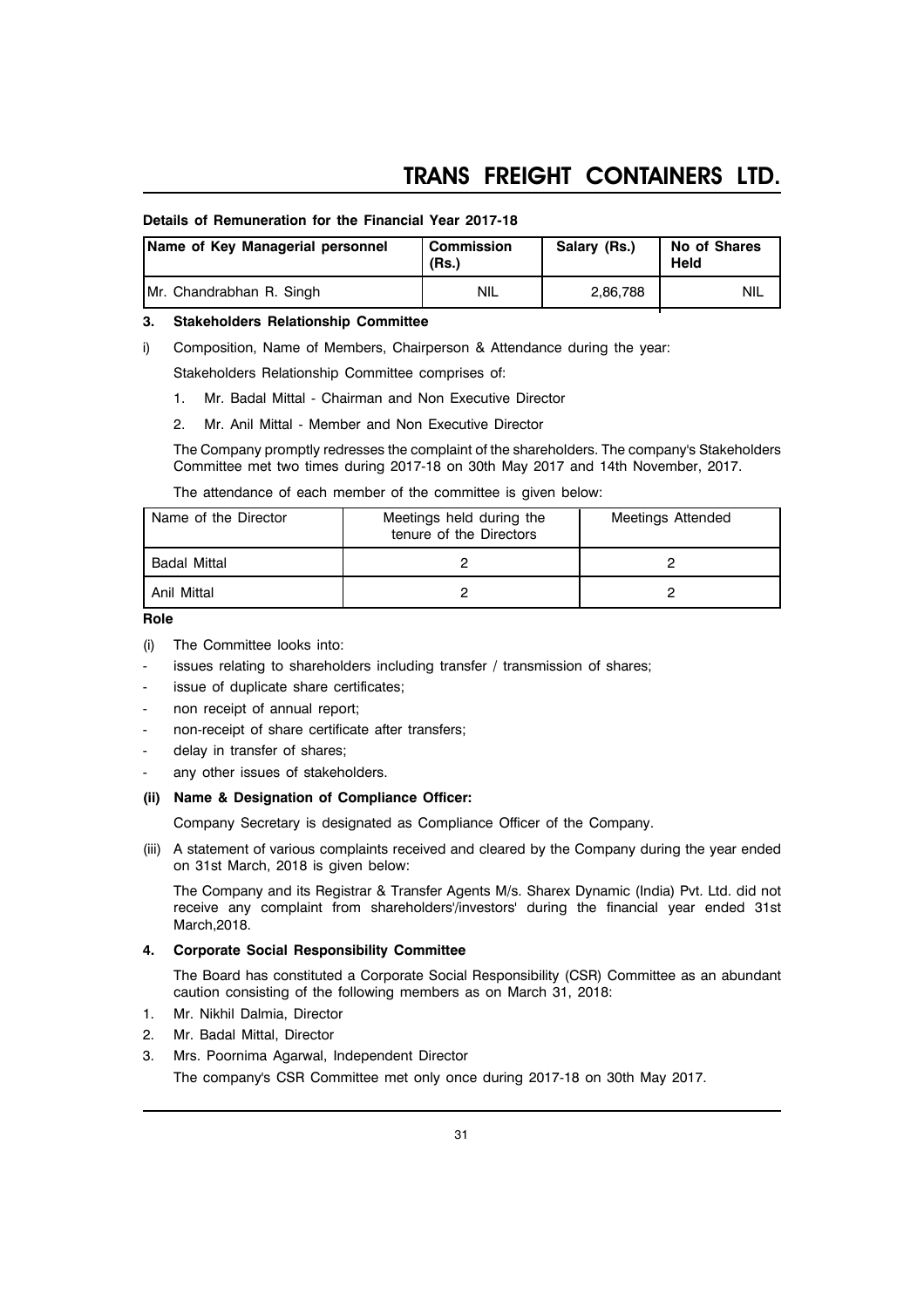

The Board has also adopted CSR Policy as recommended by CSR Committee.

As explained in Board's Report, the Company was not required to spend anyamount on CSR activities.

# **5. MANAGEMENT, DISCUSSION AND ANALYSIS:**

Due to adverse market condition faced by the Shipping industry and Leasing companies worldwide, the demand for newly manufactured containers has not picked up. For maximum utilisation of their existing inventory, the Shipping companies and the Leasing companies are getting the old containers repaired as well as repositioning their empty containers accumulated in low demand ports to better demand ports.

Currently China has become the only manufacturer and supplier of these containers due to very low prices. Thus the Company is not in a position to re-commence the manufacturing of ISO Marine Freight Cargo Containers and this Industry will continue to remain unviable in India till the trend improves.

#### **6. General Body Meetings**

#### **The date, time and venue of the last 3 General Body Meetings of the Company is given below:**

| Financial<br>Year ended | Date of<br>AGMs | Time          | Venue                                                                                                   | Details of Special<br>Resolutions                                                                                                        |
|-------------------------|-----------------|---------------|---------------------------------------------------------------------------------------------------------|------------------------------------------------------------------------------------------------------------------------------------------|
| 31.03.2017              | 29.09.2017      | 10.00<br>a.m. | Mulund Industrial Estate<br>Services Co-op. Society Ltd.,<br>Nahur Road, Mulund (W),<br>Mumbai 400 080. | NA.                                                                                                                                      |
| 31.03.2016              | 30.09.2016      | 10.00<br>a.m  | Mulund Industrial Estate<br>Services Co-op. Society Ltd.,<br>Nahur Road, Mulund<br>(W), Mumbai 400 080. | NA.                                                                                                                                      |
| 31.03.2015              | 30.09.2015      | 10.00<br>a.m  | Mulund Industrial Estate<br>Services Co-op. Society Ltd.,<br>Nahur Road, Mulund (W),<br>Mumbai 400 080. | 1. Special Resolution for<br>appointment of Mrs. Poornima<br>Agarwal as Independent<br>Director of the Company for<br>period of 5 years. |

There was no Extraordinary General Meeting held during the year under review.

- No Special Resolution was passed last year through postal ballot.
- No Special Resolution is proposed to be conducted through Postal Ballot at the ensuing Annual General Meeting.

#### **7. Disclosures**

#### **(i) Related Party Transactions**

The Company has not entered in to any transactions with any of the related party during the year under review.

#### **(ii) Compliances by the Company**

There have been no instances of non-compliance on any matter with the rules and regulations prescribed by the Stock Exchanges, Securities and Exchange Board of India or any other statutory authority relating to the capital market during the last three years.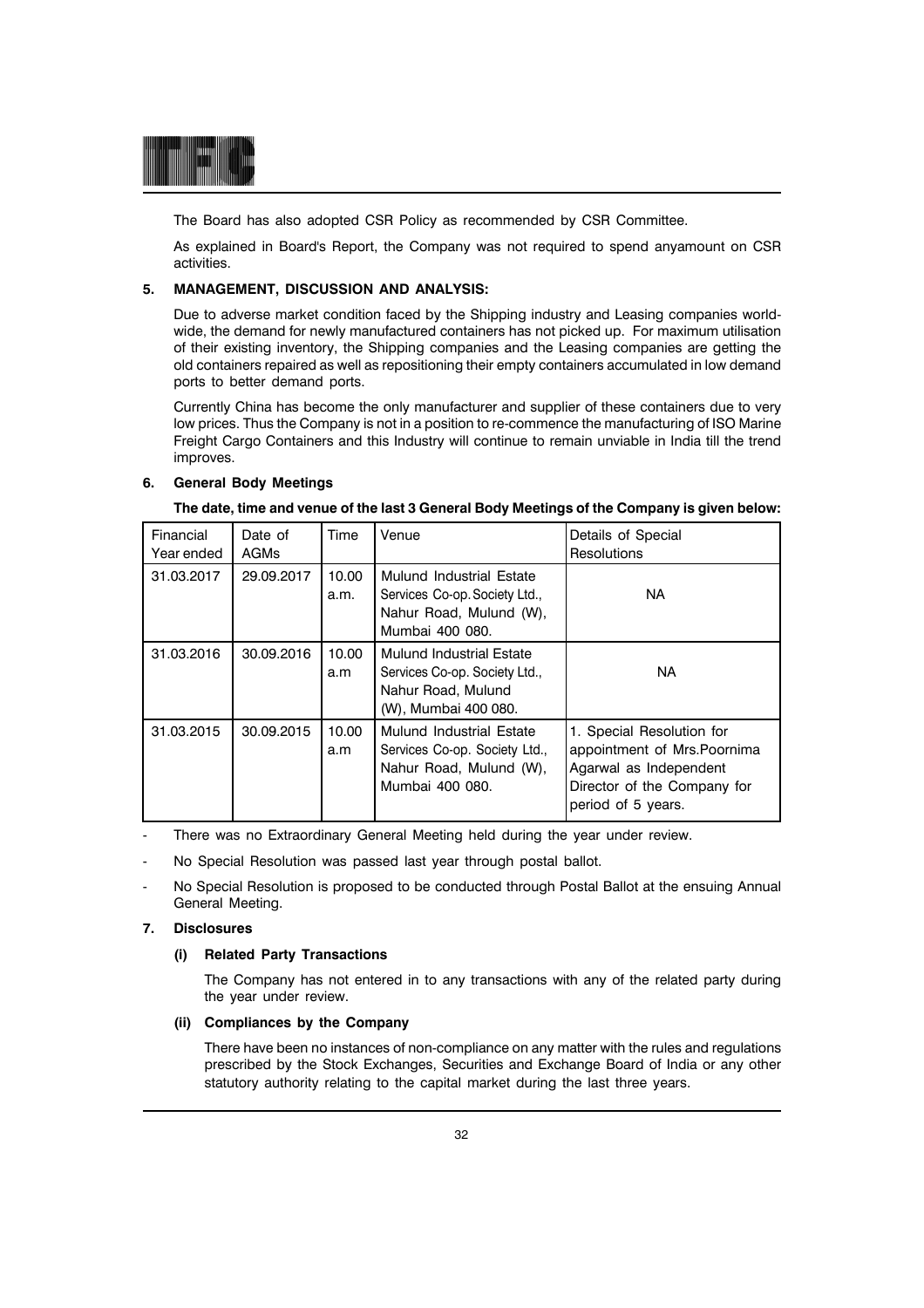#### **(iii) Whistle Blower Policy:**

The Company is yet to adopt Whistle Blower Policy (vigil mechanism).

#### **(iv) Compliance with Mandatory Items**

The compliance of mandatory requirements regarding the Board of Directors, Audit Committees and other Board committees and other disclosures as required under the provisions of SEBI Listing Regulations, 2015 to the extent applicable have been mentioned hereabove.

## **8. RE-APPOINTMENT OF DIRECTOR**

The information relating to a Director who is retiring by rotation and seeking re- appointment as prescribed under SEBI Listing Regulations, 2015 is furnished under the notes to the Notice of Annual General Meeting.

#### **9. CODE OFCONDUCT**

The Board of Directors of the Company has adopted the Code of Conduct for Directors and Senior Management Personnel. The Code is applicable to Executive and Non- Executive Directors as well as Senior Management Personnel.

A declaration signed by the Director of the Company regarding compliance by the Board Members and Senior Management Personnel with the said Code of Conduct during the financial year ended 31st March, 2018 is annexed as "Annexure -1".

#### **10. Means of Communication:**

#### **(i) Quarterly/Half-yearly and Yearly Financial Results**

The quarterly / half yearly and audited yearly financial results along with Notes appended thereto, were published in newspapers and have also been submitted to the BSE Ltd. to enable it to put the same on its website.

#### **(ii) Newspaper where results are published**

The Company usually publishes its financial results in following newspapers

- 1. Free Press Journal (All editions) In English
- 2. Nav Shakti, Mumbai. **1988 In Marathi**

# **11. General Shareholders Information**

# **A. Annual General Meeting**

The 44th Annual General Meeting of the shareholders will be held on Saturday, 22nd day of September, 2018 at 10 a.m. at the Mulund Industrial Estate Services Co-op. Society Ltd., Nahur Road, Mulund (W), Mumbai 400080.

## **B. Financial Calendar**

For the year ending 31st March, 2019 the Financial Results will be announced on:

- 1st Quarter : Within 45 days from the end of the quarter
- 2nd Quarter : Within 45 days from the end of the quarter
- 3rd Quarter : Within 45 days from the end of the quarter

4th Quarter (Audited yearly results) : Within 60 days after the end of March, 2019

**C. Date of Book Closure**: 15th September, 2018 to 21st September, 2018 (both days inclusive).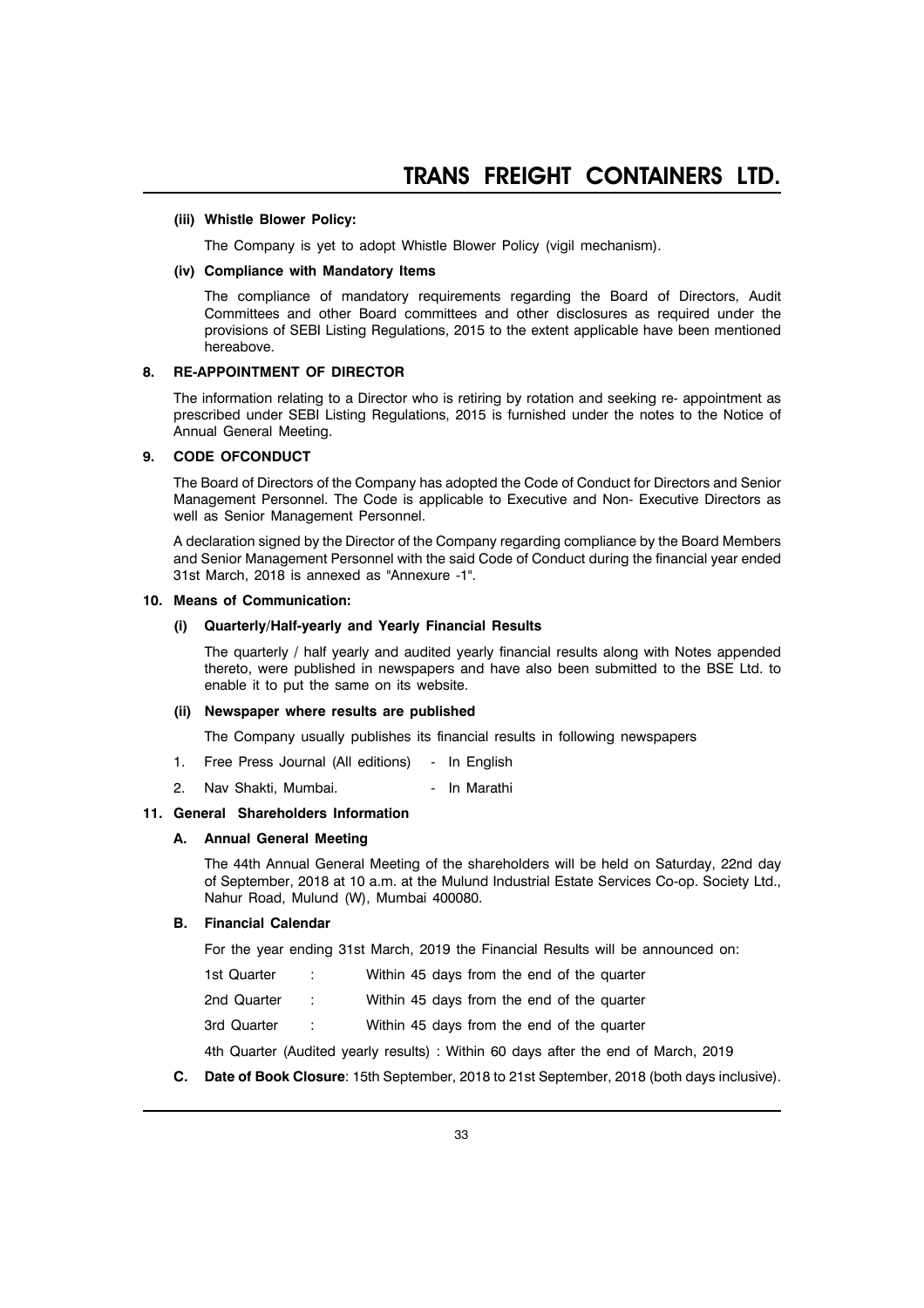

**D. Listing** : BSE Ltd.

Phiroze Jeejeebhoy Tower Dalal Street, Mumbai 400001

- **E. ISIN NO. :** INE360D01014
- **F. SCRIP CODE** : 513063

#### **G. Market Price Data at Bombay Stock Exchange.**

|  |  | Market Price Data and Performance in comparison to BSE SENSEX |  |  |  |  |
|--|--|---------------------------------------------------------------|--|--|--|--|
|--|--|---------------------------------------------------------------|--|--|--|--|

| <b>Month</b> |             | Company | No of Trade | <b>BSE SENSEX</b> |          |
|--------------|-------------|---------|-------------|-------------------|----------|
|              | <b>High</b> | Low     |             | High              | Low      |
| April, 2017  | 9.51        | 9.05    | 30          | 30184.22          | 29241.48 |
| May, 2017    | 9.51        | 8.60    | 42          | 31255.28          | 29804.12 |
| June, 2017   | 9.51        | 8.17    | 59          | 31522.87          | 30680.66 |
| July, 2017   | 9.51        | 8.37    | 78          | 32672.66          | 31017.11 |
| Aug, 2017    | 9.51        | 8.32    | 92          | 32686.48          | 31128.02 |
| Sep, 2017    | 9.51        | 8.40    | 114         | 32524.11          | 31081.83 |
| Oct, 2017    | 16.26       | 9.98    | 353         | 33340.17          | 31440.48 |
| Nov, 2017    | 16.30       | 16.30   | 84          | 33865.95          | 32683.59 |
| Dec, 2017    | 16.30       | 16.30   | 24          | 34137.97          | 32565.16 |
| Jan, 2018    | 22.25       | 17.10   | 384         | 36443.98          | 33703.37 |
| Feb, 2018    | 22.25       | 21.15   | 80          | 36256.83          | 33482.81 |
| Mar, 2018    | 22.25       | 17.90   | 115         | 34278.63          | 32483.84 |

## **H. Name and Address of the Registrar and Share Transfer Agent**

Sharex Dynamic (India) Pvt. Ltd. Unit No.1, Luthra Industrial Premises, 1st Floor. 44-E, M. Vasanti Marg Andheri Kurla Road Safed Pool, Andheri (E), Mumbai 400 072 Tel. No. 28515606 / 28515644 Fax No. 28512885 Email: sharexindia@vsnl.com / investor@sharexindia.com

# **I. Share Transfer System**

The transfer of shares in physical form is processed and completed by Sharex Dynamic (India) Pvt. Ltd. the R&T Agents of the company within a period of Thirty days from the date of receipt thereof.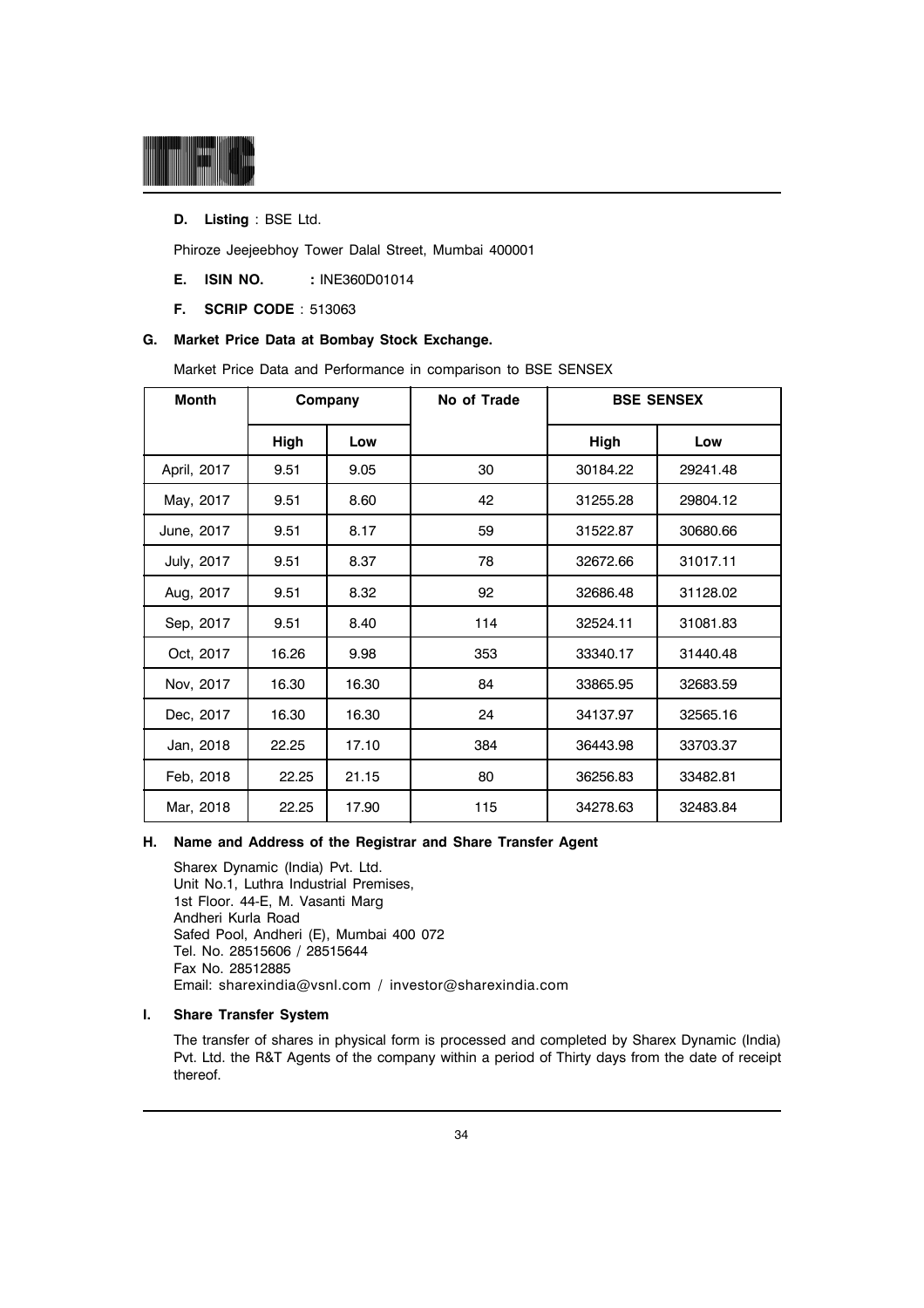In case of shares in electronics form, the transfers are processed by NSDL & CDSL through the respective Depository Participants.

### **J. Distribution of ShareHolding as on 31st March, 2018**

|           | DISTRIBUTION SCHEDULE AS ON 31/03/2018 |                               |                                   |               |                         |
|-----------|----------------------------------------|-------------------------------|-----------------------------------|---------------|-------------------------|
| Sr.<br>No | Shareholding of<br>Nominal Shares      | No. of<br><b>Shareholders</b> | % of Total<br><b>Shareholders</b> | <b>Shares</b> | $%$ of<br><b>Shares</b> |
| 1.        | Up to $100$                            | 1227                          | 41.68                             | 110351        | 1.52                    |
| 2         | 101 to 200                             | 663                           | 22.52                             | 130779        | 1.80                    |
| 3         | 201 to 500                             | 511                           | 17.36                             | 203095        | 2.79                    |
| 4         | 501 to 1000                            | 262                           | 8.90                              | 217739        | 2.99                    |
| 5         | 1001 to 5000                           | 227                           | 7.71                              | 508781        | 6.99                    |
| 6         | 5001 to 10000                          | 21                            | 0.71                              | 155277        | 2.13                    |
| 7         | 10001 to 100000                        | 23                            | 0.78                              | 734454        | 10.08                   |
| 8         | 100001 to above                        | 10                            | 0.34                              | 5221764       | 71.70                   |
|           | Total                                  | 2944                          | 100.00                            | 7282240       | 100.00                  |

# **K. Dematerialization of Shares**

| Category        | No. of Shares | % of Total Capital |
|-----------------|---------------|--------------------|
| ELECTRONIC FORM | 4700420       | 64.55              |
| PHYSICAL FORM   | 2581820       | 35.45              |
| Total:          | 7282240       | 100.00             |

### **L. The Company has not issued any GDR's / ADR's, Warrants or any other convertible instruments.**

# **M. Company's Branches / Locations**

### **Registered Office**

Mulund Industrial Estate Services Co-op. Society Ltd., Nahur Road, Mulund (W), Mumbai 400 080.

# **Corporate Office**

72/73 Nariman Bhavan, Nariman Point, Mumbai - 400 021

### **Factory Location:**

J-1 M.I.D.C. Tarapur Industrial Area Tarapur 401 501 (Via Boisar W.Rly.)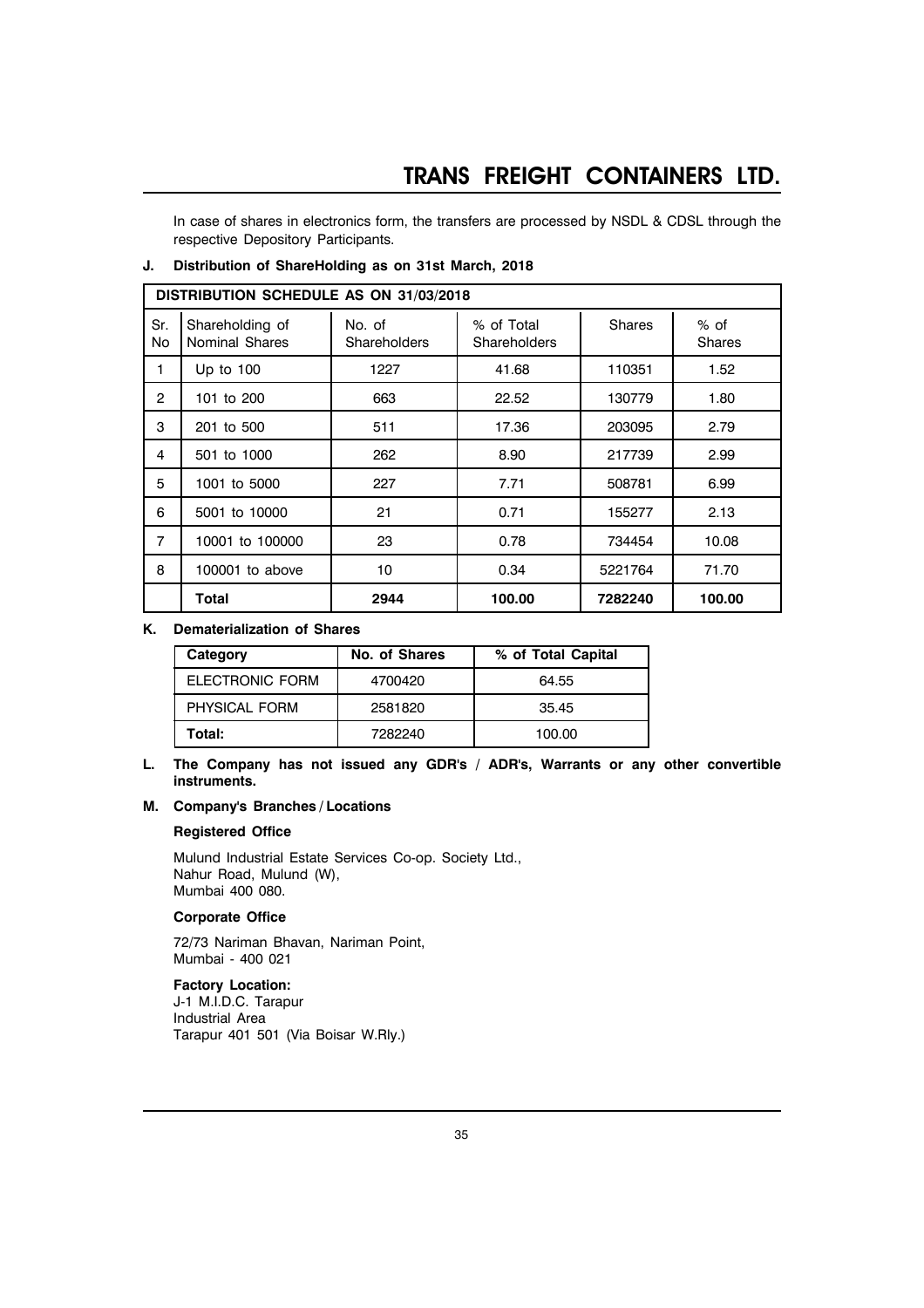

# **N. Address for Correspondence:**

Sharex Dynamic (India) Pvt. Ltd. Unit No.1, Luthra Industrial Premises 1st Floor, 44-E, M. Vasanti Marg Andheri Kurla Road, Safed Pool, Andheri (E) Mumbai 400072 Tel.No. 28515606 / 28515644 Fax No.28512885 Email: sharexindia@vsnl.com / investor@sharexindia.com

### **O. MD / CFO Certification**

The Certificate from Chief Financial Officer as required under Part D of Schedule V of SEBI (Listing Obligations & Disclosure Requirements) Regulations, 2015 containing declaration as to affirming compliance with the Code of Conduct of Board of Directors and senior management for the financial year 2017-18 is attached as Annexure-2 to this Report.

On behalf of the Board of Directors,

|                   | <b>Badal Mittal</b><br>Director (DIN: 00076143) | Nikhil Dalmia<br>Director (DIN: 01346777) |
|-------------------|-------------------------------------------------|-------------------------------------------|
| Place: Mumbai     | Chandrabhan R. Singh                            | Mrs. Pushpalatha V. Mishra                |
| Dated: 29/05/2018 | C.F.O.                                          | Company Secretary                         |

36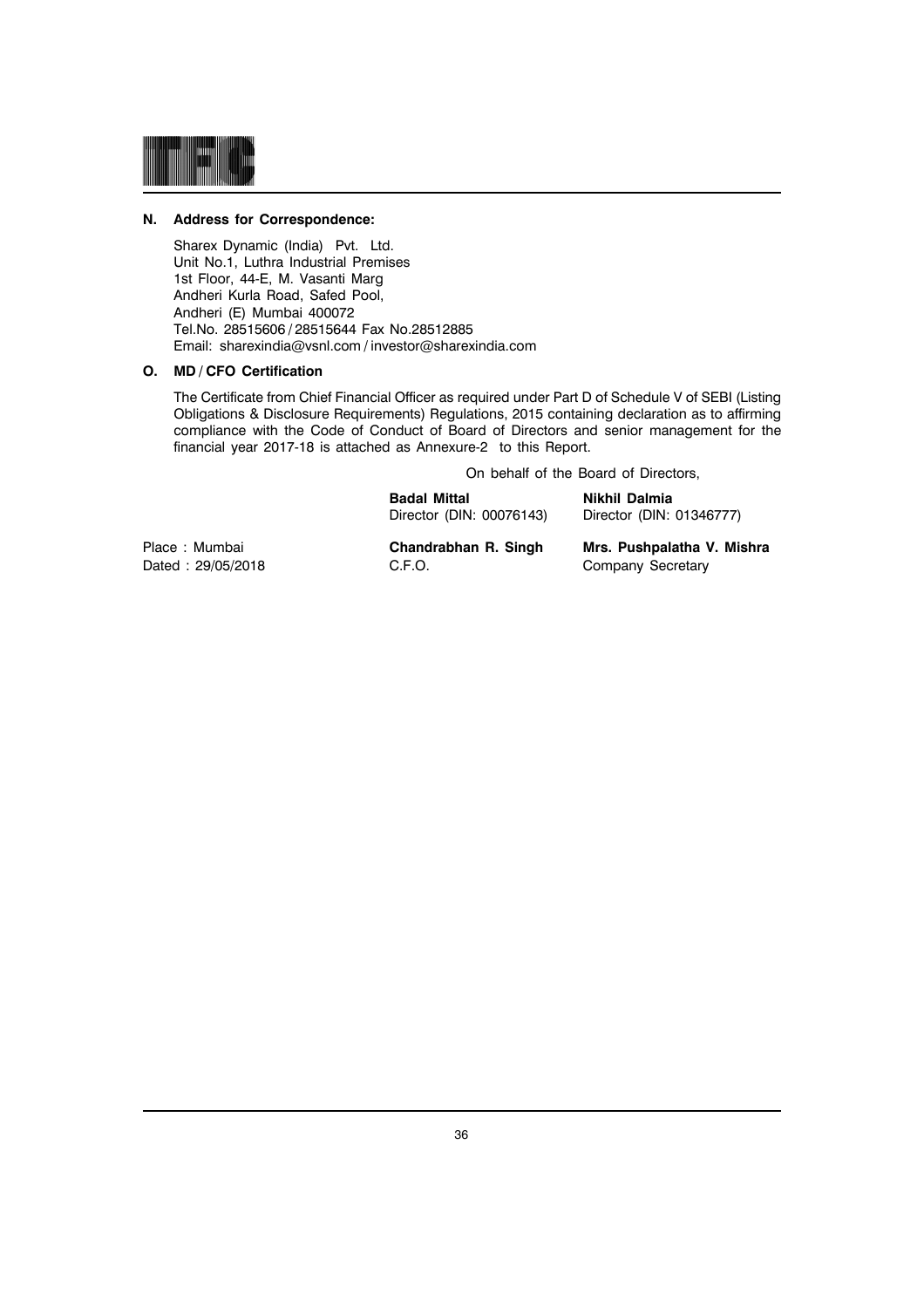# **ANNEXURE - 1**

# **CODE OF CONDUCT**

# **DECLARATION PURSUANT TO SEBI (LISTING OBLIGATION AND DISCLOSURE REQUIREMENT) RGULATIONS, 2015**

I, Badal Mittal, Director of Trans Freight Containers Limited hereby declare that all Board members and Senior Management personnel have confirmed compliance with Code of Conduct as laid down by the Company during Financial Year 2017-18.

> For Trans Freight Containers Ltd. **Badal Mittal Director** DIN: 00076143

Place : Mumbai Date : 29th May, 2018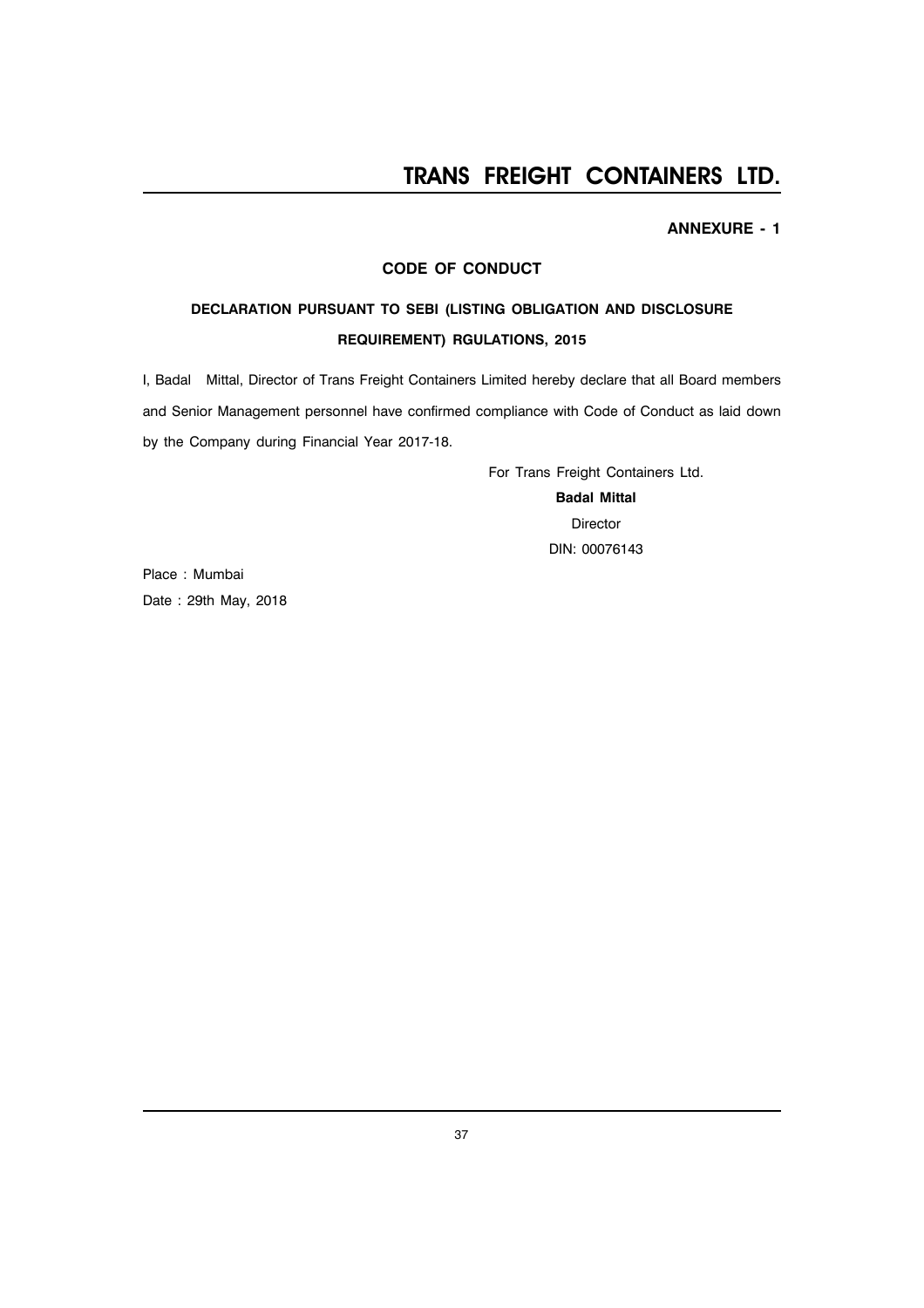

# **ANNEXURE - 2**

### **MD / CFO CERTIFICATION**

I Chandrabhan Singh, Chief Financial Officer of the Company certify that:

- (a) I have reviewed the financial results and the cash flow statement of Trans Freight Containers Limited (the Company) for the year ended 31st March, 2018 and that to the best of my knowledge and belief:
	- (i) these statements do not contain any materially untrue statement or omit any material factor or contain statements that might be misleading;
	- (ii) these statements together present a true and fair view of the company's affairs and are in compliance with existing accounting standards, applicable laws and regulations.
- (b) There are, to the best of my knowledge and belief, no transactions entered into by the company during the year ended 31st March, 2018, which are fraudulent, illegal or violative of the company's code of conduct.
- (c) I accept responsibility for establishing and maintaining internal controls for financial reporting and that I have evaluated the effectiveness of the internal control systems of the company pertaining to financial reporting and I have disclosed to the Auditors and the Audit Committee, deficiencies in the design or operation of internal controls, if any, of which I am aware and the steps I have taken or propose to take to rectify these deficiencies.
- (d) I have indicated to the Auditors and the Audit committee.
	- (i) significant changes in internal control over financial reporting during the year;
	- (ii) significant changes in accounting policies during the year, if any, and that the same have been disclosed in the notes to the financial statements; and
	- (iii) instances of significant fraud of which I become aware and the involvement therein, if any, of the management or an employee having a significant role in the company's internal control system over financial reporting.

For and on behalf of

**Trans Freight Containers Limited**

Chandrabhan Singh

**Chief Financial Officer**

Place : Mumbai Date : 29th May, 2018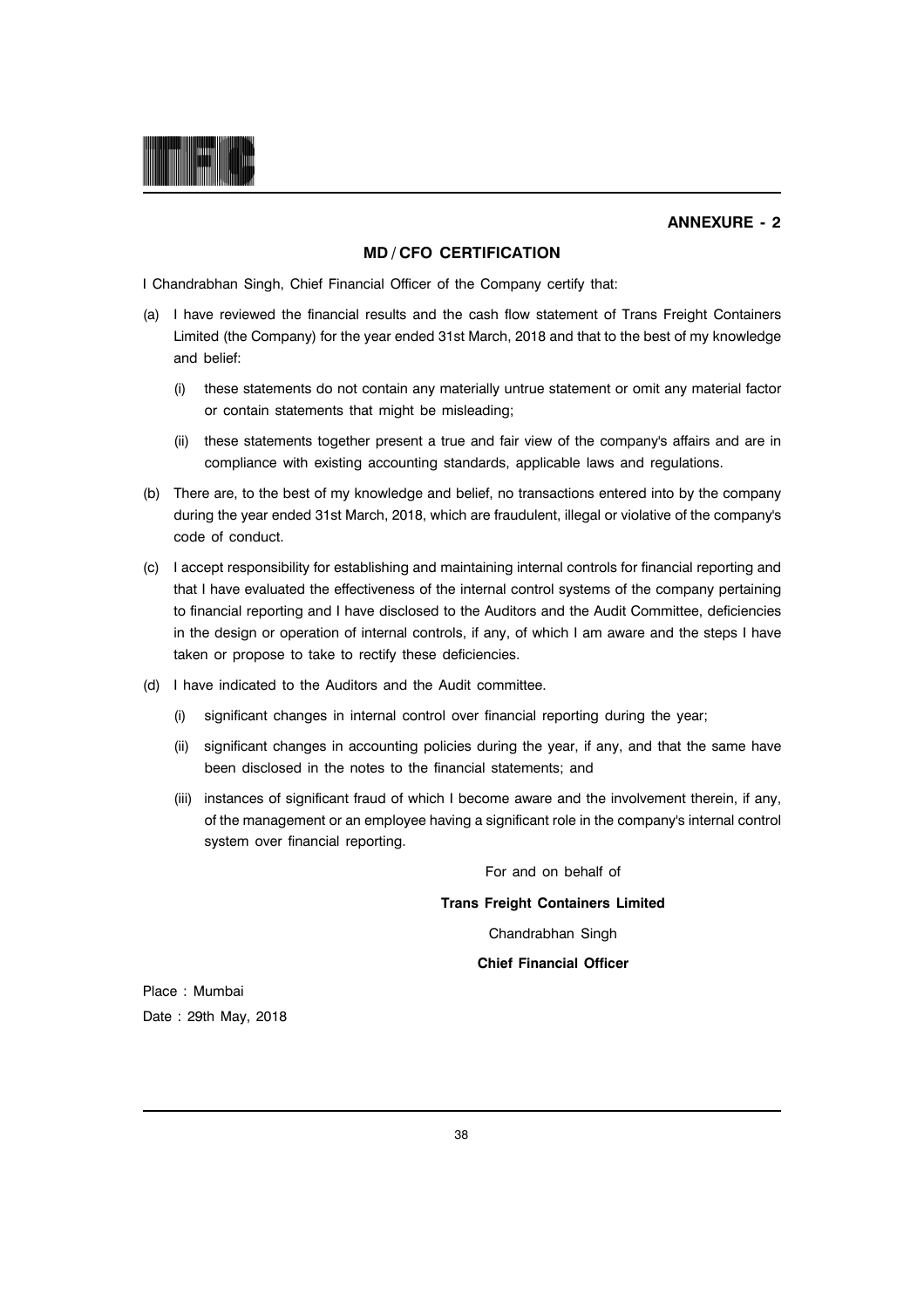### **INDEPENDENT AUDITOR'S REPORT ON THE FINANCIAL STATEMENTS**

To,

The Members of Trans Freight Containers Ltd.

### **Report on the Standalone Ind AS Financial Statements**

We have audited the accompanying Standalone Ind AS financial statements of Trans Freight Containers Limited ("the Company"), which comprises of the Balance Sheet as at March 31, 2018, the Statement of Profit and Loss (including other comprehensive income), the Statement of Cash Flow and the Statement of Changes in Equity for the year then ended and a summary of significant accounting policies and other explanatory information (herein after referred to as "Standalone Ind AS financial statements").

### **Management's Responsibility for the Standalone Ind AS Financial Statements**

The Company's Board of Directors is responsible for the matters stated in Section 134(5) of the Companies Act, 2013 ("the Act") with respect to the preparation and presentation of these Standalone Ind AS financial statements that give a true and fair view of the financial position, financial performance including other comprehensive income, cash flows and changes in equity of the Company in accordance with the accounting principles generally accepted in India, including the Indian Accounting Standards (Ind AS) prescribed under section 133 of the Act.

This responsibility also includes maintenance of adequate accounting records in accordance with the provisions of the Act for safeguarding the assets of the Company and for preventing and detecting frauds and other irregularities; selection and application of appropriate accounting policies; making judgments and estimates that are reasonable and prudent; and design, implementation and maintenance of adequate internal financial controls, that were operating effectively for ensuring the accuracy and completeness of the accounting records, relevant to the preparation and presentation of the Standalone Ind AS financial statements that give a true and fair view and are free from material misstatement, whether due to fraud or error.

### **Auditor's Responsibility**

Our responsibility is to express an opinion on these Standalone Ind AS financial statements based on our audit.

We have taken into account the provisions of the Act, the accounting and auditing standards and matters which are required to be included in the audit report under the provisions of the Act and the Rules made thereunder.

We conducted our audit of Standalone Ind AS financial statements in accordance with the Standards on Auditing specified under Section 143(10) of the Act. Those Standards require that we comply with ethical requirements and plan and perform the audit to obtain reasonable assurance about whether the Standalone Ind AS financial statements are free from material misstatement.

An audit involves performing procedures to obtain audit evidence about the amounts and the disclosures in the Standalone Ind AS financial statements. The procedures selected depend on the auditor's judgment, including the assessment of the risks of material misstatement of the standalone Ind AS financial statements, whether due to fraud or error. In making those risk assessments, the auditor considers internal financial control relevant to the Company's preparation of the Standalone Ind AS financial statements that give a true and fair view in order to design audit procedures that are appropriate in the circumstances. An audit also includes evaluating the appropriateness of accounting policies used and the reasonableness of the accounting estimates made by the Company's Directors, as well as evaluating the overall presentation of the Standalone Ind AS financial statements.

We believe that the audit evidence we have obtained is sufficient and appropriate to provide a basis for our audit opinion on the Standalone Ind AS financial statements.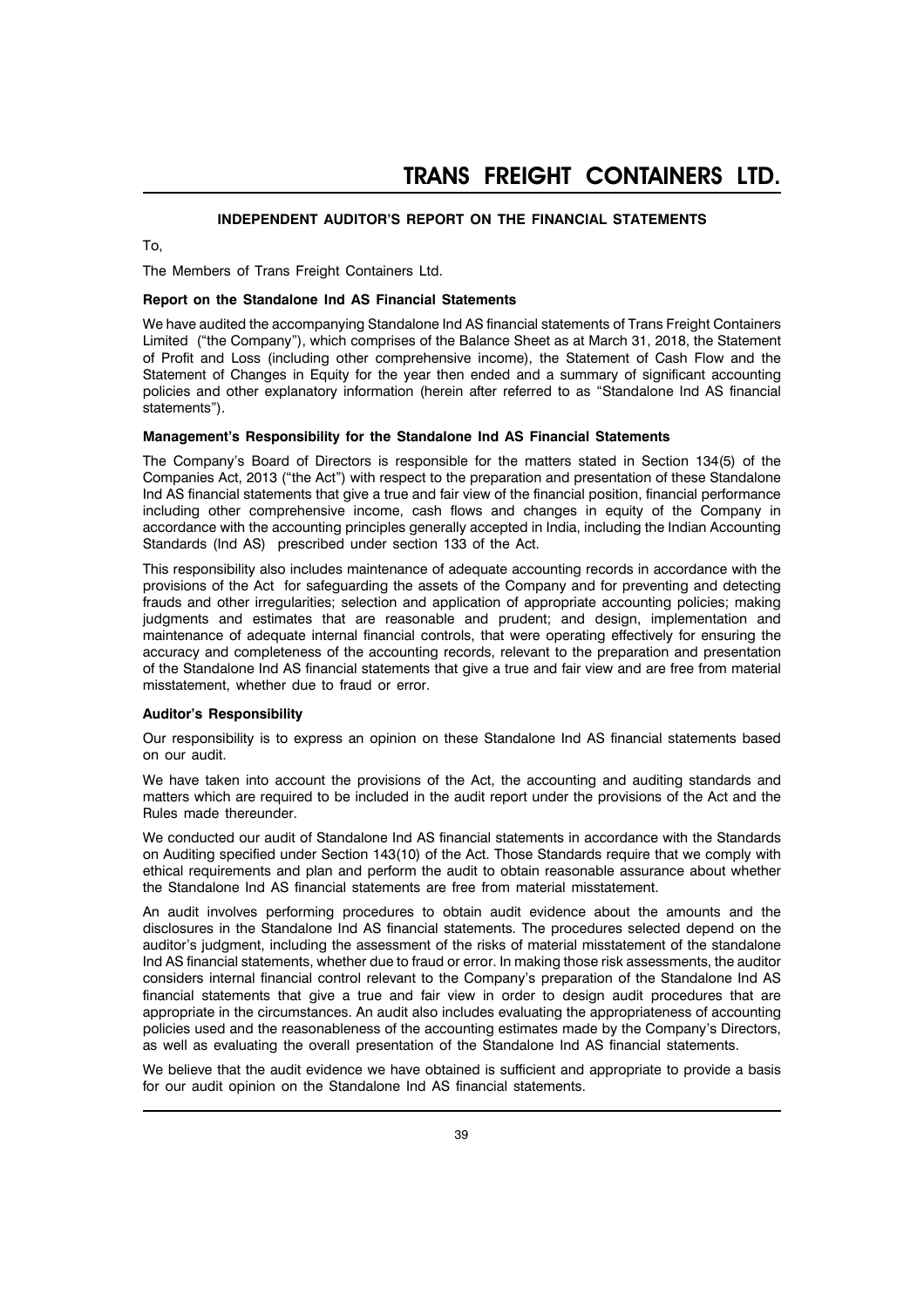

### **Opinion**

In our opinion and to the best of our information and according to the explanations given to us, the aforesaid Standalone Ind AS financial statements give the information required by the Act in the manner so required and give a true and fair view in conformity with the accounting principles generally accepted in India including the Ind AS, of the financial position of the Company as at March 31, 2018, and its financial performance including other comprehensive income, its cash flows and the changes in equity for the year ended on that date.

# **Report on Other Legal and Regulatory Requirements**

- 1. As required by the Companies (Auditor's Report) Order, 2016 ("the Order") issued by the Central Government of India in terms of section 143 (11) of the Act, we give in the Annexure "B", a statement on the matters specified in paragraphs 3 and 4 of the Order.
- 2. As required by section 143(3) of the Act, we report that:
- a we have sought and obtained all the information and explanations which to the best of our knowledge and belief were necessary for the purpose of our audit;
- b in our opinion, proper books of account as required by law have been kept by the Company so far as appears from our examination of those books;
- c the Balance Sheet, the Statement of Profit and Loss including other comprehensive income, the Cash Flow Statement and the Statement of Changes in Equity dealt with by this Report are in agreement with the books of account;
- d in our opinion, the aforesaid Standalone Ind AS financial statements comply with the Indian Accounting Standards prescribed under Section 133 of the Act read with relevant rules issued thereunder.
- e on the basis of written representations received from the directors as on March 31, 2018, and taken on record by the Board of Directors, none of the directors is disqualified as on March 31, 2018, from being appointed as a director in terms of section 164 (2) of the Act.
- f With respect to the adequacy of the internal financial controls over financial reporting of the Company and the operating effectiveness of such controls, refer to our separate Report in "Annexure A".
- g With respect to the other matters to be included in the Auditor's Report in accordance with Rule 11 of the Companies (Audit and Auditors) Rules, 2014, in our opinion and to the best of our information and according to the explanations given to us:
	- i. the Company has disclosed the impact of pending litigations on its financial position in its Standalone Ind AS financial statements – Refer Note 27 to the Standalone Ind AS financial statements;
	- ii. the Company did not have any long-term contracts including derivative contracts for which there were any material foreseeable losses;
	- iii. there were no amounts which were required to be transferred to the Investor Education and Protection Fund by the Company.

Place : Mumbai **Manish N.Desai Dated : 29.05.2018 Proprietor**

**For M.N.Desai & Associates Chartered Accountants (Firm Regn. No. 129571W)**

**Membership No. :131094**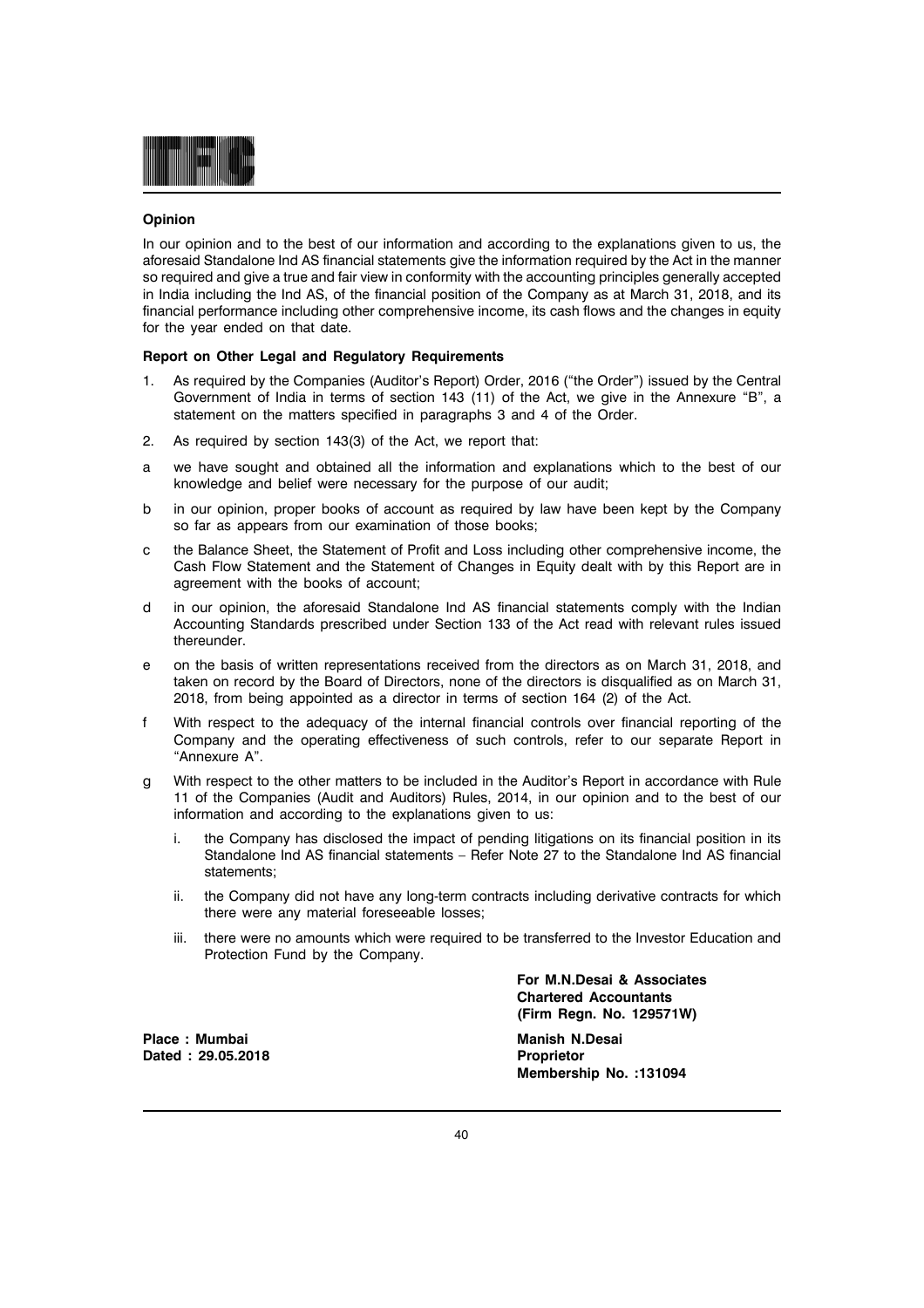# **ANNEXURE "A" TO THE INDEPENDENT AUDITOR'S REPORT OF EVEN DATE ON THE STANDALONE IND AS FINANCIAL STATEMENTS OF TRANS FREIGHT CONTAINERS LIMITED**

Report on the Internal Financial Controls under Clause (i) of Sub-section 3 of Section 143 of the Companies Act, 2013 ("the Act")

We have audited the internal financial controls over financial reporting of Trans Freight Containers Limited ("the Company") as of March 31, 2018 in conjunction with our audit of the standalone Ind AS financial statements of the Company for the year ended on that date.

#### **Management's Responsibility for Internal Financial Controls**

The Company's management is responsible for establishing and maintaining internal financial controls based on the internal control over financial reporting criteria established by the Company considering the essential components of internal control stated in the Guidance Note on Audit of Internal Financial Controls over Financial Reporting issued by the Institute of Chartered Accountants of India. These responsibilities include the design, implementation and maintenance of adequate internal financial controls that were operating effectively for ensuring the orderly and efficient conduct of its business, including adherence to company's policies, the safeguarding of its assets, the prevention and detection of frauds and errors, the accuracy and completeness of the accounting records, and the timely preparation of reliable financial information, as required under the Companies Act, 2013.

#### **Auditors' Responsibility**

Our responsibility is to express an opinion on the Company's internal financial controls over financial reporting based on our audit. We conducted our audit in accordance with the Guidance Note on Audit of Internal Financial Controls over Financial Reporting (the "Guidance Note") and the Standards on Auditing, issued by ICAI and deemed to be prescribed under section 143(10) of the Companies Act, 2013, to the extent applicable to an audit of internal financial controls, both applicable to an audit of Internal Financial Controls and, both issued by the Institute of Chartered Accountants of India. Those Standards and the Guidance Note require that we comply with ethical requirements and plan and perform the audit to obtain reasonable assurance about whether adequate internal financial controls over financial reporting was established and maintained and if such controls operated effectively in all material respects.

Our audit involves performing procedures to obtain audit evidence about the adequacy of the internal financial controls system over financial reporting and their operating effectiveness. Our audit of internal financial controls over financial reporting included obtaining an understanding of internal financial controls over financial reporting, assessing the risk that a material weakness exists, and testing and evaluating the design and operating effectiveness of internal control based on the assessed risk. The procedures selected depend on the auditor's judgement, including the assessment of the risks of material misstatement of the standalone Ind AS financial statements, whether due to fraud or error.

We believe that the audit evidence we have obtained is sufficient and appropriate to provide a basis for our audit opinion on the Company's internal financial controls system over financial reporting.

### **Meaning of Internal Financial Controls over Financial Reporting**

A company's internal financial control over financial reporting is a process designed to provide reasonable assurance regarding the reliability of financial reporting and the preparation of financial statements for external purposes in accordance with generally accepted accounting principles. A company's internal financial control over financial reporting includes those policies and procedures that (1) pertain to the maintenance of records that, in reasonable detail, accurately and fairly reflect the transactions and dispositions of the assets of the company; (2) provide reasonable assurance that transactions are recorded as necessary to permit preparation of financial statements in accordance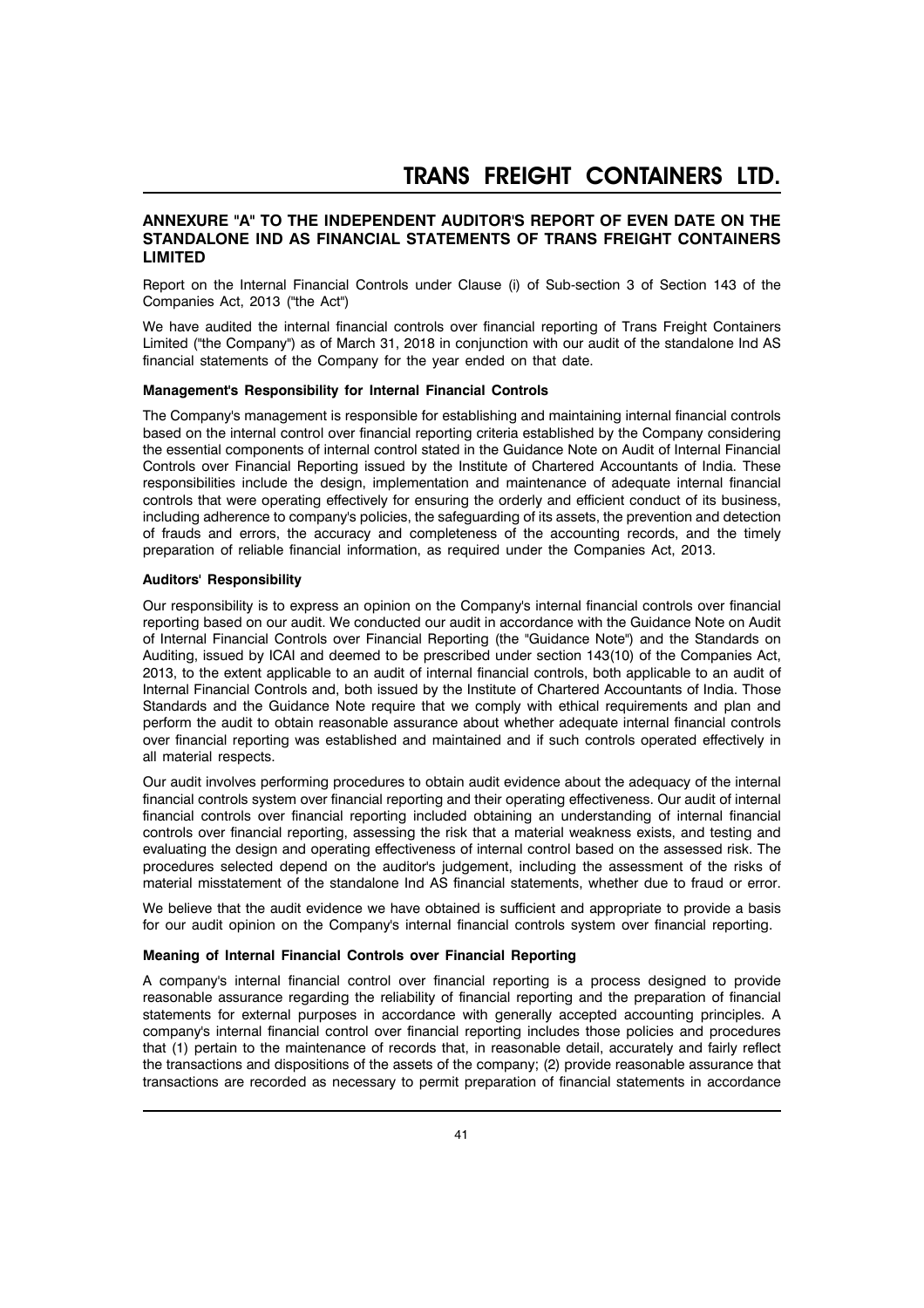

with generally accepted accounting principles, and that receipts and expenditures of the company are being made only in accordance with authorisations of management and directors of the company; and (3) provide reasonable assurance regarding prevention or timely detection of unauthorised acquisition, use, or disposition of the company's assets that could have a material effect on the financial statements.

### **Inherent Limitations of Internal Financial Controls over Financial Reporting**

Because of the inherent limitations of internal financial controls over financial reporting, including the possibility of collusion or improper management override of controls, material misstatements due to error or fraud may occur and not be detected. Also, projections of any evaluation of the internal financial controls over financial reporting to future periods are subject to the risk that the internal financial control over financial reporting may become inadequate because of changes in conditions, or that the degree of compliance with the policies or procedures may deteriorate.

### **Opinion**

In our opinion, the Company has, in all material respects, an adequate internal financial controls system over financial reporting and such internal financial controls over financial reporting were operating effectively as at March 31, 2018, based on the internal control over financial reporting criteria established by the Company considering the essential components of internal control stated in the Guidance Note on Audit of Internal Financial Controls Over Financial Reporting issued by the Institute of Chartered Accountants of India.

> **For M.N.Desai & Associates Chartered Accountants (Firm Regn. No. 129571W)**

Place:Mumbai Proprietor<br>Dated:29.05.2018 Membersh

**Manish N.Desai** Membership No. :131094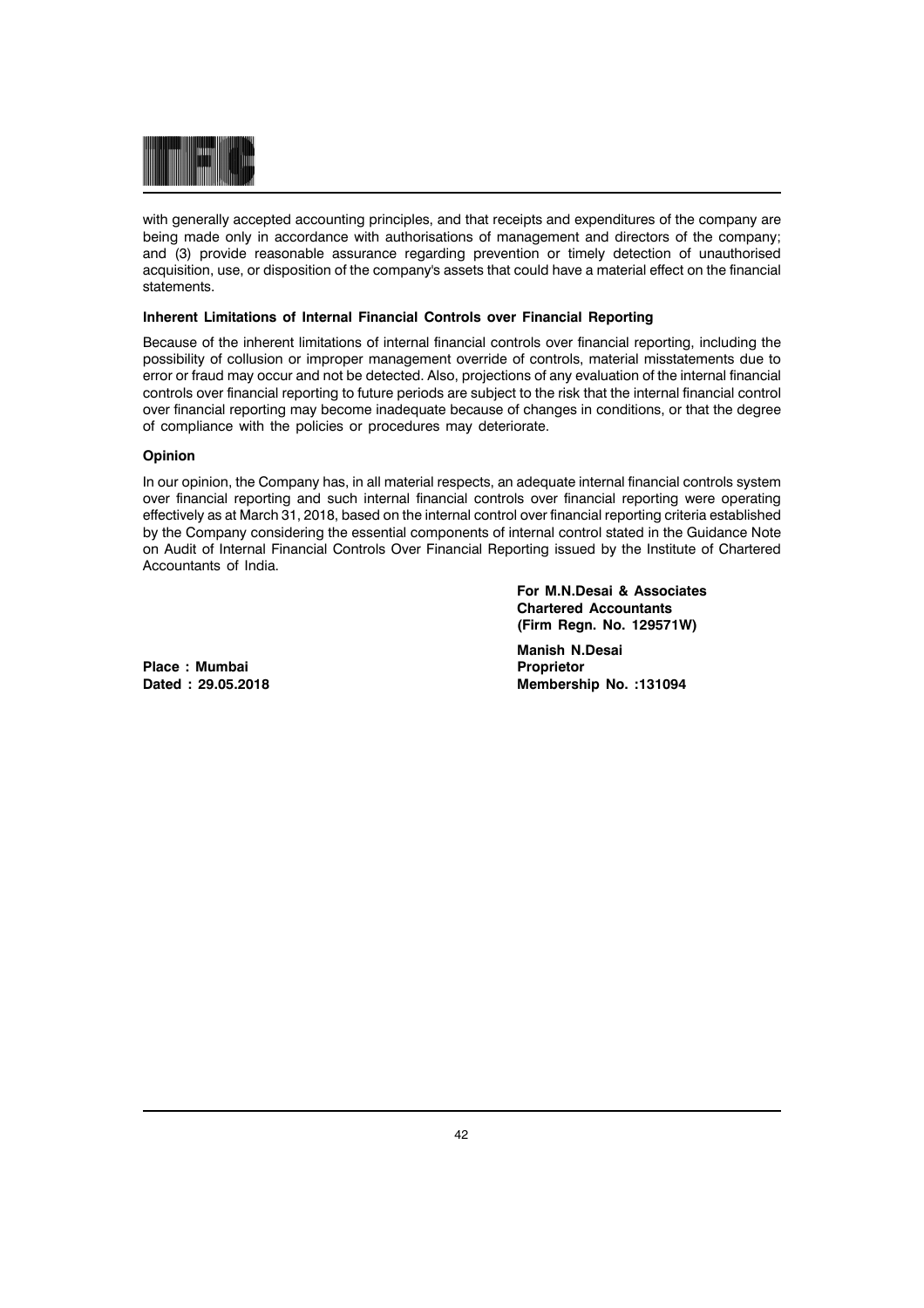# **ANNEXURE "B" TO THE INDEPENDENT AUDITORS' REPORT**

[Referred to in paragraph 1 of "Report on other legal and regulatory requirements" of our report of even date]

- 1 a The Company has maintained proper records showing full particulars including quantitative details and situation of fixed assets.
	- b. The fixed assets of the Company have been physically verified by the management during the year and no material discrepancies have been noticed on such verification. In our opinion, the frequency of verification is reasonable.
	- c. According to the information and explanations given to us and on the basis of our examination of the records of the Company, the title deeds of immovable properties are held in the name of the Company.
- 2 The inventory has been physically verified by the management during the year. In our opinion, the frequency of verification is reasonable. The discrepancies noticed on physical verification of inventory as compared to book records were not material and the same were properly dealt with in the books of accounts.
- 3 In our opinion and according to the information and explanations given to us, the Company has not taken any loans from companies, firms and other parties covered in the Register maintained under Section 189 of the Companies Act, 2013 :
- 4 In our opinion and according to the information and explanations given to us, the company has complied with the provisions of section 185 and 186 in respect of loans, investments, guarantees and securities, wherever applicable.
- 5 According to the information and explanations given to us, the Company has not accepted any deposits from the public. Accordingly clause (v) of paragraph 3 of the order is not applicable to the company.
- 6 The Central Government of India has not prescribed the maintenance of cost records under subsection (1) of Section 148 of the Act for any of the products of the Company. Accordingly, clause (vi) of paragraph 3 of the Order is not applicable to the Company for the year.
- 7 In respect of statutory dues:
	- a) According to information and explanations given to us, the company is regular in depositing with appropriate authorities undisputed statutory dues including provident fund, employees state insurance, income tax, sales tax, service tax, Goods & Service Tax, custom duty, excise duty, value added tax, cess and other statutory dues to the extent applicable to it. According to the information and explanations given to us, no undisputed amounts payable in respect of the aforesaid dues were outstanding as at 31st March, 2018 for a period of more than six months from the date of becoming payable.
	- b) The dues on account of Income Tax disputed by the company and where such dispute is pending is mentioned below :

| Name of the<br><b>Statute</b> | Nature of<br><b>Dues</b> | Period to which<br>the amount relates | Amount<br>$ $ (Rs. in Lakhs) | Forum where the<br>dispute is pending |
|-------------------------------|--------------------------|---------------------------------------|------------------------------|---------------------------------------|
| Income tax Act<br>1961        | Income tax               | Assessment Year<br>2014-15            | 94.98                        | Commissioner<br>(Appeal)              |
| Income tax Act<br>1961        | Income tax               | Assessment Year<br>2013-14            | 57.19                        | Commissioner<br>(Appeal)              |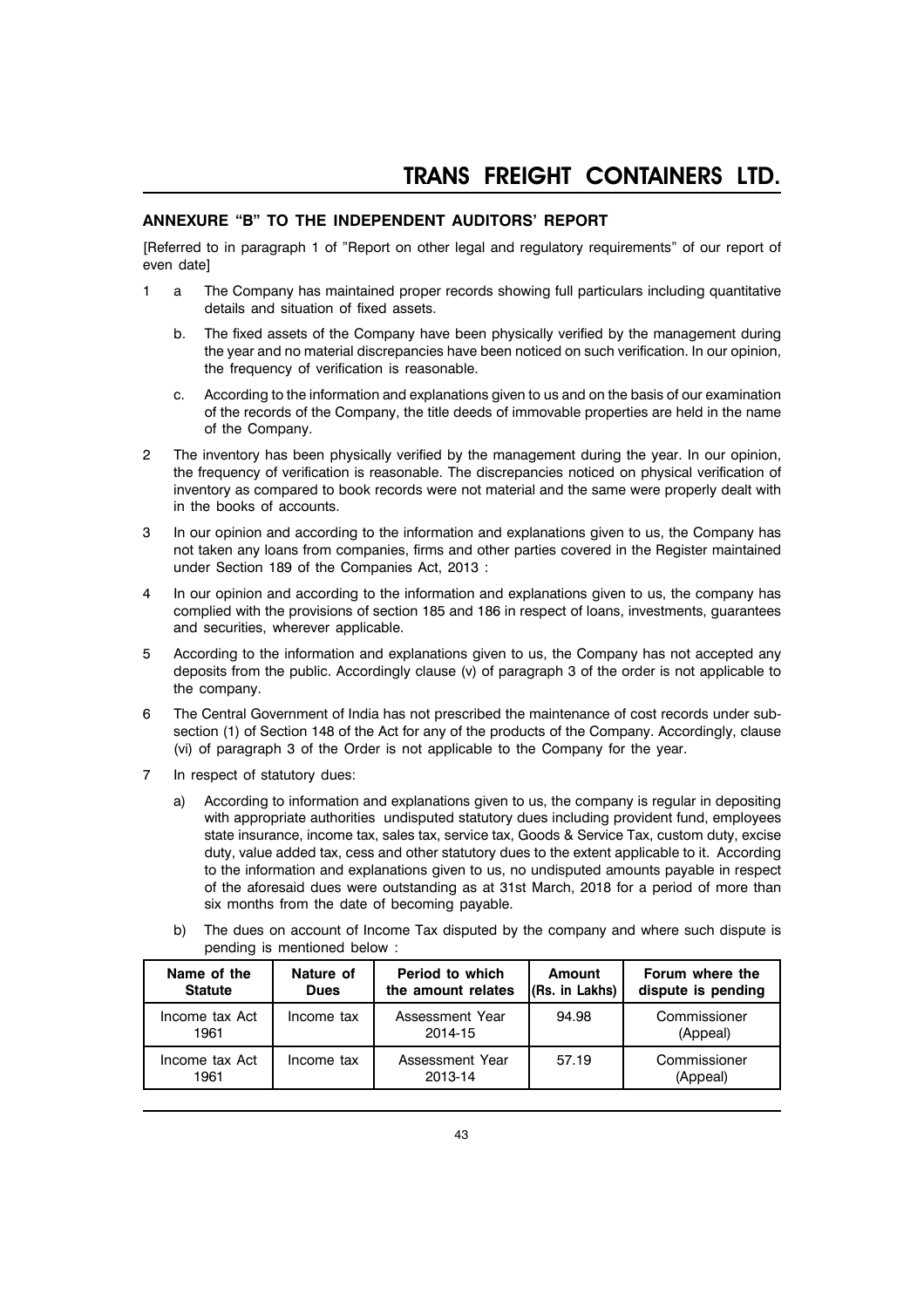

- 8 Based on our audit procedures and as per the information and explanation given to us by the management, we are of the opinion that the company has not defaulted in repayment of dues to any bank or government. Company has no debenture holder or any financial institutional borrowing during the year.
- 9 In our opinion and according to the information and explanations given to us, the Company has not raised money by way of initial public offer or further public offer or debt instruments during the year.
- 10 In our opinion and according to the information and explanations given to us, no material fraud by the Company or on the Company by its officers or employees has been noticed or reported during the course of our audit.
- 11 In our opinion and according to the information and explanations given to us, the Company does not pay managerial remuneration.
- 12 In our opinion and according to the information and explanations given to us, the company is not a nidhi company. Accordingly, clause (xii) of paragraph 3 of the order is not applicable to the company.
- 13 In our opinion and according to the information and explanations given to us and based on our examination of the records of the Company, transactions with the related parties are in compliance with sections 177 and 188 of the Act where applicable and details of such transactions have been disclosed in the financial statements as required by the applicable accounting standards.
- 14 According to the information and explanations given to us and based on our examination of the records of the Company, the Company has not made any preferential allotment or private placement of shares or fully or partly convertible debentures during the year. Accordingly, clause (xiv) of paragraph 3 of the order is not applicable to the Company.
- 15 In our opinion and according to the information and explanations given to us, the Company has not entered into any non-cash transactions during the year with the directors or persons connected with him and hence clause (xv) of paragraph 3 of the order is not applicable to the company.
- 16 In our opinion and according to the information and explanations given to us, the Company is not required to register under section 45-IA of the Reserve Bank of India Act, 1934. Accordingly, clause (xvi) of paragraph 3 of the order is not applicable to the company.

Place : Mumbai **Proprietor** 

**For M.N.Desai & Associates Chartered Accountants (Firm Regn. No. 129571W)**

**Manish N.Desai Dated : 29.05.2018 Membership No. :131094**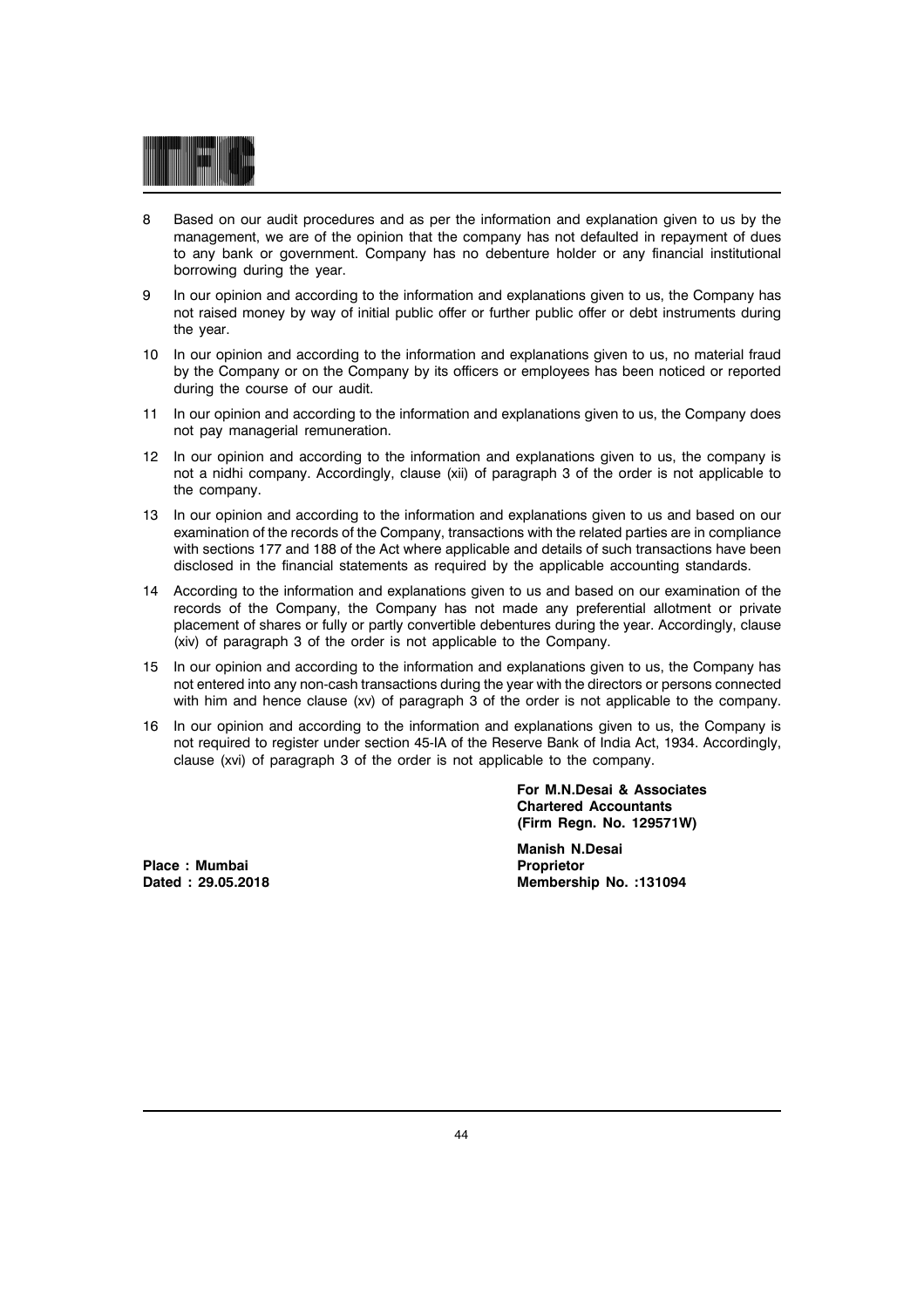# BALANCE SHEET AS AT MARCH 31, 2018 **(RS. in Lakhs)**

| <b>Particulars</b>               | <b>Notes</b> | As at          | As at          | As at         |
|----------------------------------|--------------|----------------|----------------|---------------|
|                                  |              | March 31, 2018 | March 31, 2017 | April 1, 2016 |
| <b>ASSETS</b>                    |              |                |                |               |
| <b>Non-Current Assets</b>        |              |                |                |               |
| Property, Plant and Equipment    | 4            | 242.01         | 273.06         | 369.12        |
| Capital Work-in-Progress         |              | 98.30          | 98.30          | 98.30         |
| <b>Financial Assets</b>          |              |                |                |               |
| Loans                            | 5            | 955.00         | 954.50         | 958.06        |
| <b>Other Non-Current Assets</b>  | 10           | 213.78         | 203.93         | 67.24         |
|                                  |              | 1,509.09       | 1,529.79       | 1,492.72      |
| <b>Current assets</b>            |              |                |                |               |
| Inventories                      | 6            | 96.59          | 270.28         | 378.74        |
| <b>Financial Assets</b>          |              |                |                |               |
| Investments                      | 7            | 3,045.82       | 2,859.16       | 2,098.62      |
| <b>Trade Receivables</b>         | 8            | 4.24           | 0.05           | 8.69          |
| Cash and Cash Equivalents        | 9            | 10.92          | 18.02          | 9.25          |
| <b>Other Current Assets</b>      | 10           | 91.70          | 41.70          | 43.75         |
|                                  |              | 3,249.27       | 3,189.21       | 2,539.05      |
| <b>TOTAL</b>                     |              | 4,758.36       | 4,719.00       | 4,031.77      |
| <b>EQUITY AND LIABILITIES</b>    |              |                |                |               |
| <b>Equity</b>                    |              |                |                |               |
| Equity Share capital             | 11           | 728.22         | 728.22         | 728.22        |
| Other Equity                     | 12           | 2,692.37       | 2,681.84       | 1,972.80      |
|                                  |              | 3,420.59       | 3,410.06       | 2,701.02      |
| <b>Liabilities</b>               |              |                |                |               |
| <b>Current Liabilities</b>       |              |                |                |               |
| <b>Financial Liabilities</b>     |              |                |                |               |
| <b>Borrowings</b>                | 13           | 890.00         | 890.00         | 890.53        |
| <b>Trade Payables</b>            | 14           |                |                |               |
| Micro, Small and Medium          |              |                |                |               |
| Enterprises                      |              | 46.87          | 35.76          | 43.76         |
| Others                           |              |                |                |               |
| <b>Other Current Liabilities</b> | 15           | 198.63         | 192.64         | 383.56        |
| Provisions                       | 16           | 202.27         | 190.54         | 12.90         |
|                                  |              | 1,337.77       | 1,308.94       | 1,330.75      |
| <b>TOTAL</b>                     |              | 4,758.36       | 4,719.00       | 4,031.77      |

Significant Accounting Policies and Notes to Accounts form an integral part of these financial statements.

As Per Our Attached Report of Even Date For and on behalf of the Board of Directors **For M.N. Desai & Associates** Chartered Accountants (Firm Regn. No. 129571W) **Manish N. Desai Badal Mittal Mittal Proprietor (DIN: 00076143)** Director (DIN: 01346777) Director (DIN: 00076143) Membership No. : 131094<br>Place : Mumbai Place : Mumbai **Chandrabhan R. Singh Mrs. Pushpalatha V. Mishra** Company Secretary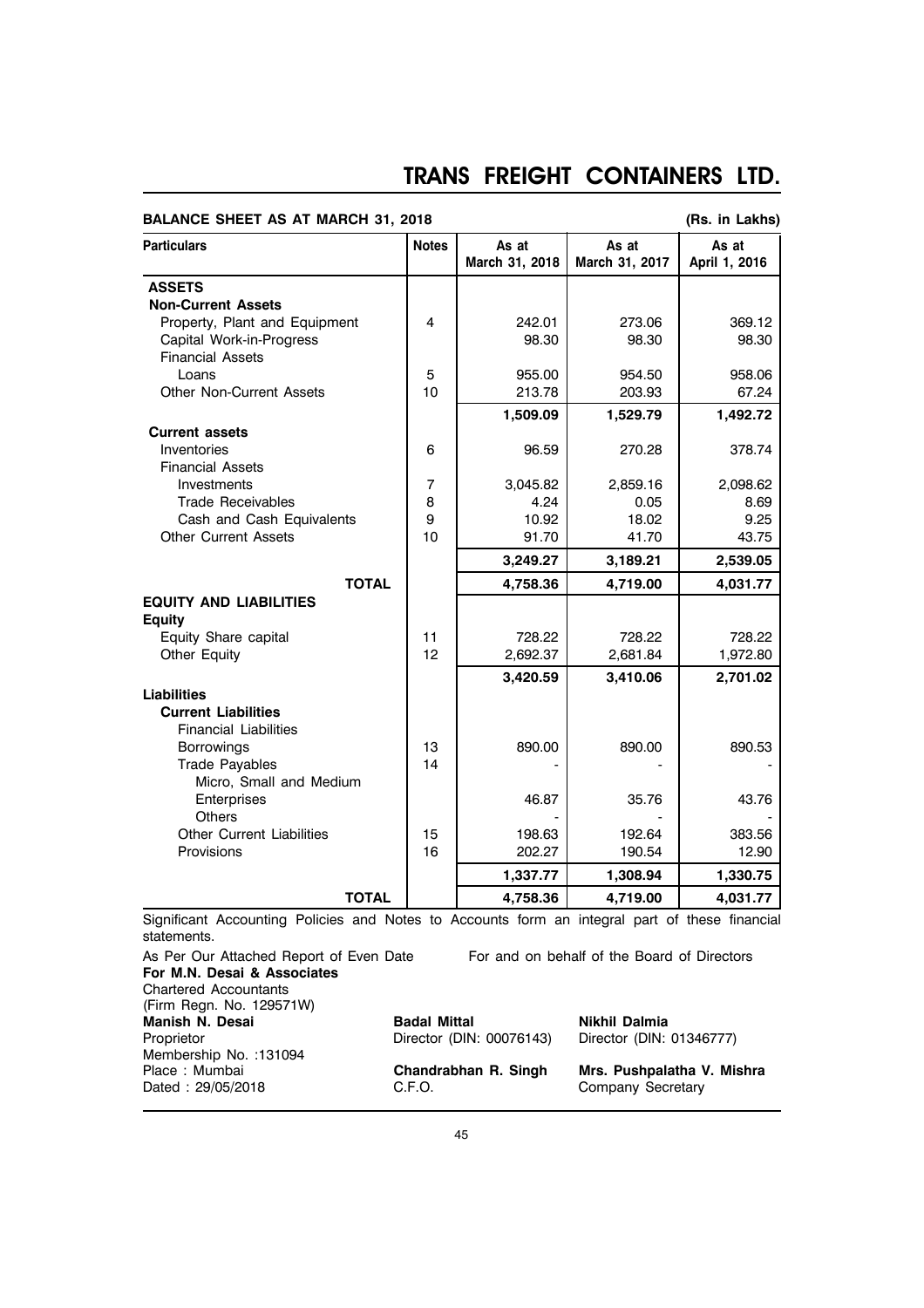

|              | STATEMENT OF PROFIT AND LOSS FOR THE YEAR ENDED MARCH 31, 2018 |              |                         | (Rs. in Lakhs)          |
|--------------|----------------------------------------------------------------|--------------|-------------------------|-------------------------|
| Sr.<br>No.   | <b>Particulars</b>                                             | <b>Notes</b> | As at<br>March 31, 2018 | As at<br>March 31, 2017 |
| 1            | Revenue                                                        |              |                         |                         |
|              | Revenue from operations (net)                                  | 17           | 94.60                   | 32.93                   |
|              | Other income                                                   | 18           | 210.96                  | 1,141.12                |
|              | <b>Total Revenue</b>                                           |              | 305.56                  | 1,174.05                |
| $\mathbf{2}$ | <b>Expenses</b>                                                |              |                         |                         |
|              | Cost of materials consumed                                     | 19           | 173.78                  | 98.41                   |
|              | Changes in inventories of finished goods,                      |              |                         |                         |
|              | work-in-process and Stock-in-Trade                             | 20           |                         | 10.37                   |
|              | <b>Employee Benefit Expenses</b>                               | 21           | 24.87                   | 27.03                   |
|              | Depreciation & Amortisation Expenses                           | 22           | 31.63                   | 35.90                   |
|              | Other Expenses                                                 | 23           | 64.72                   | 115.30                  |
|              | <b>Total Expenses</b>                                          |              | 295,00                  | 287.01                  |
| 3            | Profit/(loss) before tax (1-2)                                 |              | 10.56                   | 887.04                  |
| 4            | Tax expense:                                                   |              |                         |                         |
|              | Current tax                                                    | 24           |                         | (178.00)                |
|              | Adjustment of tax relating to earlier periods                  |              |                         |                         |
|              | Deferred tax                                                   |              |                         |                         |
| 5            | Profit/(loss) for the year (3-4)                               |              | 10.56                   | 709.04                  |
| 6            | Other Comprehensive Income (OCI)                               |              |                         |                         |
|              | i. Other Comprehensive income not to be                        |              |                         |                         |
|              | reclassified to profit and loss in subsequent                  |              |                         |                         |
|              | periods                                                        |              |                         |                         |
|              | ii. Other Comprehensive income items to                        |              |                         |                         |
|              | be reclassified to profit and loss in                          |              |                         |                         |
|              | subsequent periods                                             |              |                         |                         |
|              | <b>Total OCI</b>                                               |              |                         |                         |
| 7            | Total Comprehensive Income for the year $(5+6)$                |              | 10.56                   | 709.04                  |
| 8            | Earning per Equity Share (face value of                        |              |                         |                         |
|              | Rs.10 each)                                                    | 25           |                         |                         |
|              | Basic                                                          |              | 0.15                    | 9.74                    |
|              | <b>Dilluted</b>                                                |              | 0.15                    | 9.74                    |

Significant Accounting Policies and Notes to Accounts form an integral part of these financial statements.

| As Per Our Attached Report of Even Date<br>For M.N. Desai & Associates<br><b>Chartered Accountants</b><br>(Firm Regn. No. 129571W) |                          | For and on behalf of the Board of Directors |
|------------------------------------------------------------------------------------------------------------------------------------|--------------------------|---------------------------------------------|
| Manish N. Desai                                                                                                                    | <b>Badal Mittal</b>      | Nikhil Dalmia                               |
| Proprietor                                                                                                                         | Director (DIN: 00076143) | Director (DIN: 01346777)                    |
| Membership No. : 131094                                                                                                            |                          |                                             |
| Place: Mumbai                                                                                                                      | Chandrabhan R. Singh     | Mrs. Pushpalatha V. Mishra                  |
| Dated: 29/05/2018                                                                                                                  | C.F.O.                   | Company Secretary                           |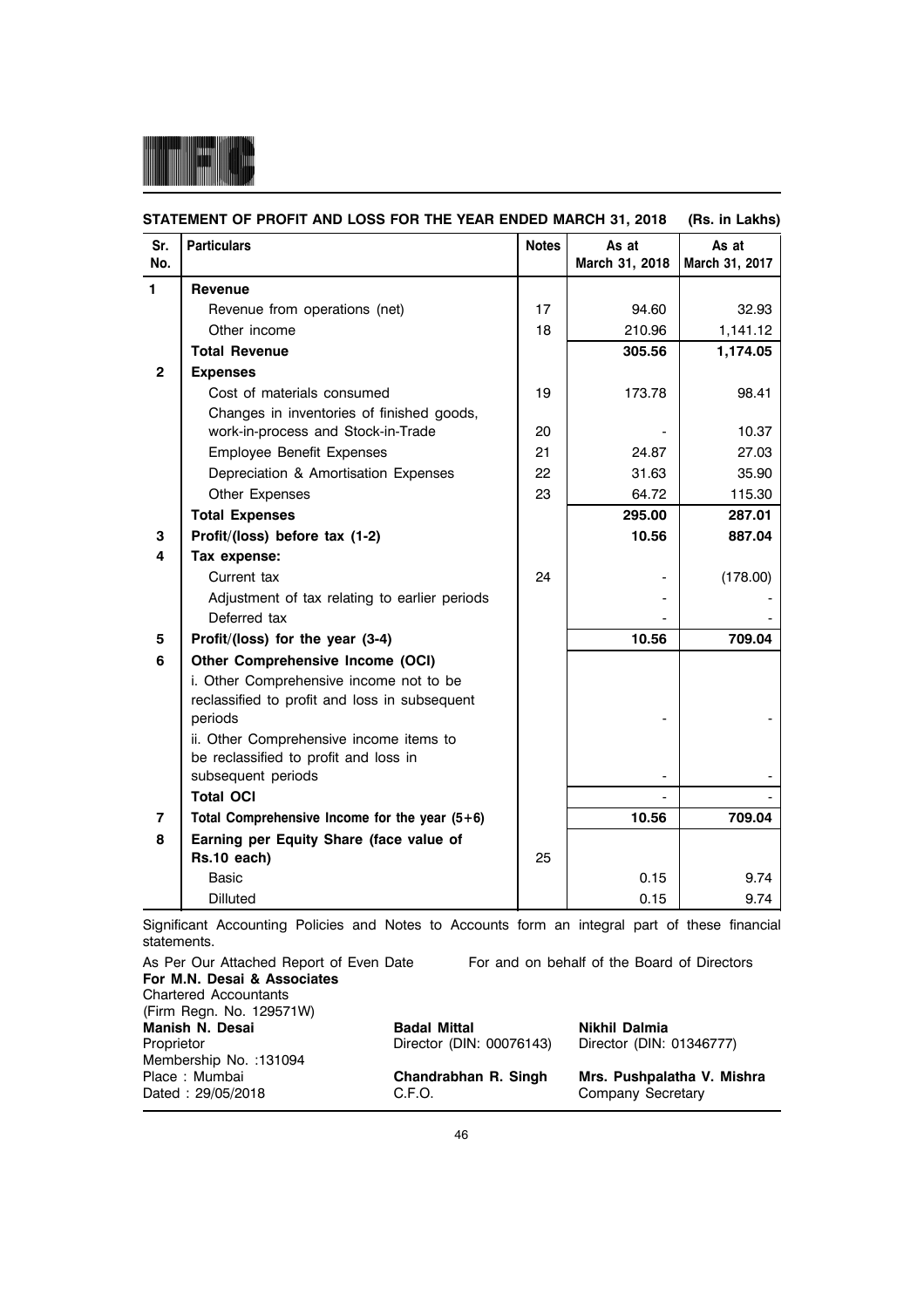# **CASH FLOW STATEMENT FOR THE YEAR ENDED 31ST MARCH 2018**

| <b>Particulars</b>                                                        | As at<br>March 31, 2018 | As at<br>March 31, 2017 |
|---------------------------------------------------------------------------|-------------------------|-------------------------|
| A) Cash flow from operating activities                                    |                         |                         |
| Net Profit before tax as per Statement of Profit & Loss                   | 10.56                   | 709.04                  |
| <b>Adjusted for:</b>                                                      |                         |                         |
| Depreciation/Amortisation Expenses                                        | 31.63                   | 35.90                   |
| Sundry Balances Written off                                               |                         | 60.30                   |
| Interest Income                                                           | $-182.56$               | $-166.49$               |
| Dividend Income                                                           | $-19.30$                | $-19.54$                |
| Profit on sale of Land                                                    |                         | -930.70                 |
| Gain on Disposal of Property Plant & Equipment                            | $-5.10$                 | $-6.00$                 |
| Adjustment for Prior Period Tax                                           | $-.04$                  |                         |
| Changes in Investments carried at Fair Value through<br>Profit & Loss A/c | $-4.00$                 |                         |
| Gain/profit of sale of Quoted Shares                                      |                         | $-18.39$                |
| Operating Profit before Working capital changes                           | $-168.81$               | $-335.88$               |
| <b>Working capital changes:</b>                                           |                         |                         |
| (Increase) / Decrease in trade and other receivables                      | $-4.18$                 | 8.64                    |
| (Increase) / Decrease in Inventories                                      | 173.69                  | 108.46                  |
| (Increase) / Decrease in loans and advances                               | $-60.35$                | 2.50                    |
| Increase / (Decrease) in trade payables                                   | 11.11                   | $-8.00$                 |
| Increase / (Decrease) in Provisions                                       | 11.73                   | 177.64                  |
| Increase / (Decrease) in other liabilities                                | 5.99                    | $-190.93$               |
| Cash generated from operations                                            | $-30.82$                | $-237.57$               |
| Income taxes paid                                                         |                         | $-133.58$               |
| Dividends paid                                                            |                         |                         |
| Net cash outflow from operating activities                                | $-30.82$                | $-371.15$               |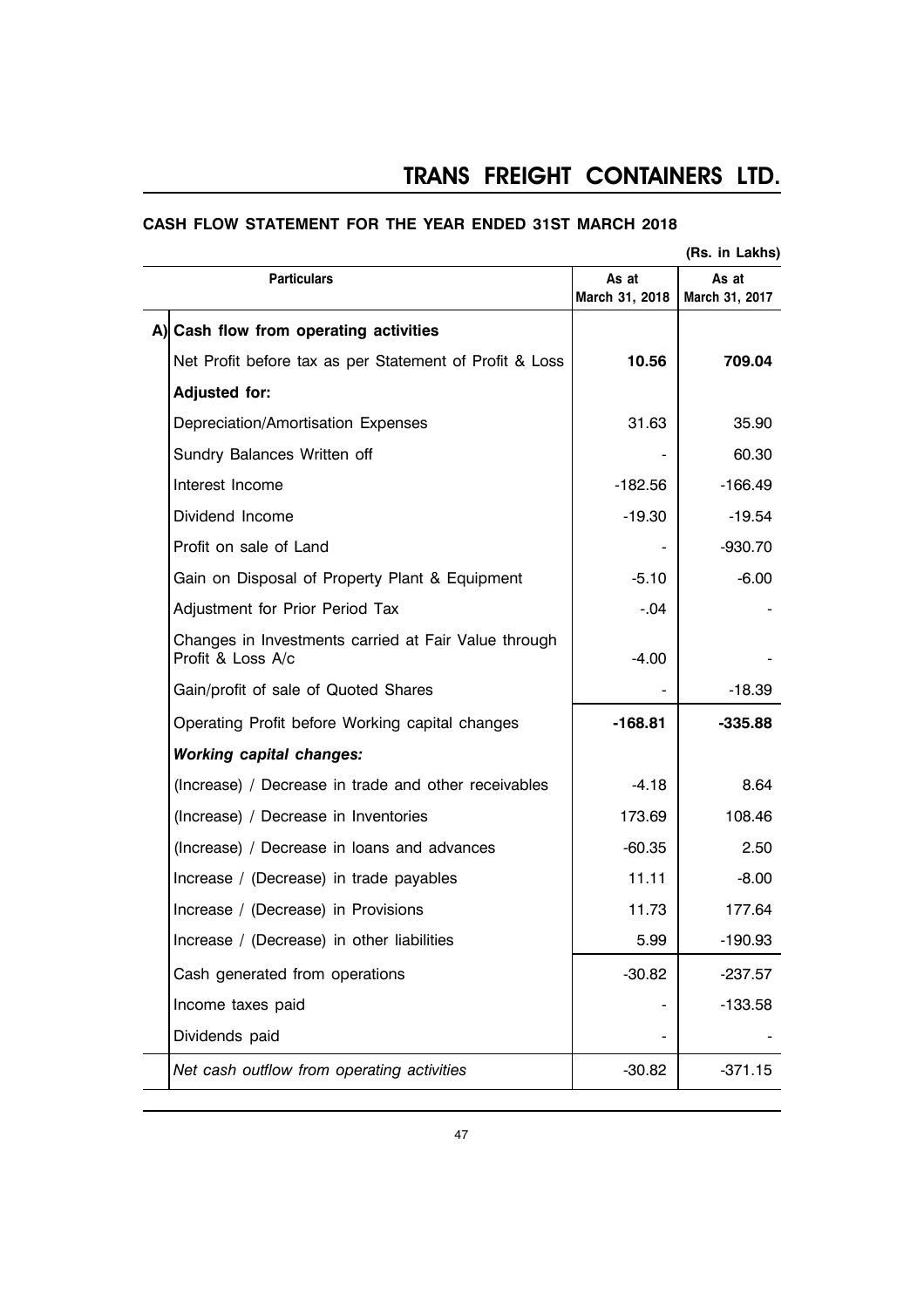

|                                                         |                | (Rs. in Lakhs) |
|---------------------------------------------------------|----------------|----------------|
| <b>Particulars</b>                                      | As at          | As at          |
|                                                         | March 31, 2018 | March 31, 2017 |
| B) Cash flow from investing activities                  |                |                |
| Purchase of Property, Plant and Equipment               | $-0.58$        | $-0.14$        |
| Proceeds from disposal of Property, Plant and Equipment | 5.10           | 936.70         |
| Purchase of investments                                 | -182.66        | $-742.13$      |
| Investment income                                       | 201.86         | 186.02         |
| Net cash Inflow from investing activities               | 23.72          | 380.45         |
| C) Cash flow from financing activities                  |                |                |
| Repayment of borrowings                                 |                | $-0.53$        |
| Net cash outflow from financing activities              |                | $-0.53$        |
| Net increase(decrease) in cash and cash equivalents     | $-7.10$        | 8.77           |
| Opening Balance of Cash and Cash Equivalents            | 18.02          | 9.25           |
| Closing Balance of Cash and Cash Equivalents            | 10.92          | 18.02          |

As Per Our Attached Report of Even Date For and on behalf of the Board of Directors **For M.N. Desai & Associates** Chartered Accountants (Firm Regn. No. 129571W) **Manish N. Desai Badal Mittal Nikhil Dalmia** Proprietor Director (DIN: 00076143) Director (DIN: 01346777) Membership No. :131094 Place : Mumbai **Chandrabhan R. Singh Mrs. Pushpalatha V. Mishra** Dated : 29/05/2018 C.F.O. C.F.O. Company Secretary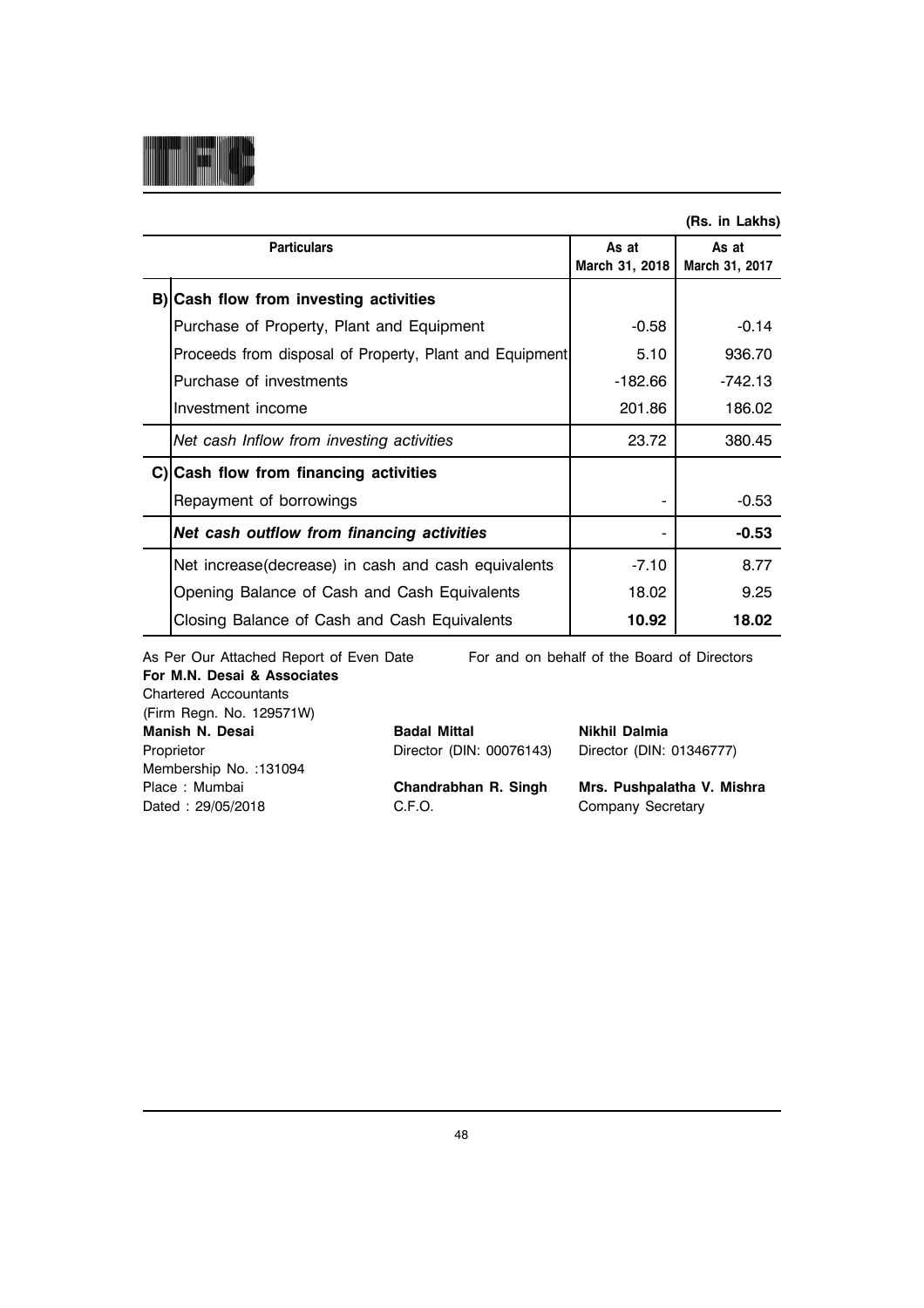# **STATEMENT OF CHANGES IN EQUITY AS AT MARCH 31, 2018**

# **A Equity Share Capital**

### **(Rs. in Lakhs)**

| <b>Particulars</b> | Balance at the<br>Beginning of<br>the year | Changes in<br><b>Equity share</b><br>capital during<br>the year | <b>Balance at</b><br>the end of<br>the year |
|--------------------|--------------------------------------------|-----------------------------------------------------------------|---------------------------------------------|
| March 31, 2018     |                                            |                                                                 |                                             |
| Numbers (in Lakhs) | 728.22                                     | $\overline{\phantom{0}}$                                        | 728.22                                      |
| Amount             | 728.22                                     | ۰                                                               | 728.22                                      |
| March 31, 2017     |                                            |                                                                 |                                             |
| Numbers (in Lakhs) | 728.22                                     | -                                                               | 728.22                                      |
| Amount             | 728.22                                     | ۰                                                               | 728.22                                      |

**Other Equity (Rs. in Lakhs)**

|                                                    |                                          |                              | <b>Reserves and Surplus</b> |                                           |                                           |                    |                             |          |
|----------------------------------------------------|------------------------------------------|------------------------------|-----------------------------|-------------------------------------------|-------------------------------------------|--------------------|-----------------------------|----------|
| <b>Particulars</b>                                 | Capital<br>Redemption Premium<br>Reserve | <b>Securities</b><br>Reserve | General<br>Reserve          | <b>Export</b><br><b>Profit</b><br>Reserve | <b>Investment</b><br>Allowance<br>Reserve | Capital<br>Reserve | Retained<br><b>Earnings</b> | Total    |
| As at April 1, 2016                                | 2.50                                     | 4,032.00                     | 1,762.29                    | 72.50                                     | 15.68                                     | 81.30              | (3,993.47)                  | 1,972.80 |
| Profit for the year                                |                                          |                              |                             |                                           |                                           |                    | 709.04                      | 709.04   |
| Other comprehensive income                         |                                          |                              |                             |                                           |                                           |                    |                             |          |
| Total comprehensive income<br>for the year         |                                          |                              |                             |                                           |                                           |                    | 709.04                      | 709.04   |
| As at March 31, 2017                               | 2.50                                     | 4,032.00                     | 1,762.29                    | 72.50                                     | 15.68                                     | 81.30              | (3,284.43)                  | 2681.84  |
| Profit for the year                                |                                          |                              |                             |                                           |                                           |                    | 10.56                       | 10.56    |
| Other comprehensive income                         |                                          |                              |                             |                                           |                                           |                    |                             |          |
| Adjustment for Prior Period Tax<br>$(A.Y.2016-17)$ |                                          |                              |                             |                                           |                                           |                    | (0.04)                      | (0.04)   |
| Total comprehensive income<br>for the year         |                                          |                              |                             |                                           |                                           |                    | 10.52                       | 10.52    |
| As at March 31, 2018                               | 2.50                                     | 4,032.00                     | 1,762.29                    | 72.50                                     | 15.68                                     | 81.30              | (3273.90)                   | 2692.37  |

As Per Our Attached Report of Even Date For and on behalf of the Board of Directors **For M.N. Desai & Associates**

Chartered Accountants (Firm Regn. No. 129571W) **Manish N. Desai** (*Manish N. Desai* (*Manish N. Desai* (*Manish N. Desai* (*Manish Dalmia* Director (*DIN*: 00076143) Director (*DIN*: Membership No. :131094 Place : Mumbai **Chandrabhan R. Singh Mrs. Pushpalatha V. Mishra**<br>Dated : 29/05/2018 **C.F.O.** C.F.O. Company Secretary Dated : 29/05/2018 C.F.O. C.F.O. Company Secretary

Director (DIN: 01346777)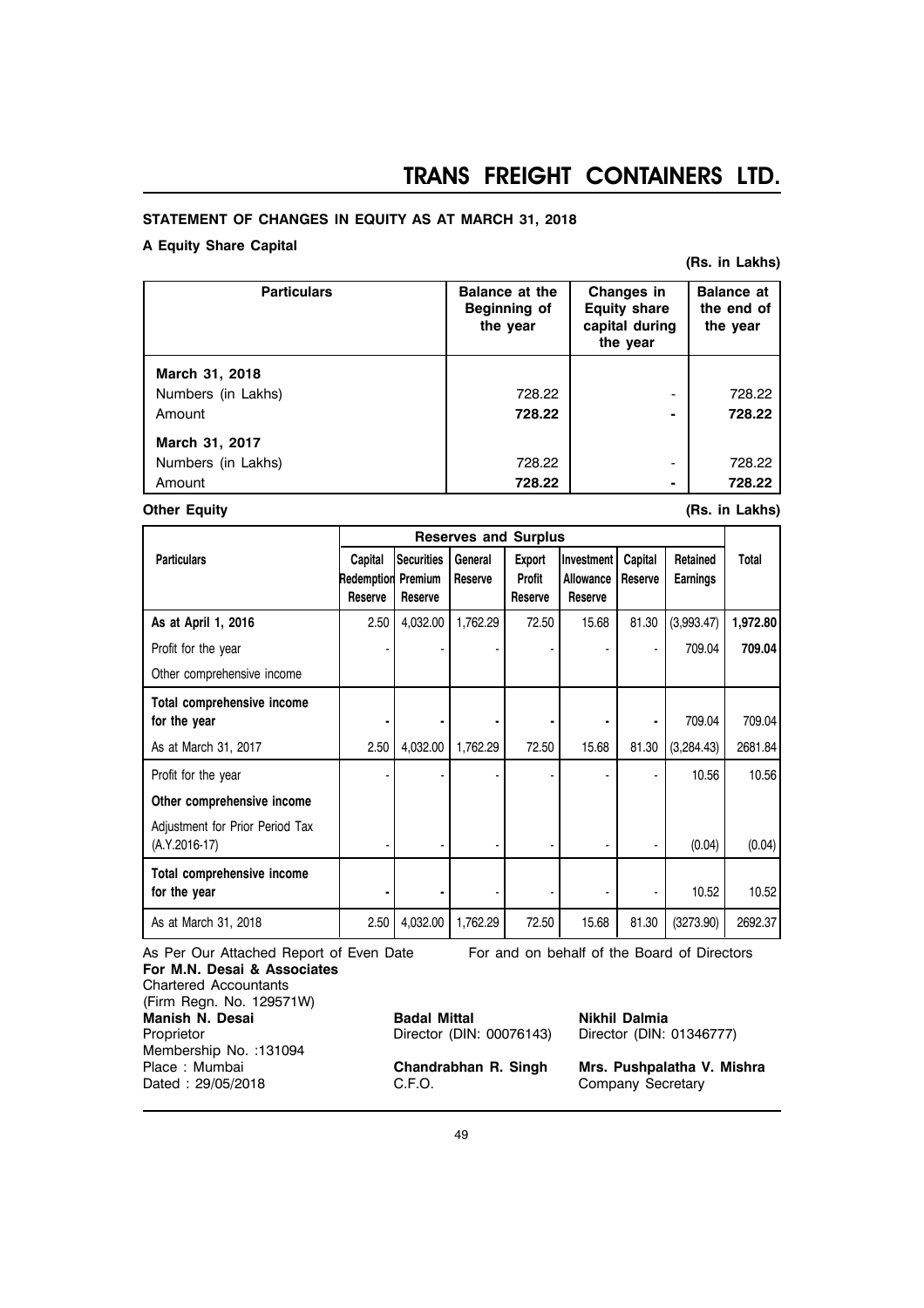

# **NOTES TO FINANCIAL STATEMENTS FOR THE YEAR ENDED MARCH 31, 2018**

## **1. Corporate Information**

Trans Freight Containers Limited ('the Company') is a public Company domiciled in India and is incorporated under the provisions of the Companies Act applicable in India. Its shares are listed on Bombay Stock Exchange in India. The registered office of the Company is located at Mulund Industrial Estate Services Co-op. Society Ltd. Nahur Road, Mulund (West), Mumbai-400 080.

The company is engaged in the manufacturing of moduar and prefbabricated accomodtion systems for the dometic market. The target market for these products and solutions are the infrastructure and the real estate sectors. Both sectors are experiencing capital constraints and have not recovered from the adverse business climate. Hence the company has suspended manufacturing of these products until the market improves. In the meantime, we are in the process of repairing and modifying our stock of existing unfinished goods stock of containers.

The financial statements for the year ended March 31, 2018 were approved by the Board of Directors and authorised for issue on May 29, 2018.

### **2 Significant Accounting Policies**

### **2.1 Basis of preparation**

The financial statements of the Company have been prepared in accordance with Indian Accounting Standards (Ind AS) notified under the Companies (Indian Accounting Standards) Rules, 2015, as amended by the Companies (Indian Accounting Standards) (Amendment) Rules, 2016, under the historical cost convention on the accrual basis except for derivative financial instruments and certain financial assets and liabilities which are measured at fair value.

For all periods upto and including the year ended March 31, 2017, the Company prepared its financial statements in accordance accounting standards notified under the section 133 of the Companies Act 2013, read together with paragraph 7 of the Companies (Accounts) Rules, 2014 (Indian GAAP). These financial statements for the year ended March 31, 2018 has been prepared in accordance with Ind AS and the adoption was carried out in accordance with Ind AS 101 - 'First time adoption of India Accounting Standard'. Reconciliation and description of the effect of the transition has been summarised in Note 32.

### **2.2 Summary of significant accounting policies**

# **(a) Revenue recognition**

### **(i) Sale of goods**

Revenue from the sale of goods is recognised when the significant risks and rewards of ownership of the goods have passed to the buyer. Revenue from the sale of goods is measured at the fair value of the consideration received or receivable, net of returns, trade discounts and volume rebates.

### **(ii) Interest income**

Income from Interest on fixed deposits is recognised using effective interest rate method. **(iii)Dividend income**

Revenue is recognised when the Company's right to receive the payment is established, which is generally when shareholders approve the dividend.

### **(b) Taxes**

### **(i) Current income tax**

Income tax expense is recognized in net profit in the statement of profit and loss except to the extent that it relates to items recognized directly in equity, in which case it is recognized in other comprehensive income.

Current income tax for current and prior periods is recognized at the amount expected to be paid to or recovered from the tax authorities, using the tax rates and tax laws that have been enacted or substantively enacted by the balance sheet date.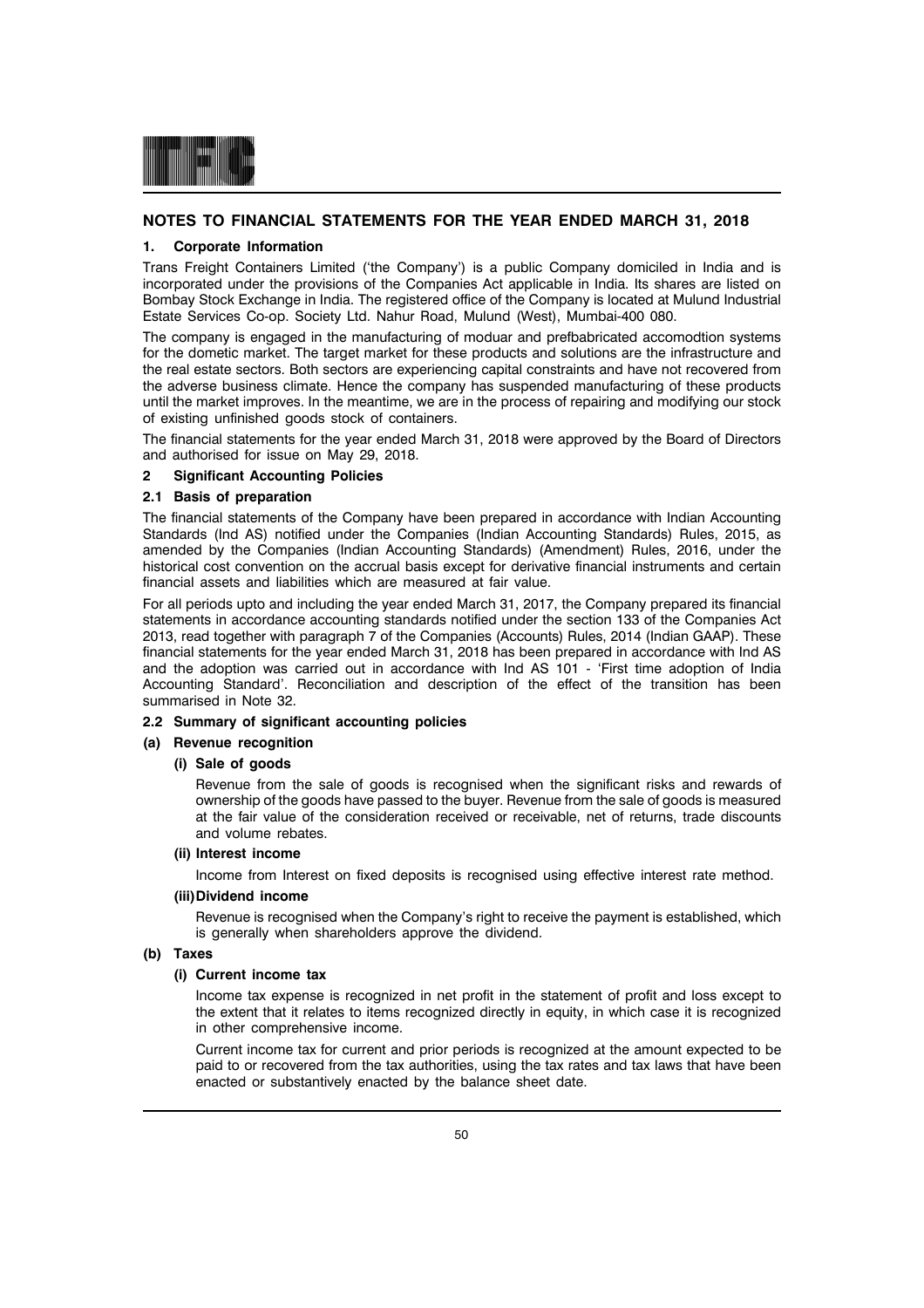# **(c) Impairment of non financial assets**

Property, plant and equipment are evaluated for recoverability whenever events or changes in circumstances indicate that their carrying amounts may not be recoverable. For the purpose of impairment testing, the recoverable amount (i.e. the higher of the fair value less cost to sell and the value-in-use) is determined on an individual asset basis unless the asset does not generate cash flows that are largely independent of those from other assets. In such cases, the recoverable amount is determined for the Cash Generating Unit to which the asset belongs.

If such assets are considered to be impaired, the impairment to be recognized in the Statement of Profit and Loss is measured by the amount by which the carrying value of the assets exceeds the estimated recoverable amount of the asset. An impairment loss is reversed in the statement of profit and loss if there has been a change in the estimates used to determine the recoverable amount. The carrying amount of the asset is increased to its revised recoverable amount, provided that this amount does not exceed the carrying amount that would have been determined (net of any accumulated amortization or depreciation) had no impairment loss been recognized for the asset in prior years.

### **(d) Cash and cash equivalents**

Cash and cash equivalent in the balance sheet comprise cash at banks and cash in hand.

### **(e) Inventories**

Inventories are valued at the lower of cost and net realisable value.

Costs incurred in bringing each product to its present location and condition are accounted for as follows:

**Raw materials:** cost includes cost of purchase and other costs incurred in bringing the inventories to their present location and condition.

**Finished goods and work in progress:** cost includes cost of direct materials and labour and a proportion of manufacturing overheads based on the normal operating capacity, but excluding borrowing costs.

Net realisable value is the estimated selling price in the ordinary course of business, less estimated costs of completion and the estimated costs necessary to make the sale.

### **(f) Financial instruments**

### **(i) Initial recognition**

The Company recognizes financial assets and financial liabilities when it becomes a party to the contractual provisions of the instrument. All financial assets and liabilities are recognized at fair value on initial recognition. Transaction costs that are directly attributable to the acquisition or issue of financial assets and financial liabilities, that are not at fair value through profit or loss, are added to the fair value on initial recognition. Regular way purchase and sale of financial assets are accounted for at trade date.

### **(ii) Subsequent measurement**

### **a. Non-derivative financial instruments**

#### **(i) Financial assets carried at amortised cost**

A financial asset is subsequently measured at amortised cost if it is held within a business model whose objective is to hold the asset in order to collect contractual cash flows and the contractual terms of the financial asset give rise on specified dates to cash flows that are solely payments of principal and interest on the principal amount outstanding.

After initial measurement, such financial assets are subsequently measured at amortised cost using the effective interest rate (EIR) method. Amortised cost is calculated by taking into account any discount or premium on acquisition and fees or costs that are an integral part of the EIR. The EIR amortisation is included in finance income in the profit or loss. The losses arising from impairment are recognised in the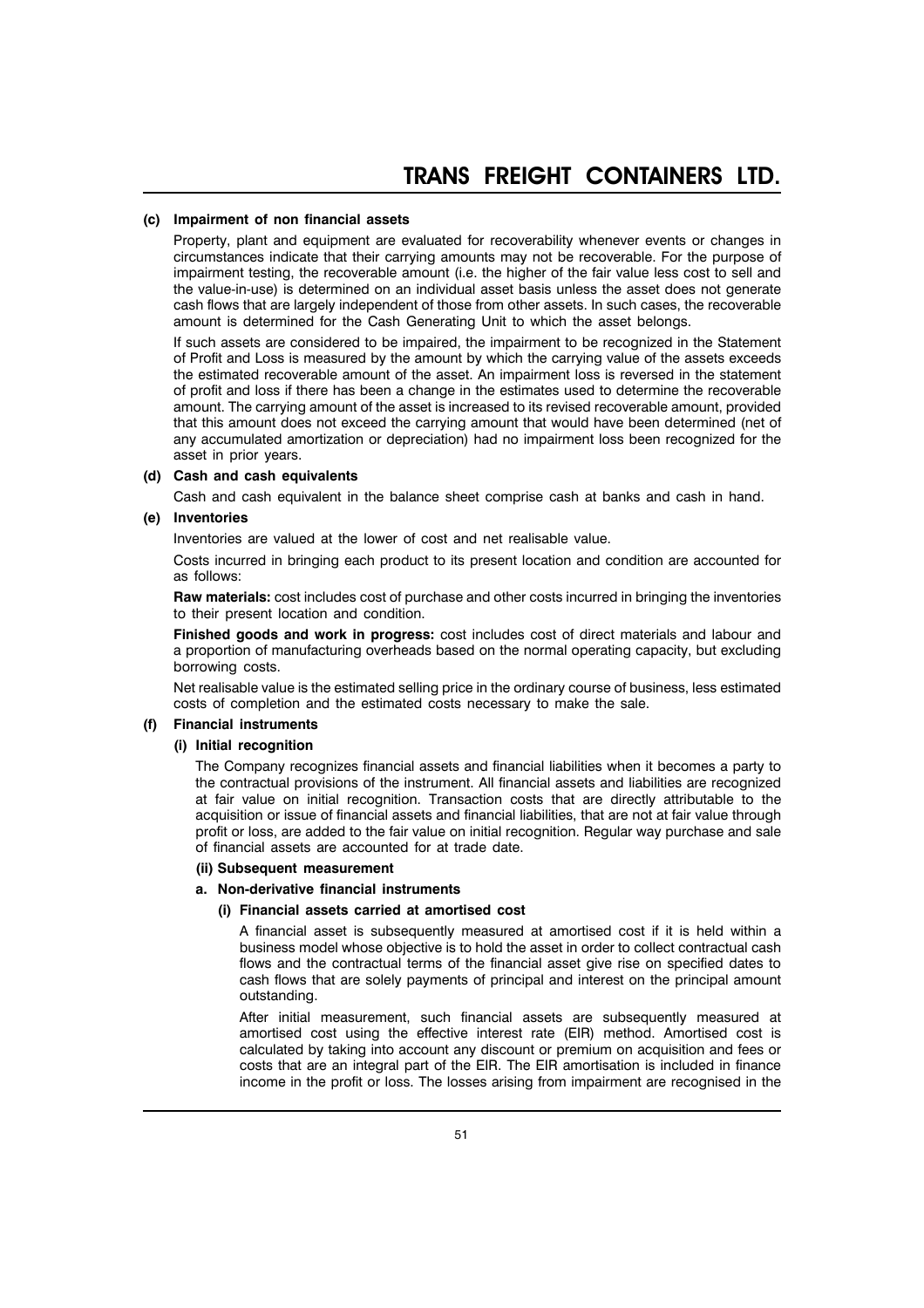

profit or loss. This category generally applies to trade and other receivables.

### **(ii) Financial assets at fair value through other comprehensive income**

A financial asset is subsequently measured at fair value through other comprehensive income if it is held within a business model whose objective is achieved by both collecting contractual cash flows and selling financial assets and the contractual terms of the financial asset give rise on specified dates to cash flows that are solely payments of principal and interest on the principal amount outstanding.

### **(iii) Financial assets at fair value through profit or loss**

A financial asset which is not classified in any of the above categories are subsequently fair valued through profit or loss.

### **(iv) Financial liabilities**

#### **Financial liabilities at fair value through profit or loss**

Financial liabilities at fair value through profit or loss include financial liabilities held for trading and financial liabilities designated upon initial recognition as at fair value through profit or loss. Financial liabilities are classified as held for trading if they are incurred for the purpose of repurchasing in the near term. This category also includes derivative financial instruments entered into by the company that are not designated as hedging instruments in hedge relationships as defined by Ind AS 109.

Gains or losses on liabilities held for trading are recognised in the profit or loss.

Financial liabilities designated upon initial recognition at fair value through profit or loss are designated as such at the initial date of recognition, and only if the criteria in Ind AS 109 are satisfied.

### **Financial liabilities at amortised cost**

Financial liabilities are subsequently carried at amortized cost using the effective interest rate method. For trade and other payables maturing within one year from the Balance Sheet date, the carrying amounts approximate fair value due to the short maturity of these instruments.

#### **(iii) Derecognition of financial instruments**

The company derecognizes a financial asset when the contractual rights to the cash flows from the financial asset expire or it transfers the financial asset and the transfer qualifies for derecognition under Ind AS 109. A financial liability (or a part of a financial liability) is derecognized from the Company's Balance Sheet when the obligation specified in the contract is discharged or cancelled or expires.

### **(iv)Impairment of financial assets**

The company assesses on a forward looking basis the expected credit losses associated with its assets carried at amortised cost. The impairment methodology applied depends on whether there has been a significant increase in credit risk. Note 29 details how the Company determines whether there has been a significant increase in credit risk.

### **(v) Offsetting of financial instruments**

Financial assets and financial liabilities are offset and the net amount is reported in the balance sheet if there is a currently enforceable legal right to offset the recognised amounts and there is an intention to settle on a net basis, to realise the assets and settle the liabilities simultaneously.

### **(g) Property, plant and equipment**

Property, plant and equipment are stated at cost, less accumulated depreciation. Cost directly attributable to the acquisition are capitalised until the property, plant and equipment are ready for use, as intended by management. The Company depreciates property, plant and equipment over their estimated useful lives as specified in Schedule II of the Companies Act, 2013 using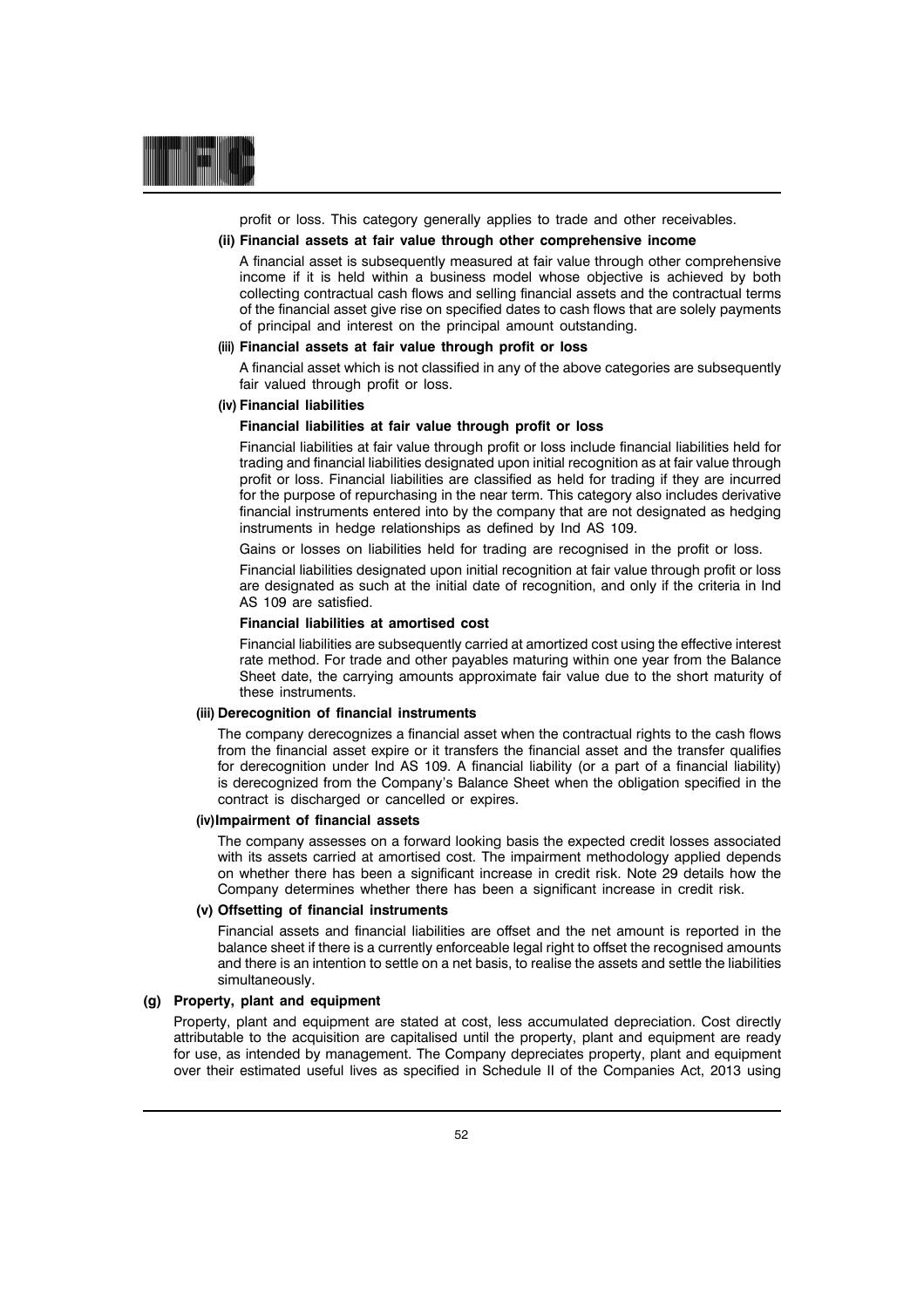the written down value method. **The estimated useful lives of assets are as follows:** Buildings 30 Years

Furniture and Fixtures 10 Years

Vehicles 8 - 10 Years

Office Equipments 5 Years

Computer Hardwares 3 - 6 Years

The residual values are not more than 5% of the original cost of the asset. The Useful lives and residual values are reviewed periodically, including at each financial year end.

Subsequent expenditures relating to property, plant and equipment is capitalized only when it is probable that future economic benefits associated with these will flow to the Company and the cost of the item can be measured reliably. Repairs and maintenance costs are recognized in net profit in the Statement of Profit and Loss when incurred.

The cost and related accumulated depreciation are eliminated from the financial statements upon sale or retirement of the asset and the resultant gains or losses are recognized in the Statement of Profit and Loss. Assets to be disposed off are reported at the lower of the carrying value or the fair value less cost to sell.

### **(h) Provisions, Contingent Liabilities and Commitments**

A provision is recognized if, as a result of a past event, the company has a present legal or constructive obligation that is reasonably estimable, and it is probable that an outflow of economic benefits will be required to settle the obligation. Provisions are determined by discounting the expected future cash flows at a pre-tax rate that reflects current market assessments of the time value of money and the risks specific to the liability.

Contingent liability is disclosed in the case of:

- a present obligation arising from past events, when it is not probable that an outflow of resources will be required to settle the obligation;
- a present obligation arising from past events, when no reliable estimate is possible;
- a present obligation arising from past events, unless the probability of outflow of resources is remote.

Commitments include the amount of purchase order(net of advances) issued to parties for completion of assets.

Provisions, contingent liabilities, contingent assets and commitments are reviewed at each balance sheet date.

### **(i) Employee benefits**

### **(i) Short-term obligations**

Liabilities for wages and salaries, including non-monetary benefits that are expected to be settled wholly within 12 months after the end of the period in which the employees render the related service are recognised in respect of employees' services up to the end of the reporting period and are measured at the amounts expected to be paid when the liabilities are settled. The liabilities are presented as current employee benefit obligations in the balance sheet.

### **(ii) Provident Fund**

The Company pays provident fund contributions to publicly administered provident funds as per local regulations. The Company has no further payment obligations once the contributions have been paid. The contributions are accounted for as defined contribution plans and the contributions are recognised as employee benefit expense when they are due.

### **(j) Cash Flow Statement**

Cash flows are reported using the indirect method, whereby profit before tax is adjusted for the effects of transactions of non cash nature and any deferrals or accruals of past or future cash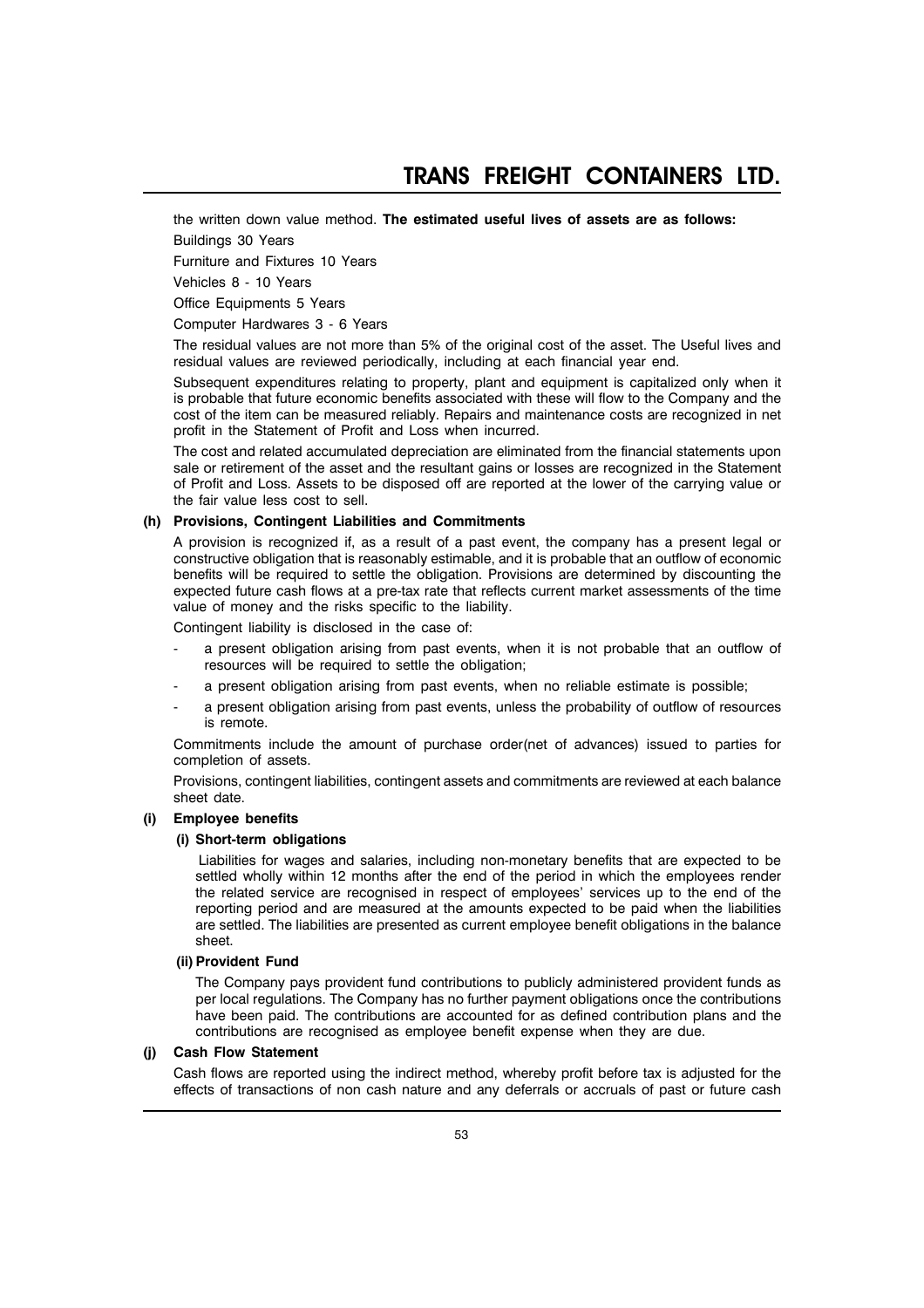

receipts or payments. The cash flows from operating, investing and financing activities of the group are segregated based on available information.

### **(k) Current/non current classification**

The Company presents assets and liabilities in the balance sheet based on current/ non-current classification. An asset is treated as current when it is:

- Expected to be realised or intended to be sold or consumed in normal operating cycle
- Held primarily for the purpose of trading
- Expected to be realised within twelve months after the reporting period, or
- Cash or cash equivalent unless restricted from being exchanged or used to settle a liability for at least twelve months after the reporting period

All other assets are classified as non-current.

A liability is current when:

- It is expected to be settled in normal operating cycle
- It is held primarily for the purpose of trading
- It is due to be settled within twelve months after the reporting period, or
- There is no unconditional right to defer the settlement of the liability for at least twelve months after the reporting period

The company classifies all other liabilities as non-current.

Deferred tax assets and liabilities are classified as non-current assets and liabilities.

The operating cycle is the time between the acquisition of assets for processing and their realisation in cash and cash equivalents. The company has identified TEN months as its operating cycle.

### **(l) Earnings per share**

Basic earnings per equity share is computed by dividing the net profit attributable to the equity holders of the company by the weighted average number of equity shares outstanding during the year.

Diluted earnings per equity share is computed by dividing the net profit attributable to the equity holders, after income tax effect of interest and other financing costs associated with dilutive potential equity, by the weighted average number of equity shares considered for deriving basic earnings per equity share and also the weighted average number of equity shares that could have been issued upon conversion of all dilutive potential equity shares.

### **3 Significant accounting judgments, estimates and assumptions**

The preparation of the financial statements in conformity with Ind AS requires management to make estimates, judgments and assumptions. These estimates, judgments and assumptions affect the application of accounting policies and the reported amounts of assets and liabilities, the disclosures of contingent assets and liabilities at the date of the financial statements and reported amounts of revenues and expenses during the period. Application of accounting policies that require critical accounting estimates involving complex and subjective judgments and the use of assumptions in these financial statements have been disclosed below. Accounting estimates could change from period to period. Actual results could differ from those estimates. Appropriate changes in estimates are made as management becomes aware of changes in circumstances surrounding the estimates. Changes in estimates are reflected in the financial statements in the period in which changes are made and, if material, their effects are disclosed in the notes to the financial statements.

The areas involving critical accounting estimates or judgments are:

- Estimated fair value of unlisted securities Note 28
- Estimated useful life of tangible asset Note 4
- Impairment of non-financial assets Note 29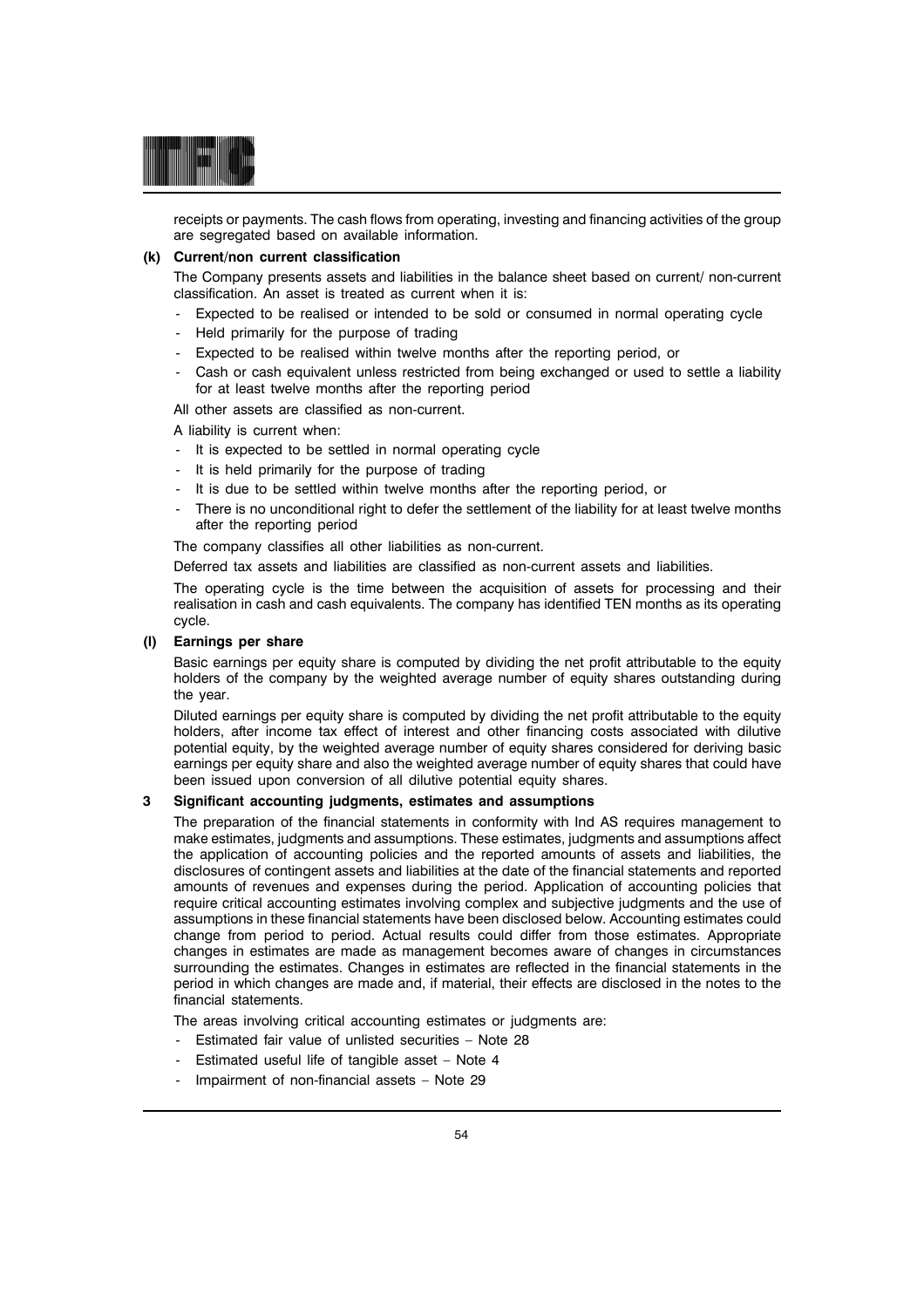| $\Omega$<br>4. PROPERTY, PLANT AN                           | EQUIPMENT                  |                            |                                       |                   |               |                         |                                  |                |                                             |                | (Rs. in Lakhs)    |
|-------------------------------------------------------------|----------------------------|----------------------------|---------------------------------------|-------------------|---------------|-------------------------|----------------------------------|----------------|---------------------------------------------|----------------|-------------------|
| <b>Particulars</b>                                          | Land J-1<br>Lease-<br>hold | Land G-8<br>Lease-<br>hold | Building<br><b>Estates</b><br>Factory | Quarters<br>Staff | Vehicles      | Machinery<br>Plant<br>œ | Equipments<br>Factory/<br>Office | Compu-<br>ē    | Furniture<br><b>Fixtures</b><br>య           | House<br>Bunk  | Total             |
| 빚<br>GROSS CARRYING VAL<br>As at April 1, 2016<br>Additions | 24.34                      | 71.00                      | 971.67                                | 11.21             | 43.93         | 4,016.57                | 0.09<br>29.81                    | 3.97<br>0.05   | 5.93                                        | 2.85           | 5,181.29<br>0.14  |
| <b>Disposals</b>                                            | 17.02                      | $\blacksquare$             | 180.87                                | 2.89              |               | 40.97                   |                                  |                |                                             | 1              | 241.75            |
| As at March 31, 2017<br>Additions                           | 7.32                       | 71.00                      | 790.80                                | 8.32              | 43.93         | 3,975.60                | 29.91                            | ٠<br>4.02      | 5.93<br>0.58                                | 2.85           | 0.58<br>4,939.67  |
| <b>Disposals</b>                                            | $\blacksquare$             | $\blacksquare$             | ٠                                     |                   |               | 50.09                   |                                  |                |                                             | $\blacksquare$ | 50.09             |
| As at March 31, 2018                                        | 7.32                       | 71.00                      | 790.80                                | 8.32              | 43.93         | 3,925.50                | 29.91                            | 4.02           | 6.51                                        | 2.85           | 4,890.14          |
| <b>ACCUMULATED DEPRE</b><br>CIATION / IMPAIRMENT            |                            |                            |                                       |                   |               |                         |                                  |                |                                             |                |                   |
| Depreciation for the year<br>As at April 1, 2016            | 0.45                       | $\blacksquare$<br>٠        | 737.16<br>29.44                       | 4.38<br>0.16      | 19.34<br>4.17 | 4,016.57                | 1.42<br>28.11                    | 3.82<br>0.20   | 0.38<br>1.51                                | 0.83<br>0.14   | 35.90<br>4,812.17 |
| Deductions / Adjustments<br>during the year                 |                            | $\blacksquare$             | 138.52                                | 1.97              |               | 40.97                   | 1                                | ı              | $\blacksquare$                              | $\blacksquare$ | 181.46            |
| As at March 31, 2017                                        | 0.45                       |                            | 628.07                                | 2.57<br>0.14      | 23.51         | 3,975.59                | 29.53                            | 4.02           | $\begin{array}{c} 0.39 \\ 0.39 \end{array}$ | 0.95           | 4,666.61          |
| Deductions / Adjustments<br>Depreciation for the year       |                            | J.                         | 26.41                                 |                   | 4.17          |                         | 0.38                             |                |                                             | 0.14           | 31.63             |
| during the year                                             |                            | J.                         |                                       | ı                 | 1             | 50.10                   | 1                                | J,             | 1                                           | $\blacksquare$ | 50.10             |
| As at March 31, 2018                                        | 0.45                       |                            | 654.49                                | 2.70              | 27.69         | 3,925.50                | 29.91                            | 4.02           | 2.28                                        | 1.08           | 4,648.13          |
| Net Carrying value as at<br>March 31, 2018                  | 6.87                       | 71.00                      | 136.31                                | 5.60              | 16.25         |                         | ٠                                | $\blacksquare$ | 4.23                                        | 1.77           | 242.01            |
| ಹ<br>Net Carrying value as<br>March 31, 2017                | 6.87                       | 71.00                      | 162.74                                | 5.75              | 20.40         |                         | 0.37                             |                | 4.04                                        | 1.89           | 273.06            |
| ಹ<br>Net Carrying value as<br>April 1, 2016                 | 23.89                      | 71.00                      | 234.51                                | 6.83              | 24.59         |                         | 1.70                             | 0.15           | 4.42                                        | 2.02           | 369.12            |
| Notes:                                                      |                            |                            |                                       |                   |               |                         |                                  |                |                                             |                |                   |

i. Property, Plant and Equipment pledged as security against borrowings by the company.<br>There is no property, plant and equipment pledged as security by the company. i. Property, Plant and Equipment pledged as security against borrowings by the company.

There is no property, plant and equipment pledged as security by the company.

55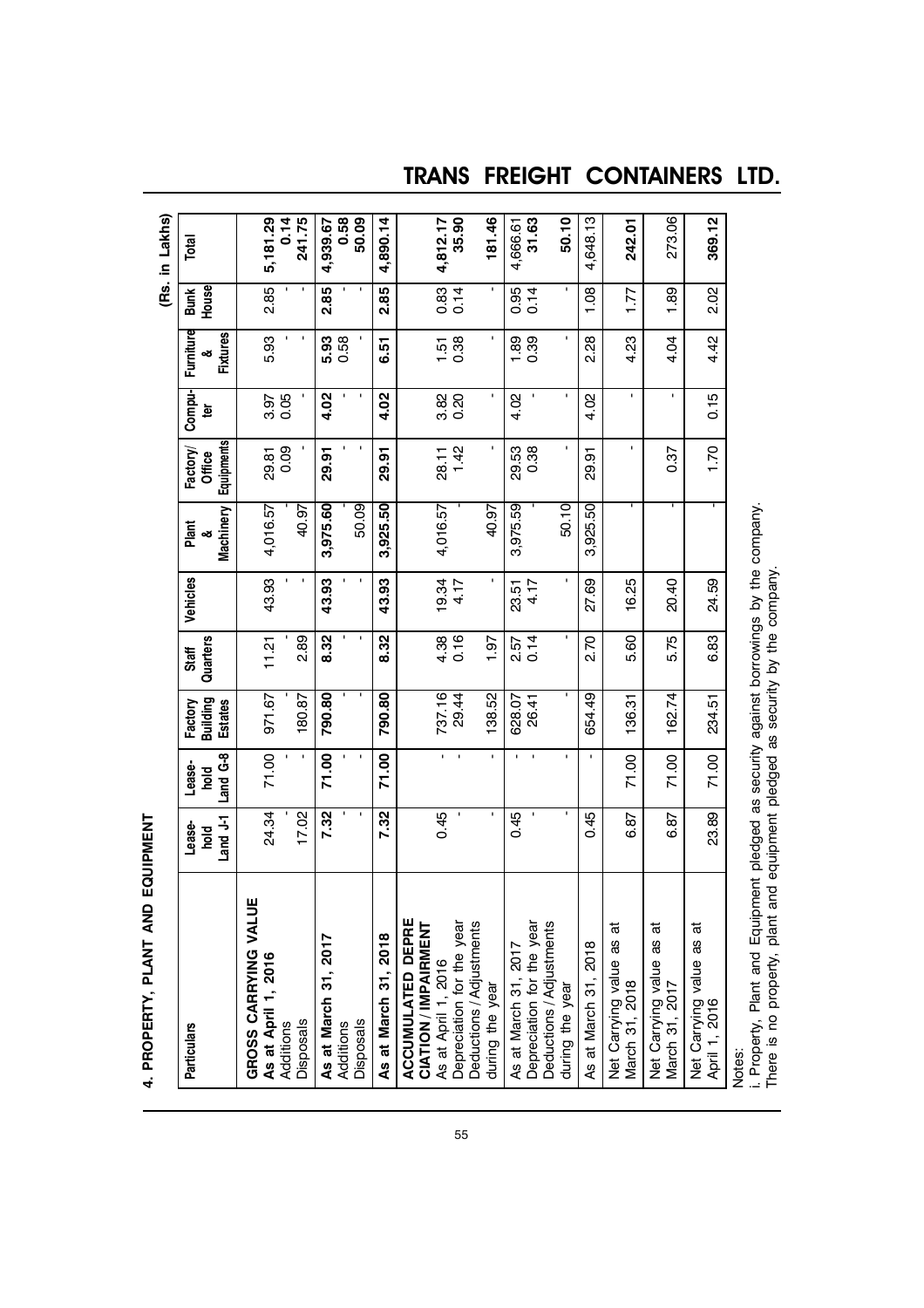

# **NOTES TO FINANCIAL STATEMENTS FOR THE YEAR ENDED MARCH 31, 2018**

# **5. LOANS**

**(Rs. in Lakhs)**

| <b>Particulars</b>                                                                  | As at<br>March 31, 2018 | As at<br>March 31, 2017 | As at<br>April 1, 2016 |
|-------------------------------------------------------------------------------------|-------------------------|-------------------------|------------------------|
| <b>Non-Current</b><br>Loans to Employees<br>Secured, considered good<br>Other Loans | 5.00                    | 4.50                    | 8.06                   |
| Unsecured, considered good                                                          | 950.00                  | 950.00                  | 950.00                 |
| Total                                                                               | 955.00                  | 954.50                  | 958.06                 |

# **6. INVENTORIES**

**(Rs. in Lakhs)**

| <b>Particulars</b>                                    | As at<br>March 31, 2018 | As at<br>March 31, 2017 | As at<br>April 1, 2016 |
|-------------------------------------------------------|-------------------------|-------------------------|------------------------|
| (Valued at lower of Cost and<br>Net Realisable value) |                         |                         |                        |
| Raw materials                                         | 91.88                   | 265.57                  | 363.65                 |
| Stock-in-trade                                        | 4.71                    | 4.71                    | 15.09                  |
| Total                                                 | 96.59                   | 270.28                  | 378.74                 |

# **7. INVESTMENTS**

# **Details of Current Investments**

| <b>Particulars</b>                                            | As at<br>March 31, 2018 | As at<br>March 31, 2017 | As at<br>April 1, 2016 |
|---------------------------------------------------------------|-------------------------|-------------------------|------------------------|
| <b>Investments carried at Cost</b><br>(1)                     |                         |                         |                        |
| FD with Development Credit Bank<br>Ltd. Nariman Point Br.     | 741.61                  | 568,60                  | 584.77                 |
| FD with National Co.op. Bank Ltd.<br>Nariman Point Br.        | 1.003.50                | 903.00                  | 585.00                 |
| FD with The Greater Bombay Co.op.<br>Bank Ltd. Churchgate Br. | 473.04                  | 492.00                  | 260.00                 |
| FD WITH The Cosmos Co-op. Bank<br>Ltd. Fort Br.               | 253.00                  | 328.63                  | 195.00                 |
| Interest Accured on Fixed Deposits                            | 65.85                   | 81.27                   | 61.22                  |
| Total                                                         | 2,537.00                | 2,373.50                | 1,685.99               |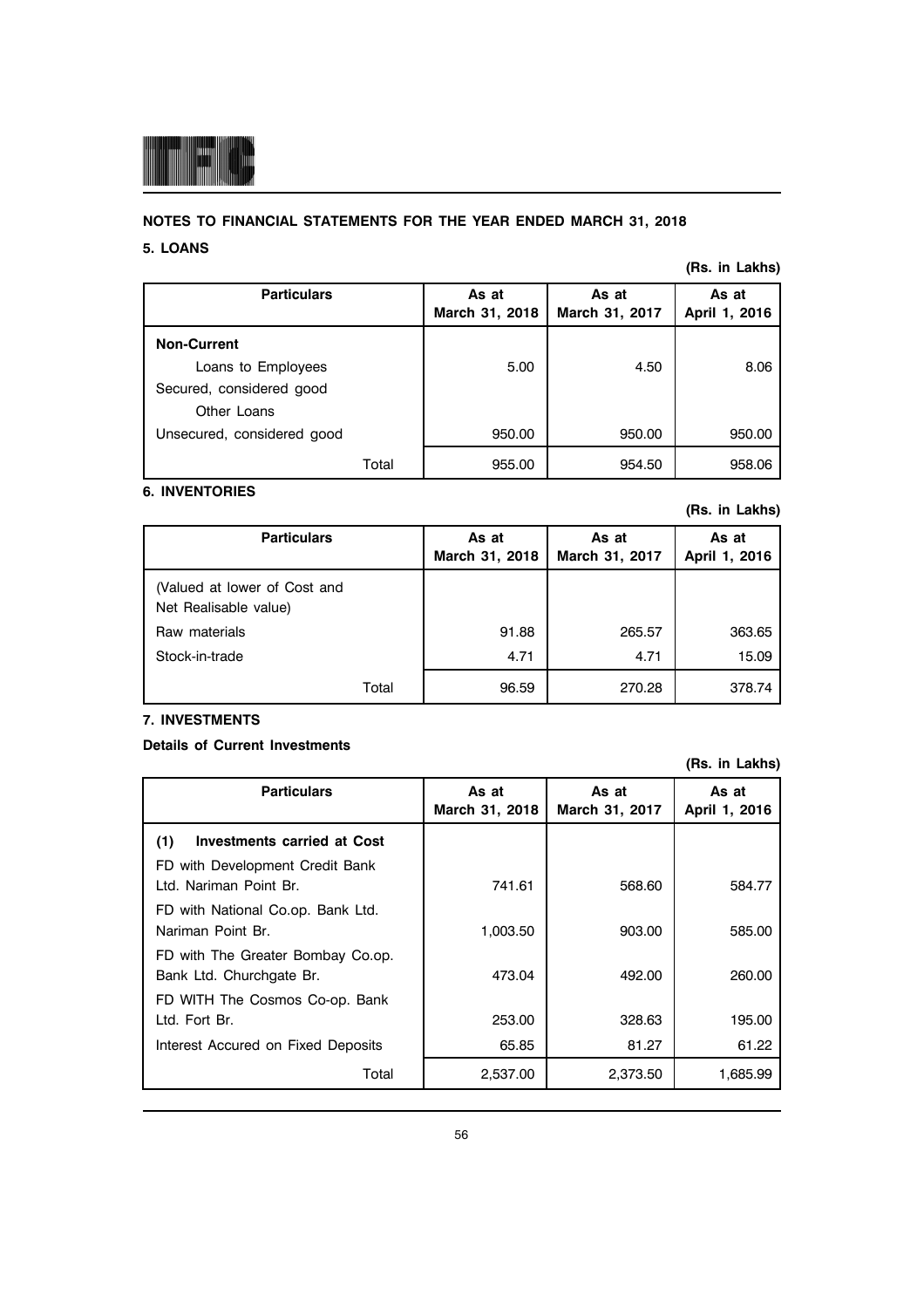# **(2) Investments carried at fair value through Profit and loss Account (FVTPL)**

| <b>Particulars</b>                                | As at          | As at          | As at         |
|---------------------------------------------------|----------------|----------------|---------------|
|                                                   | March 31, 2018 | March 31, 2017 | April 1, 2016 |
| <b>Investments in Equity Instruments</b>          |                |                |               |
| <b>Unquoted</b>                                   |                |                |               |
| Suzuki Textiles Ltd.                              |                |                |               |
| Quoted                                            |                |                |               |
| Associated Alcohol & Breweries Ltd.               |                |                | 9.78          |
| Basant Agro Tech (I) Ltd.                         |                |                | 1.12          |
| HDFC Bank Ltd.                                    | 18.91          | 14.42          | 10.71         |
| LIC Housing Finance Ltd.                          | 2.68           | 3.08           | 2.45          |
| Tourism Finance Corp. of India Ltd.               |                |                | 2.85          |
| Velan Hotels Ltd.                                 | 0.47           | 0.55           | 0.50          |
| Total                                             | 22.06          | 18.05          | 27.41         |
| <b>Investments in Preference Shares</b>           |                |                |               |
| <b>Unquoted</b>                                   |                |                |               |
| <b>CEAT Financial Services Ltd.</b>               | 1.00           | 1.00           | 1.00          |
| <b>Investments in Debentures or Bonds</b>         |                |                |               |
| <b>Unquoted</b>                                   |                |                |               |
| Via Media India Ltd.                              | 0.69           | 0.69           | 0.69          |
| <b>Investments in Mutual Funds</b>                |                |                |               |
| Quoted                                            |                |                |               |
| Franklin India Long duration Fund<br>Monthly Div. | 112.80         | 106.79         | 100.41        |
| <b>HDFC Short Term Opportunities</b>              |                |                |               |
| Fund Reg.Plan Normal Div.                         | 25.36          | 25.36          | 25.36         |
| <b>ICICI Prudential Regular Saving</b>            |                |                |               |
| Fund Qtrly.Div.                                   | 57.35          | 54.83          | 51.43         |
| IDFC Arbitrage Plus Fund Growth<br>Reg. Plan      |                |                | 100.00        |
| IDFC S/Saver Income Fund Income                   |                |                |               |
| Plan Qtr.Div.                                     | 118.95         | 114.83         | 106.33        |
| <b>IDFC Arbitrage Fund Monthly</b>                |                |                |               |
| Dividend Reg.Plan                                 | 120.61         | 114.11         |               |
| National Highways Authority of India              | 50.00          | 50.00          |               |
| <b>Total</b>                                      | 485.07         | 465.92         | 383.53        |
| <b>Grand Total</b>                                | 3,045.82       | 2,859.16       | 2,098.62      |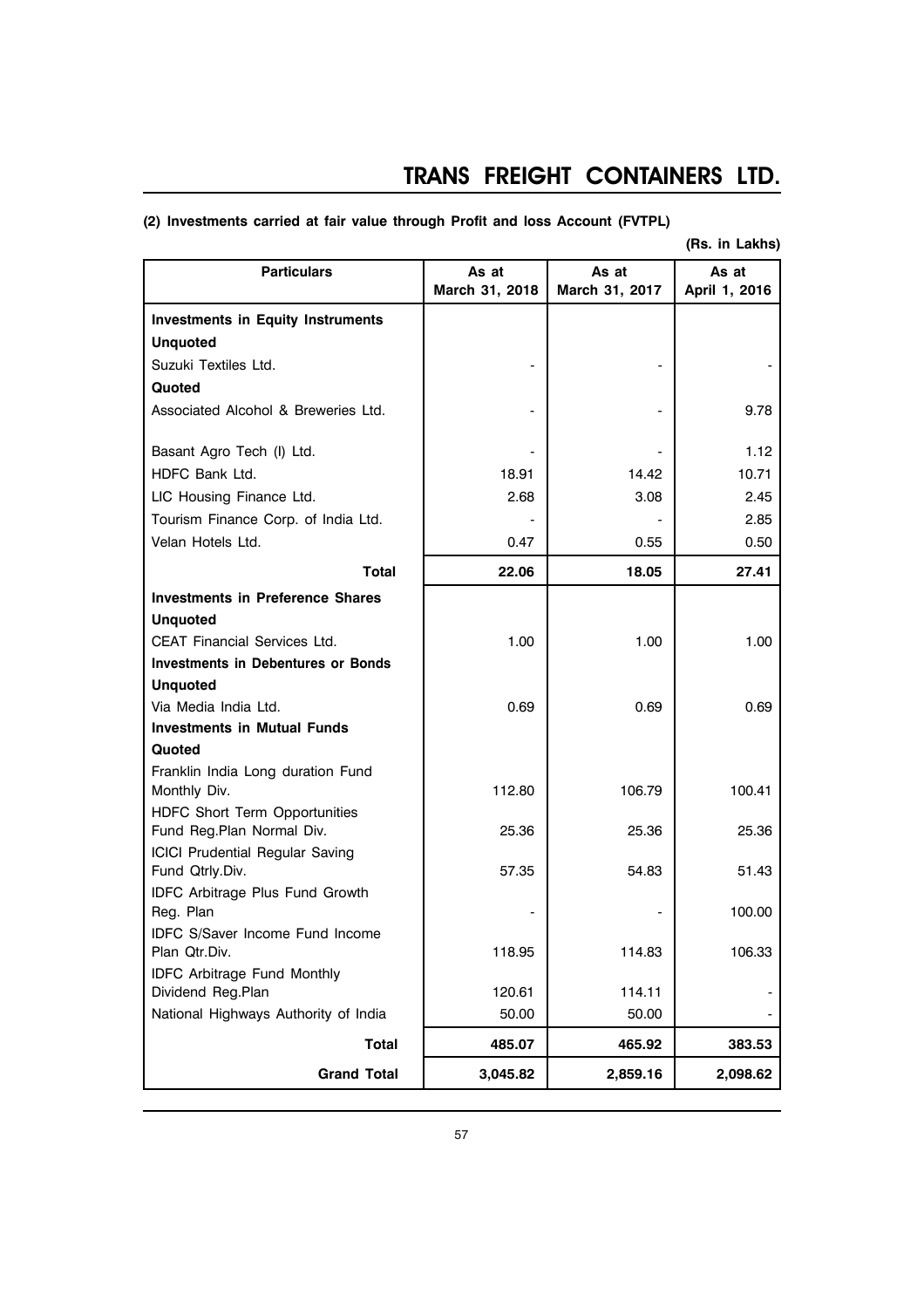

# **Details of Quoted and Unquoted Investments**

# **(Rs. in Lakhs)**

| <b>Particulars</b>                                                                                                                          |  | As at<br>March 31, 2018 | As at<br>March 31, 2017 |
|---------------------------------------------------------------------------------------------------------------------------------------------|--|-------------------------|-------------------------|
| Aggregate amount of quoted investments<br>(Market Value Rs.507.13<br>(Previous Year: Rs.483.97)<br>Aggregate amount of unquoted investments |  | 507.13<br>2.538.69      | 483.97<br>2.375.19      |
| Total                                                                                                                                       |  | 3,045.82                | 2,859.16                |

# **Carrying value of Investments**

# Particulars **As at** As at As at **March 31, 2018 March 31, 2017** Investments carried at fair value through profit and loss 507.13 483.97 Investments carried at cost 2,538.69 2,375.19 Total 3,045.82 2,859.16

# **8. TRADE RECEIVABLES**

# **(Rs. in Lakhs)**

**(Rs. in Lakhs)**

| <b>Particulars</b>                  | As at<br>March 31, 2018 | As at<br>March 31, 2017 | As at<br>April 1, 2016 |
|-------------------------------------|-------------------------|-------------------------|------------------------|
| <b>Current</b>                      |                         |                         |                        |
| <b>Unsecured</b>                    |                         |                         |                        |
| Considered good                     | 4.24                    | 0.05                    | 8.69                   |
| Considered doubtful                 | ۰                       | ۰                       |                        |
|                                     | 4.24                    | 0.05                    | 8.69                   |
| Less: Allowances for doubtful debts | ٠                       | ٠                       |                        |
| Total                               | 4.24                    | 0.05                    | 8.69                   |

# **9. CASH AND CASH EQUIVALENTS**

| <b>Particulars</b>   | As at<br>March 31, 2018 | As at<br>March 31, 2017 | As at<br>April 1, 2016 |
|----------------------|-------------------------|-------------------------|------------------------|
| Balances with banks: |                         |                         |                        |
| in current accounts  | 10.86                   | 17.91                   | 9.22                   |
| Cash on hand         | 0.06                    | 0.11                    | 0.03                   |
| Total                | 10.92                   | 18.02                   | 9.25                   |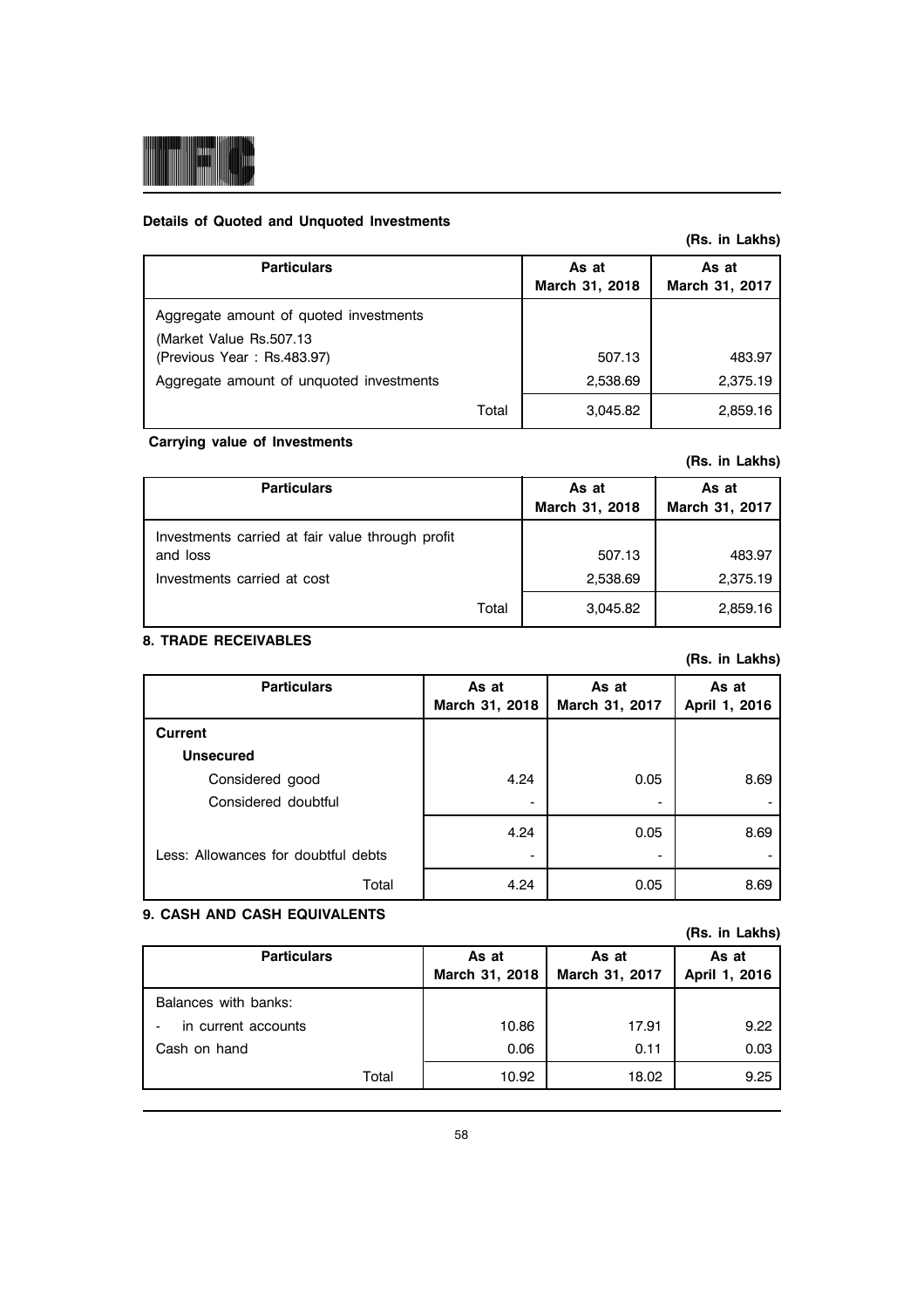### **10. OTHER ASSETS**

### **(Rs. in Lakhs)**

| <b>Particulars</b>                           | As at<br>March 31, 2018 | As at<br>March 31, 2017 | As at<br>April 1, 2016 |
|----------------------------------------------|-------------------------|-------------------------|------------------------|
| Non Current                                  |                         |                         |                        |
| Advances other than Capital Assets           | ٠                       | $\blacksquare$          |                        |
| (a) Security Deposits                        | 213.78                  | 203.93                  | 67.24                  |
| Total                                        | 213.78                  | 203.93                  | 67.24                  |
| Current                                      |                         |                         |                        |
| Advances other than Capital<br>advances      |                         |                         |                        |
| Other Advances *<br>$\overline{\phantom{a}}$ | 91.70                   | 41.70                   | 43.75                  |
| Total                                        | 91.70                   | 41.70                   | 43.75                  |

\* includes advances paid to creditors

# **11. SHARE CAPITAL**

|                                                              |                         |                         | (Rs. in Lakhs)         |
|--------------------------------------------------------------|-------------------------|-------------------------|------------------------|
| <b>Particulars</b>                                           | As at<br>March 31, 2018 | As at<br>March 31, 2017 | As at<br>April 1, 2016 |
| <b>Authorised</b>                                            |                         |                         |                        |
| 1,50,00,000 Equity Shares of<br>Rs. 10 each                  | 1,500.00                | 1,500.00                | 1,500.00               |
| Issued, subscribed and paid-up<br>72,82,240 Equity Shares of |                         |                         |                        |
| Rs.10/- each fully paid up                                   | 728.22                  | 728.22                  | 728.22                 |
| Total                                                        | 728.22                  | 728.22                  | 728.22                 |

### **i. Terms/rights attached to equity shares**

The Company has only one class of equity shares having a par value of Rs. 10 per share. Each holder of equity shares is entitled to one vote per share and dividend in indian rupees, as proposed by the Board of Directors, which is subject to the approval of the shareholders in the ensuing Annual General Meeting.

In the event of liquidation of the Company, the holders of equity shares will be entitled to receive remaining assets of the Company, after distribution of all preferential amounts. The distribution will be in proportion to the number of equity shares held by the shareholders.

# **ii. Shares held by holding/ ultimate holding company and / or their subsidiaries / associates**

The company does not have any holding company or ultimate holding company.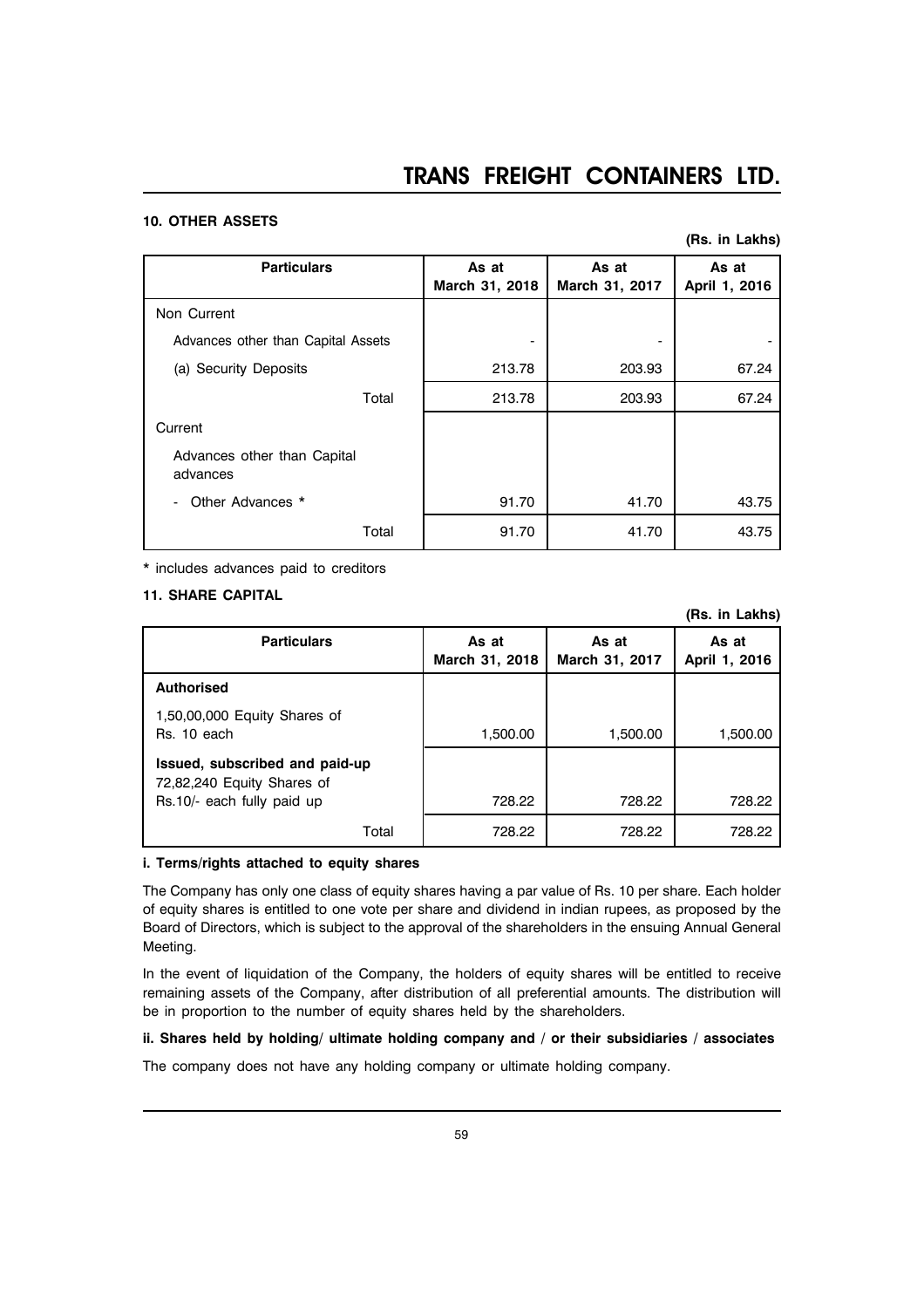

# **iii. Details of shareholders holding more than 5% shares in the company**

| Name of the shareholder                    |           | As at March 31, 2018 | As at March 31, 2017 |           |
|--------------------------------------------|-----------|----------------------|----------------------|-----------|
|                                            | Number    | % holding            | Number               | % holding |
| Equity shares of Rs. 10 each<br>fully paid |           |                      |                      |           |
| Seawell Holdings Pvt. Ltd.                 | 1.383.000 | 18.99                | 1.383.000            | 18.99     |
| Bidhata Investment & Finance<br>Pvt. Ltd.  | 1.066.400 | 14.64                | 1.066.400            | 14.64     |
| Klassik Garments Pvt. Ltd.                 | 1,045,520 | 14.36                | 1.045.520            | 14.36     |
| Minerva Dealers Pvt. Ltd.                  | 560,000   | 7.69                 | 560,000              | 7.69      |
| Niranjanlal Dalmia Pvt. Ltd.               | 449,700   | 6.18                 | 449.700              | 6.18      |

### **12. OTHER EQUITY**

### **i. Reserves and Surplus (Rs. in Lakhs)**

| <b>Particulars</b>           | As at<br>March 31, 2018 | As at<br>March 31, 2017 | As at<br>April 1, 2016 |
|------------------------------|-------------------------|-------------------------|------------------------|
| Securities Premium Reserve   | 4,032.00                | 4,032.00                | 4,032.00               |
| General Reserve              | 1,762.29                | 1,762.29                | 1,762.29               |
| Capital Redemption Reserve   | 2.50                    | 2.50                    | 2.50                   |
| Capital Reserve              | 81.30                   | 81.30                   | 81.30                  |
| <b>Export Profit Reserve</b> | 72.50                   | 72.50                   | 72.50                  |
| Investment Allowance Reserve | 15.68                   | 15.68                   | 15.68                  |
| <b>Retained Earnings</b>     | (3,273.90)              | (3,284.43)              | (3,993.47)             |
|                              | 2,692.37                | 2,681.84                | 1.972.80               |

# **Securities Premium Reserve**

On a standalone basis, the balances as at 31 March 2018 amounting to Rs. 4032.00 which is as same as the previous year.

# **General Reserve**

On a standalone basis, the balances as at 31 March 2018 amounting to Rs. 1762.29 which is as same as the previous year.

# **Capital Redemption Reserve**

On a standalone basis, the balances as at 31 March 2018 amounting to Rs. 2.50 which is as same as the previous year.

### **Capital Reserve**

On a standalone basis, the balances as at 31 March 2018 amounting to Rs. 81.30 which is as same as the previous year.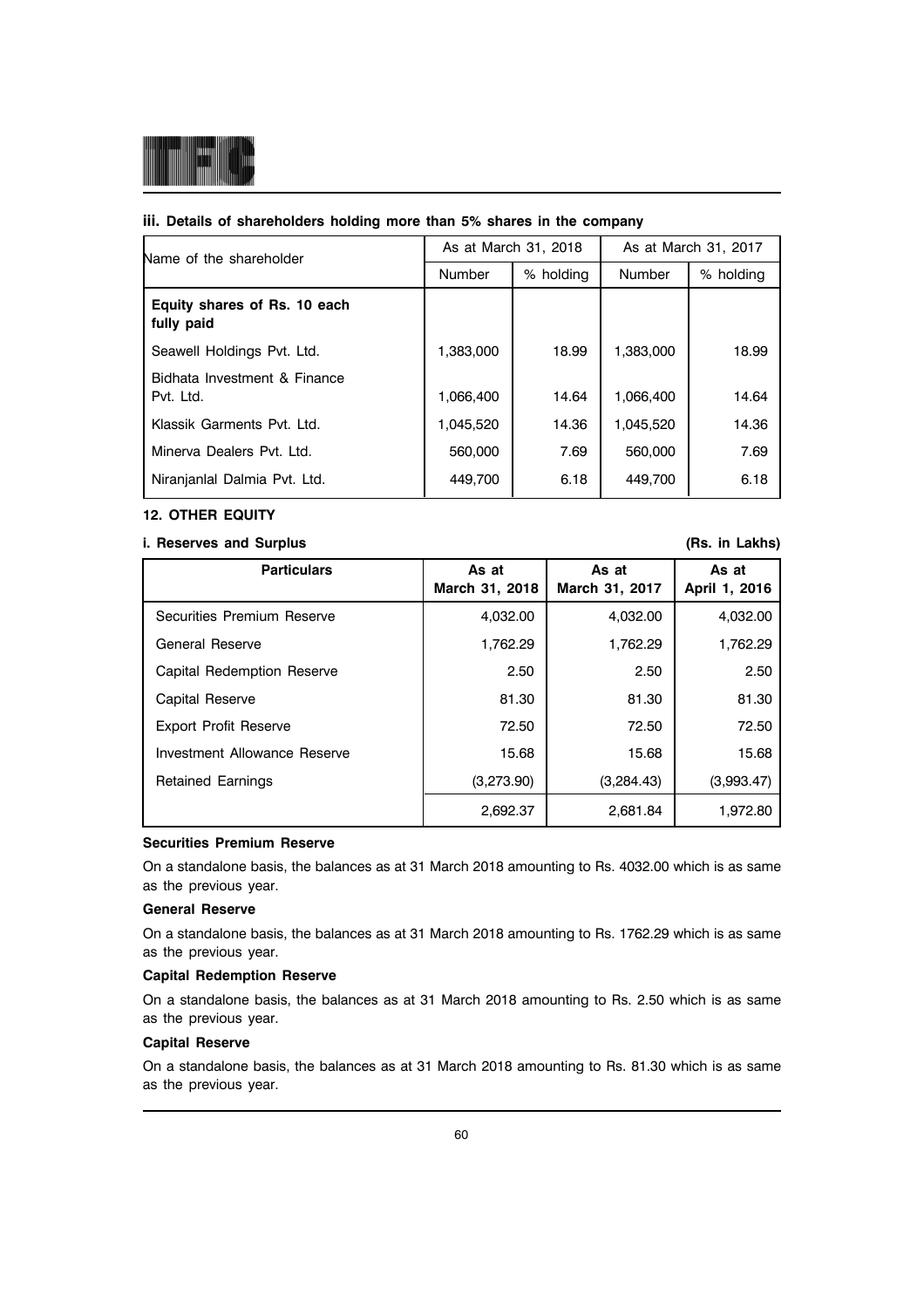### **Export Profit Reserve**

On a standalone basis, the balances as at 31 March 2018 amounting to Rs. 72.50 which is as same as the previous year.

# **Investment Allowance Reserve**

On a standalone basis, the balances as at 31 March 2018 amounting to Rs. 15.68 which is as same as the previous year

# **Retained Earnings**

| <b>Particulars</b>                                 | As at<br>March 31, 2018 | As at<br>March 31, 2017 | As at<br>April 1, 2016 |
|----------------------------------------------------|-------------------------|-------------------------|------------------------|
| As per last balance Sheet                          | (3,284.43)              | (3,993.47)              | (3,957.87)             |
| Add: Profit for the year                           | 10.56                   | 709.04                  | (35.60)                |
| Adjustment for Prior Period Tax<br>$(A.Y.2016-17)$ | (0.04)                  |                         |                        |
|                                                    | (3,273.91)              | (3,284.43)              | (3,993.47)             |
| <b>Less:Appropriations</b>                         |                         |                         |                        |
| Transferred to General reserve -                   |                         |                         |                        |
| Dividend on Equity Shares                          |                         |                         |                        |
| Tax on Dividend                                    |                         |                         |                        |
| Total                                              | (3,273.91)              | (3,284.43)              | (3,993.47)             |

# **13. BORROWINGS**

# **(Rs. in Lakhs)**

**(Rs. in Lakhs)**

# **i. Current Borrowings**

| <b>Particulars</b>        | As at<br>March 31, 2018 | As at<br>March 31, 2017 | As at<br>April 1, 2016 |
|---------------------------|-------------------------|-------------------------|------------------------|
| <b>Secured</b>            |                         |                         |                        |
| Loans repayable on demand |                         |                         |                        |
| From Banks                |                         |                         | 0.53                   |
| From Other Parties        |                         | ۰                       |                        |
| <b>Bills Discounted</b>   |                         |                         |                        |
| <b>Unsecured</b>          |                         |                         |                        |
| Loan from Related Party   | 890.00                  | 890.00                  | 890.00                 |
| Total                     | 890.00                  | 890.00                  | 890.53                 |

(a) Loan from related party is interest free and repayable on demand.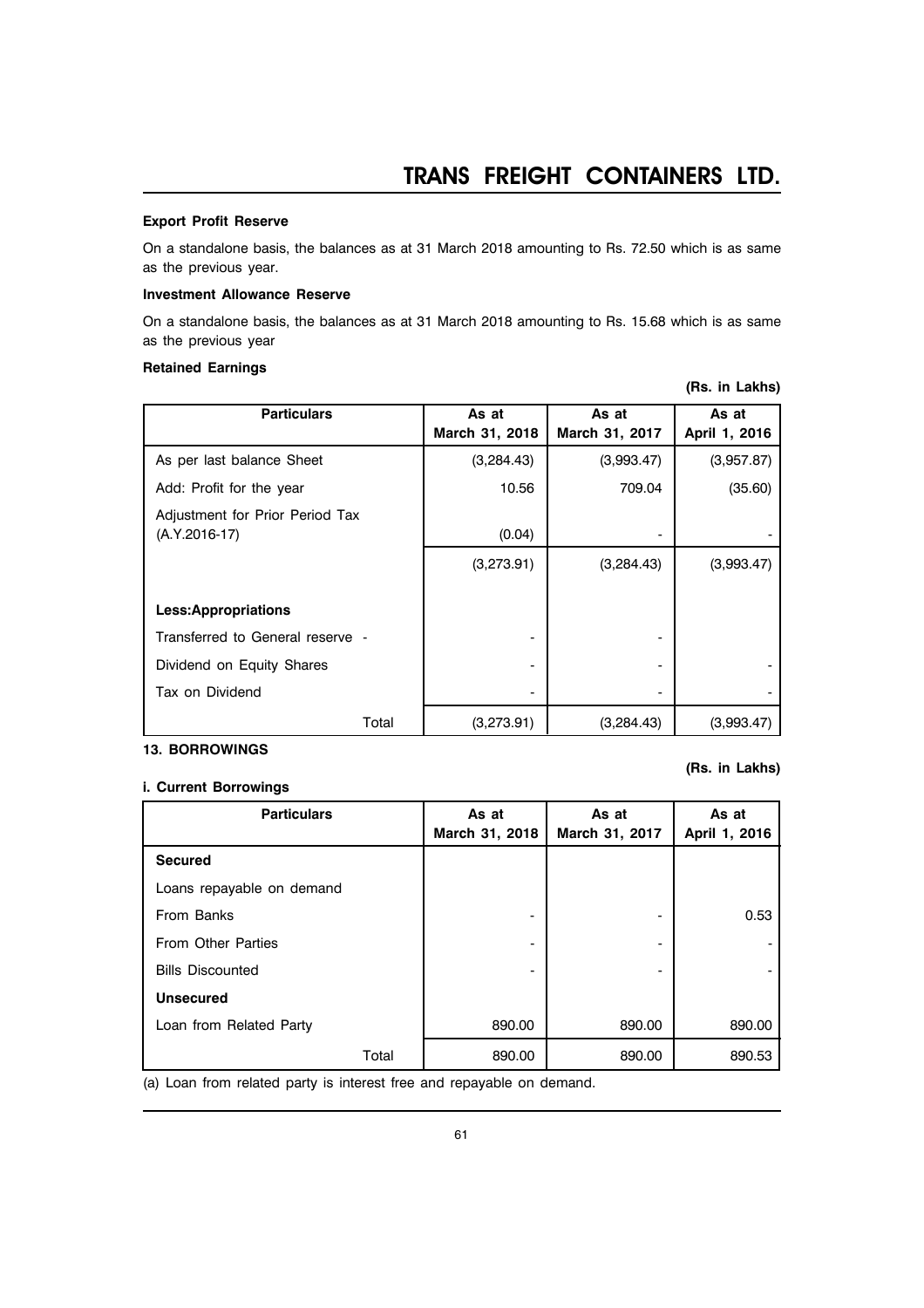

# **14. TRADE PAYABLES**

# **(Rs. in Lakhs)**

| <b>Particulars</b>                                       | As at<br>March 31, 2018 | As at<br>March 31, 2017 | As at<br>April 1, 2016 |
|----------------------------------------------------------|-------------------------|-------------------------|------------------------|
| Current                                                  |                         |                         |                        |
| Trade Payables to Micro, Small<br>and Medium Enterprises | 46.87                   | 35.76                   | 43.76                  |
| Trade Payables to Others -                               |                         |                         |                        |
| Total                                                    | 46.87                   | 35.76                   | 43.76                  |

# **15. OTHER LIABILITIES**

# **(Rs. in Lakhs)**

|          | <b>Particulars</b> | As at<br>March 31, 2018 | As at<br>March 31, 2017 | As at<br>April 1, 2016 |
|----------|--------------------|-------------------------|-------------------------|------------------------|
| Current  |                    |                         |                         |                        |
| Advances |                    | 198.63                  | 192.64                  | 383.56                 |
|          | Total              | 198.63                  | 192.64                  | 383.56                 |

# **16. PROVISIONS**

|                                 |                |                | (Rs. in Lakhs) |
|---------------------------------|----------------|----------------|----------------|
| <b>Particulars</b>              | As at          | As at          | As at          |
|                                 | March 31, 2018 | March 31, 2017 | April 1, 2016  |
| Current                         |                |                |                |
| Provision for employee benefits |                |                |                |
| Bonus A/c                       | 1.19           | 1.22           | 1.16           |
| Provident Fund                  | 0.27           | 0.27           | 0.26           |
| Profession Tax Payable          | 0.02           | 0.02           | 0.02           |
| T.D.S. Contractor               | 0.04           | 0.05           | 0.06           |
| T.D.S. Professional Fees        | 0.60           | 0.90           | 0.43           |
| T.C.S.on Scrap Sales            | 0.71           |                |                |
| Total                           | 2.83           | 2.46           | 1.93           |
| <b>Others</b>                   |                |                |                |
| Provision for Income Tax        |                |                |                |
| (Assmt.Year 2017-18)            | 178.00         | 178.00         |                |
| VAT Payable / GST               | 12.39          | 0.41           | 1.52           |
| <b>Electrical Expenses</b>      | 0.40           | 0.40           | 0.64           |
| Other Provision for Expenses    | 8.39           | 8.39           | 8.39           |
| Telephone Expenses              | 0.04           | 0.04           | 0.06           |
| <b>Water Charges</b>            | 0.22           | 0.84           | 0.36           |
| Total                           | 199.44         | 188.08         | 10.97          |
| Total                           | 202.27         | 190.54         | 12.90          |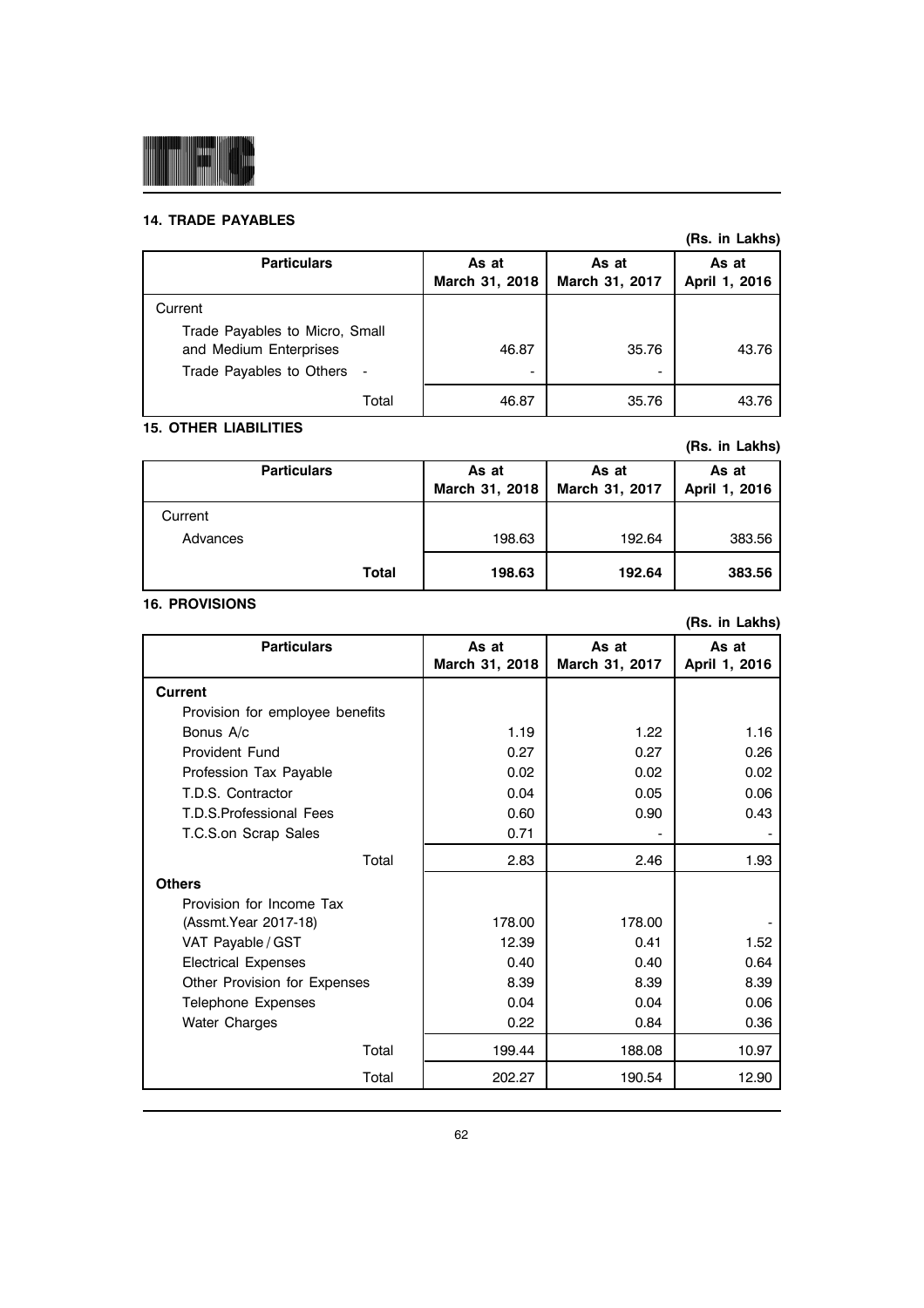# **17. REVENUE FROM OPERATIONS**

### **(Rs. in Lakhs)**

| <b>Particulars</b>                  | As at<br>March 31, 2018 | As at<br>March 31, 2017 |
|-------------------------------------|-------------------------|-------------------------|
| Sale of products                    |                         |                         |
| Sale of Other Goods (Raw Materials) | 94.14                   | 3.94                    |
| Sale of Pre-Fabricated House        |                         |                         |
| Local Sales                         | -                       | 3.85                    |
| Sale of Scrap                       |                         |                         |
| Sale of products                    |                         |                         |
| Labour charges received             |                         | 0.20                    |
| <b>Other Operating Revenues</b>     |                         |                         |
| Sundry Balances written back        | 0.46                    | 24.94                   |
|                                     | 94.60                   | 32.93                   |

# **18. OTHER INCOME**

# **(Rs. in Lakhs)**

| <b>Particulars</b>                   | As at<br>March 31, 2018 | As at<br>March 31, 2017 |
|--------------------------------------|-------------------------|-------------------------|
| Dividend on Shares/Mutual Fund       | 19.30                   | 19.54                   |
| Interest on Bank Fixed Deposits      | 181.39                  | 166.49                  |
| Interest on Income Tax Refund        | 1.17                    |                         |
| Profit on Sale of Fixed Assets       | 5.10                    | 6.00                    |
| Profit on Sale of Land and Building  |                         | 930.70                  |
| Profit on Sale of Quoted Shares      |                         | 1.01                    |
| Profit on Valuation of Quoted Shares | 4.00                    | 4.38                    |
| Profit on Sale of Units              |                         | 13.00                   |
|                                      | 210.96                  | 1.141.12                |

# **19. COST OF MATERIALS CONSUMED**

# **(Rs. in Lakhs)** Particulars **As at** As at As at March 31, 2018 | March 31, 2017  **Raw Materials** Opening Stock Raw Material & Stores 265.57 | 363.65 Add : Purchases Raw Material (Steel, Wall / Roof / Bison Panel & Other Material) and the contract of the contract of the contract of the contract of the contract of the contract of the contract of the contract of the contract of the contract of the contract of the contract of th Less: Vat set off - 0.05 Closing Stock Raw Material & Stores **191.87** 91.87 265.57 173.78 98.41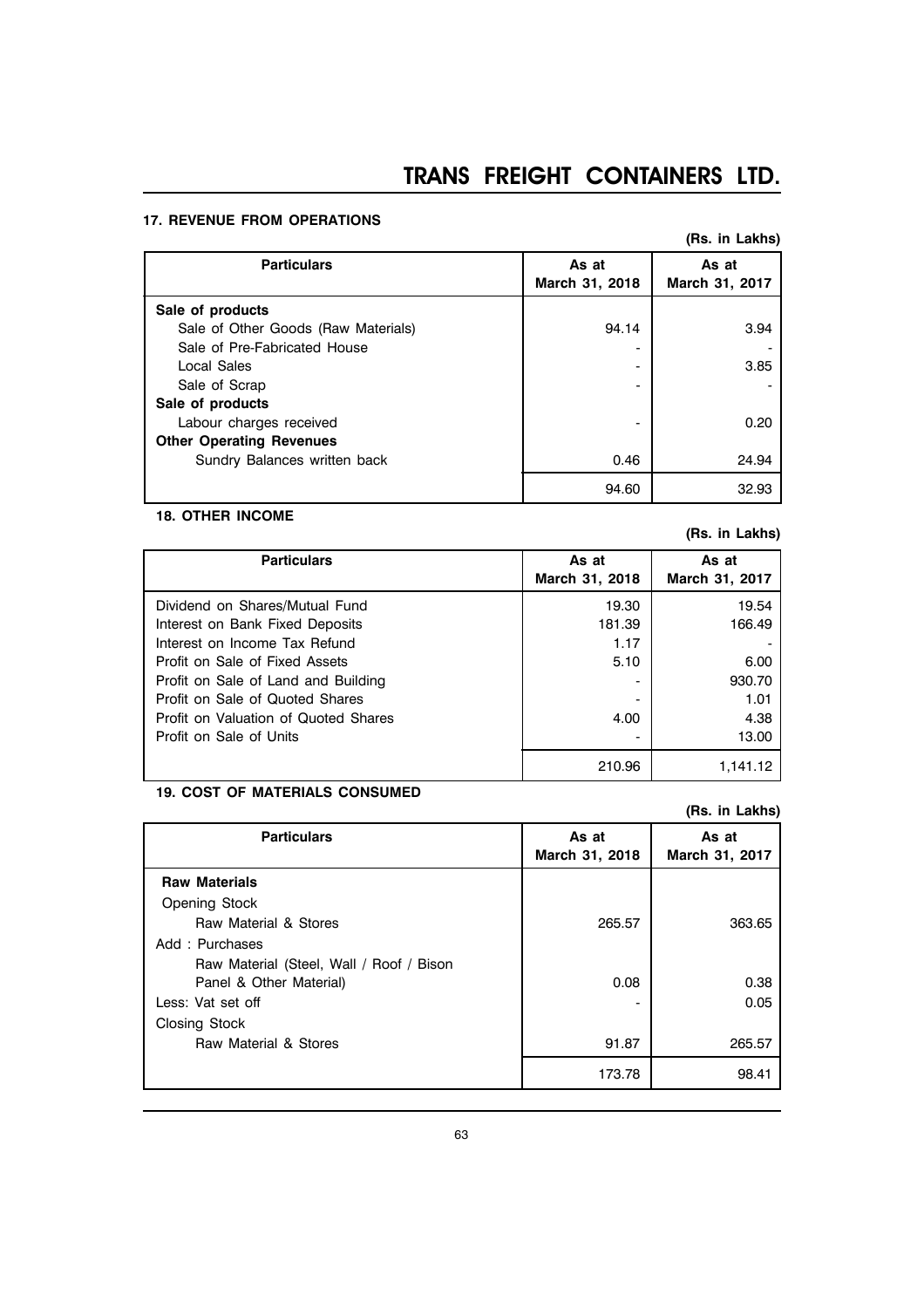

# **20. CHANGES IN INVENTORIES OF FINISHED GOODS, WORK-IN-PROGRESS AND STOCK-IN-TRADE**

**(Rs. in Lakhs)**

| <b>Particulars</b>                       | As at          | As at          |
|------------------------------------------|----------------|----------------|
|                                          | March 31, 2018 | March 31, 2017 |
| <b>Finished Goods</b>                    |                |                |
| Opening Stock                            | 4.71           | 15.08          |
| Less: Closing Stock                      | (4.71)         | (4.71)         |
|                                          |                | 10.37          |
| Net decrease / (increase) in inventories |                | 10.37          |
| <b>Finished Goods</b>                    |                |                |
| Closing Stock Finished Goods             | 4.71           | 4.71           |

# **21. EMPLOYEE BENEFITS EXPENSE**

**(Rs. in Lakhs)**

| <b>Particulars</b>            | As at<br>March 31, 2018 | As at<br>March 31, 2017 |
|-------------------------------|-------------------------|-------------------------|
| Salaries & Wages              | 24.27                   | 26.11                   |
| <b>Staff Welfare Expenses</b> | 0.60                    | 0.92                    |
|                               | 24.87                   | 27.03                   |

# **22. DEPRECIATION AND AMORTISATION EXPENSES**

| <b>Particulars</b>        | As at<br>March 31, 2018 | As at<br>March 31, 2017 |
|---------------------------|-------------------------|-------------------------|
| Depreciation for the year | 31.63                   | 35.90                   |
|                           | 31.63                   | 35.90                   |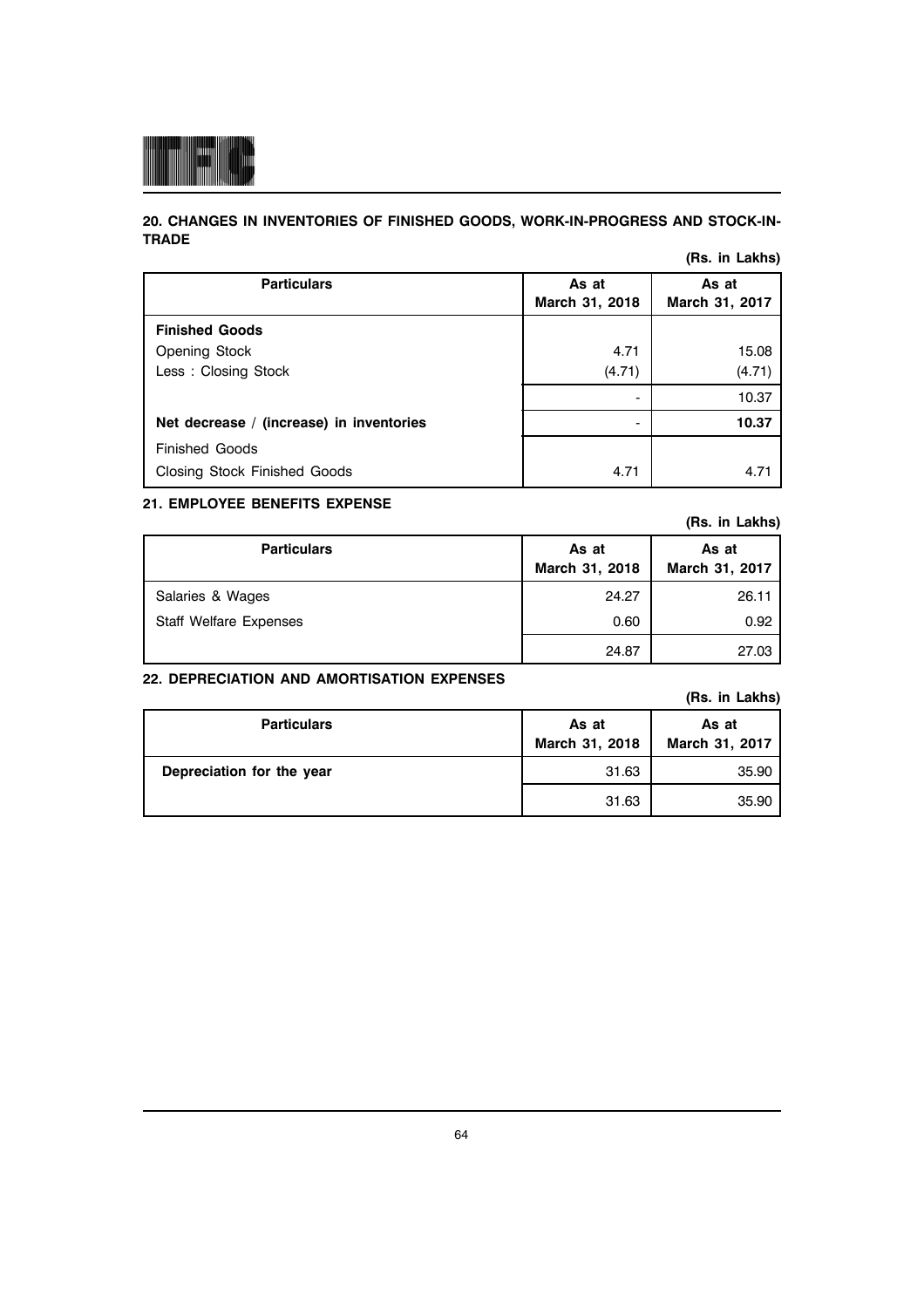# **23. OTHER EXPENSES**

|  | (Rs. in Lakhs) |
|--|----------------|

| <b>Particulars</b>                      | As at          | As at          |
|-----------------------------------------|----------------|----------------|
|                                         | March 31, 2018 | March 31, 2017 |
| <b>Contract Cost</b>                    |                |                |
| Sub Contracting                         | 0.11           | 1.81           |
|                                         | 0.11           | 1.81           |
| <b>Manufacturing &amp; Service Cost</b> |                |                |
| Freight and Forwarding                  | 0.77           | 0.57           |
| Power & Fuel                            | 7.49           | 9.67           |
| Repairs & Maintenance - Building        |                | 2.97           |
| Repairs & Maintenance - Machinery       |                | 0.26           |
| Repairs & Maintenance - Others          | 2.42           | 3.72           |
|                                         | 10.68          | 17.19          |
| <b>Other Expenses</b>                   |                |                |
| <b>Advertisement Expenses</b>           | 0.21           | 0.20           |
| Communication                           | 1.50           | 2.87           |
| Legal & Professional Fees               | 27.32          | 35.29          |
| Miscellaneous Expenses                  | 9.17           | 22.90          |
| Printing and Stationery                 | 0.93           | 0.98           |
| <b>Security Expenses</b>                | 10.41          | 11.42          |
| Payment to Auditors (Refer Note below)  | 1.15           | 1.15           |
| Travelling and Conveyance               | 1.19           | 1.48           |
| Vehicle Expenses                        | 2.05           | 2.74           |
| Commission & Brokerage paid             |                | 17.27          |
|                                         | 53.93          | 96.30          |
|                                         | 64.72          | 115.30         |

# **a. Details of Payments to auditors**

|                             |                         | (Rs. in Lakhs)          |
|-----------------------------|-------------------------|-------------------------|
| <b>Particulars</b>          | As at<br>March 31, 2018 | As at<br>March 31, 2017 |
| <b>Statutory Audit Fees</b> | 0.75                    | 0.75                    |
| <b>Tax Audit Fees</b>       | 0.20                    | 0.20                    |
| <b>Certification Fees</b>   | 0.20                    | 0.20                    |
|                             | 1.15                    | 1.15                    |

# **24. TAX EXPENSES**

|                          |                         | (Rs. in Lakhs)          |
|--------------------------|-------------------------|-------------------------|
| <b>Particulars</b>       | As at<br>March 31, 2018 | As at<br>March 31, 2017 |
| Provision for Income Tax | -                       | 178.00                  |
|                          | -                       | 178.00                  |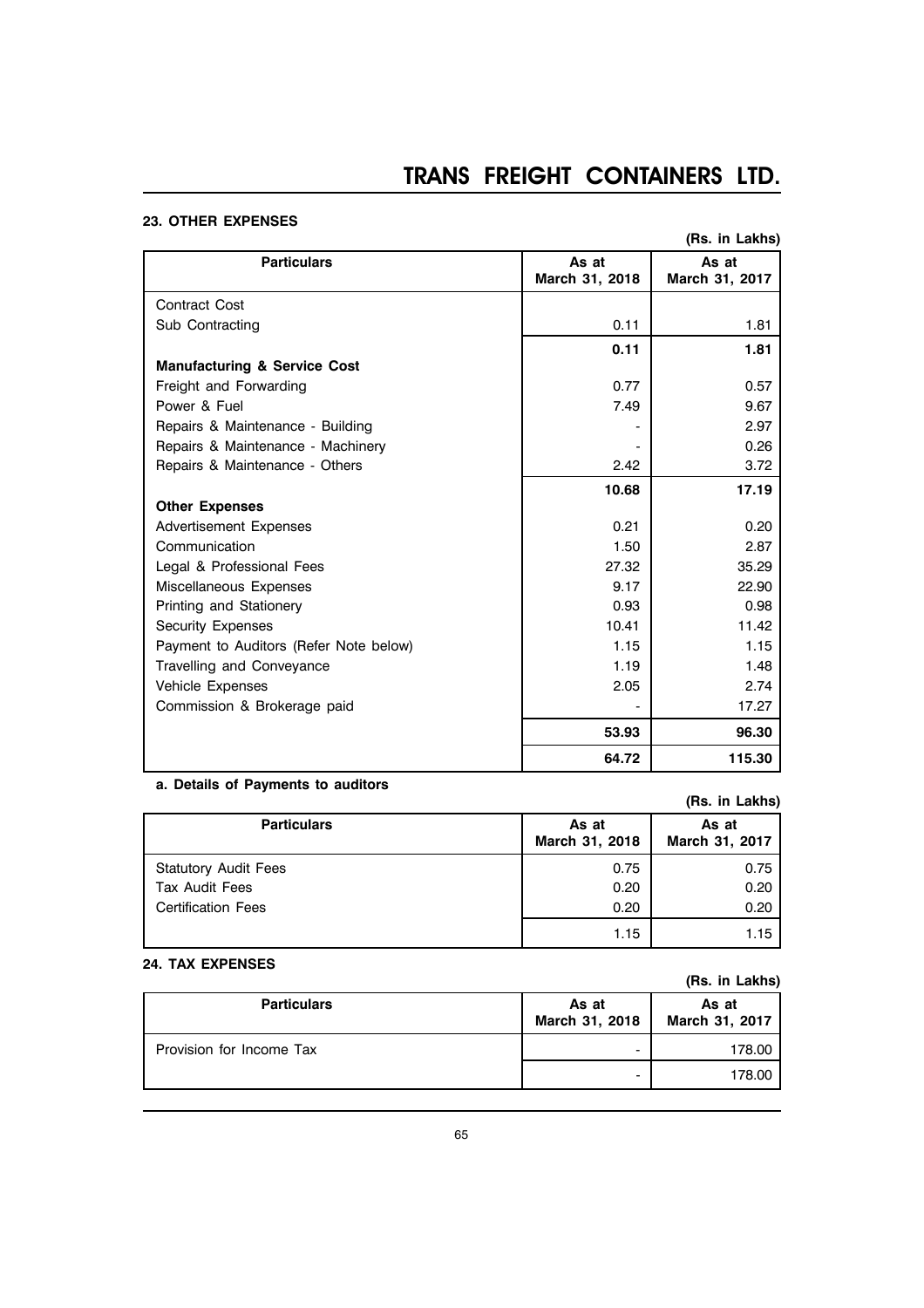

# **25. EARNINGS PER SHARE**

**(Rs. in Lakhs)**

|    | <b>Particulars</b>                                                    | As at<br>March 31, 2018 | As at<br>March 31, 2017 |
|----|-----------------------------------------------------------------------|-------------------------|-------------------------|
|    | a. Net Profit / Loss attributable to Equity<br>Shareholders (Basic)   |                         |                         |
|    | Net Profit after Tax as per Profit & Loss Account                     | 10.56                   | 709.04                  |
|    | Net Profit attributable to Equity Shareholders (Basic)                | 10.56                   | 709.04                  |
|    | b. Details of No. of Shares used for Basic Earning<br>Per Share       |                         |                         |
|    | Number of Equity Shares at the start of the period                    | 7282240                 | 7282240                 |
|    | Net Profit attributable to Equity Shareholders (Basic)                | 7282240                 | 7282240                 |
|    | c. Net Profit / Loss attributable to Equity<br>Shareholders (Diluted) |                         |                         |
|    | Net Profit after Tax as per Profit & Loss Account                     | 10.56                   | 709.04                  |
|    | Net Profit attributable to Equity Shareholders (Diluted)              | 10.56                   | 709.04                  |
|    | d. Details of No. of Shares used for Diluted<br>Earning Per Share     |                         |                         |
|    | Number of Equity Shares at the start of the period                    | 7282240                 | 7282240                 |
|    | Weighted Average No. of Shares for Diluted EPS                        | 7282240                 | 7282240                 |
|    | Face Value per Share                                                  | 10.00                   | 10.00                   |
|    | e. Basic Earnings per share (a/b)                                     | 0.15                    | 9.74                    |
| f. | Diluted Earnings per share (c/d)                                      | 0.15                    | 9.74                    |

# **26. EMPLOYEE BENEFIT OBLIGATIONS**

# **(i) Defined contribution plans**

The company has defined contribution plans. Contributions are made to provident fund in India for employees at the rate of 12% of basic salary as per regulations. The contributions are made to registered provident fund administered by the government. The obligation of the company is limited to the amount contributed and it has no further contractual nor any constructive obligation.

During the year, the Company has recognised the following amounts in the Statement of Profit and Loss in relation to provident fund:

|  |  | (Rs. in Lakhs) |
|--|--|----------------|
|--|--|----------------|

| <b>Particulars</b>                        |              | As at<br>March 31, 2018 | As at<br>March 31, 2017 |
|-------------------------------------------|--------------|-------------------------|-------------------------|
| Employer's contribution to provident fund |              | 1.68                    | 1.74                    |
|                                           | <b>Total</b> | 1.68                    | 1.74                    |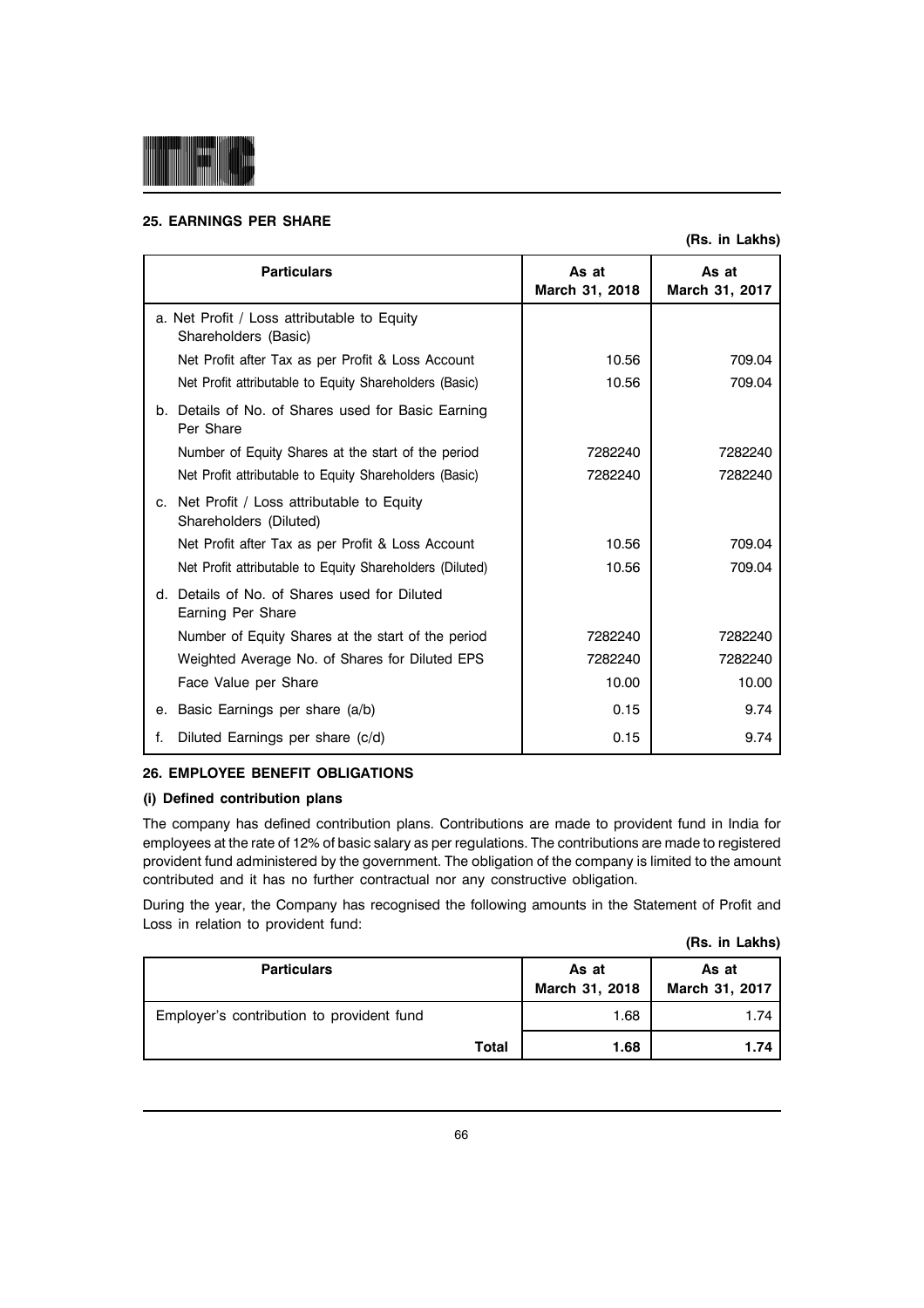# **27. COMMITMENTS AND CONTINGENCIES**

# **Income Tax Assessment**

The Income- Tax assessments of the Company have been completed up to Assessment Year 2015- 16. The disputed demand outstanding up to the said assessment year is approximately Rs.152.16. The dues on account of Income Tax disputed by the company and where such dispute is pending is mentioned below :

| Name of the<br>Statute | Nature of Dues | Period to which<br>the amount<br>relates | Amount<br>(Rs. in<br>Lakhs) | Forum where the<br>dispute is pending |
|------------------------|----------------|------------------------------------------|-----------------------------|---------------------------------------|
| Income tax Act<br>1961 | Income tax     | Assessment<br>Year 2014-15               | 94.98                       | Commissioner<br>(Appeal)              |
| Income tax Act<br>1961 | Income tax     | Assessment<br>Year 2013-14               | 57.18                       | Commissioner<br>(Appeal)              |

Based on the decisions of the appellate authorities and the interpretations of other relevant provisions, the Company has been legally advised that the demand is likely to be either deleted or substantially reduced and accordingly no provision has been made.

# **28. FAIR VALUE MEASUREMENTS**

# **i. Financial Instruments by Category (Rs. in Lakhs)**

|                                       | Carrying Amount     |                    |                   | Fair Value         |                    |                   |
|---------------------------------------|---------------------|--------------------|-------------------|--------------------|--------------------|-------------------|
| Particulars                           | As at<br>March 31.I | As at<br>March 31, | As at<br>April 1, | As at<br>March 31, | As at<br>March 31, | As at<br>April 1, |
|                                       | 2018                | 2017               | 2016              | 2018               | 2017               | 2016              |
| <b>FINANCIAL ASSETS</b>               |                     |                    |                   |                    |                    |                   |
| <b>Amortised cost</b>                 |                     |                    |                   |                    |                    |                   |
| <b>Trade Receivables</b>              | 4.24                | 0.05               | 8.69              | 4.24               | 0.05               | 8.69              |
| Loans                                 | 955.00              | 954.50             | 958.07            | 955.00             | 954.50             | 958.07            |
| Cash and Cash<br>Equivalents          | 10.92               | 18.02              | 9.24              | 10.92              | 18.02              | 9.24              |
| <b>FVTPL</b>                          |                     |                    |                   |                    |                    |                   |
| Investment in Equity<br>Instruments   | 22.06               | 18.05              | 27.41             | 22.06              | 18.05              | 27.41             |
| Investments in<br><b>Mutual Funds</b> | 485.07              | 465.92             | 383.53            | 485.07             | 465.92             | 383.52            |
| Total                                 | 1,477.29            | 1,456.54           | 1,386.94          | 1,477.29           | 1,456.54           | 1,386.93          |
| <b>FINANCIAL LIABILITIES</b>          |                     |                    |                   |                    |                    |                   |
| <b>Amortised cost</b>                 |                     |                    |                   |                    |                    |                   |
| <b>Borrowings</b>                     | 890.00              | 890.00             | 890.53            | 890.00             | 890.00             | 890.53            |
| <b>Trade Payables</b>                 | 46.87               | 35.76              | 43.76             | 46.87              | 35.76              | 43.76             |
| Total                                 | 936.87              | 925.76             | 934.29            | 936.87             | 925.76             | 934.29            |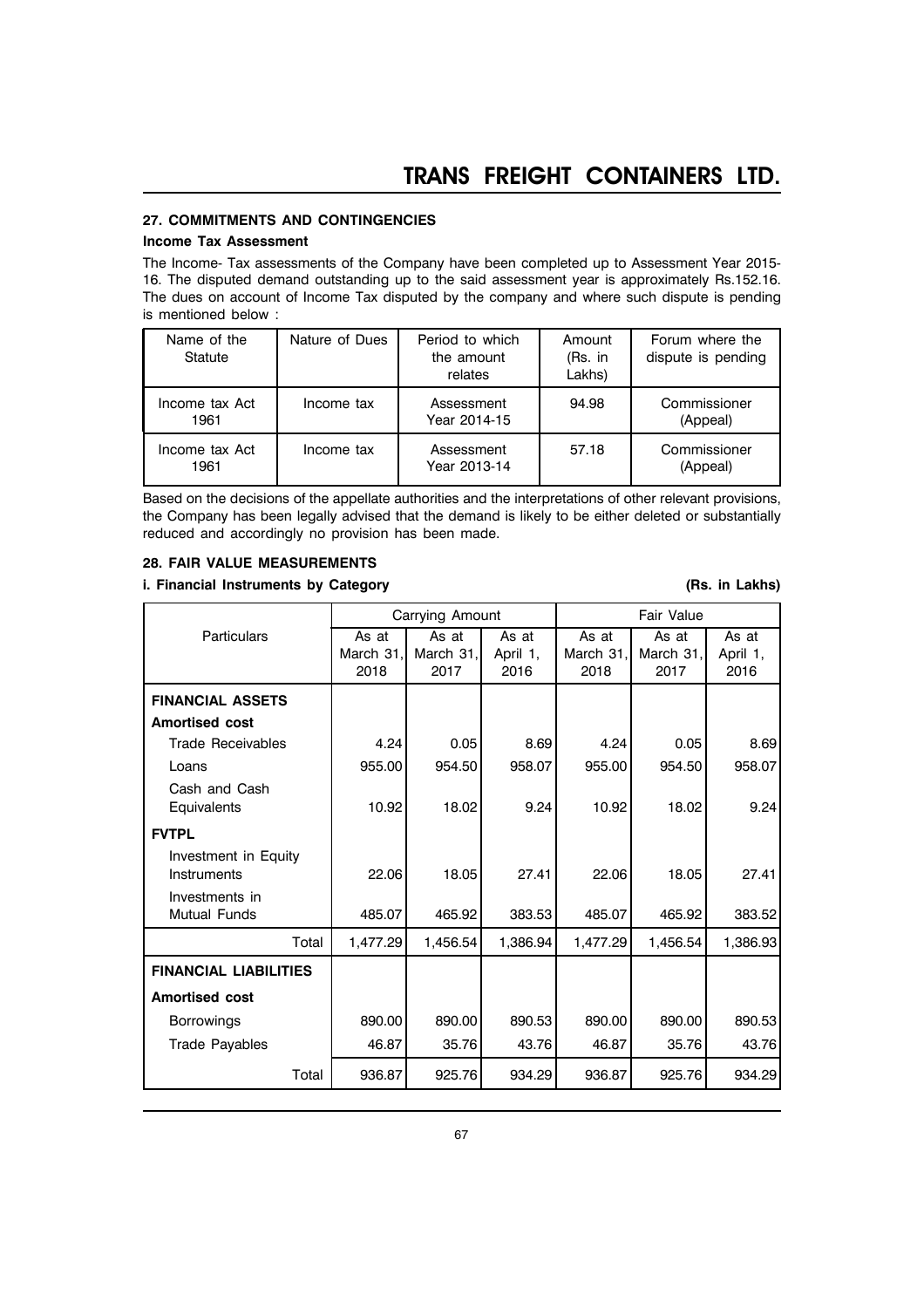

The management assessed that the fair value of cash and cash equivalents, trade receivables, trade payables, borrowings and loans approximate their carrying amounts largely due to the short term maturities of these instruments.

The fair values for security deposits were calculated based on cash flows discounted using a current lending rate. They are classified as level 3 fair values in the fair value hierarchy and their fair values are assessed as approximate to their carrying amounts.

The fair values of non current borrowings are based on discounted cash flows using a current borrowing rate. They are classified as level 3 fair values in the fair value hierarchy due to the use of unobservable inputs, including own credit risk. The own non performance risk as at reporting date was assessed to be insignificant and therefore fair values approximate their carrying amounts.

### i**i. Fair Value Hierarchy**

This section explains the judgments and estimates made in determining the fair values of the financial instruments that are recognised and measure at fair value. To provide an indication about the reliability of the inputs used in determining fair value, the company has classified its financial instruments into three levels prescribed under the Indian Accounting Standard. An explanation of each level follows underneath the table:

| Assets and liabilities measured at fair value - recurring fair value measurement: (Rs. in Lakhs) |  |  |  |  |  |
|--------------------------------------------------------------------------------------------------|--|--|--|--|--|
|--------------------------------------------------------------------------------------------------|--|--|--|--|--|

|                                                                                                                                                                                                   | Fair value measurement using                            |                                               |                                                 |                 |
|---------------------------------------------------------------------------------------------------------------------------------------------------------------------------------------------------|---------------------------------------------------------|-----------------------------------------------|-------------------------------------------------|-----------------|
| <b>Particulars</b>                                                                                                                                                                                | <b>Quoted prices</b><br>in active<br> markets (Level 1) | Significant<br>Observable<br>Inputs (Level 2) | Significant<br>Unobservable<br>Inputs (Level 3) | Total           |
| As at March 31, 2018<br><b>Financial Assets</b><br><b>Financial Investments at FVTPL</b>                                                                                                          |                                                         |                                               |                                                 |                 |
| <b>Quoted Mutual Funds</b>                                                                                                                                                                        | 485.07                                                  |                                               |                                                 | 485.07          |
| <b>Unquoted Mutual Funds</b><br>Quoted equity shares<br>Unquoted equity shares                                                                                                                    | 22.06                                                   |                                               |                                                 | 22.06           |
| <b>Total Financial Assets</b>                                                                                                                                                                     | 507.13                                                  |                                               |                                                 | 507.13          |
| As at March 31, 2017<br><b>Financial Assets</b><br><b>Financial Investments at FVTPL</b><br>Quoted Mutual Funds<br><b>Unquoted Mutual Funds</b><br>Quoted equity shares<br>Unquoted equity shares | 465.92<br>18.05                                         |                                               |                                                 | 465.92<br>18.05 |
| <b>Total Financial Assets</b>                                                                                                                                                                     | 483.97                                                  |                                               |                                                 | 483.97          |
| As at April 1, 2016<br><b>Financial Assets</b><br><b>Financial Investments at FVTPL</b><br>Quoted Mutual Funds<br><b>Unquoted Mutual Funds</b><br>Quoted equity shares<br>Unquoted equity shares  | 383.53<br>27.41                                         |                                               |                                                 | 383.53<br>27.41 |
| <b>Total Financial Assets</b>                                                                                                                                                                     | 410.94                                                  |                                               | $\blacksquare$                                  | 410.94          |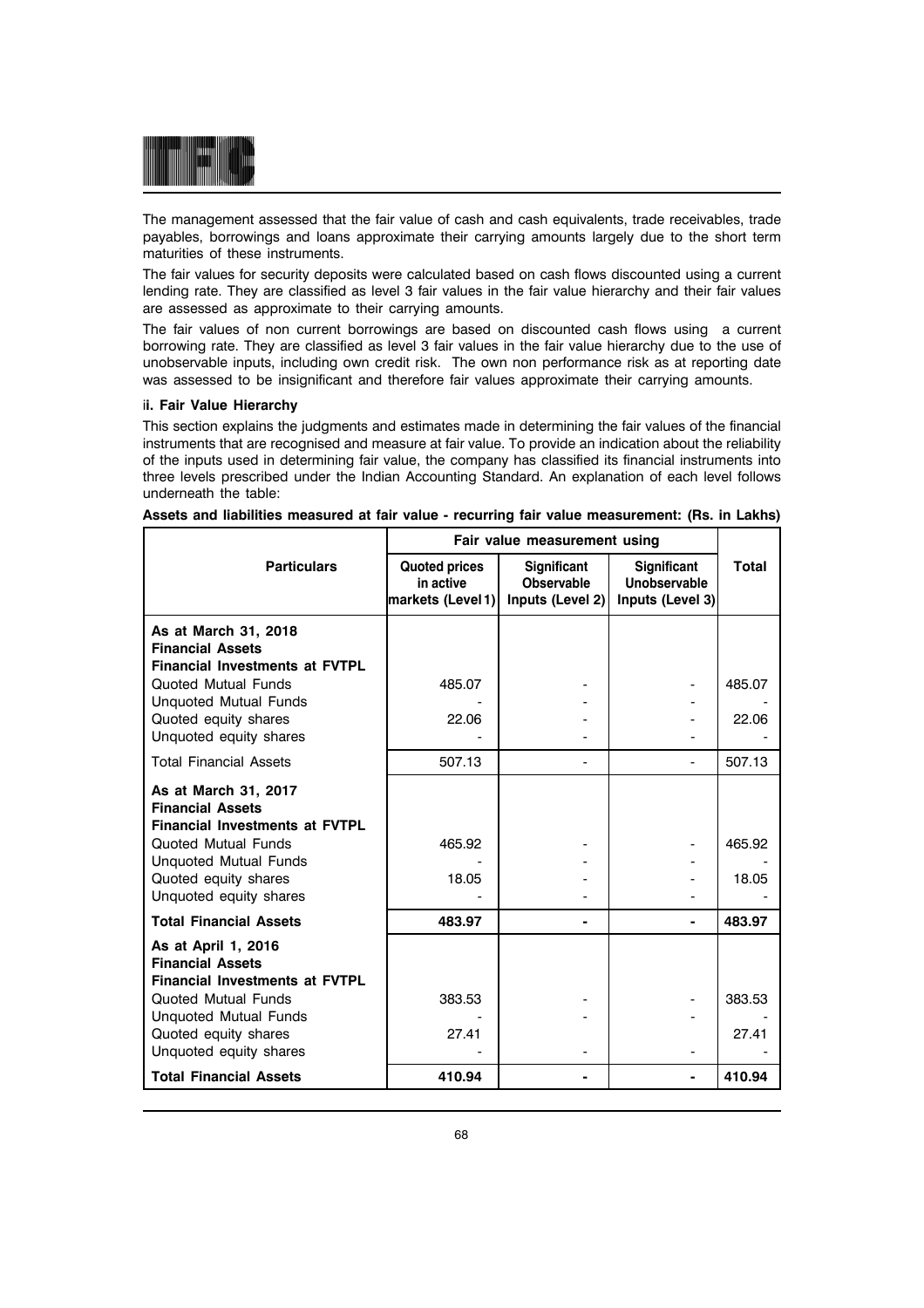### **There have been no transfers among Level 1, Level 2 and Level 3 during the period**

**Level 1 -** Level 1 hierarchy includes financial instruments measured using quoted prices. This includes listed equity instruments, traded bonds and mutual funds that have quoted price. The fair value of all equity instruments (including bonds) which are traded in the stock exchanges is valued using the closing price as at the reporting period. The mutual funds are valued using the closing Net Asset Value (NAV).

Level 2 - The fair value of financial instruments that are not traded in an active market (for example, traded bonds, over the counter derivatives) is determined using valuation techniques which maximise the use of observable market data and rely as little as possible on entity-specific estimates. If all significant inputs required to fair value an instrument are observable, the instrument is included in level 2.

**Level 3 -** If one or more of the significant inputs are not based on observable market data, the instrument is included in level 3. This is the case for unlisted equity shares, contingent consideration and indemnification assets included in level 3.

### **iii. Valuation technique used to determine fair value**

Specific Valuation techniques used to value financial instruments include:

- the use of quoted market prices or dealer quotes for similar instruments
- the fair value of the remaining financial instruments is determined using discounted cash flow analysis

### **iv. Valuation inputs and relationships to fair value**

The fair values of the unquoted equity shares have been estimated using a discounted cash flow model. The valuation requires management to make certain assumptions about the model inputs, including forecast cash flows, discount rate, credit risk and volatility, the probabilities of the various estimates within the range can be reasonably assessed and are used in management's estimate of fair value for these unquoted equity investments.

### **v. Valuation processes**

The finance department of the Company performs the valuations of financial assets and liabilities required for financial reporting purposes, including level 3 fair values. The department reports directly to the chief financial officer (CFO) and the audit committee. Discussions of valuation processes and results are held between the CFO, Audit Committee and the valuation team periodically.

# **vi. Reconciliation of fair value measurement of financial assets carried at fair value (Level 3):**

There is no change in fair value of unquoted equity shares.

### **29. FINANCIAL RISK MANAGEMENT**

The company's activity expose it to market risk, liquidity risk and credit risk. In order to minimise any adverse effects on the financial performance of the company, derivative financial instruments, such as foreign exchange forward contracts are entered to hedge certain foreign currency risk exposures. Derivatives are used exclusively for hedging purposes and not as trading or speculative instruments. This note explains the sources of risk which the entity is exposed to and how the entity manages the risk.

### **(A) Credit risk**

Credit risk is the risk that the counterparty will not meet its obligations leading to a financial loss. Credit risk arises from cash and cash equivalents, investments carried at amortised cost and deposits with banks and financial institutions, as well as credit exposures to customers including outstanding receivables.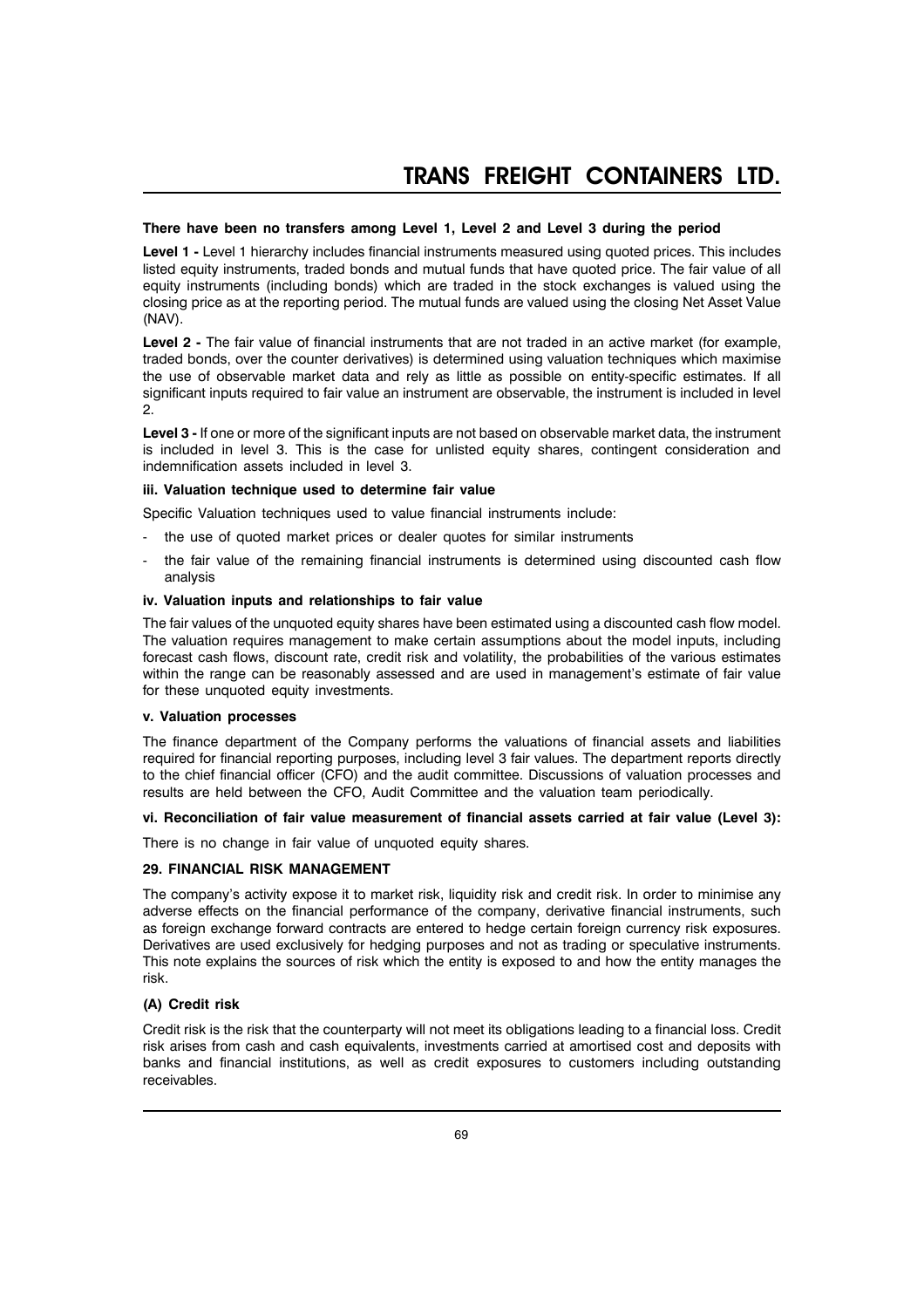

### **i. Credit risk management**

Credit risk has always been managed by the company through credit approvals, obtaining credit reports, establishing credit limits, taking credit limits and continuously monitoring the creditworthiness of customers to which the company grants credit terms in the normal course of business.

The company considers the probability of default upon initial recognition of asset and whether there has been a significant increase in credit risk on an ongoing basis throughout each reporting period. To assess whether there is a significant increase in credit risk the group compares the risk of a default occurring on the asset as at the reporting date with the risk of default as at the date of initial recognition. It considers available reasonable and supportive forwarding-looking information.

A default on a financial asset is when the counterparty fails to make contractual payments of when they fall due. This definition of default is determined by considering the business environment in which entity operates and other macro-economic factors.

### **ii. Provision for expected credit losses**

The company follows 'simplified approach' for recognition of impairment loss allowance on Trade receivables.

As a practical expedient, the Company uses a provision matrix to determine impairment loss allowance on portfolio of its trade receivables. The provision matrix is based on its historically observed default rates over the expected life of the trade receivables and is adjusted for forwardlooking estimates. At every reporting date, the historical observed default rates are updated and changes in the forward-looking estimates are analyzed.

### **(B) Liquidity risk**

Prudent liquidity risk management implies maintaining sufficient cash and marketable securities and the availability of funding through an adequate amount of committed credit facilities to meet obligations when due and to close out market positions. Due to the dynamic nature of the underlying businesses, company maintains flexibility in funding by maintaining availability under committed credit lines.

Management monitors rolling forecasts of the company's liquidity position (comprising the undrawn borrowing facilities) and cash and cash equivalents on the basis of expected cash flows. In addition, the company's liquidity management policy involves projecting cash flows in major currencies and considering the level of liquid assets necessary to meet these, monitoring balance sheet liquidity ratios against internal and external regulatory requirements and maintaining debt financing plans.

### **Maturities of financial liabilities**

The tables below analyse the company's financial liabilities into relevant maturity groupings based on their contractual maturities for:

- all non-derivative financial liabilities, and
- net and gross settled derivative financial instruments for which the contractual maturities are essential for an understanding of the timing of the cash flows.

The table have been drawn up based on the undiscounted cash flows of financial liabilities based on the earliest date on which the Company can be required to pay. In the table below, borrowings include both interest and principal cash flows. To the extent that the interest rates are floating rate, the undiscounted amount is derived from interest rate curves at the end of the reporting period.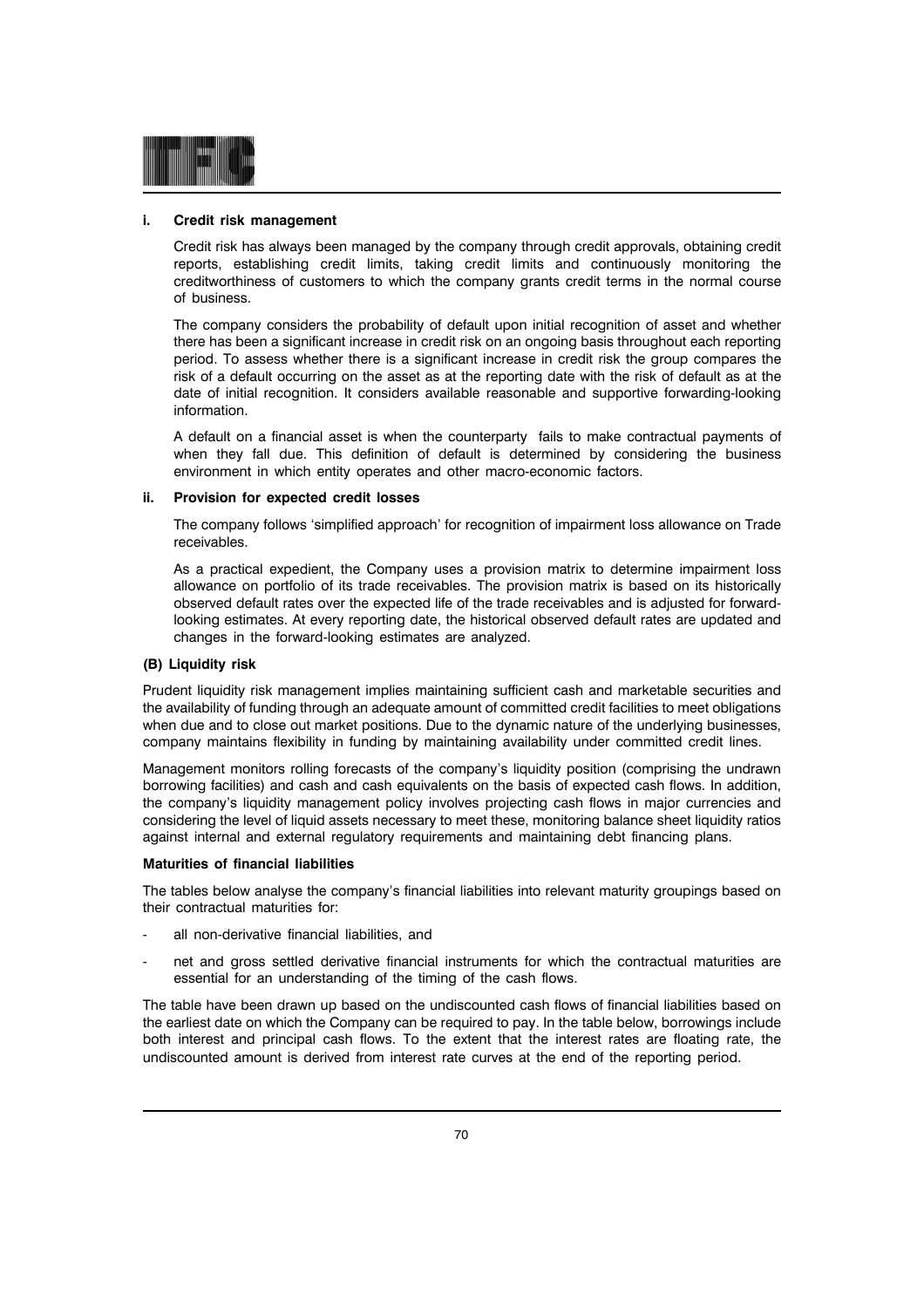#### Contractual maturities of financial liabilities **(Rs. in Lakhs)** (Rs. in Lakhs)

|                                  |                    | <b>Contractual Cash Flows</b> |                     |                          |                      |
|----------------------------------|--------------------|-------------------------------|---------------------|--------------------------|----------------------|
| <b>Particulars</b>               | Carrying<br>Amount | Total                         | Less than<br>1 year | Between 1<br>and 3 years | More than<br>3 years |
| March 31, 2017                   |                    |                               |                     |                          |                      |
| <b>Non-derivatives</b>           |                    |                               |                     |                          |                      |
| <b>Borrowings</b>                | 890.00             | 890.00                        | 890.00              |                          |                      |
| <b>Trade Payables</b>            | 46.87              | 46.87                         | 46.87               |                          |                      |
| Total non derivative liabilities | 936.87             | 936.87                        | 936.87              |                          |                      |
| March 31, 2016                   |                    |                               |                     |                          |                      |
| <b>Non-derivatives</b>           |                    |                               |                     |                          |                      |
| <b>Borrowings</b>                | 890.00             | 890.00                        | 890.00              |                          |                      |
| Trade payables                   | 35.76              | 35.76                         | 35.76               |                          |                      |
| Total non derivative liabilities | 925.76             | 925.76                        | 925.76              |                          |                      |
| April 1, 2015                    |                    |                               |                     |                          |                      |
| Non-derivatives                  |                    |                               |                     |                          |                      |
| <b>Borrowings</b>                | 890.53             | 890.53                        | 890.53              |                          |                      |
| Trade payables                   | 43.76              | 43.76                         | 43.76               |                          |                      |
| Total non derivative liabilities | 934.29             | 934.29                        | 934.29              |                          |                      |

#### **(C) Market risk**

Market risk is the risk that the fair value of future cash flows of a financial instrument will fluctuate because of change in market prices. Market risk comprises three types of risk: foreign currency risk, interest rate risk and other price risk such as equity price risk and commodity price risk.

#### **(iii) Price risk**

**Commodity price risk** - The company is not affected by the price volatility of commodities as its operating activities does not require the purchase of any commodity and as such the company is not exposed to commodity price risk.

**Equity / Units price risk** - The company's exposure to listed and unlisted equity / debt securities price risk arises from investments held by the company and classified in the balance sheet as fair value through profit or loss.

To manage its price risk arising from investments in equity securities, the company diversifies its portfolio. Diversification of the portfolio is done in accordance with the limits set by the company. Reports on the equity / debt portfolio are submitted to the company's senior management on a regular basis. The majority of the company's equity / debt investments are publicly traded.

#### **Equity / debt price sensitivity**

The analysis is based on the assumption that the stock market index had increased by 1% or decreased by 1% with all other variables held constant, and that all the company's equity / debt instruments moved in line with the index. **(Rs. in Lakhs)**

|                                            |                                 | Impact on profit<br>before tax  | Impact on other<br>component of equity |                                 |
|--------------------------------------------|---------------------------------|---------------------------------|----------------------------------------|---------------------------------|
| <b>Particulars</b>                         | Year ended<br>March 31,<br>2018 | Year ended<br>March 31,<br>2017 | Year ended<br>March 31,<br>2018        | Year ended<br>March 31,<br>2017 |
| Stock Market Index - increase 1% (2017-1%) | 5.07                            | 4.84                            |                                        |                                 |
| Stock Market Index - decrease 1% (2017-1%) | (5.07)                          | (4.84)                          | ۰                                      |                                 |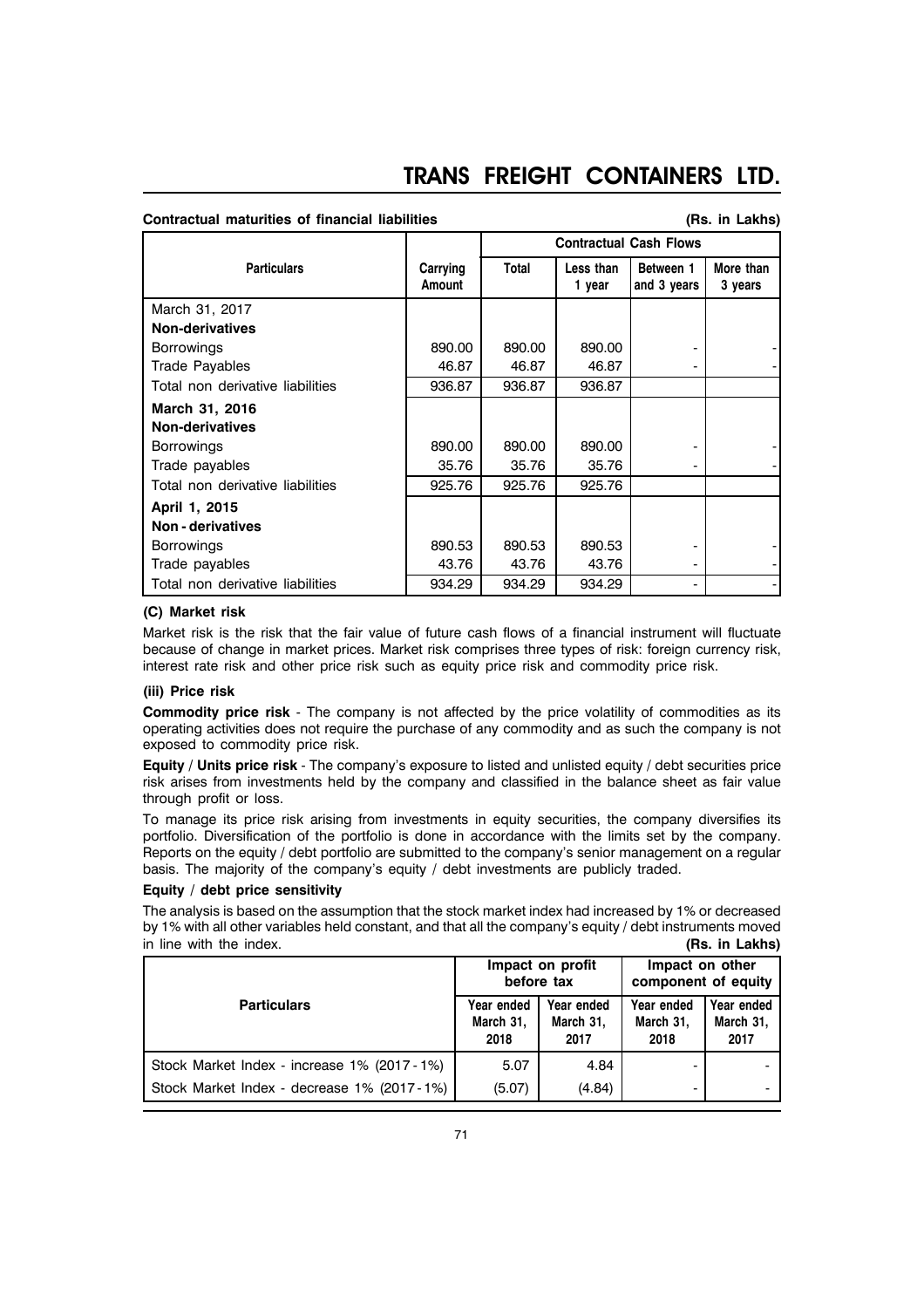

Profit for the period would increase/decrease as a result of gains/losses on equity securities classified as at fair value through profit or loss. Other components of equity would increase/decrease as a result of gains/losses on equity securities classified as fair value through other comprehensive income.

#### **30. CAPITAL MANAGEMENT**

For the purpose of the company's capital management, capital includes issued equity capital, share premium and all other equity reserves attributable to the equity holders of the parent. The primary objective of the Company's capital management is to maximise the shareholders value.

The company manages its capital structure and makes adjustments in light of changes in economic conditions and the requirements of the financial covenants. To maintain or adjust the capital structure, the company may adjust the dividend payment to shareholders, return capital to shareholders or issue new shares. The company monitors capital using a gearing ratio, which is Total outside liabilities (TOL) divided by Total net worth (TNW). TOL includes interest bearing loans and borrowings, trade and other payables, less cash and cash equivalents.

| <b>Particulars</b>              | As at<br>March 31, 2018 | As at<br>March 31, 2017 | As at<br>April 1, 2016 |
|---------------------------------|-------------------------|-------------------------|------------------------|
| <b>Borrowings</b>               | 890.00                  | 890,00                  | 890.53                 |
| Trade payables                  | 46.87                   | 35.76                   | 43.76                  |
| Less: cash and cash equivalents | 10.92                   | 18.02                   | 9.24                   |
| <b>TOTAL</b>                    | 925.95                  | 907.74                  | 925.05                 |
| <b>Total Equity</b>             | 3,420.59                | 3.410.06                | 2,701.02               |
| <b>TNW</b>                      | 3.420.59                | 3.410.06                | 2.701.02               |
| Gearing ratio (TOL / TNW)       | 0.27                    | 0.27                    | 0.34                   |

In order to achieve this overall objective, the Company's capital management, amongst other things, aims to ensure that it meets financial covenants attached to the borrowings that define capital structure requirements as follows:

- the ratio of total outside liabilities to adjusted Net Worth must be not more than 5 times,
- the ratio of long term debt to EBITDA must not be more than 4.5 times, and
- the ratio of EBITDA to net finance cost must not be less than 1.62 times

The company has complied with these covenants throughout the reporting period.

#### **32. DETAILS OF DUES TO MICRO AND SMALL ENTERPRISES AS DEFINED UNDER MICRO, SMALL AND MEDIUM ENTERPRISES DEVELOPMENT ACT, 2006 (MSMED ACT, 2006)**

**(Rs. in Lakhs)**

**(Rs. in Lakhs)**

|    | <b>Particulars</b>                           | As at<br>March 31, 2018 | As at<br>March 31, 2017 | As at<br>April 1, 2016 |
|----|----------------------------------------------|-------------------------|-------------------------|------------------------|
| a) | Principal amount due and<br>remaining unpaid | 46.87                   | 35.76                   | 43.76                  |
|    |                                              | 46.87                   | 35.76                   | 43.76                  |

The information has been given in respect of such vendors to the extent they could be identified as "Micro and Small" enterprises on the basis of information available with the Company.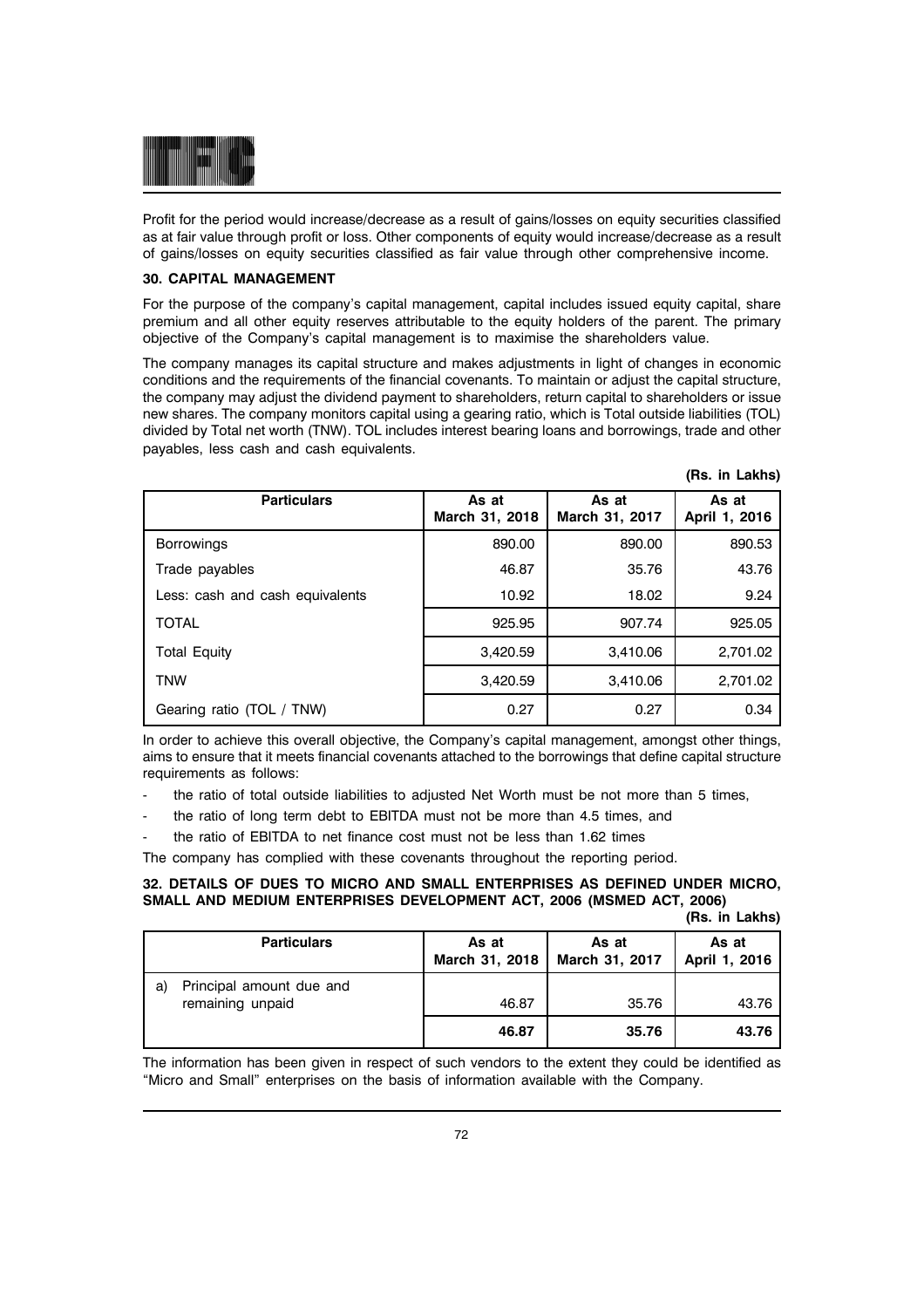### **B. Reconciliations between previous GAAP and Ind AS**

Ind AS 101 requires an entity to reconcile equity and total comprehensive income for prior periods. The following tables represent the reconciliations from previous GAAP to Ind AS.

### **i. Reconciliation of equity as at date of transition (April 1, 2016)**

#### **(Rs. in Lakhs)**

| Particulars                         | <b>IGAAP</b> | Ind-AS Adjustments | Ind-AS   |
|-------------------------------------|--------------|--------------------|----------|
| <b>Non-Current Assets</b>           |              |                    |          |
| Property, Plant and Equipment       | 369.12       |                    | 369.12   |
| Capital Work-in-Progress            | 98.30        |                    | 98.30    |
| <b>Financial Assets</b>             |              |                    |          |
| Loans                               | 1,025.30     | (67.24)            | 958.06   |
| <b>Other Financial Assets</b>       |              |                    |          |
| <b>Other Non-Current Assets</b>     |              | 67.24              | 67.24    |
|                                     | 1,492.72     |                    | 1,492.72 |
| <b>Current assets</b>               |              |                    |          |
| Inventories                         | 378.74       |                    | 378.74   |
| <b>Financial Assets</b>             |              |                    |          |
| Investments                         | 2,098.62     |                    | 2,098.62 |
| <b>Trade Receivables</b>            | 8.69         |                    | 8.69     |
| Cash and Cash Equivalents           | 9.25         |                    | 9.25     |
| <b>Other Current Assets</b>         | 43.75        |                    | 43.75    |
|                                     | 2,539.05     | $\blacksquare$     | 2,539.05 |
| <b>Total</b>                        | 4,031.77     |                    | 4,031.77 |
| <b>EQUITY AND LIABILITIES</b>       |              |                    |          |
| <b>Equity</b>                       |              |                    |          |
| Equity Share capital                | 728.22       |                    | 728.22   |
| Other Equity                        | 1,972.80     |                    | 1,972.80 |
|                                     | 2,701.02     |                    | 2,701.02 |
| <b>Liabilities</b>                  |              |                    |          |
| <b>Current Liabilities</b>          |              |                    |          |
| <b>Financial Liabilities</b>        |              |                    |          |
| <b>Borrowings</b>                   | 890.53       |                    | 890.53   |
| <b>Trade Payables</b>               |              |                    |          |
| Micro, Small and Medium Enterprises | 43.76        |                    | 43.76    |
| Others                              |              |                    |          |
| <b>Other Financial Liabilities</b>  |              |                    |          |
| <b>Other Current Liabilities</b>    | 383.56       |                    | 383.56   |
| Provisions                          | 12.90        |                    | 12.90    |
| Current Tax Liabilities (Net)       |              |                    |          |
|                                     | 1,330.75     |                    | 1,330.75 |
| <b>Total</b>                        | 4,031.77     |                    | 4,031.77 |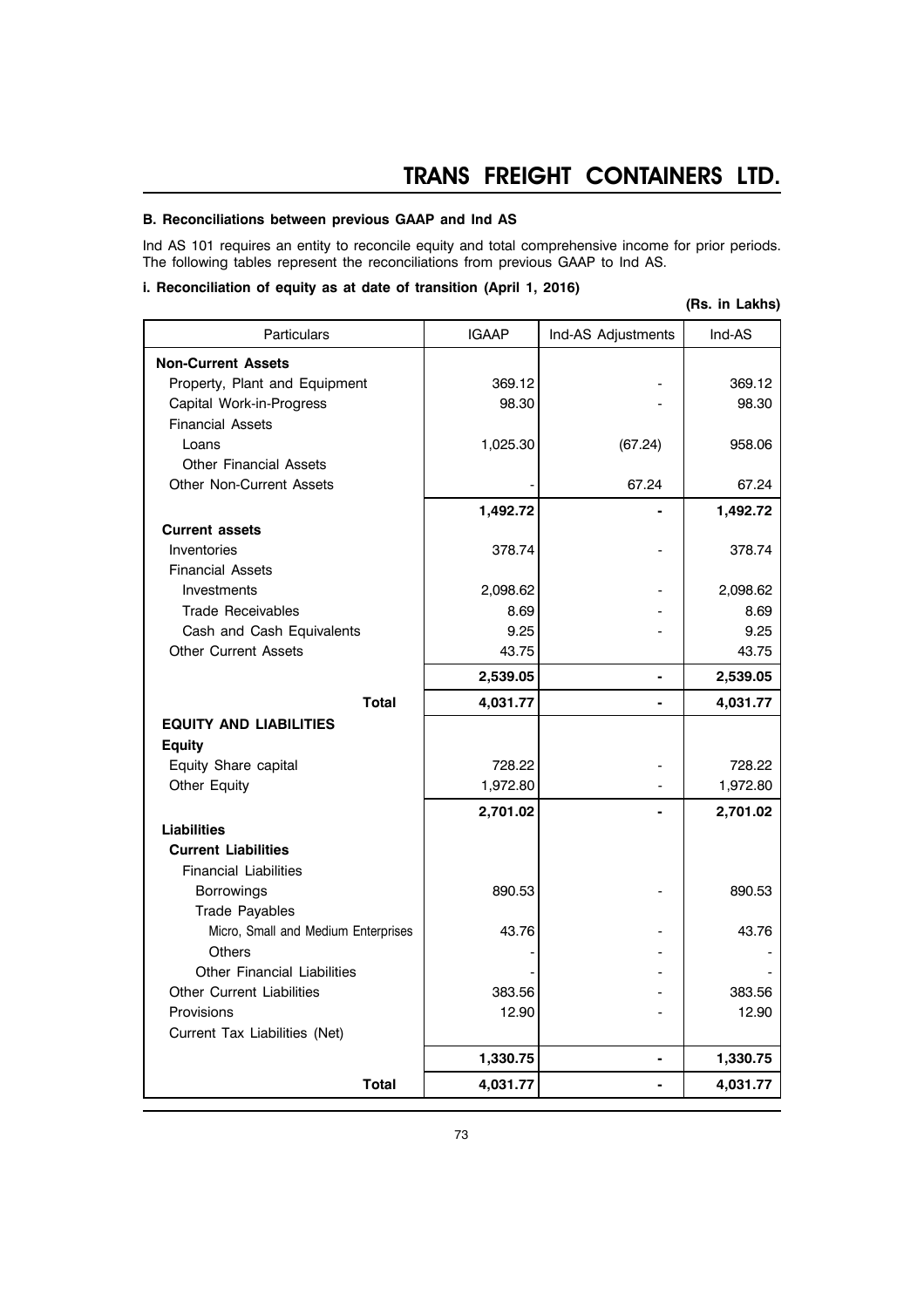

### **ii.Reconciliation of equity as at March 31, 2017**

|                                 |              |                    | (Rs. in Lakhs) |
|---------------------------------|--------------|--------------------|----------------|
| Particulars                     | <b>IGAAP</b> | Ind-AS Adjustments | Ind-AS         |
| <b>ASSETS</b>                   |              |                    |                |
| <b>Non-Current Assets</b>       |              |                    |                |
| Property, Plant and Equipment   | 273.06       |                    | 273.06         |
| Capital Work-in-Progress        | 98.30        |                    | 98.30          |
| <b>Financial Assets</b>         |              |                    |                |
| Loans                           | 1,158.43     | (203.93)           | 954.50         |
| <b>Other Financial Assets</b>   |              |                    |                |
| <b>Other Non-Current Assets</b> |              | 203.93             | 203.93         |
|                                 | 1,529.79     |                    | 1,529.79       |
| <b>Current assets</b>           |              |                    |                |
| Inventories                     | 270.28       |                    | 270.28         |
| <b>Financial Assets</b>         |              |                    |                |
| Investments                     | 2,859.16     |                    | 2,859.16       |
| <b>Trade Receivables</b>        | 0.05         |                    | 0.05           |
| Cash and Cash Equivalents       | 18.02        |                    | 18.02          |
| <b>Other Current Assets</b>     | 41.70        |                    | 41.70          |
|                                 | 3,189.21     |                    | 3,189.21       |
| Total                           | 4,719.00     |                    | 4,719.00       |

### **EQUITY AND LIABILITIES**

#### **(Rs. in Lakhs)**

| Particulars                         | <b>IGAAP</b> | Ind-AS Adjustments | Ind-AS   |
|-------------------------------------|--------------|--------------------|----------|
| <b>Equity</b>                       |              |                    |          |
| Equity Share capital                | 728.22       |                    | 728.22   |
| Other Equity                        | 2,681.84     |                    | 2,681.84 |
|                                     | 3,410.06     |                    | 3,410.06 |
| Liabilities                         |              |                    |          |
| <b>Current Liabilities</b>          |              |                    |          |
| <b>Financial Liabilities</b>        |              |                    |          |
| <b>Borrowings</b>                   | 890.00       |                    | 890,00   |
| <b>Trade Payables</b>               |              |                    |          |
| Micro, Small and Medium Enterprises | 35.76        |                    | 35.76    |
| Others                              |              |                    |          |
| <b>Other Current Liabilities</b>    | 192.64       |                    | 192.64   |
| Provisions                          | 190.54       |                    | 190.54   |
| Current Tax Liabilities (Net)       |              |                    |          |
|                                     | 1,308.94     |                    | 1,308.94 |
| <b>Total</b>                        | 4,719.00     |                    | 4,719.00 |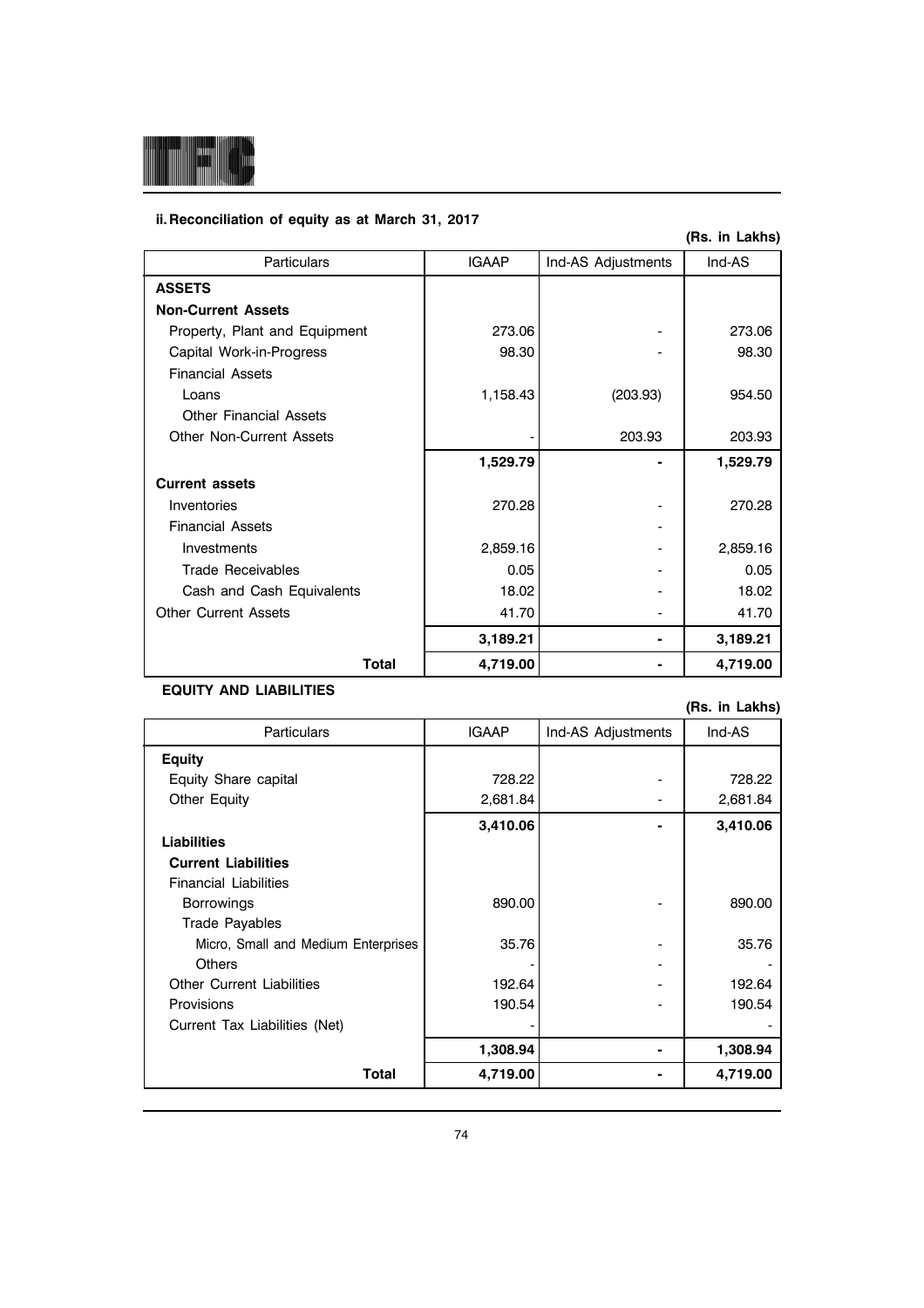### **iii. Reconciliation of total comprehensive income for the year ended March 31, 2017**

|                                                                                                        |              |                                    | (Rs. in Lakhs) |
|--------------------------------------------------------------------------------------------------------|--------------|------------------------------------|----------------|
| <b>Particulars</b>                                                                                     | <b>IGAAP</b> | Ind-AS Adjustment   Ind-AS Balance |                |
| <b>REVENUE</b>                                                                                         |              |                                    |                |
| Revenue from operations (net)                                                                          | 32.93        |                                    | 32.93          |
| Other income                                                                                           | 1,141.12     |                                    | 1,141.12       |
| <b>Total Revenue</b>                                                                                   | 1,174.05     |                                    | 1,174.05       |
| <b>EXPENSES</b>                                                                                        |              |                                    |                |
| Cost of materials consumed                                                                             | 98.41        |                                    | 98.41          |
| Changes in inventories of finished goods,<br>work-in-process and Stock-in-Trade                        | 10.37        |                                    | 10.37          |
| <b>Employee Benefit Expenses</b>                                                                       | 27.03        |                                    | 27.03          |
| Depreciation & Amortisation Expenses                                                                   | 35.90        |                                    | 35.90          |
| Other Expenses                                                                                         | 115.30       |                                    | 115.30         |
| <b>Total Expenses</b>                                                                                  | 287.01       |                                    | 287.01         |
| Profit/(loss) before tax                                                                               | 887.04       |                                    | 887.04         |
| Tax expense:                                                                                           |              |                                    |                |
| Current tax                                                                                            | (178.00)     |                                    | (178.00)       |
| Adjustment of tax relating to earlier<br>periods                                                       |              |                                    |                |
| Deferred tax                                                                                           |              |                                    |                |
| Profit/(loss) for the year                                                                             | 709.04       |                                    | 709.04         |
| Other Comprehensive Income (OCI)                                                                       |              |                                    |                |
| i. Other Comprehensive income not to<br>be reclassified to profit and loss in<br>subsequent periods    |              |                                    |                |
| ii. Other Comprehensive income items<br>to be reclassified to profit and loss<br>in subsequent periods |              |                                    |                |
| <b>Total OCI</b>                                                                                       |              |                                    |                |
| Total Comprehensive Income for the<br>year, net of tax                                                 | 709.04       |                                    | 709.04         |

\* The previous GAAP figures have been reclassified to conform to Ind AS presentation requirements for the purpose of this note.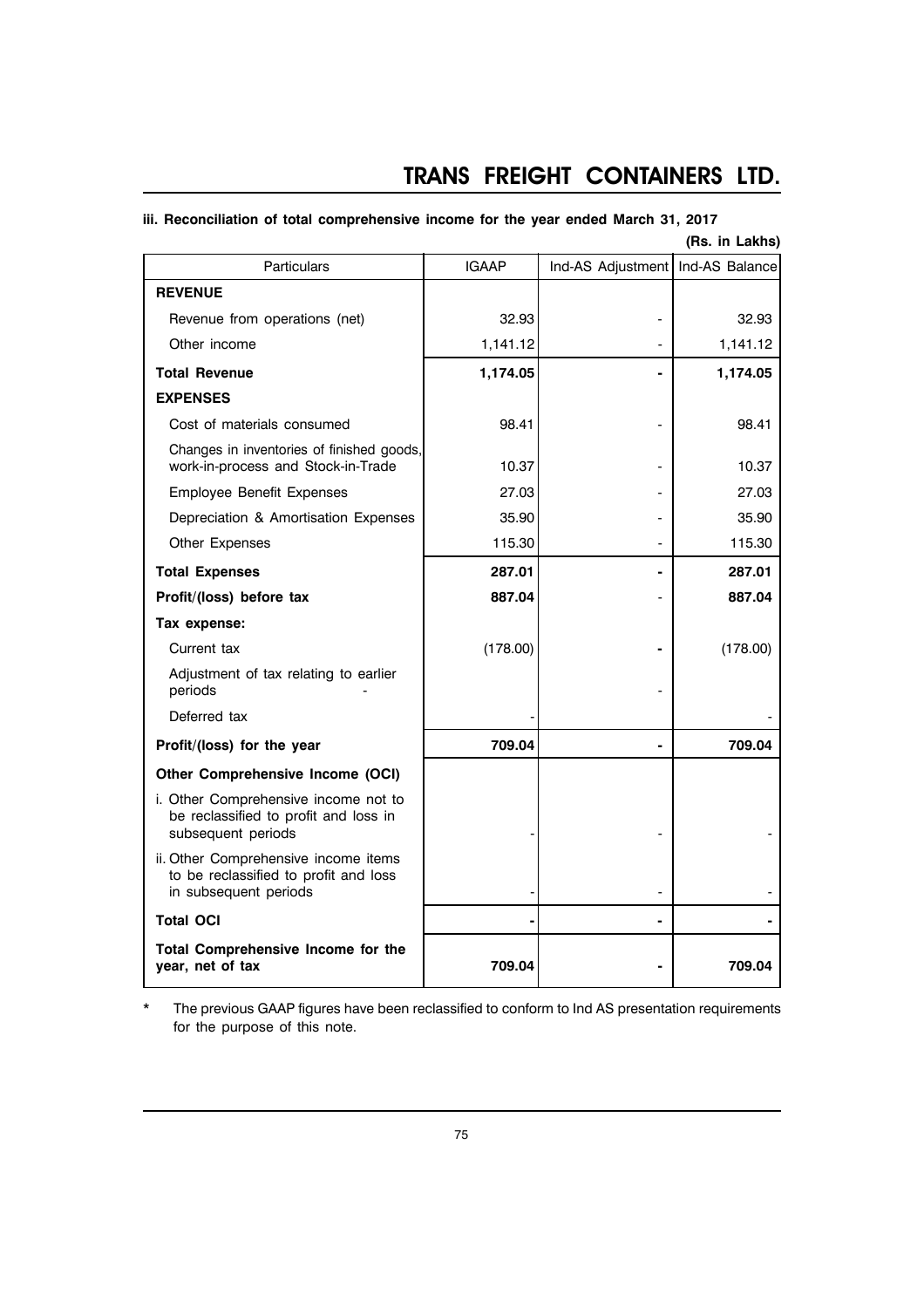

## **iv. Reconciliation of total equity as at March 31, 2017 and April 1, 2016**

#### **(Rs. in Lakhs)**

| <b>Particulars</b>                                        | As at          | As at          |
|-----------------------------------------------------------|----------------|----------------|
|                                                           | March 31, 2017 | March 31, 2016 |
| Total equity (shareholder's funds) as per previous GAAP   | 3,410.06       | 2,701.02       |
| Adjustments:                                              |                |                |
| Fair valuation of investments                             |                |                |
| Provision for expected credit losses on trade receivables |                |                |
| Fair valuation of financial guarantees                    |                |                |
| Tax effects of adjustments                                |                |                |
| <b>Total adjustments</b>                                  |                |                |
| Total equity as per Ind AS                                | 3,410.06       | 2,701.02       |

**v. Reconciliation of total comprehensive income for the year ended March 31, 2017**

**(Rs. in Lakhs)**

| <b>Particulars</b>                                        | Year ended<br>March 31, 2017 |
|-----------------------------------------------------------|------------------------------|
| Profit after tax as per previous GAAP                     | 709.04                       |
| Adjustments:                                              |                              |
| Fair valuation of investments                             |                              |
| Provision for expected credit losses on trade receivables |                              |
| Fair valuation of financial guarantees                    |                              |
| Share based payment transaction                           |                              |
| Remeasurements of post-employment benefit obligations     |                              |
| Tax effects of adjustments                                |                              |
| <b>Total adjustments</b>                                  |                              |
| Profit after tax as per Ind AS                            | 709.04                       |
| Other comprehensive income                                |                              |
| Total comprehensive income as per Ind AS                  | 709.04                       |

#### **C. Notes to first-time adoption:**

#### **Note 1: Fair valuation of investments**

Under the previous GAAP, investments in equity instruments and mutual funds were classified as longterm investments or current investments based on the intended holding period and realisability. Longterm investments were carried at cost less provision for other than temporary decline in the value of such investments. Current investments were carried at lower of cost and fair value. Under Ind AS, these investments are required to be measured at fair value.

| As Per Our Attached Report of Even Date |                     |                          | For and on behalf of the Board of Directors |
|-----------------------------------------|---------------------|--------------------------|---------------------------------------------|
| For M.N. Desai & Associates             |                     |                          |                                             |
| <b>Chartered Accountants</b>            |                     |                          |                                             |
| (Firm Regn. No. 129571W)                |                     |                          |                                             |
| Manish N. Desai                         | <b>Badal Mittal</b> |                          | Nikhil Dalmia                               |
| Proprietor                              |                     | Director (DIN: 00076143) | Director (DIN: 01346777)                    |
| Membership No. : 131094                 |                     |                          |                                             |
| Place: Mumbai                           |                     | Chandrabhan R. Singh     | Mrs. Pushpalatha V. Mishra                  |
| Dated: 29/05/2018                       | C.F.O.              |                          | Company Secretary                           |
|                                         |                     |                          |                                             |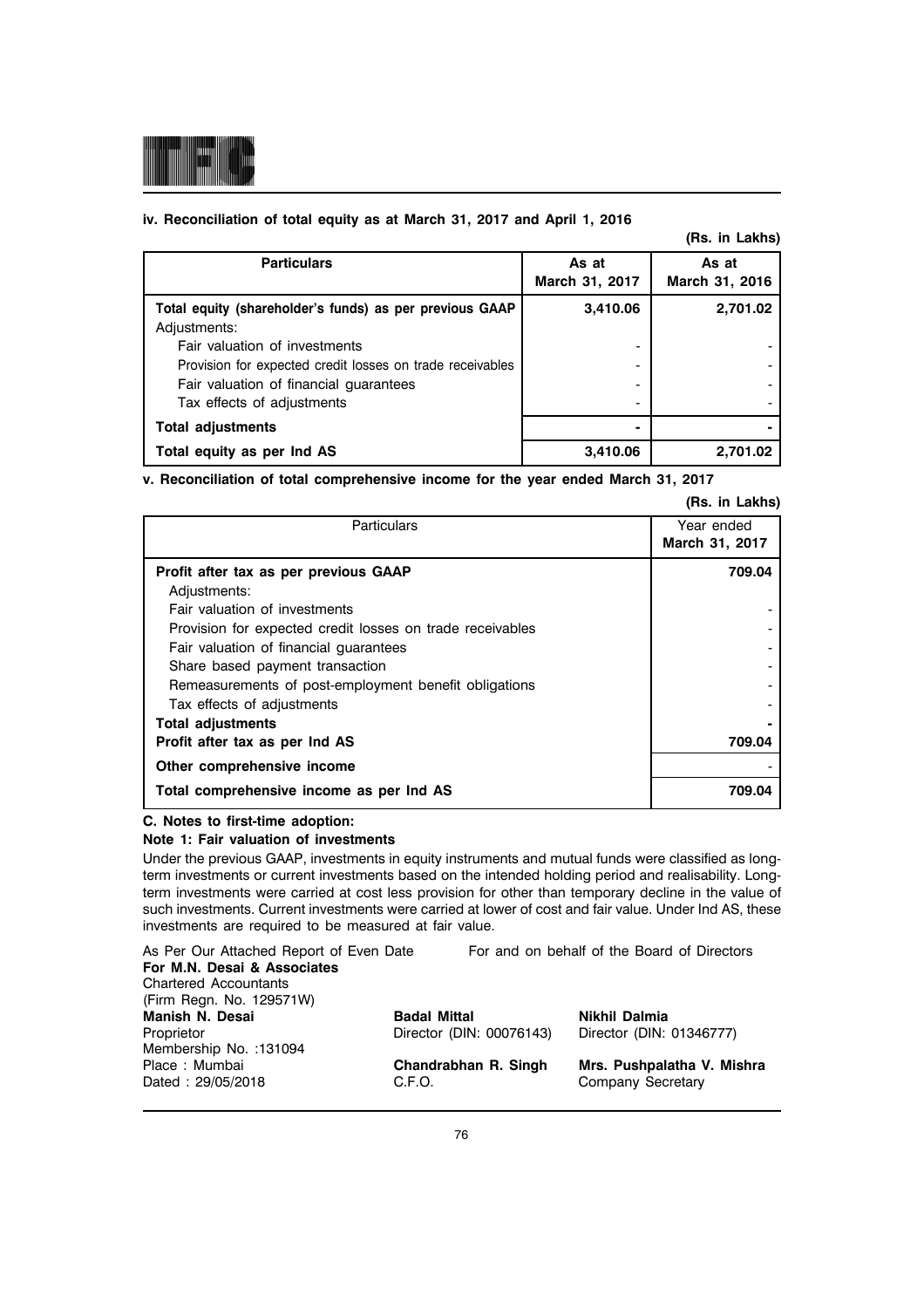#### **32. FIRST TIME ADOPTION OF IND AS**

These are the company's first financial statements prepared in accordance with Ind AS. The accounting policies set out in note 2 have been applied in preparing the financial statements for the year ended March 31, 2018, the comparative information presented in these financial statements for the year ended March 31, 2017 and in the preparation of an opening Ind AS balance sheet at April 1, 2016 (the Company's date of transition). In preparing its opening Ind AS balance sheet, the Company has adjusted the amounts reported previously in financial statements prepared in accordance with the accounting standards notified under under the section 133 of the Companies Act 2013, read together with paragraph 7 of the Companies (Accounts) Rules, 2014 (Indian GAAP) and other relevant provisions of the Act (previous GAAP or Indian GAAP). An explanation of how the transition from previous GAAP to Ind AS has affected the company's financial position, financial performance and cash flows is set out in the following tables and notes.

#### **A. Exemptions and exceptions availed**

Set out below are the applicable Ind AS 101 optional exemptions and mandatory exceptions applied in the transition from previous GAAP to Ind AS.

#### **1. Ind AS optional exemptions**

#### **i. Deemed cost**

Ind AS 101 permits a first-time adopter to elect to continue with the carrying value for all of its property, plant and equipment covered by Ind AS 38 - Intangible Assets as recognised in the financial statements as at the date of transition to Ind AS, measured as per the previous GAAP and use that as its deemed cost as at the date of transition.Accordingly, the company has elected to measure all of its property, plant and equipment at their previous GAAP carrying value.

#### **ii. Designation of previously recognised financial instruments**

Ind AS 101 allows an entity to designate investments in equity instruments at FVOCI on the basis of the facts and circumstances at the date of transition to Ind AS. The company has not elected to apply this exemption for its investment in quoted and unquoted equity investments.

#### **iii. Estimates**

The estimates at April 1, 2016 and at March 31, 2017 are consistent with those made for the same dates in accordance with Indian GAAP (after adjustments to reflect any differences in accounting policies) apart from the following items where application of Indian GAAP did not require estimation:

The estimates used by the company to present these amounts in accordance with Ind AS reflect conditions at April 1, 2016, the date of transition to Ind AS and as of March 31, 2017.

#### **2. Ind AS mandatory exceptions**

#### **i. De-recognition of financial assets and liabilities**

Ind AS 101 requires a first-time adopter to apply the de-recognition provisions of Ind AS 109 prospectively for transactions occurring on or after the date of transition to Ind AS. However, Ind AS 101 allows a first-time adopter to apply the de-recognition requirements in Ind AS 109 retrospectively from a date of the entity's choosing, provided that the information needed to apply Ind AS 109 to financial assets and financial liabilities derecognised as a result of past transactions was obtained at the time of initially accounting for those transactions. The Company has elected to apply the de-recognition provisions of Ind AS 109 prospectively from the date of transition to Ind AS.

#### **ii. Classification and measurement of financial assets**

Ind AS 101 requires an entity to assess classification and measurement of financial assets (investment in debt instruments) on the basis of the facts and circumstances that exist at the date of transition to Ind AS.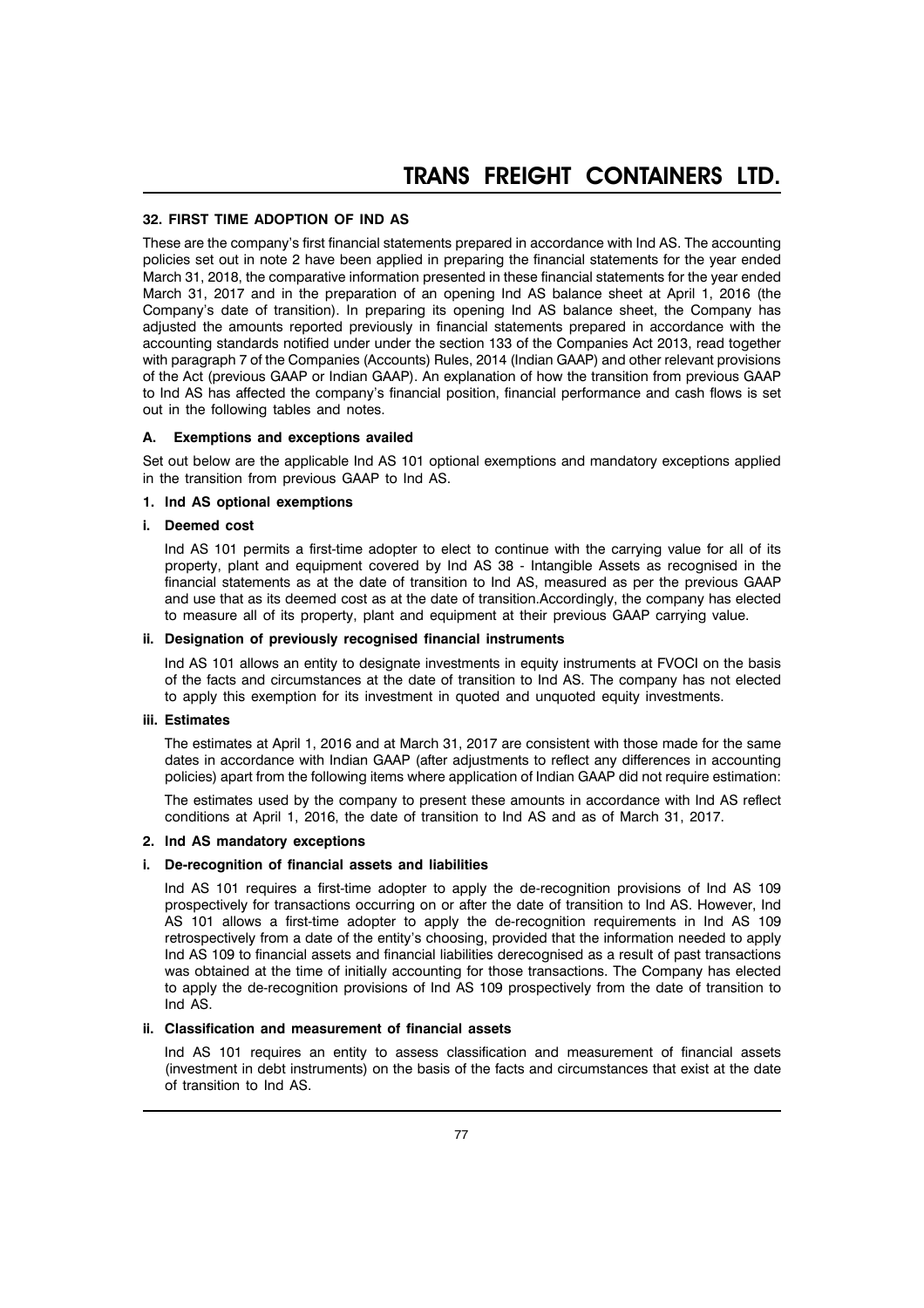



# **ROUTE MAP FOR AGM VENUE**

#### **AGM VENUE**

Mulund Industral Estate Services Co.op. Society Ltd., Nahur Road, Mulund (W), Mumbai 400 080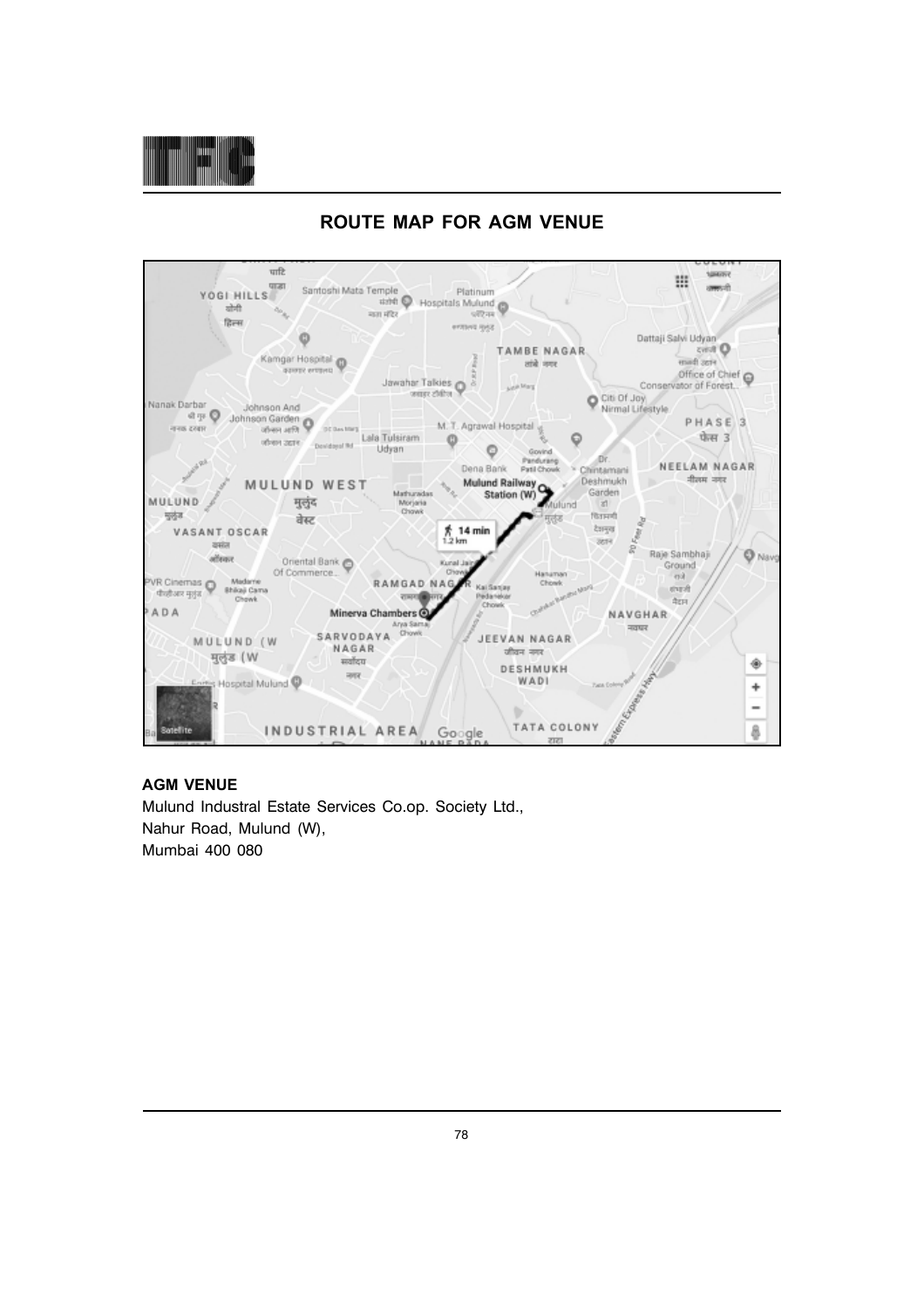#### **FORM NO. MGT - 11 PROXY FORM**

**[Pursuant to section 105(6) of the Companies Act, 2013 and rule 19(3) of the Companies (Management and Administration) Rules, 2014]**

| <b>CIN</b>          | : L34203MH1974PLC018009                                                                        |
|---------------------|------------------------------------------------------------------------------------------------|
| Name of the Company | : TRANS FREIGHT CONTAINERS LTD.                                                                |
| Regd. Off.          | : Mulund Industrail Estate Services Co.op. Society Ltd., Nahur Road, Mulund (W), Mumbai 400080 |
| Telephone No.       | : 91-22-22040630/22022172, Fax: 91-22-22041773, Email: tfcl2008@rediffmail.com                 |

Name of the Member (s)

| <b>Registered Address</b> |  |  |
|---------------------------|--|--|
| Email ID                  |  |  |
| Folio No./Client ID       |  |  |
| DP ID                     |  |  |

I/We, being the members(s) holding …………………… shares of the above named company, hereby appoint :

| $(1)$ Name |  |
|------------|--|
|            |  |
|            |  |
|            |  |

as my/our proxy to attend and vote (on a poll) for me/us and on my/our behalf at the 44<sup>th</sup> Annual General Meeting of the company, to be held on Saturday, the 22nd September 2018 at 10.00 a.m. at Mulund Industral Estate Services Co.op. Society Ltd., Nahur Road, Mulund (W), Mumbai 400 080 and at any adjournment thereof in respect of such resolutions as are indicated below.

| Sr.<br>No. | <b>RESOLUTIONS</b>                                                                                                                                              | For | <b>Against</b> | Abstain |
|------------|-----------------------------------------------------------------------------------------------------------------------------------------------------------------|-----|----------------|---------|
| 1.         | Consider and Adopt Audited Financial Statement of the<br>Company for the year ended 31st March 2018, and the<br>Reports of the Board of Directors and Auditors. |     |                |         |
| 2.         | Re-appointment of Shri Anil Mittal (DIN 00040337) who retires<br>by rotation and being eligible, offers himself for reappointment.                              |     |                |         |
| З.         | Appointment of Shri Nikhi Dalmia (DIN 01346777) as a Director<br>of the Company                                                                                 |     |                |         |
|            |                                                                                                                                                                 |     |                |         |

Signature of Shareholder ……………………………….

Signature of Proxy holder(s) ……………………………....

- Note : (1) This form of proxy In order to be effective should be duly completed and deposited at the Registered Office of the Company, not less than 48 hours before the commencement of the meeting.
	- (2) For the Resolutions, Explanatory Statement and Notes, please refer to the Notice of the 44th Annual General Meeting.
	- \* (3) It is optional to put a 'X" in the appropriate column against the Resolutions indicated in the Box. If you leave the 'For' or 'Against' column blank against any or all Resolutions, your Proxy will be entitled to vote in the manner as he / she thinks appropriate.
		- (4) Please complete all details including details of member(s) in above box before submission.

(5) A proxy need not be a members of the Company.

(6) A Person an act as a proxy on behalf of member/s not exceeding fifty and holding in aggregate not more than 10% as the total share capital of the Company carrying voting rights. A member holding more than 10% of the total share capital of the Company carrying voting rights may appoint a single person as proxy and such person shall not act as proxy for any other person or shareholder.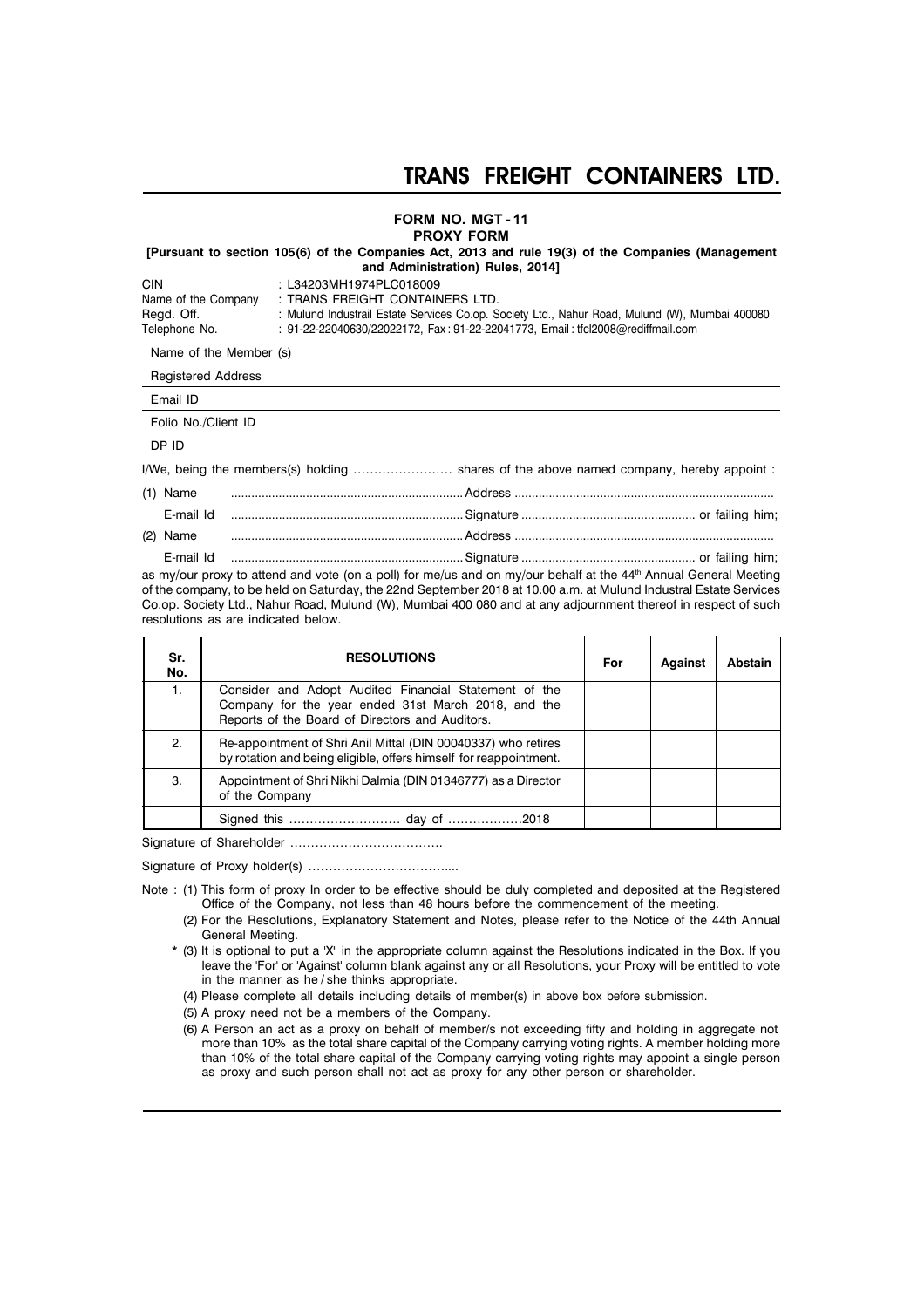

This Page is intentionally Left Blank.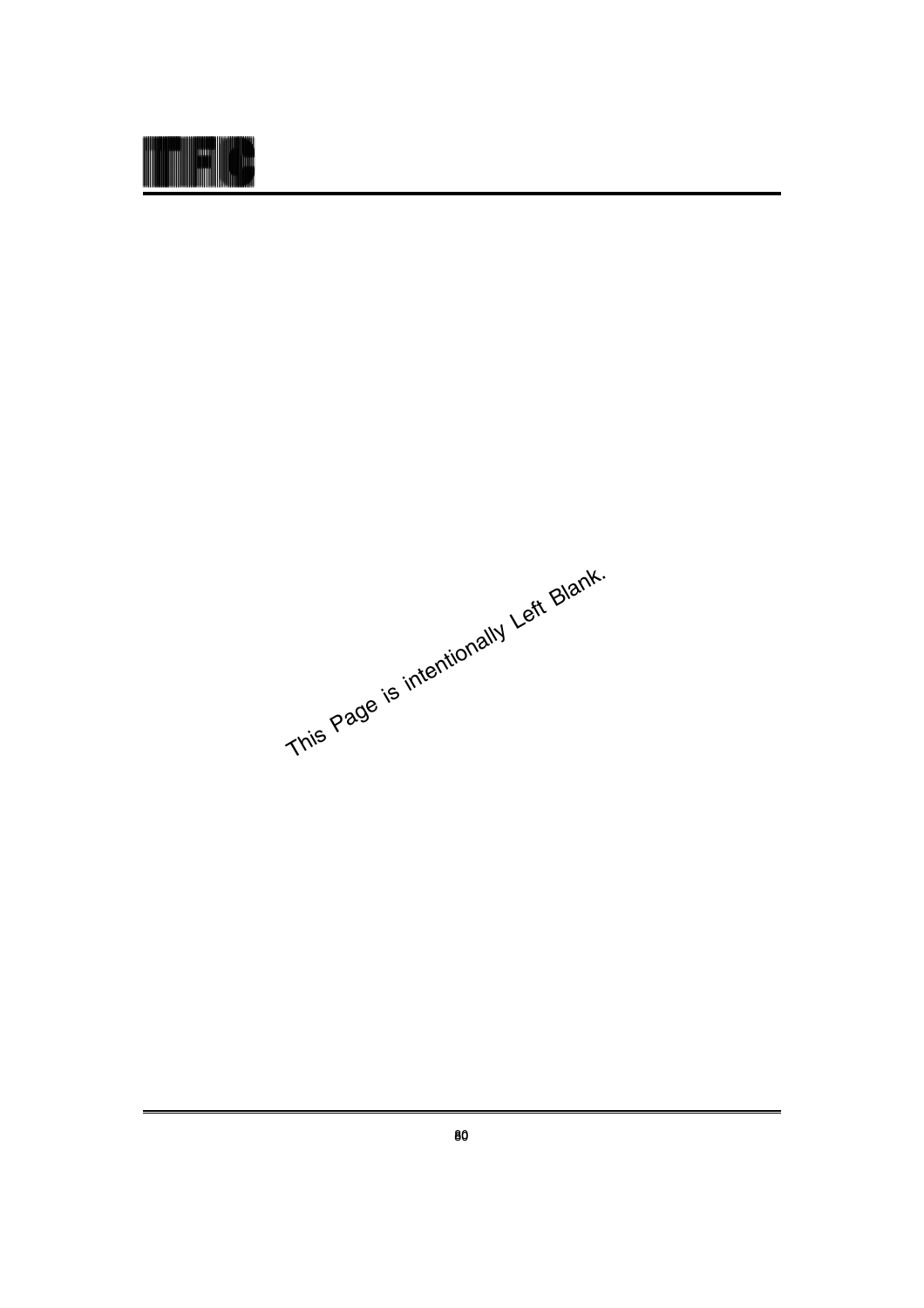## **TRANS FREIGHT CONTAINERS LIMITED**

**Regd.Office :** Mulund Indl. Estate Services Co-op. Soc. Ltd., Nahur Rd., Mulund (W), Mumbai-400 080 CIN : L34203MH1974PLC018009

### **ATTENDANCE SLIP**

Sr No.:

| Registered Folio No./ DP ID / Client<br>ID |  |
|--------------------------------------------|--|
| Name and Address of the Member(s)          |  |
| Joint Holder(s)                            |  |
| No of Share(s)                             |  |
| Name of Proxy (in Block Letters)           |  |
| Signature of the Member(s) / Proxy         |  |

I/We hereby record my / our presence at the 44<sup>th</sup> Annual General Meeting of the Company being held on Saturday, 22nd September, 2018 at 10.00 a.m. at Mulund Industrial Estate Services Co.op. Society Ltd., Nahur Road, Mulund (W), Mumbai 400 080.

Note : Members / Proxies are requested to bring the attendance Slip with them.

### **PLEASE CUT HERE AND BRING THE ABOVE ATTENDANCE SLIP TO THE MEETING**

#### **ELECTRONIC VOTING PARTICULARS**

| <b>EVSN</b><br>(Electronic Voting Sequence Number) | *Default PAN |
|----------------------------------------------------|--------------|
| 180825039                                          |              |

\* Only Shareholders who have not updated their PAN with Company / Depository Paricipant shall use Default PAN in the Pan Field

Note : Please read the e-voting instructions printed in the Notice of Annual General Meeting. The E-Voting period starts on 19th September, 2018 at 09:00 A.M. and ends at 21st September, 2018 at 5:00 P.M. The e-voting shall be decided by CDSL for voting thereafter